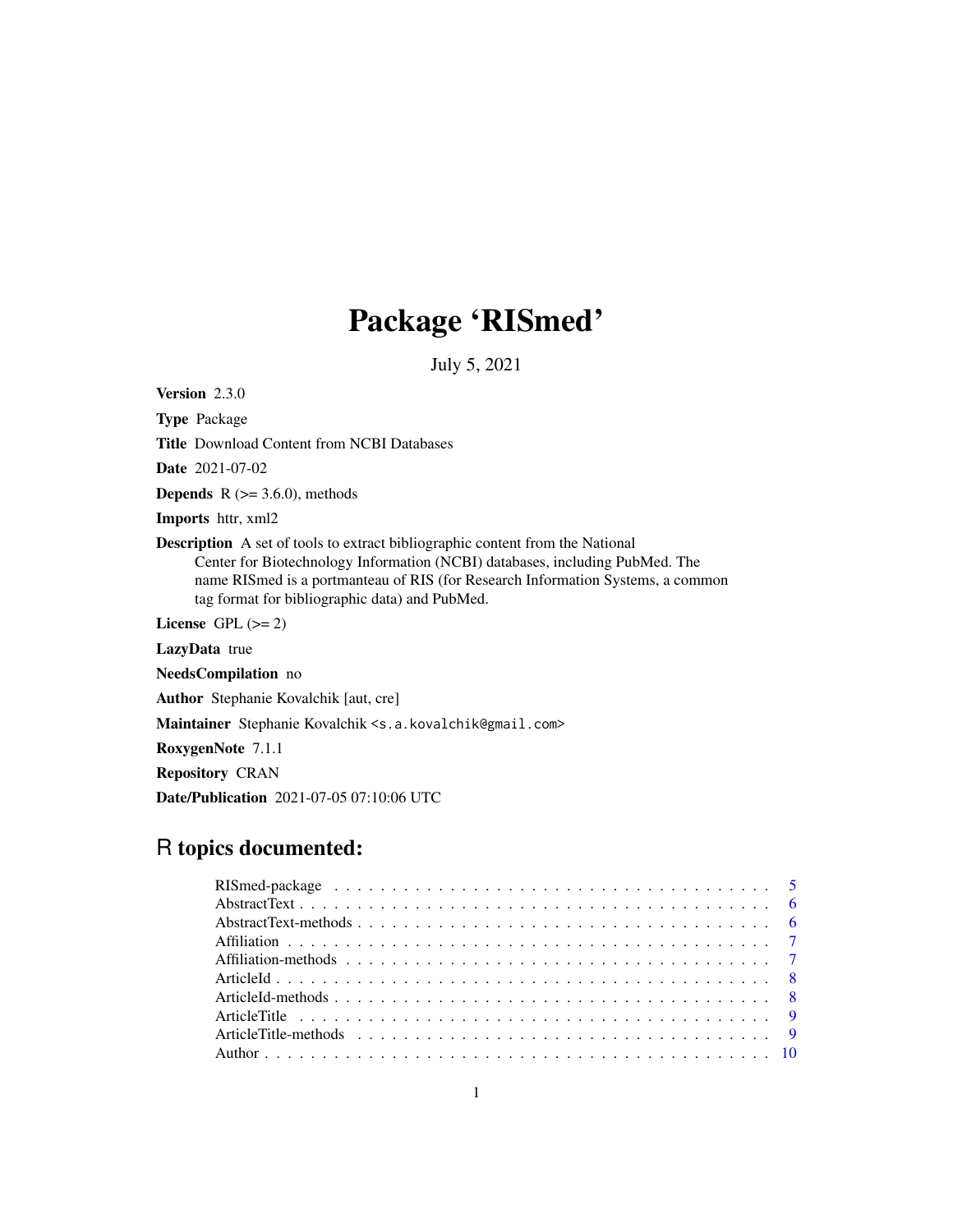|             | 10 |
|-------------|----|
|             | 11 |
|             | 11 |
|             | 12 |
|             | 12 |
|             | 12 |
|             | 13 |
|             | 13 |
|             | 14 |
|             | 14 |
|             | 15 |
|             | 15 |
|             | 16 |
|             | 16 |
|             | 17 |
|             | 17 |
| DayEpublish | 18 |
|             | 18 |
|             | 19 |
|             | 19 |
|             |    |
|             | 20 |
|             | 20 |
|             | 21 |
|             | 21 |
|             | 22 |
|             | 22 |
|             | 23 |
|             | 23 |
|             | 24 |
|             | 24 |
|             | 25 |
|             | 25 |
|             | 26 |
|             | 26 |
|             | 27 |
|             | 27 |
|             | 28 |
|             | 29 |
|             | 30 |
|             | 31 |
|             | 32 |
|             | 33 |
|             | 33 |
|             | 34 |
|             | 34 |
|             | 35 |
|             | 35 |
|             | 36 |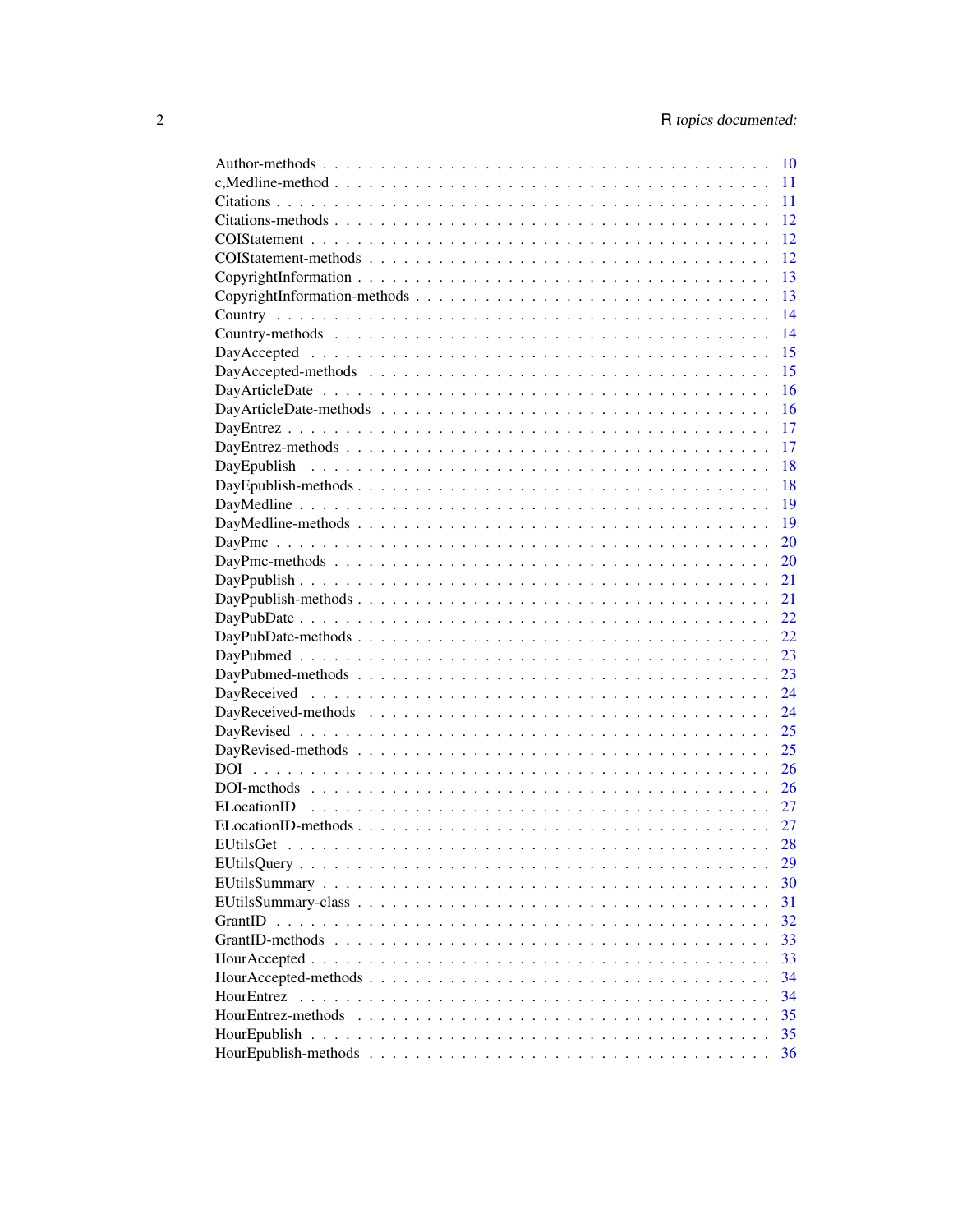|                                                                                                                     | 36 |
|---------------------------------------------------------------------------------------------------------------------|----|
|                                                                                                                     | 37 |
|                                                                                                                     | 37 |
|                                                                                                                     | 38 |
|                                                                                                                     | 38 |
|                                                                                                                     | 39 |
| HourPubmed                                                                                                          | 39 |
|                                                                                                                     | 40 |
|                                                                                                                     | 40 |
|                                                                                                                     | 41 |
|                                                                                                                     | 41 |
|                                                                                                                     | 42 |
|                                                                                                                     | 42 |
|                                                                                                                     | 43 |
|                                                                                                                     | 43 |
|                                                                                                                     | 44 |
|                                                                                                                     | 44 |
|                                                                                                                     | 45 |
|                                                                                                                     | 45 |
|                                                                                                                     | 46 |
|                                                                                                                     | 46 |
|                                                                                                                     | 47 |
|                                                                                                                     | 47 |
|                                                                                                                     | 52 |
|                                                                                                                     | 52 |
|                                                                                                                     | 53 |
|                                                                                                                     | 53 |
|                                                                                                                     | 54 |
|                                                                                                                     | 54 |
|                                                                                                                     | 55 |
|                                                                                                                     | 55 |
|                                                                                                                     | 56 |
|                                                                                                                     | 56 |
|                                                                                                                     | 57 |
|                                                                                                                     | 57 |
|                                                                                                                     | 58 |
|                                                                                                                     | 58 |
| MinutePmc                                                                                                           | 59 |
| MinutePmc-methods                                                                                                   | 59 |
|                                                                                                                     | 60 |
|                                                                                                                     | 60 |
| MinutePubmed                                                                                                        | 61 |
|                                                                                                                     | 61 |
|                                                                                                                     | 62 |
|                                                                                                                     | 62 |
|                                                                                                                     | 63 |
| Month Accepted-methods $\ldots \ldots \ldots \ldots \ldots \ldots \ldots \ldots \ldots \ldots \ldots \ldots \ldots$ | 63 |
|                                                                                                                     | 64 |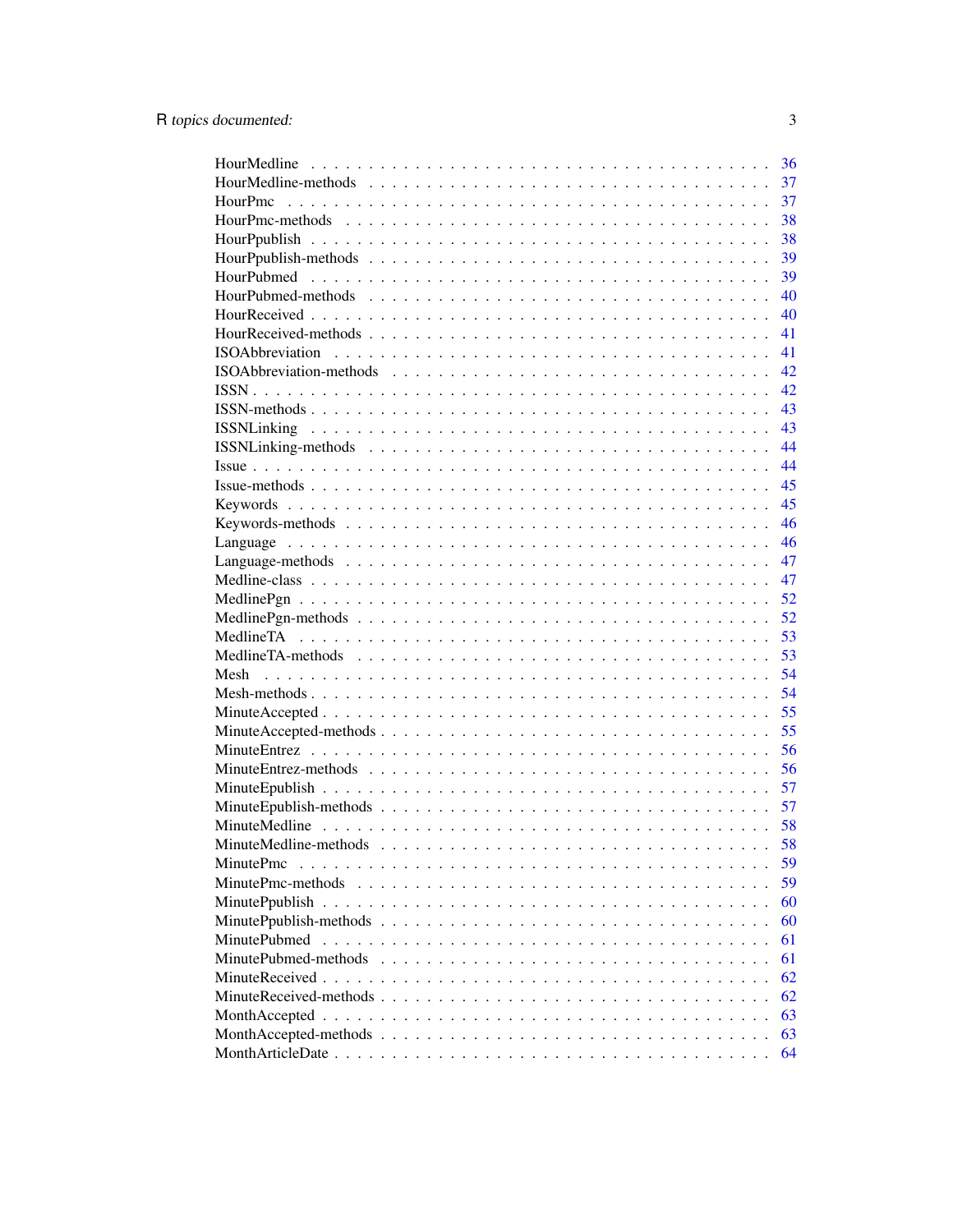|                                                                                                                                                                                                                                                                                                          | 64 |
|----------------------------------------------------------------------------------------------------------------------------------------------------------------------------------------------------------------------------------------------------------------------------------------------------------|----|
|                                                                                                                                                                                                                                                                                                          | 65 |
|                                                                                                                                                                                                                                                                                                          | 65 |
|                                                                                                                                                                                                                                                                                                          | 66 |
|                                                                                                                                                                                                                                                                                                          | 66 |
|                                                                                                                                                                                                                                                                                                          | 67 |
|                                                                                                                                                                                                                                                                                                          | 67 |
|                                                                                                                                                                                                                                                                                                          | 68 |
|                                                                                                                                                                                                                                                                                                          | 68 |
|                                                                                                                                                                                                                                                                                                          | 69 |
|                                                                                                                                                                                                                                                                                                          | 69 |
|                                                                                                                                                                                                                                                                                                          | 70 |
|                                                                                                                                                                                                                                                                                                          | 70 |
|                                                                                                                                                                                                                                                                                                          | 71 |
|                                                                                                                                                                                                                                                                                                          | 71 |
|                                                                                                                                                                                                                                                                                                          | 72 |
|                                                                                                                                                                                                                                                                                                          | 72 |
|                                                                                                                                                                                                                                                                                                          | 73 |
|                                                                                                                                                                                                                                                                                                          | 73 |
|                                                                                                                                                                                                                                                                                                          | 74 |
|                                                                                                                                                                                                                                                                                                          | 74 |
|                                                                                                                                                                                                                                                                                                          | 75 |
|                                                                                                                                                                                                                                                                                                          | 75 |
|                                                                                                                                                                                                                                                                                                          | 76 |
|                                                                                                                                                                                                                                                                                                          | 76 |
|                                                                                                                                                                                                                                                                                                          | 76 |
|                                                                                                                                                                                                                                                                                                          |    |
|                                                                                                                                                                                                                                                                                                          | 77 |
|                                                                                                                                                                                                                                                                                                          | 77 |
|                                                                                                                                                                                                                                                                                                          | 78 |
|                                                                                                                                                                                                                                                                                                          | 78 |
|                                                                                                                                                                                                                                                                                                          | 79 |
|                                                                                                                                                                                                                                                                                                          | 79 |
|                                                                                                                                                                                                                                                                                                          | 80 |
|                                                                                                                                                                                                                                                                                                          | 80 |
|                                                                                                                                                                                                                                                                                                          | 81 |
|                                                                                                                                                                                                                                                                                                          | 81 |
|                                                                                                                                                                                                                                                                                                          | 82 |
|                                                                                                                                                                                                                                                                                                          | 82 |
| Title<br>$\mathcal{L}$ , and $\mathcal{L}$ , and<br>$\mathbf{r}$ , $\mathbf{r}$ , $\mathbf{r}$ , $\mathbf{r}$ , $\mathbf{r}$ , $\mathbf{r}$<br>$\frac{1}{2}$ . $\frac{1}{2}$ . $\frac{1}{2}$ . $\frac{1}{2}$ . $\frac{1}{2}$ . $\frac{1}{2}$ . $\frac{1}{2}$ . $\frac{1}{2}$ . $\frac{1}{2}$<br>$\cdots$ | 82 |
| Title-methods                                                                                                                                                                                                                                                                                            | 83 |
| Volume                                                                                                                                                                                                                                                                                                   | 83 |
| Volume-methods                                                                                                                                                                                                                                                                                           | 84 |
|                                                                                                                                                                                                                                                                                                          | 84 |
|                                                                                                                                                                                                                                                                                                          | 85 |
|                                                                                                                                                                                                                                                                                                          | 85 |
|                                                                                                                                                                                                                                                                                                          | 86 |
| YearEntrez                                                                                                                                                                                                                                                                                               | 86 |
|                                                                                                                                                                                                                                                                                                          | 87 |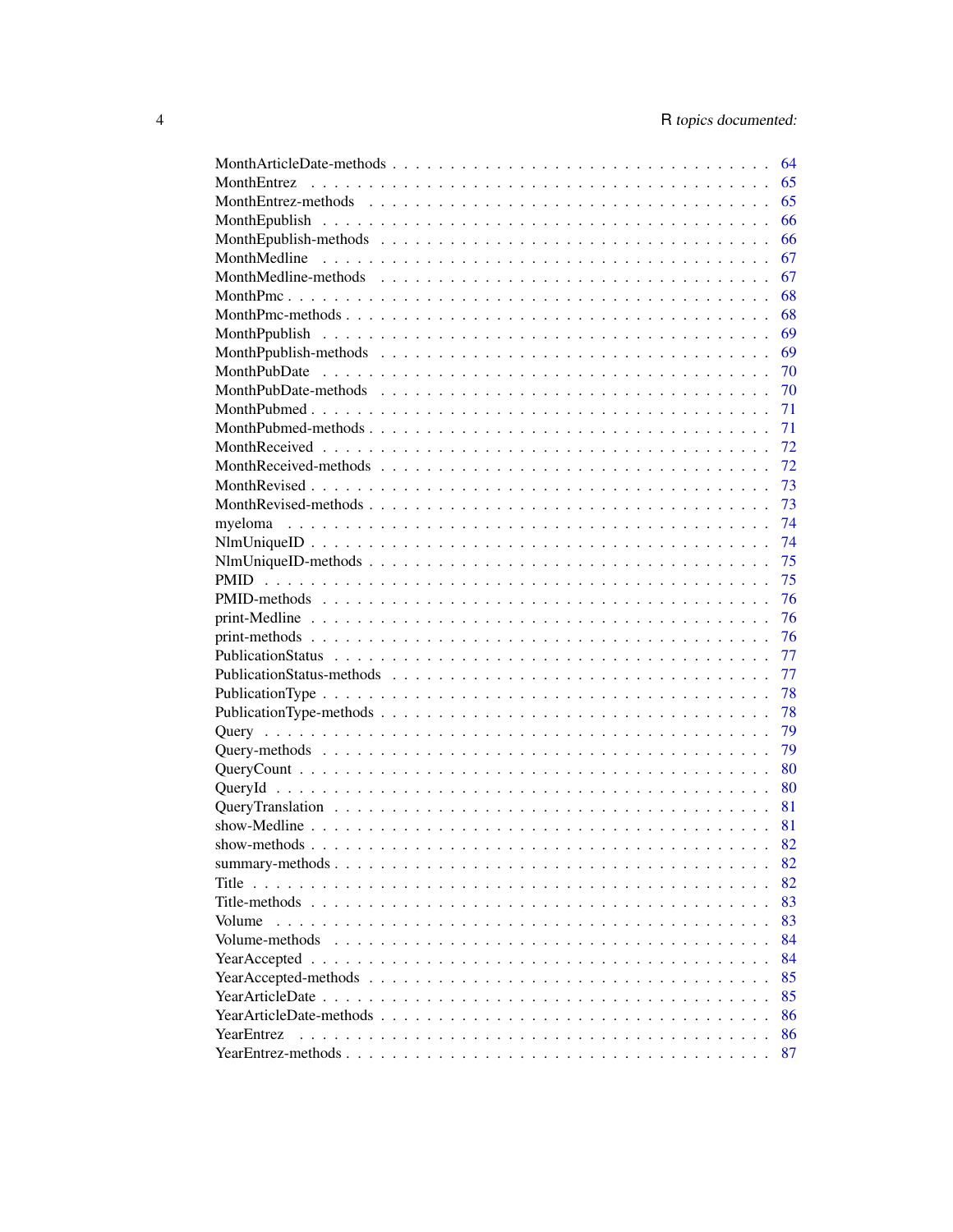# <span id="page-4-0"></span>RISmed-package 5

| Index |  |  |  |  |  |  |  |  |  |  |  |  |  |  | 96 |  |
|-------|--|--|--|--|--|--|--|--|--|--|--|--|--|--|----|--|

RISmed-package *Download content from NCBI databases.*

#### Description

Download content from NCBI databases. This package is intended to facilitate analyses of NCBI database content. This package is not intended for reference management.

#### Details

| Package:  | <b>RISmed</b> |
|-----------|---------------|
| Type:     | Package       |
| Version:  | 2.1.3         |
| Date:     | 2014-7-20     |
| License:  | $GPL (=2)$    |
| LazyLoad: | yes           |

Note on usage:

In order not to overload the E-utility servers, NCBI recommends that users post no more than three URL requests per second and limit large jobs to either weekends or between 9:00 PM and 5:00 AM Eastern time during weekdays. Failure to comply with this policy may result in an IP address being blocked from accessing NCBI.

#### Author(s)

Maintainer: Stephanie Kovalchik <s.a.kovalchik@gmail.com>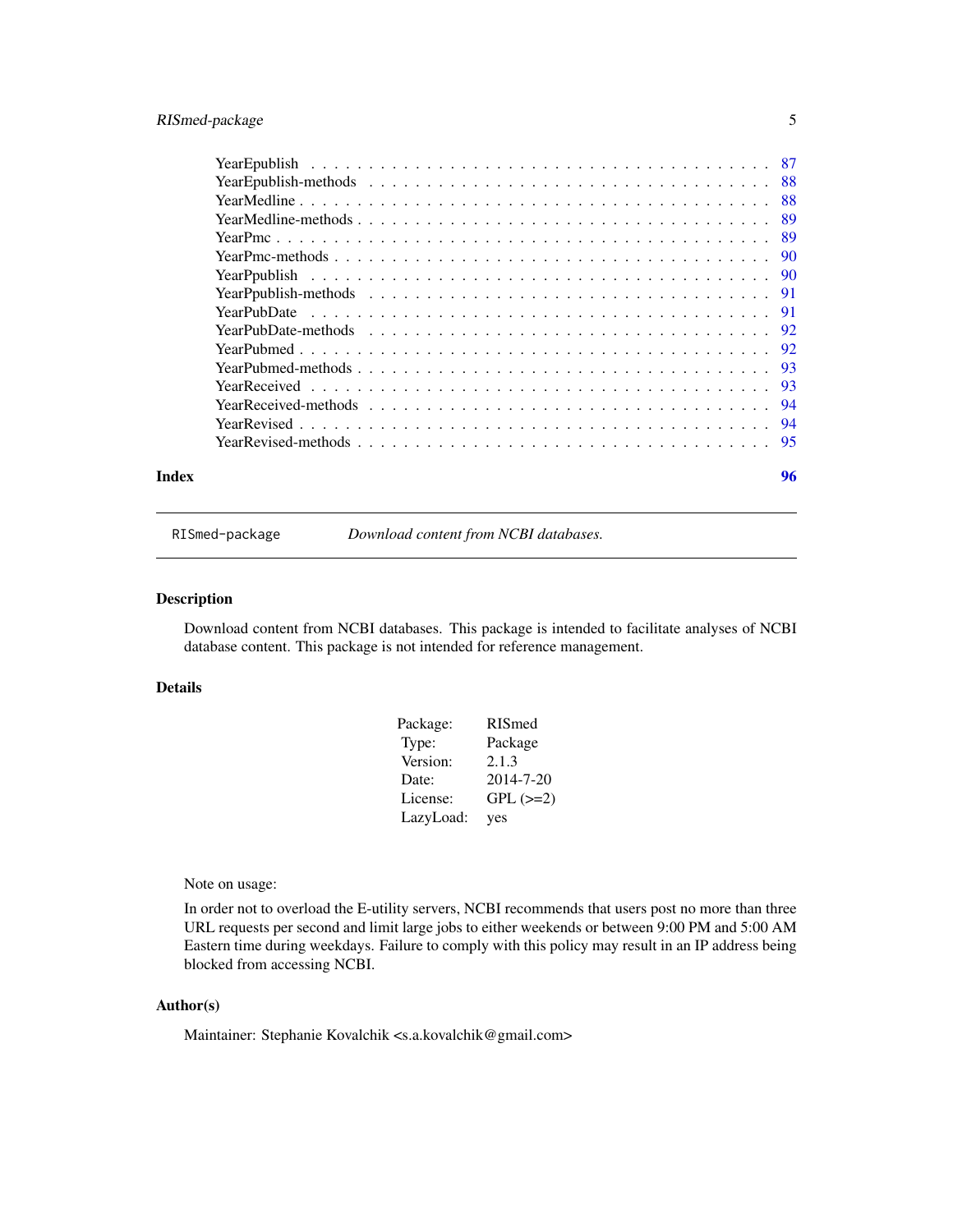<span id="page-5-0"></span>

Extractor for the AbstractText of a Medline object.

# Usage

```
AbstractText(object)
```
# Arguments

object instance of class Medline

# Value

vector

# See Also

[Medline](#page-46-1)

# Examples

data(myeloma) AbstractText(myeloma)

AbstractText-methods *~~ Methods for Function* AbstractText *in Package* RISmed *~~*

#### Description

~~ Methods for function AbstractText in package RISmed ~~

#### Methods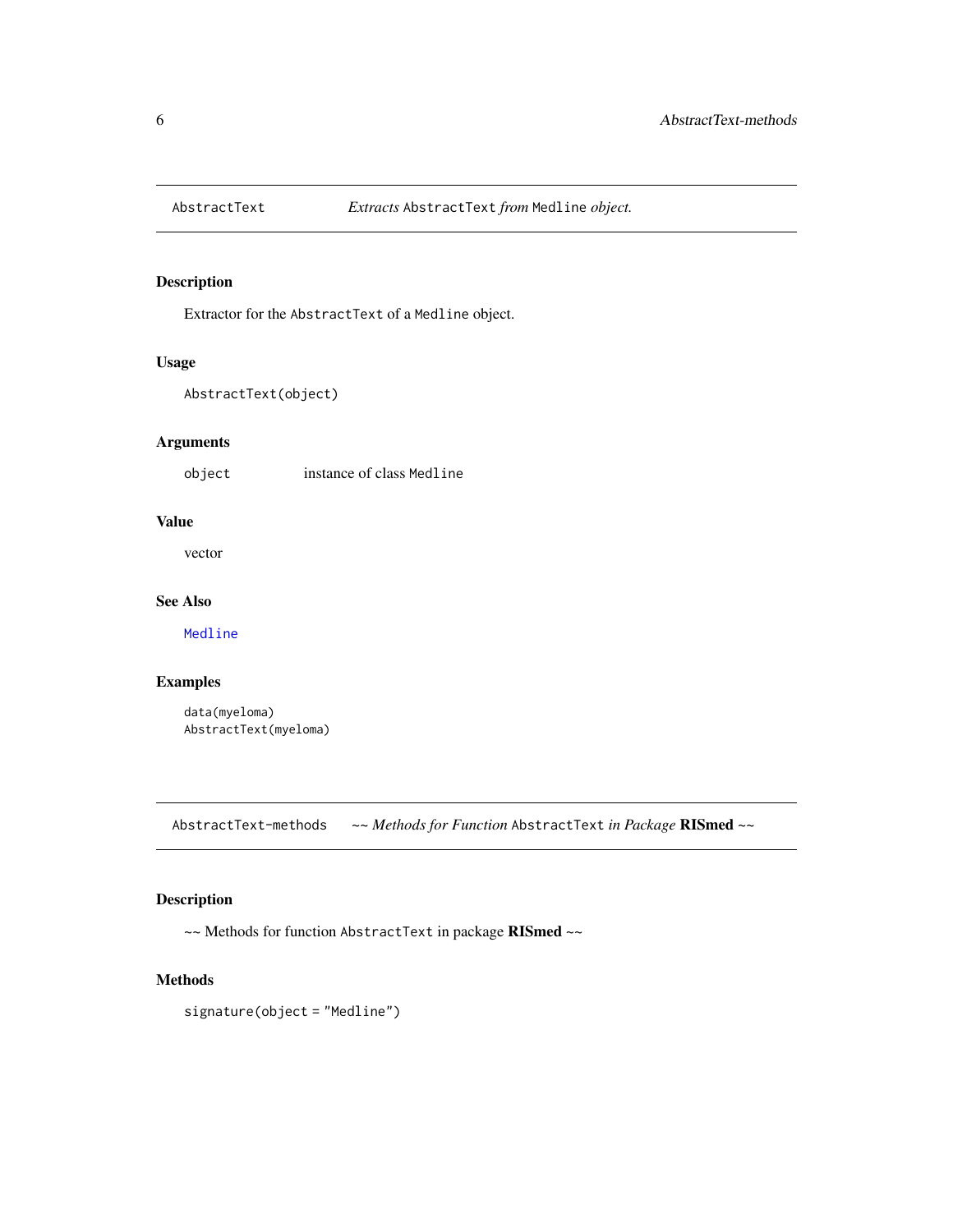<span id="page-6-0"></span>

Extractor for the Affiliation of a Medline object.

# Usage

```
Affiliation(object)
```
# Arguments

object instance of class Medline

# Value

vector

# See Also

[Medline](#page-46-1)

# Examples

data(myeloma) Affiliation(myeloma)

Affiliation-methods *~~ Methods for Function* Affiliation *in Package* RISmed *~~*

# Description

~~ Methods for function Affiliation in package RISmed ~~

#### Methods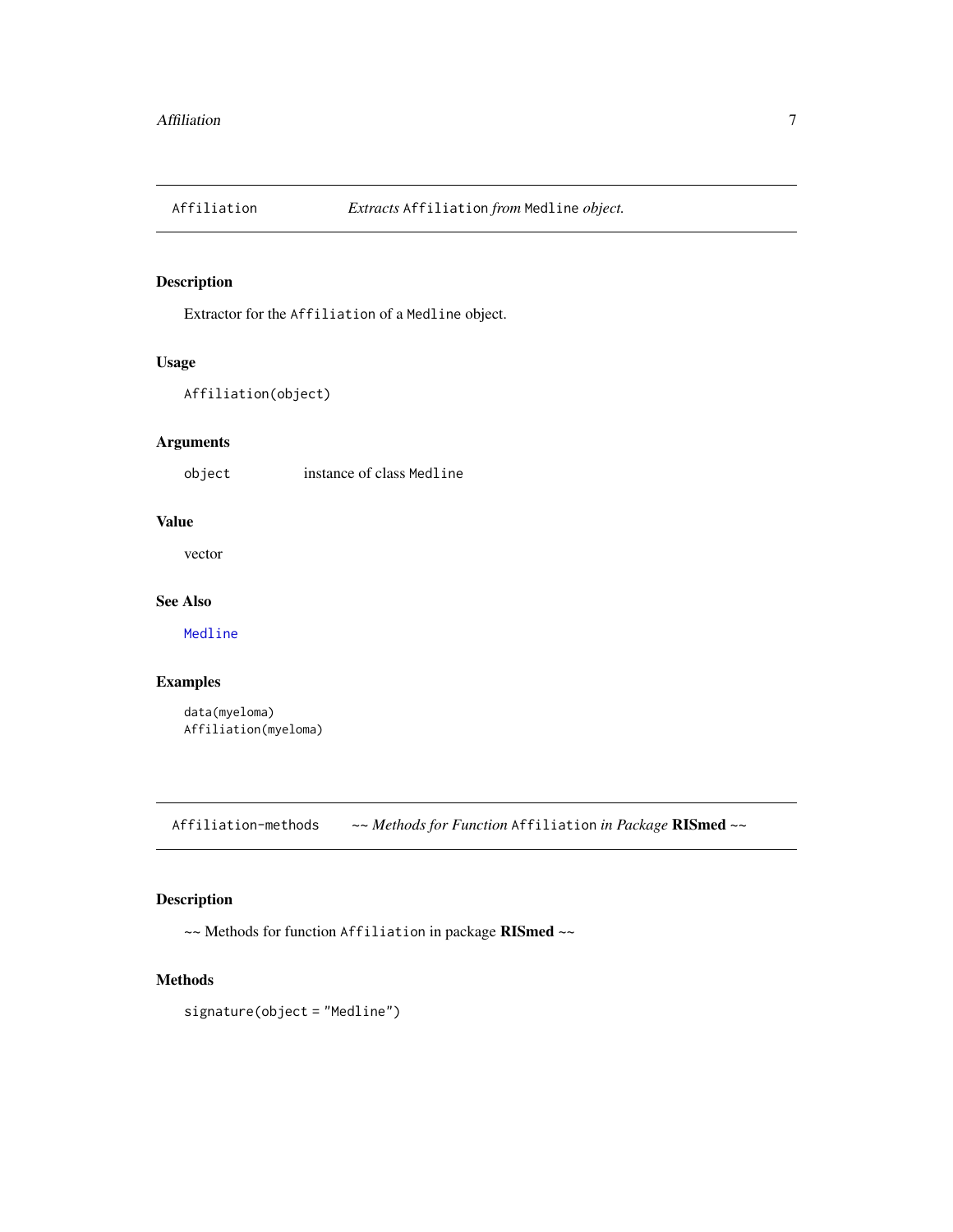<span id="page-7-0"></span>

Extractor for the ArticleId of a Medline object.

# Usage

```
ArticleId(object)
```
# Arguments

object instance of class Medline

# Value

vector

# See Also

[Medline](#page-46-1)

# Examples

data(myeloma) ArticleId(myeloma)

ArticleId-methods *~~ Methods for Function* ArticleId *in Package* RISmed *~~*

# Description

~~ Methods for function ArticleId in package RISmed ~~

# Methods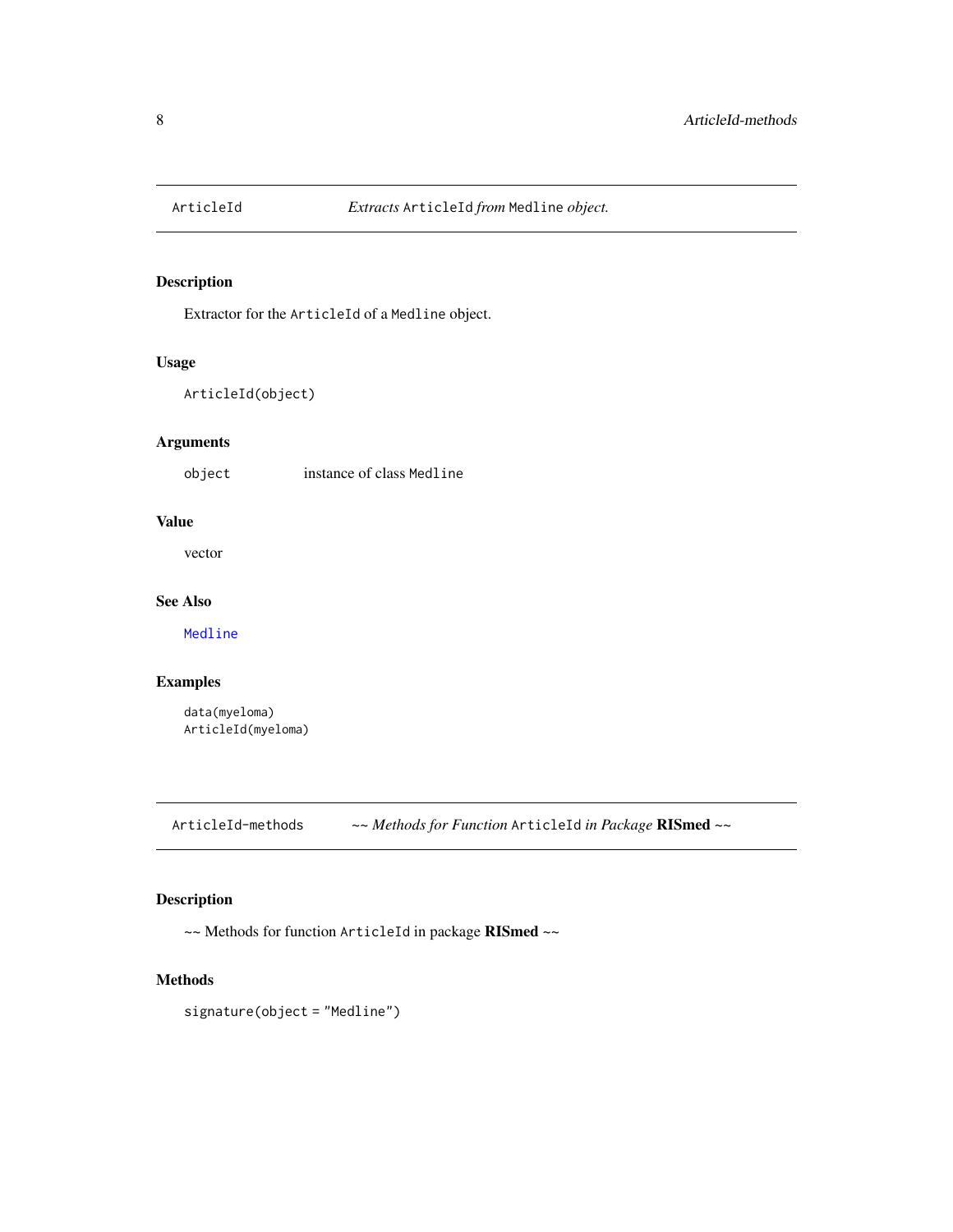<span id="page-8-0"></span>

Extractor for the ArticleTitle of a Medline object.

# Usage

```
ArticleTitle(object)
```
# Arguments

object instance of class Medline

# Value

vector

# See Also

[Medline](#page-46-1)

# Examples

data(myeloma) ArticleTitle(myeloma)

ArticleTitle-methods *~~ Methods for Function* ArticleTitle *in Package* RISmed *~~*

# Description

~~ Methods for function ArticleTitle in package RISmed ~~

#### Methods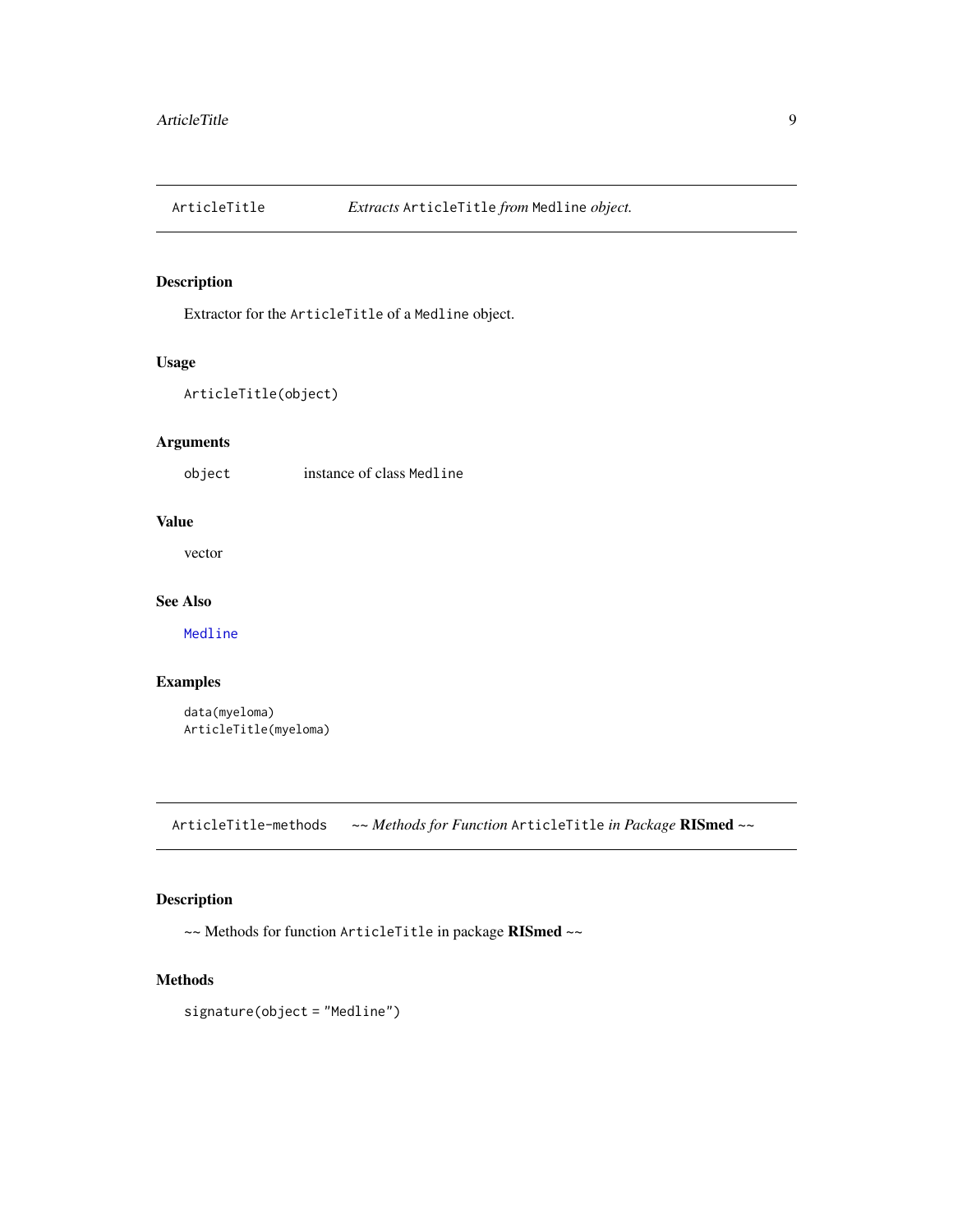<span id="page-9-0"></span>

Extractor for the Author of a Medline object.

#### Usage

Author(object)

# Arguments

object instance of class Medline

#### Value

List by Pubmed article. Each list contains a data frame with CollectiveName, LastName, ForeName, Initials, and order of article authors.

#### See Also

[Medline](#page-46-1)

# Examples

data(myeloma) Author(myeloma)

Author-methods *~~ Methods for Function* Author *in Package* RISmed *~~*

# Description

~~ Methods for function Author in package RISmed ~~

# Methods

signature(object = "Medline") List by Pubmed article. Each list contains a data frame with LastName, ForeName, Initials, and order of article authors.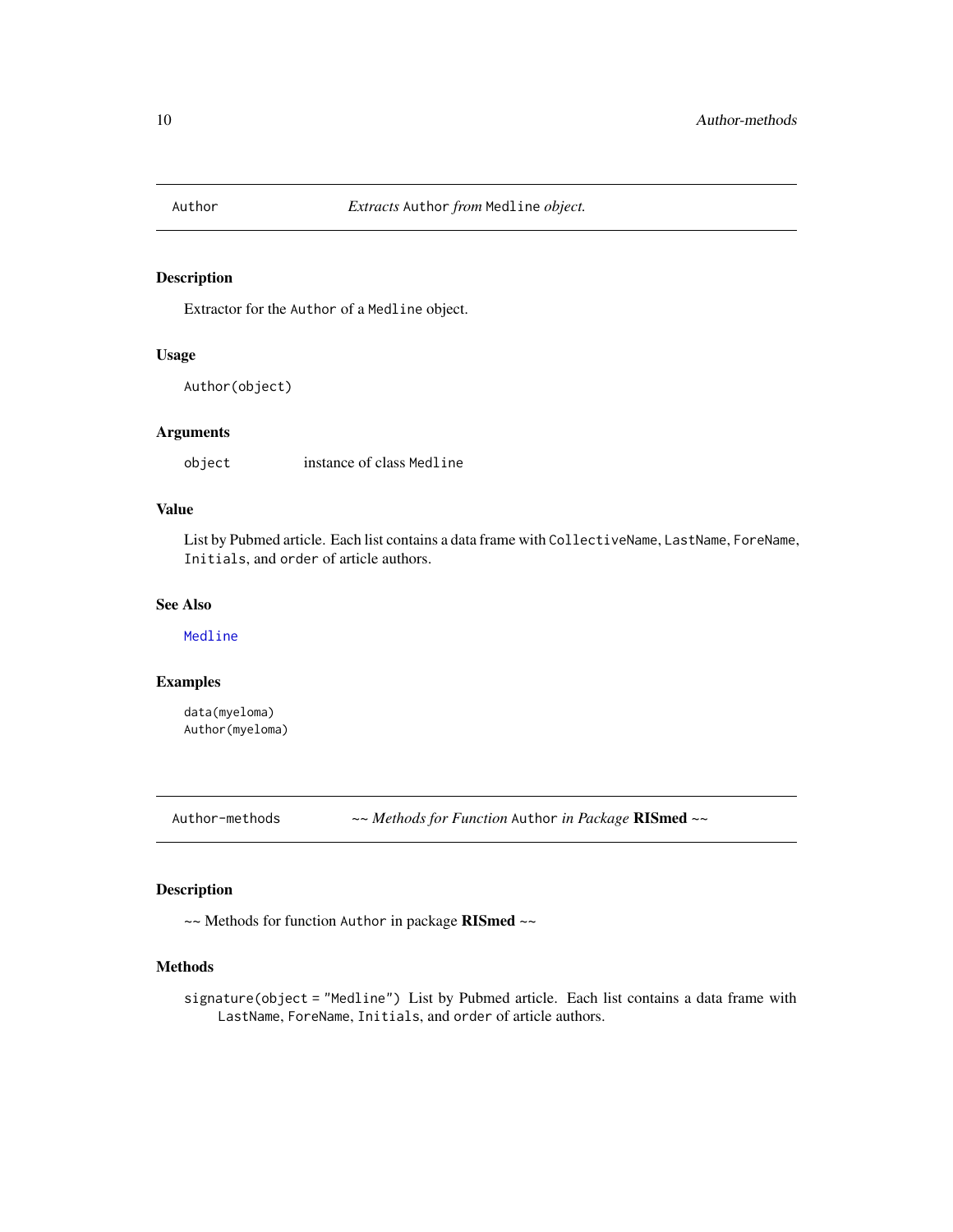<span id="page-10-0"></span>c,Medline-method *Concatenate Medline*

# Description

Concatenates multiple Medline objects

# Usage

## S4 method for signature 'Medline'  $c(x, \ldots)$ 

# Arguments

|          | a Medline object                          |
|----------|-------------------------------------------|
| $\cdots$ | Additional Medline objects to concatenate |

#### Value

A Medline object

| Citations |  | List of citing article titles where listed in PubMed. |
|-----------|--|-------------------------------------------------------|
|-----------|--|-------------------------------------------------------|

# Description

Retrieves the number of citations in PubMed Central for the articles contained in the Medline object.

# Usage

```
Citations(object)
```
# Arguments

object instance of class Medline

#### Value

vector

#### See Also

[Medline](#page-46-1)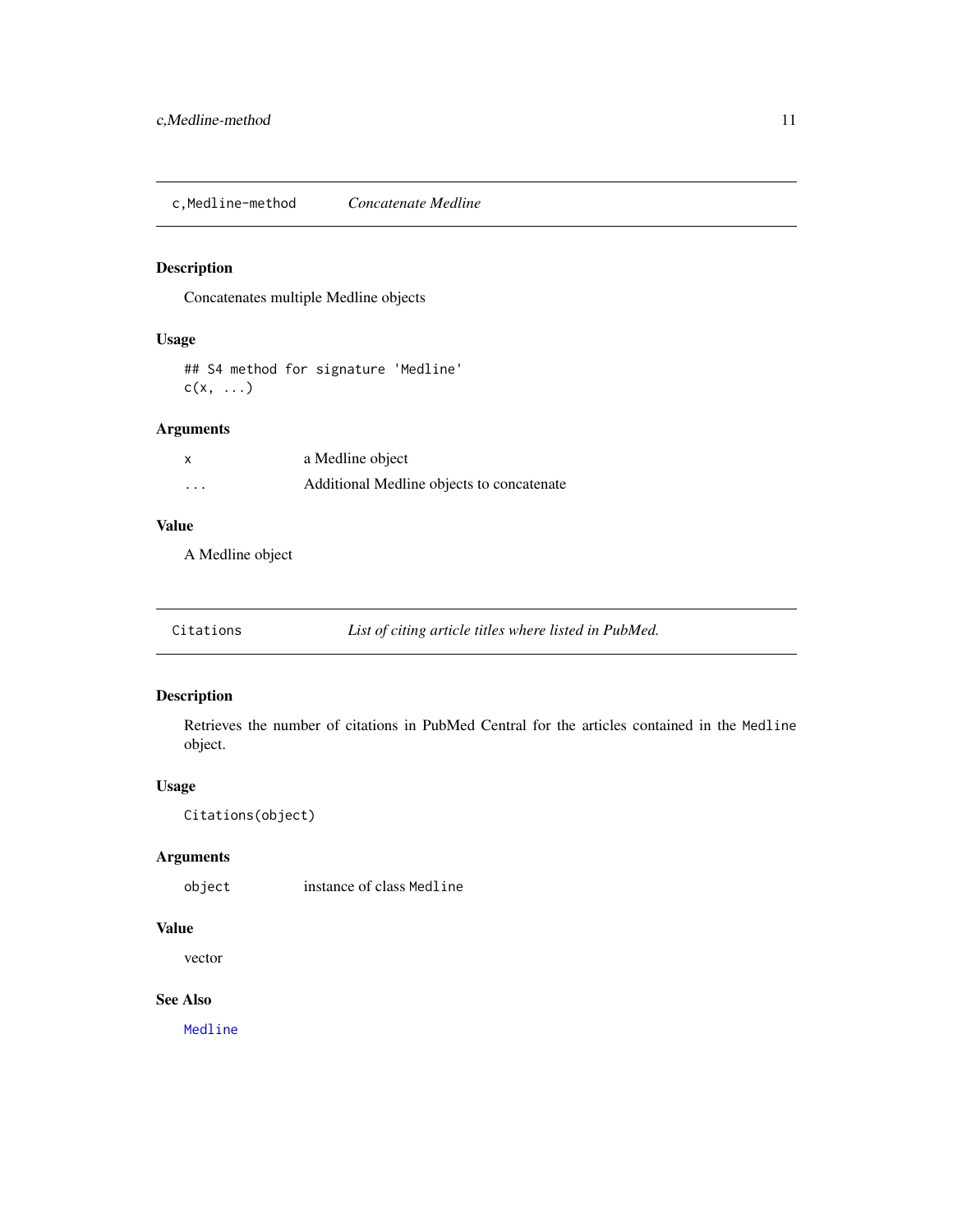<span id="page-11-0"></span>Citations-methods *~~ Methods for Function* Citations *in Package* RISmed *~~*

# Description

~~ Methods for function Citations in package RISmed ~~

# Methods

signature(object = "Medline")

COIStatement *Extracts* COIStatement *from* Medline *object.*

# Description

Extractor for the COIStatement of a Medline object.

#### Usage

COIStatement(object)

# Arguments

object instance of class Medline

# Value

vector

#### See Also

[Medline](#page-46-1)

COIStatement-methods *~~ Methods for Function* COIStatement *in Package* RISmed *~~*

# Description

~~ Methods for function COIStatement in package RISmed ~~

#### Methods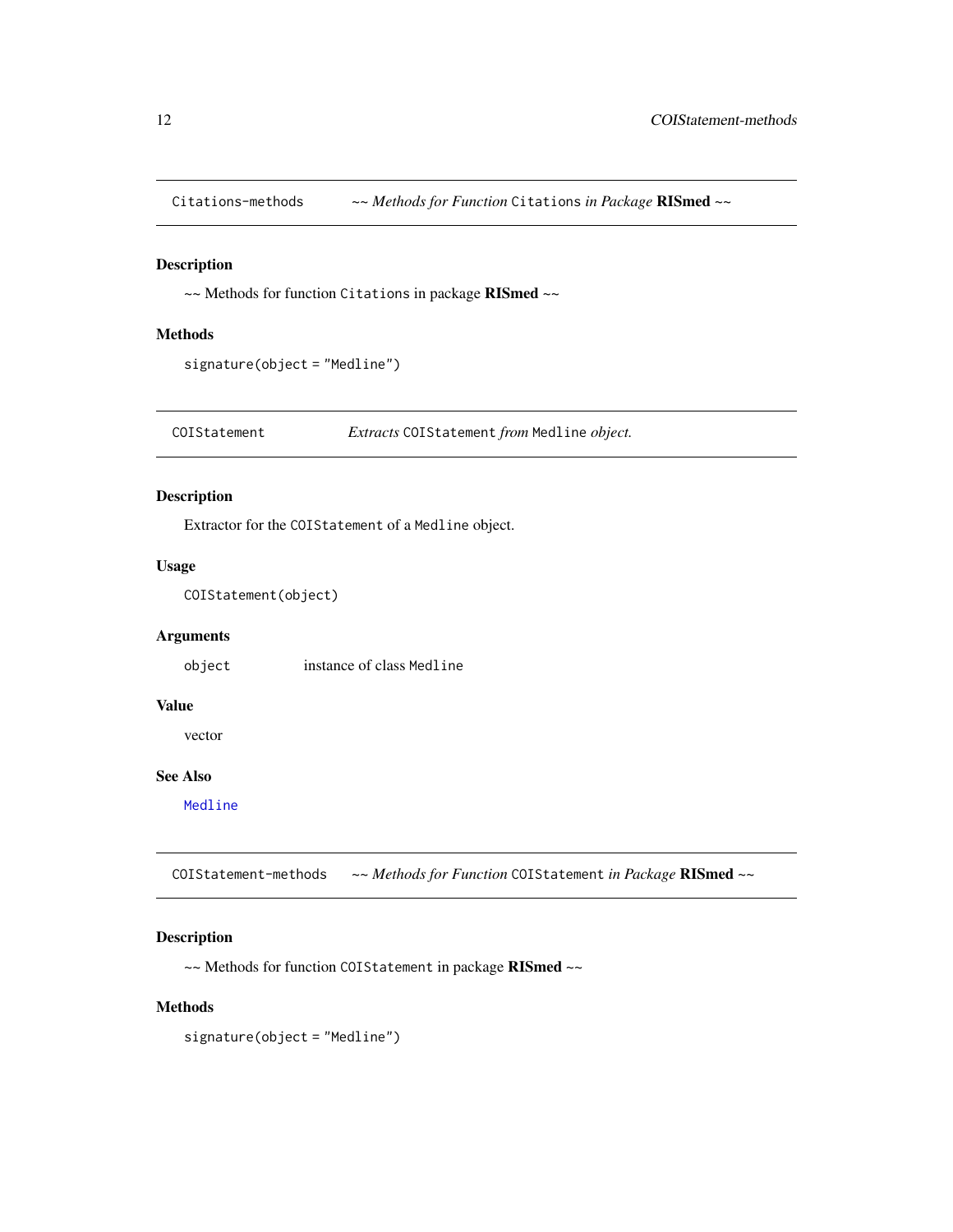<span id="page-12-0"></span>CopyrightInformation *Extracts* CopyrightInformation *from* Medline *object.*

# Description

Extractor for the CopyrightInformation of a Medline object.

# Usage

```
CopyrightInformation(object)
```
# Arguments

object instance of class Medline

#### Value

vector

# See Also

[Medline](#page-46-1)

# Examples

data(myeloma) CopyrightInformation(myeloma)

CopyrightInformation-methods

*~~ Methods for Function* CopyrightInformation *in Package* RISmed *~~*

#### Description

~~ Methods for function CopyrightInformation in package RISmed ~~

#### Methods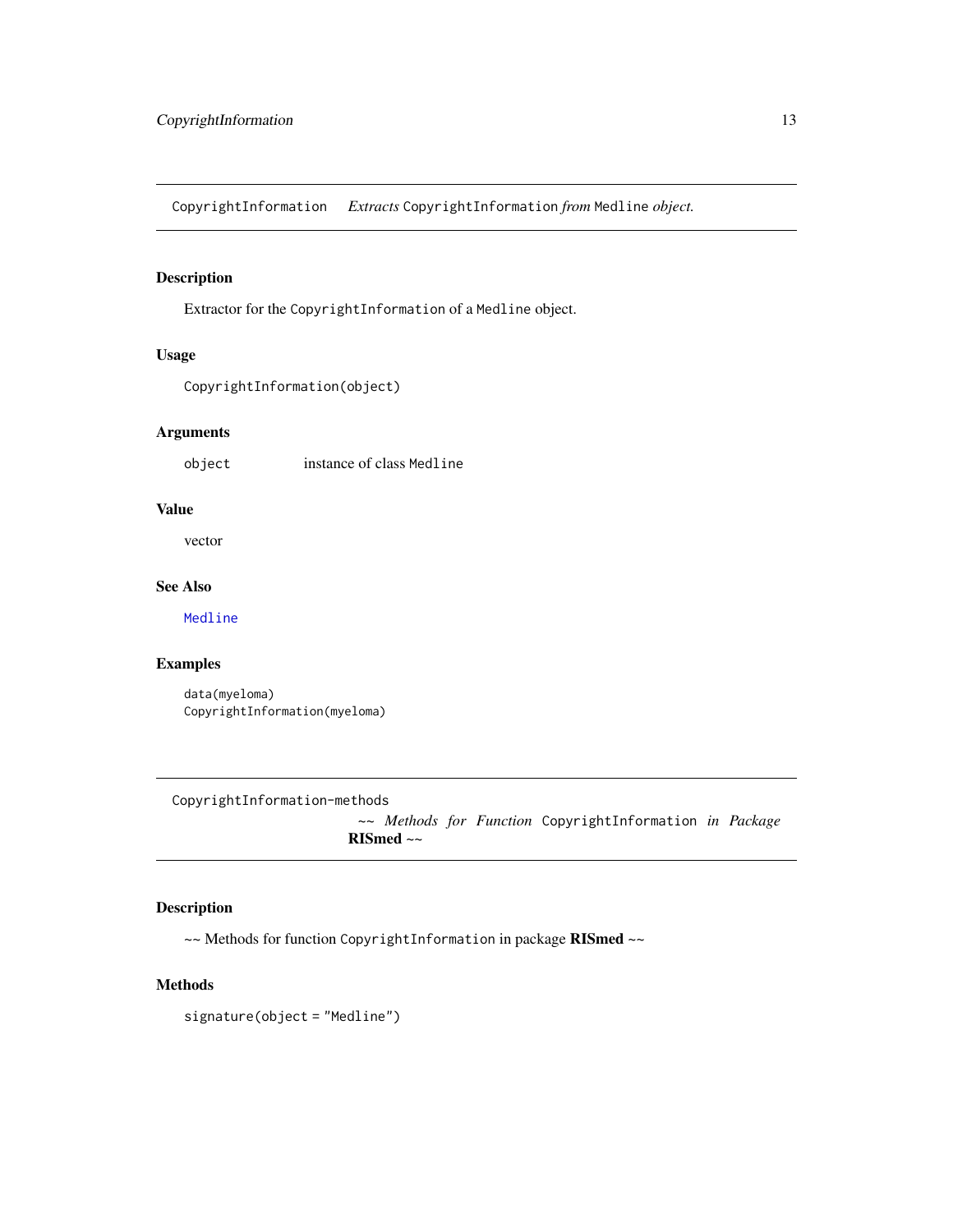<span id="page-13-0"></span>

Extractor for the Country of a Medline object.

# Usage

Country(object)

# Arguments

object instance of class Medline

# Value

vector

# See Also

[Medline](#page-46-1)

# Examples

data(myeloma) Country(myeloma)

Country-methods *~~ Methods for Function* Country *in Package* RISmed *~~*

# Description

~~ Methods for function Country in package RISmed ~~

# Methods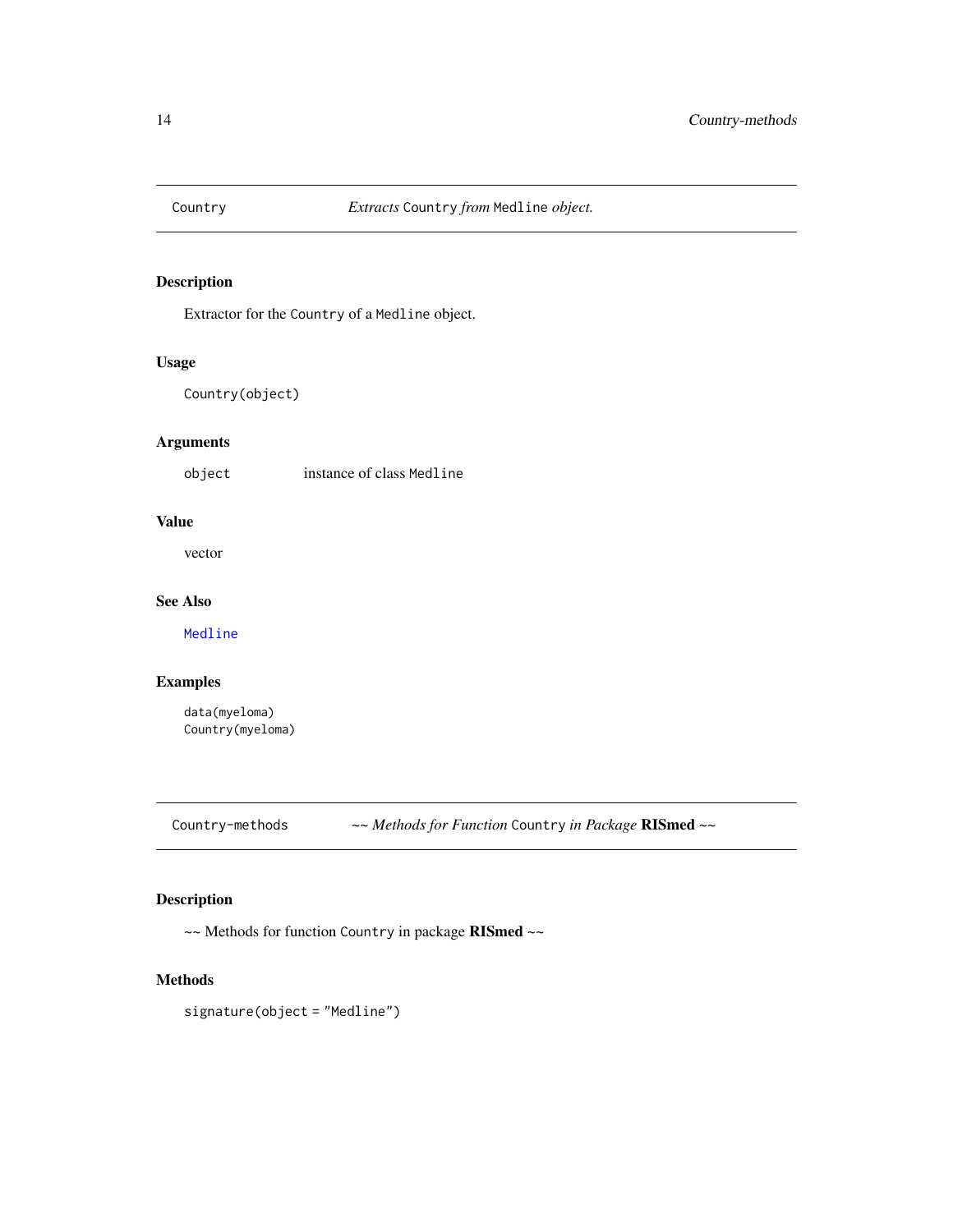<span id="page-14-0"></span>

Extractor for the DayAccepted of a Medline object. This date corresponds to the date the article was accepted.

#### Usage

```
DayAccepted(object)
```
# Arguments

object instance of class Medline

#### Value

vector

# References

<https://www.nlm.nih.gov/bsd/mms/medlineelements.html#phst>

#### See Also

[Medline](#page-46-1)

#### Examples

data(myeloma) DayAccepted(myeloma)

DayAccepted-methods *~~ Methods for Function* DayAccepted *in Package* RISmed *~~*

# Description

~~ Methods for function DayAccepted in package RISmed ~~

#### Methods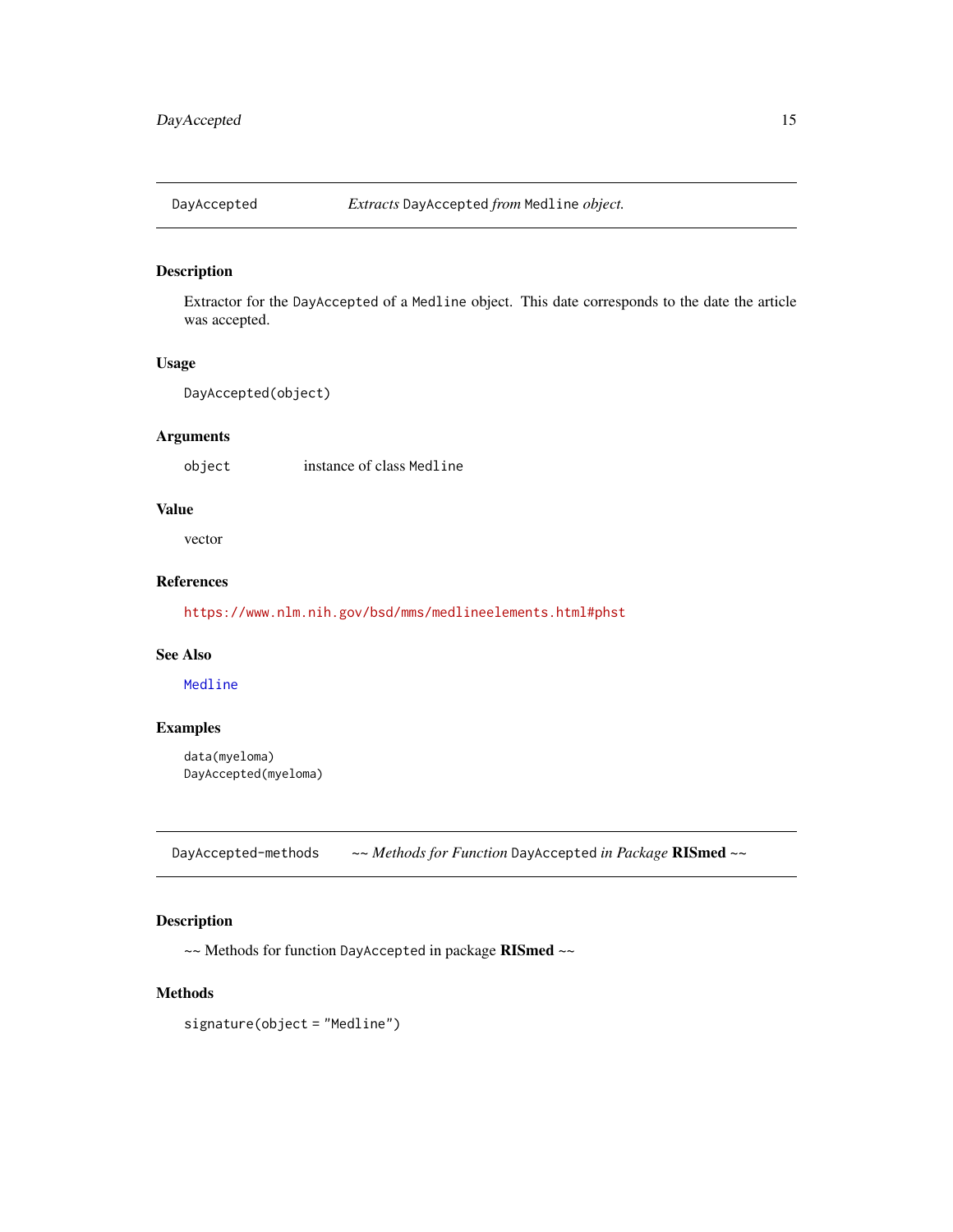<span id="page-15-0"></span>

Extractor for the DayArticleDate of a Medline object. This date corresponds to the date the article was ArticleDate.

#### Usage

```
DayArticleDate(object)
```
# Arguments

object instance of class Medline

#### Value

vector

# References

<https://www.nlm.nih.gov/bsd/mms/medlineelements.html#phst>

#### See Also

[Medline](#page-46-1)

# Examples

data(myeloma) DayArticleDate(myeloma)

DayArticleDate-methods

*~~ Methods for Function* DayArticleDate *in Package* RISmed *~~*

#### Description

~~ Methods for function DayArticleDate in package RISmed ~~

# Methods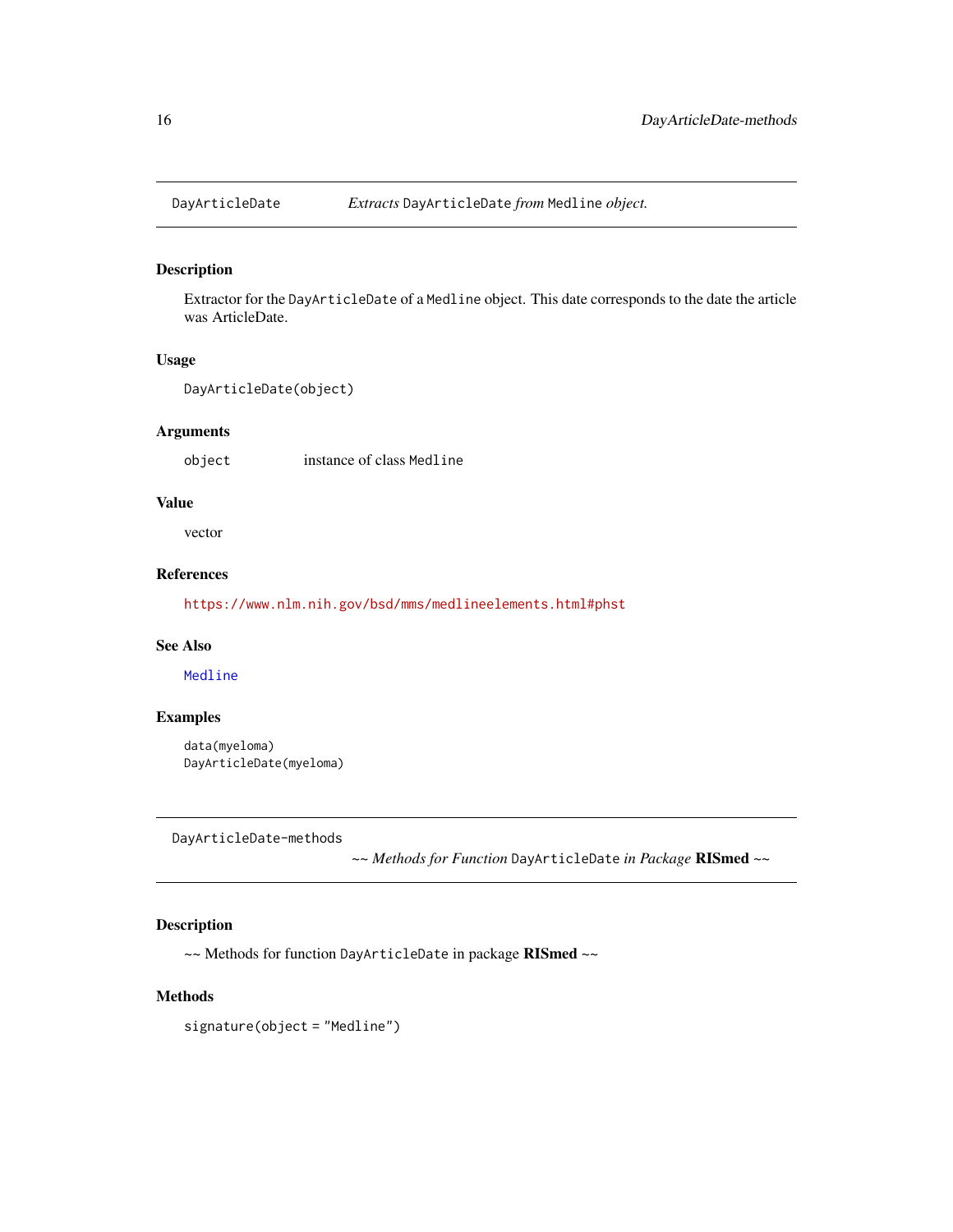<span id="page-16-0"></span>

Extractor for the DayEntrez of a Medline object. This date corresponds to the date the article was ArticleDate.

#### Usage

DayEntrez(object)

# Arguments

object instance of class Medline

#### Value

vector

# References

<https://www.nlm.nih.gov/bsd/mms/medlineelements.html#phst>

# See Also

[Medline](#page-46-1)

#### Examples

data(myeloma) DayEntrez(myeloma)

DayEntrez-methods *~~ Methods for Function* DayEntrez *in Package* RISmed *~~*

# Description

~~ Methods for function DayEntrez in package RISmed ~~

#### Methods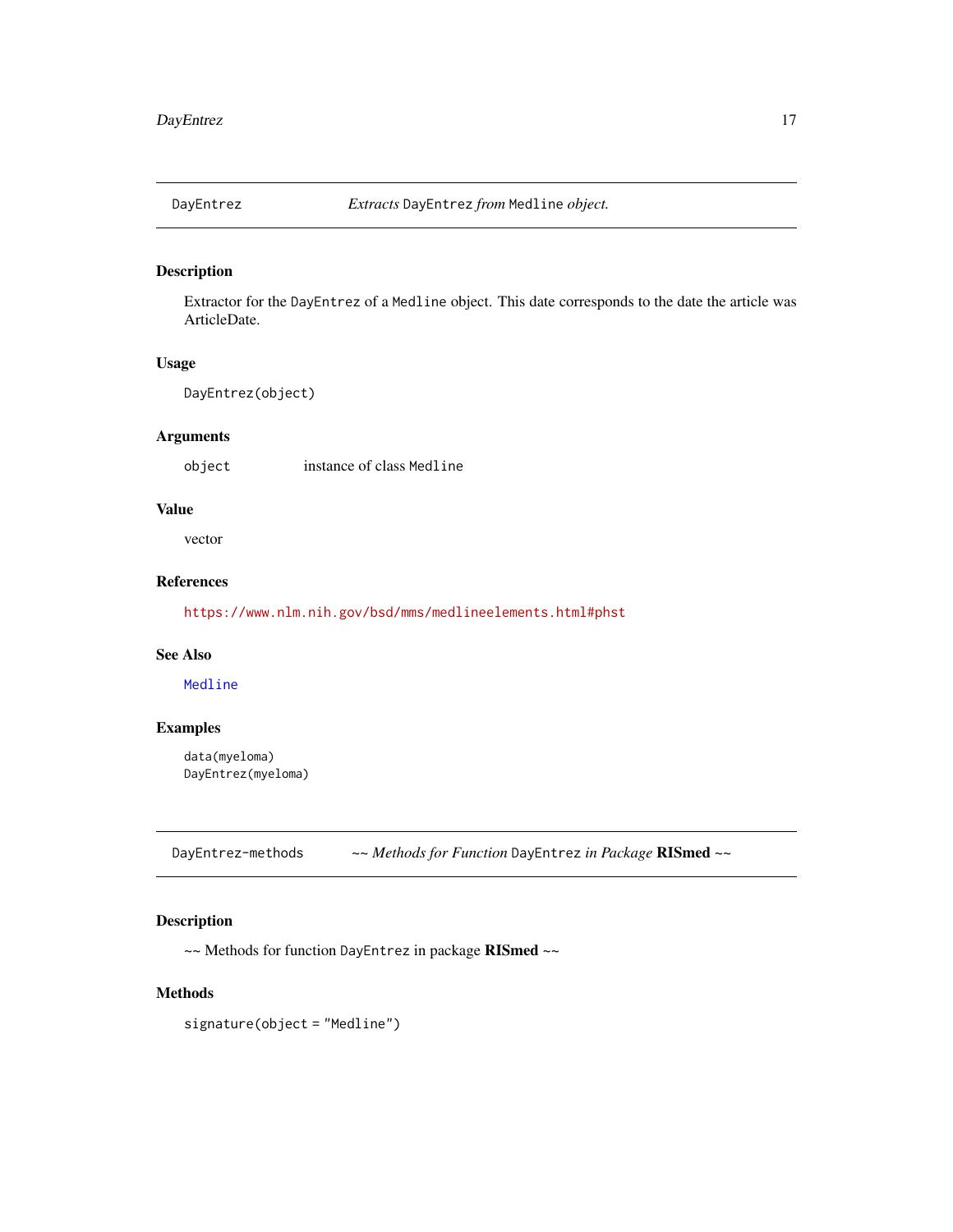<span id="page-17-0"></span>

Extractor for the DayEpublish of a Medline object. This date corresponds to the date the article was published online.

#### Usage

```
DayEpublish(object)
```
# Arguments

object instance of class Medline

# Value

vector

# References

<https://www.nlm.nih.gov/bsd/mms/medlineelements.html#phst>

#### See Also

[Medline](#page-46-1)

#### Examples

data(myeloma) DayEpublish(myeloma)

DayEpublish-methods *~~ Methods for Function* DayEpublish *in Package* RISmed *~~*

# Description

~~ Methods for function DayEpublish in package RISmed ~~

#### Methods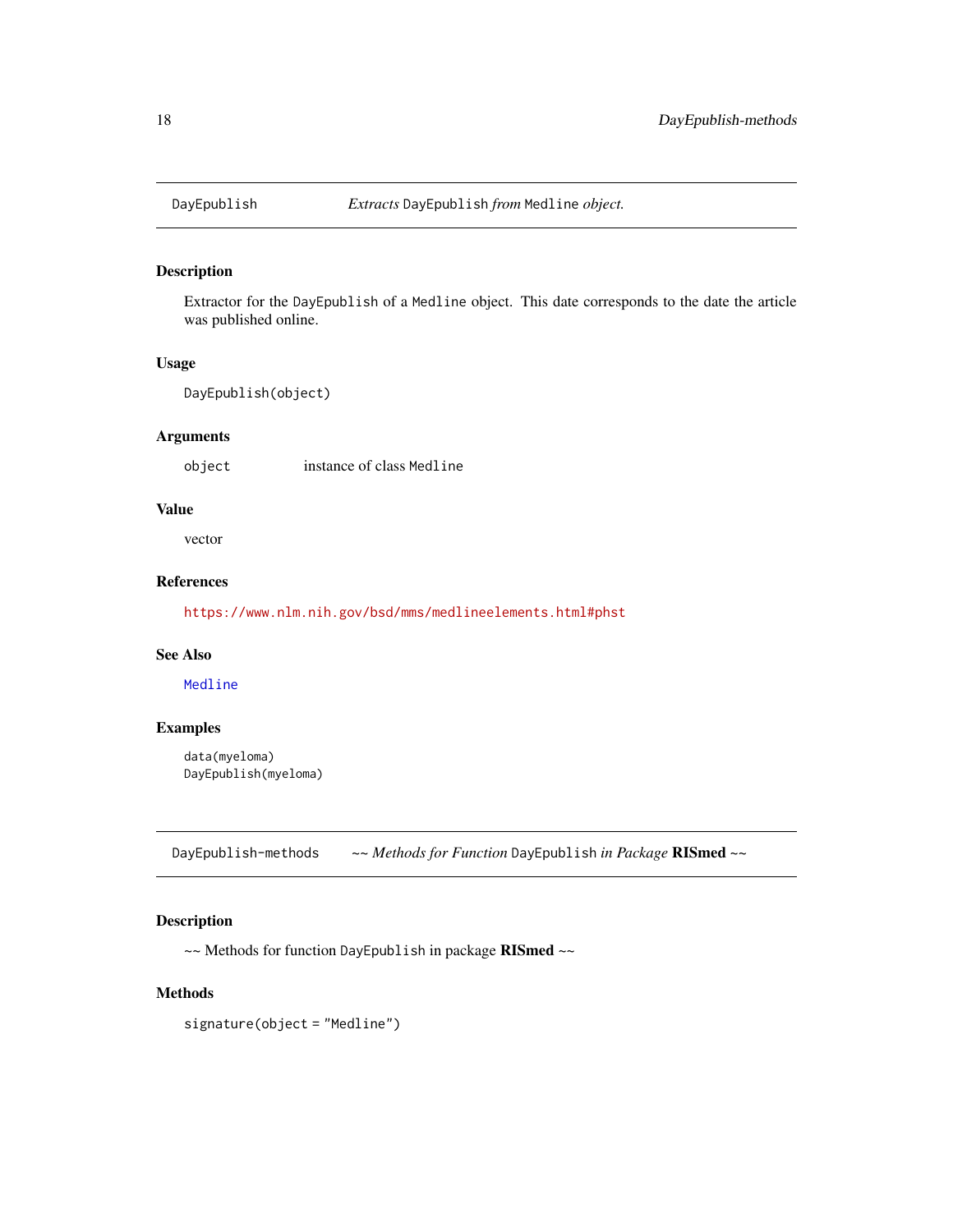<span id="page-18-0"></span>

Extractor for the DayMedline of a Medline object. This date corresponds to the date the article was ArticleDate.

#### Usage

DayMedline(object)

# Arguments

object instance of class Medline

#### Value

vector

# References

<https://www.nlm.nih.gov/bsd/mms/medlineelements.html#phst>

# See Also

[Medline](#page-46-1)

#### Examples

data(myeloma) DayMedline(myeloma)

DayMedline-methods *~~ Methods for Function* DayMedline *in Package* RISmed *~~*

# Description

~~ Methods for function DayMedline in package RISmed ~~

#### Methods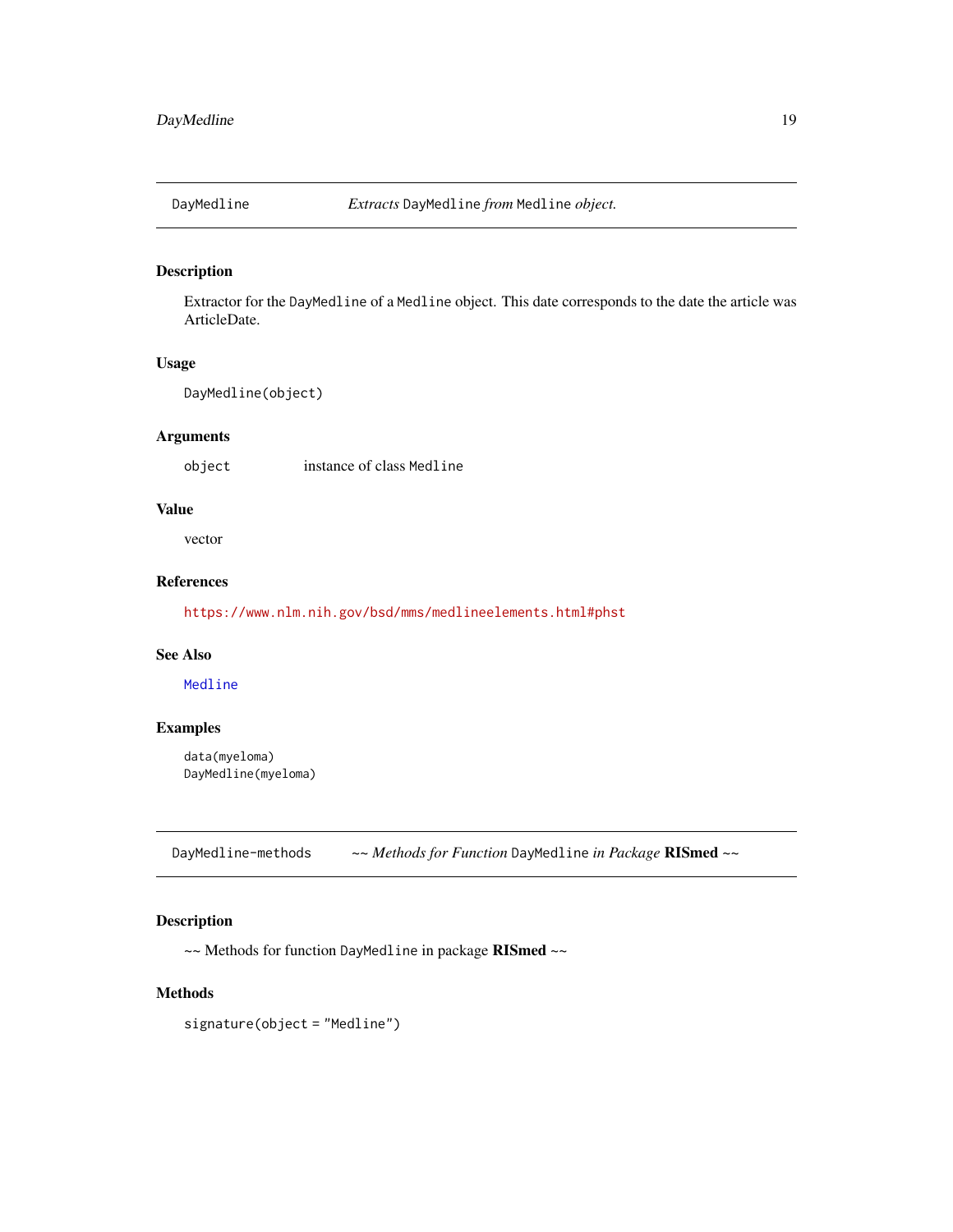<span id="page-19-0"></span>

Extractor for the DayPmc of a Medline object. This date corresponds to the date the article was made available through Pubmed Central.

#### Usage

DayPmc(object)

# Arguments

object instance of class Medline

# Value

vector

# References

<https://www.nlm.nih.gov/bsd/mms/medlineelements.html#phst>

#### See Also

[Medline](#page-46-1)

#### Examples

data(myeloma) DayPmc(myeloma)

DayPmc-methods *~~ Methods for Function* DayPmc *in Package* RISmed *~~*

# Description

~~ Methods for function DayPmc in package RISmed ~~

#### Methods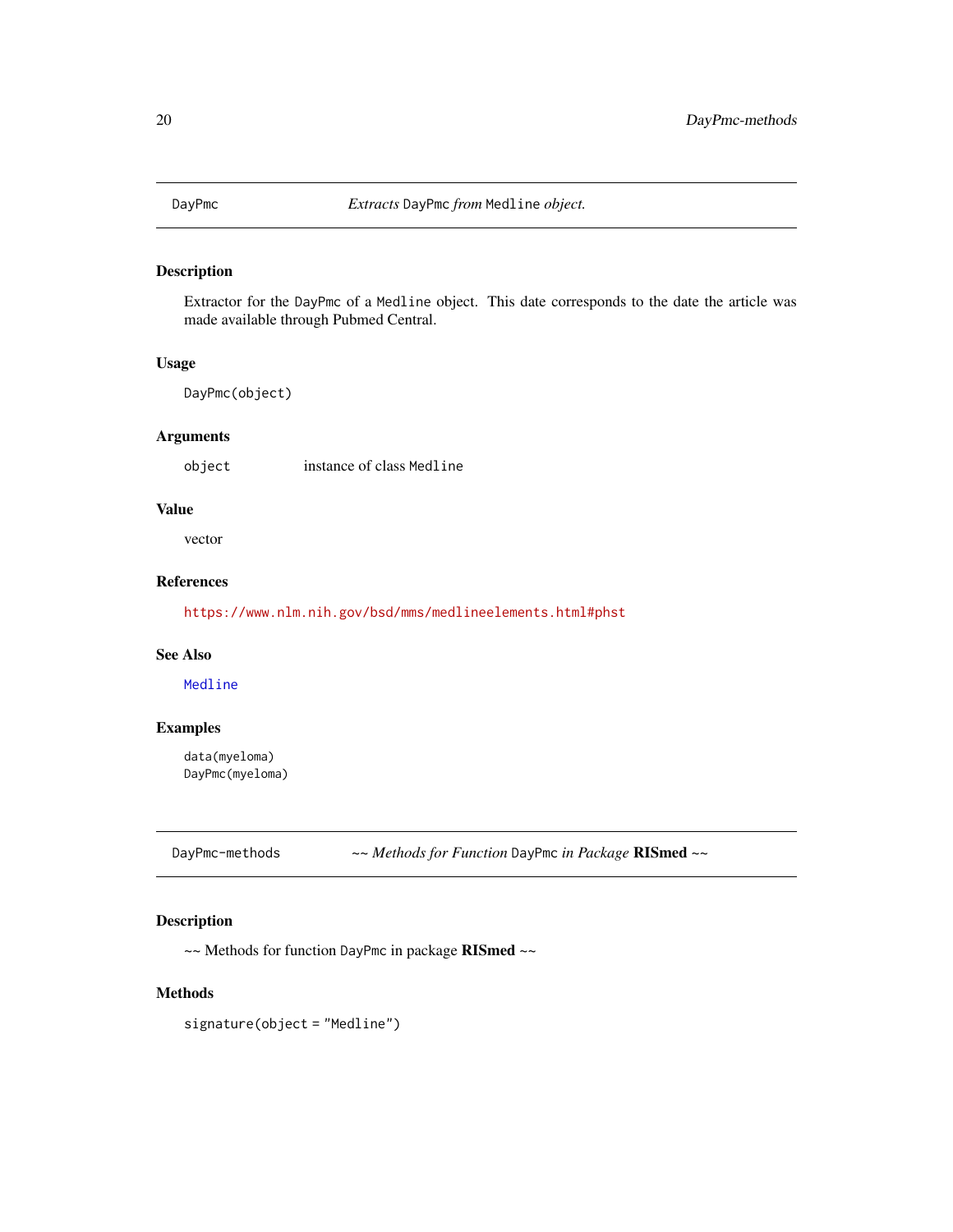<span id="page-20-0"></span>

Extractor for the DayPpublish of a Medline object. This date corresponds to the date the article was published in print.

#### Usage

```
DayPpublish(object)
```
# Arguments

object instance of class Medline

#### Value

vector

# References

<https://www.nlm.nih.gov/bsd/mms/medlineelements.html#phst>

# See Also

[Medline](#page-46-1)

#### Examples

data(myeloma) DayPpublish(myeloma)

DayPpublish-methods *~~ Methods for Function* DayPpublish *in Package* RISmed *~~*

# Description

~~ Methods for function DayPpublish in package RISmed ~~

#### Methods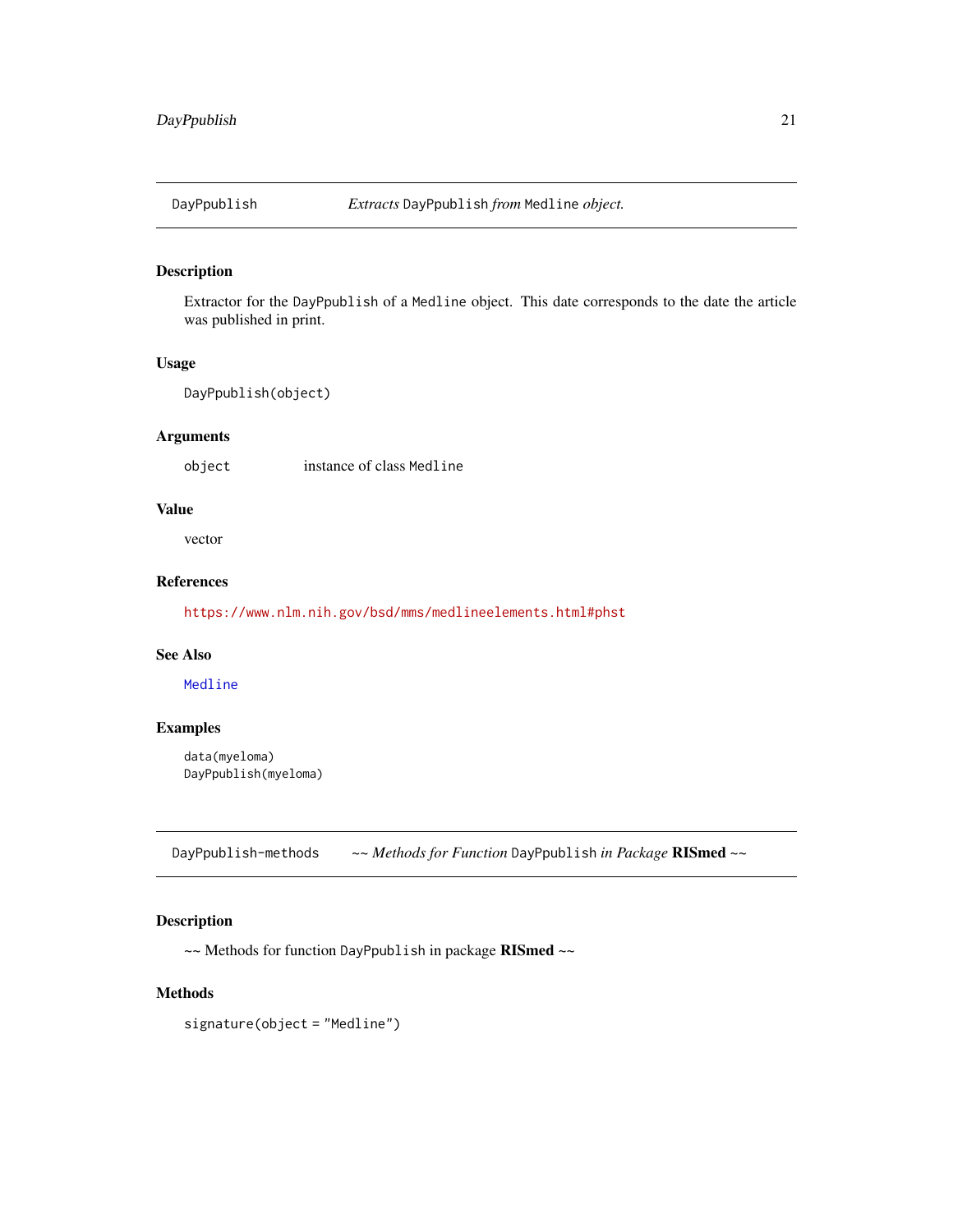<span id="page-21-0"></span>

Extractor for the DayPubDate of a Medline object. This date corresponds to the date the article was PubDate.

#### Usage

DayPubDate(object)

# Arguments

object instance of class Medline

# Value

vector

# References

<https://www.nlm.nih.gov/bsd/mms/medlineelements.html#phst>

#### See Also

[Medline](#page-46-1)

#### Examples

data(myeloma) DayPubDate(myeloma)

DayPubDate-methods *~~ Methods for Function* DayPubDate *in Package* RISmed *~~*

# Description

~~ Methods for function DayPubDate in package RISmed ~~

#### Methods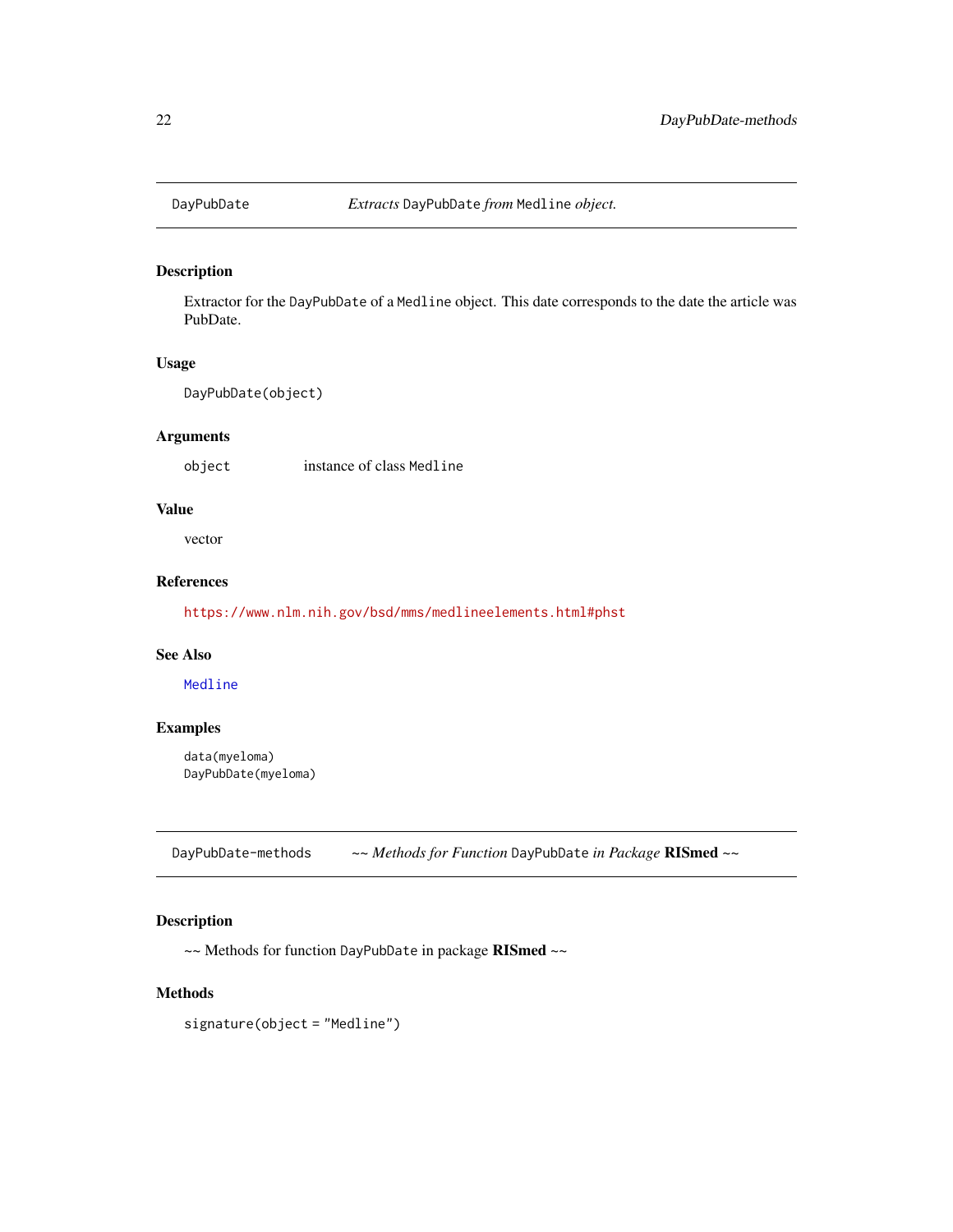<span id="page-22-0"></span>

Extractor for the DayPubmed of a Medline object. This date corresponds to the date the article was made available through Pubmed Central.

#### Usage

DayPubmed(object)

# Arguments

object instance of class Medline

#### Value

vector

# References

<https://www.nlm.nih.gov/bsd/mms/medlineelements.html#phst>

# See Also

[Medline](#page-46-1)

#### Examples

data(myeloma) DayPubmed(myeloma)

DayPubmed-methods *~~ Methods for Function* DayPubmed *in Package* RISmed *~~*

# Description

~~ Methods for function DayPubmed in package RISmed ~~

#### Methods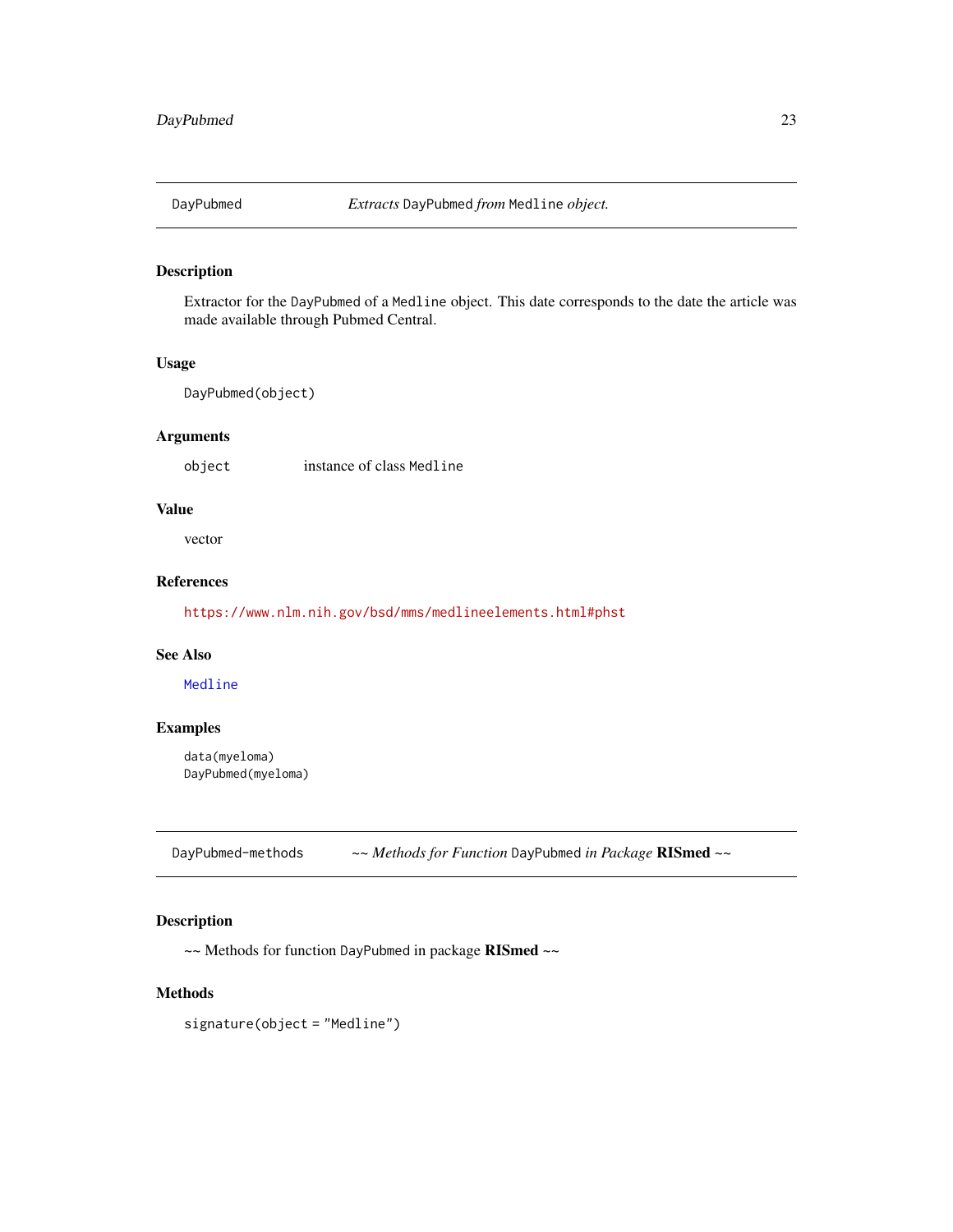<span id="page-23-0"></span>

Extractor for the DayReceived of a Medline object. This date corresponds to the date the article was received.

#### Usage

DayReceived(object)

# Arguments

object instance of class Medline

#### Value

vector

# References

<https://www.nlm.nih.gov/bsd/mms/medlineelements.html#phst>

#### See Also

[Medline](#page-46-1)

#### Examples

data(myeloma) DayReceived(myeloma)

DayReceived-methods *~~ Methods for Function* DayReceived *in Package* RISmed *~~*

# Description

~~ Methods for function DayReceived in package RISmed ~~

#### Methods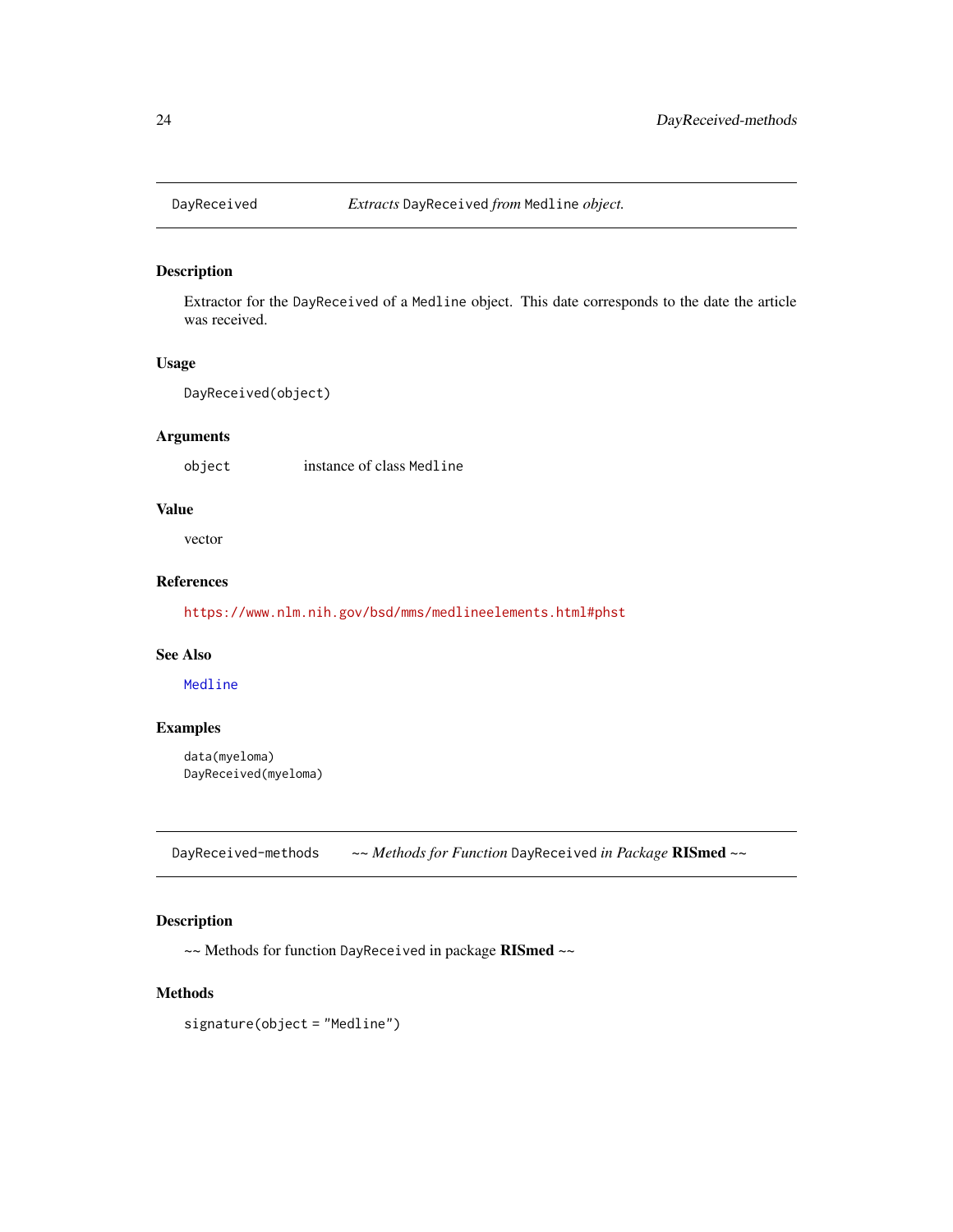<span id="page-24-0"></span>

Extractor for the DayRevised of a Medline object. This date corresponds to the date the article was Revised.

#### Usage

DayRevised(object)

# Arguments

object instance of class Medline

# Value

vector

# References

<https://www.nlm.nih.gov/bsd/mms/medlineelements.html#phst>

#### See Also

[Medline](#page-46-1)

#### Examples

data(myeloma) DayRevised(myeloma)

DayRevised-methods *~~ Methods for Function* DayRevised *in Package* RISmed *~~*

# Description

~~ Methods for function DayRevised in package RISmed ~~

#### Methods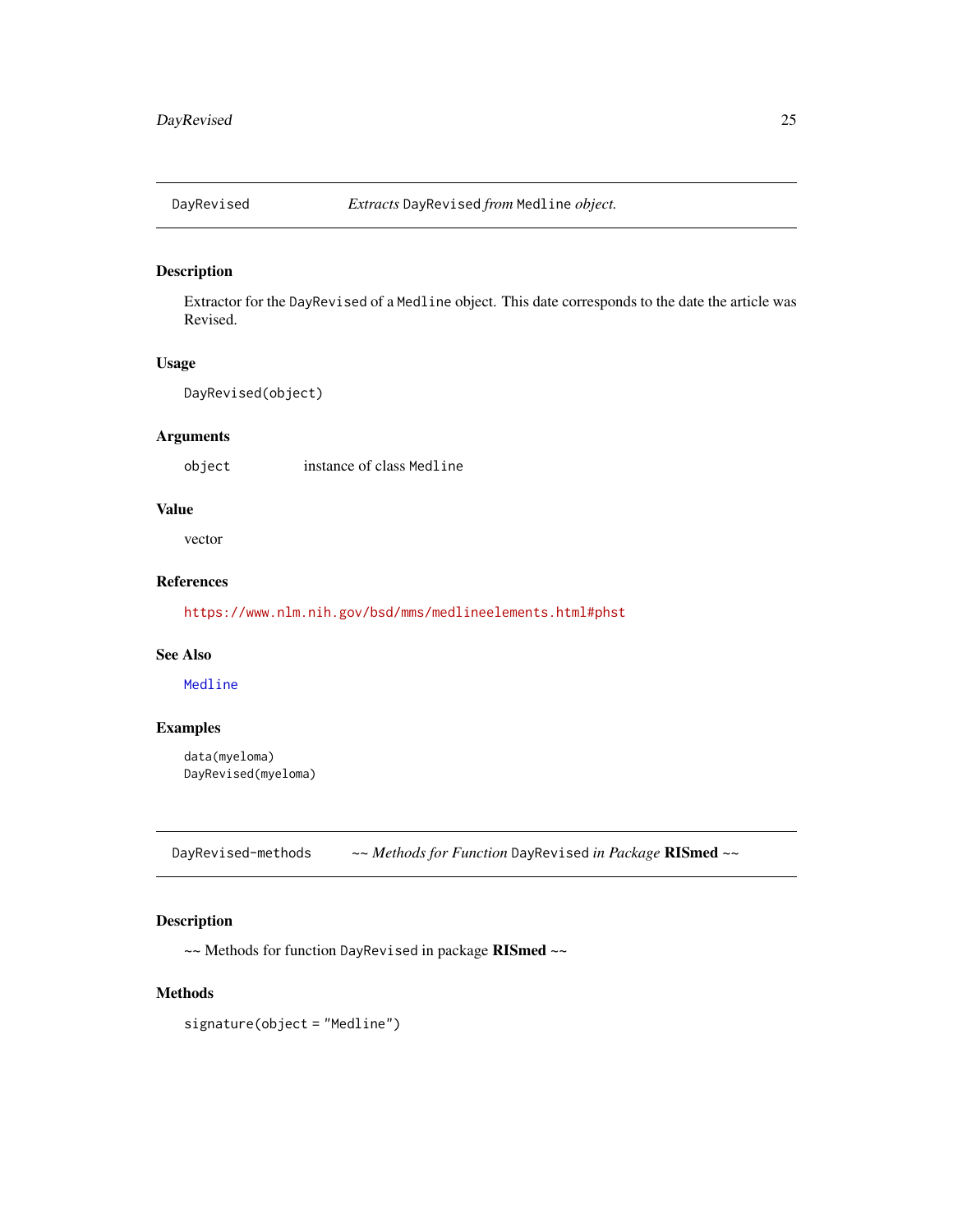Extractor for the DOI of a Medline object.

#### Usage

DOI(object)

#### Arguments

object instance of class Medline

# Value

vector

#### References

<https://www.nlm.nih.gov/bsd/mms/medlineelements.html#phst>

#### See Also

[Medline](#page-46-1)

# Examples

data(myeloma) DOI(myeloma)

DOI-methods *~~ Methods for Function* DOI *in Package* RISmed *~~*

# Description

~~ Methods for function DOI in package RISmed ~~

#### Methods

<span id="page-25-0"></span>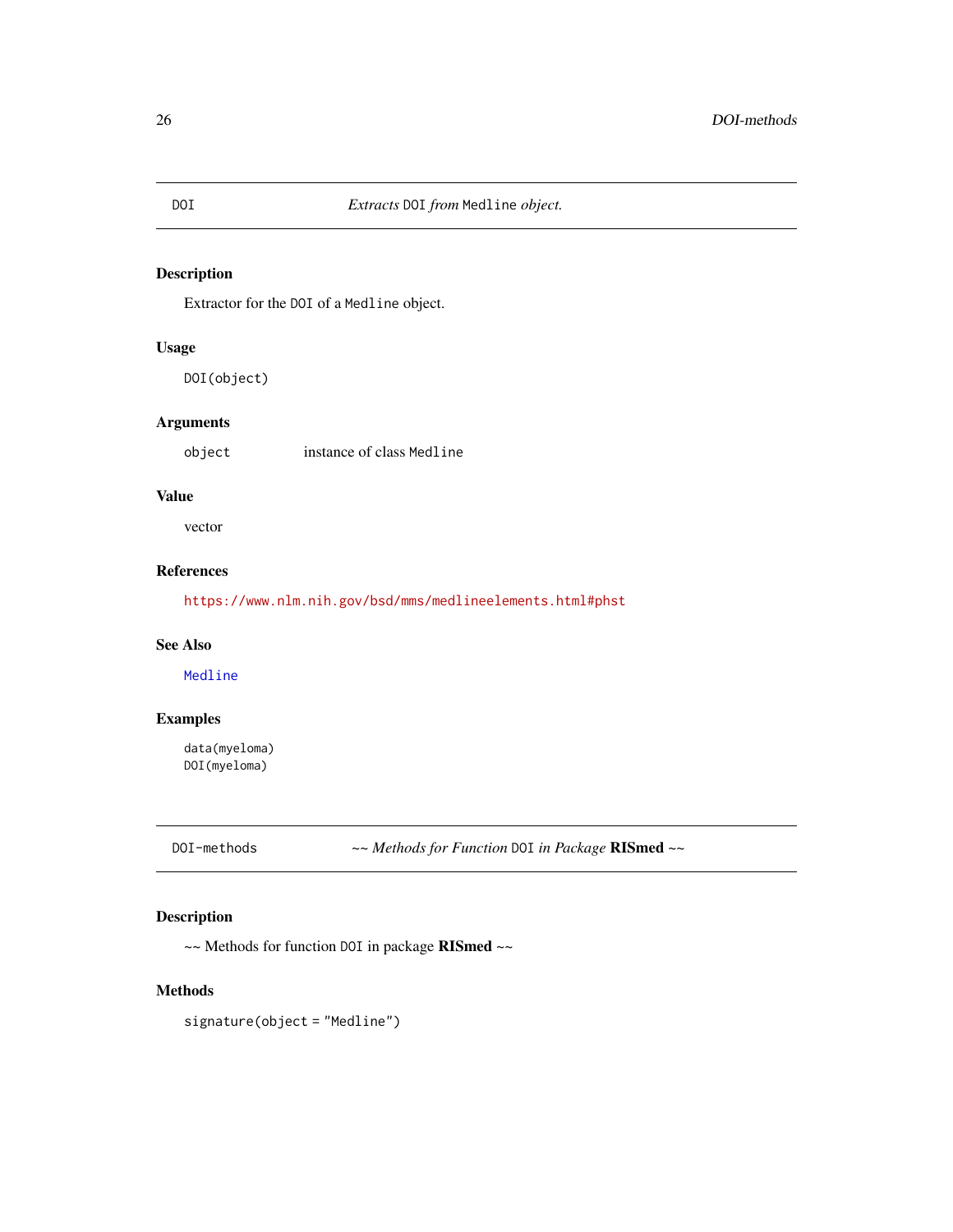<span id="page-26-0"></span>

Extractor for the ELocationID of a Medline object.

# Usage

ELocationID(object)

# Arguments

object instance of class Medline

# Value

vector

# See Also

[Medline](#page-46-1)

# Examples

data(myeloma) ELocationID(myeloma)

ELocationID-methods *~~ Methods for Function* ELocationID *in Package* RISmed *~~*

# Description

~~ Methods for function ELocationID in package RISmed ~~

#### Methods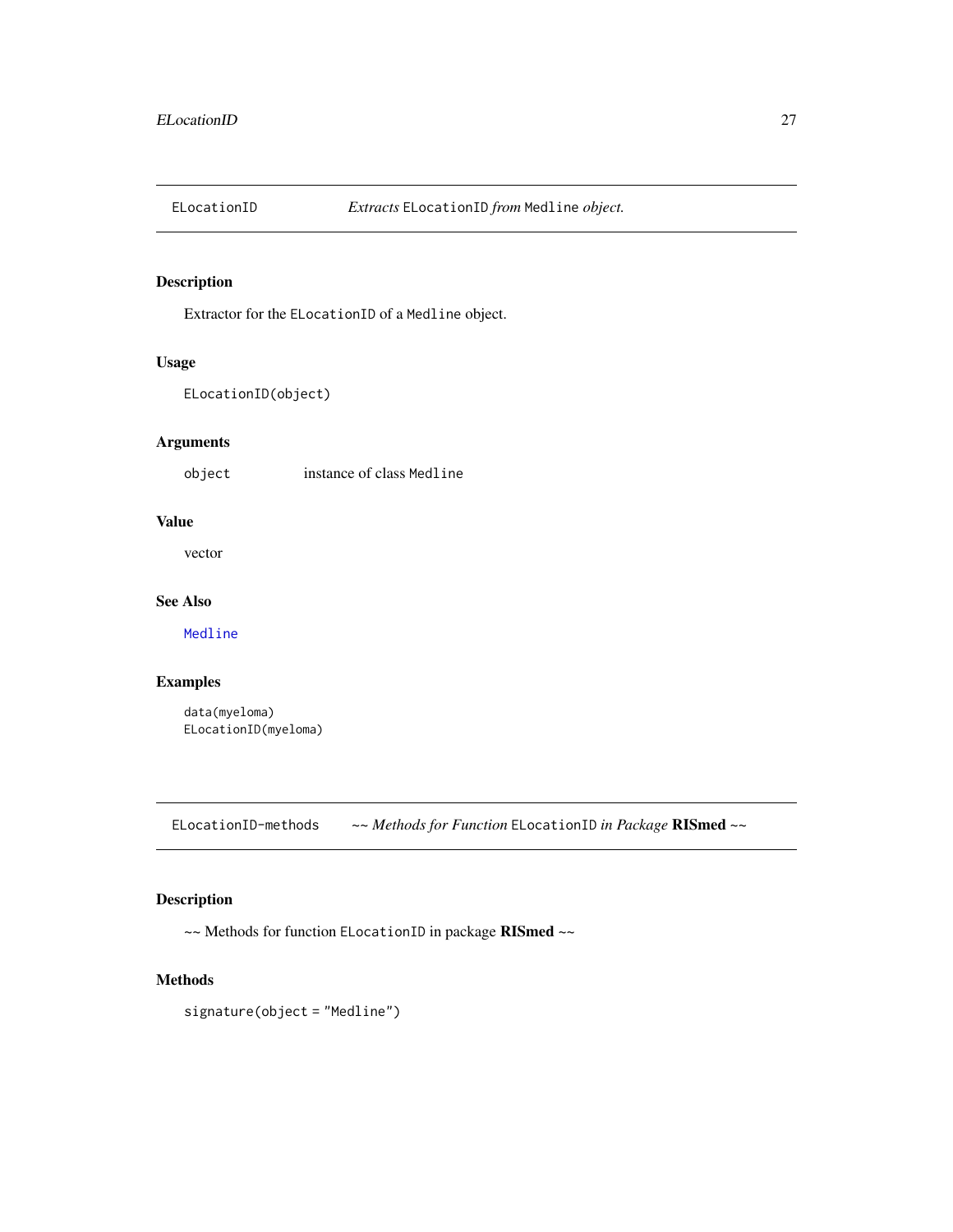<span id="page-27-0"></span>

Download results of a query for any database of the National Center for Biotechnology Information (NCBI).

#### Usage

EUtilsGet(x,type="efetch",db="pubmed")

#### Arguments

| $\mathsf{x}$ | Either vector of NCBI records ids, i.e. returned ids from EUtilsSummary, or the<br>EUtilsSummary object itself |
|--------------|----------------------------------------------------------------------------------------------------------------|
| type         | string indicating type of NCBI Eutility, efetch, esummary, etc.                                                |
| db           | string indicating the NCBI database used in query                                                              |

#### Details

Possible E-utilities to supply to type are efetch, esummary, and elink.

The database name supplied to db can be any valid Entrez database, such as pubmed, protein, nlm, etc.

For further details on available E-utilities and databases visit [https://www.ncbi.nlm.nih.gov/](https://www.ncbi.nlm.nih.gov/books/NBK25499/) [books/NBK25499/](https://www.ncbi.nlm.nih.gov/books/NBK25499/).

Note on usage:

In order not to overload the E-utility servers, NCBI recommends that users post no more than three URL requests per second and limit large jobs to either weekends or between 9:00 PM and 5:00 AM Eastern time during weekdays. Failure to comply with this policy may result in an IP address being blocked from accessing NCBI.

#### Value

For queries to PubMed, a list by article, with named vectors for each field of the article result.

For all other database, a list of the XML tree strucure used where XML output is available in E-Utils.

#### Author(s)

Stephanie Kovalchik <s.a.kovalchik@gmail.com>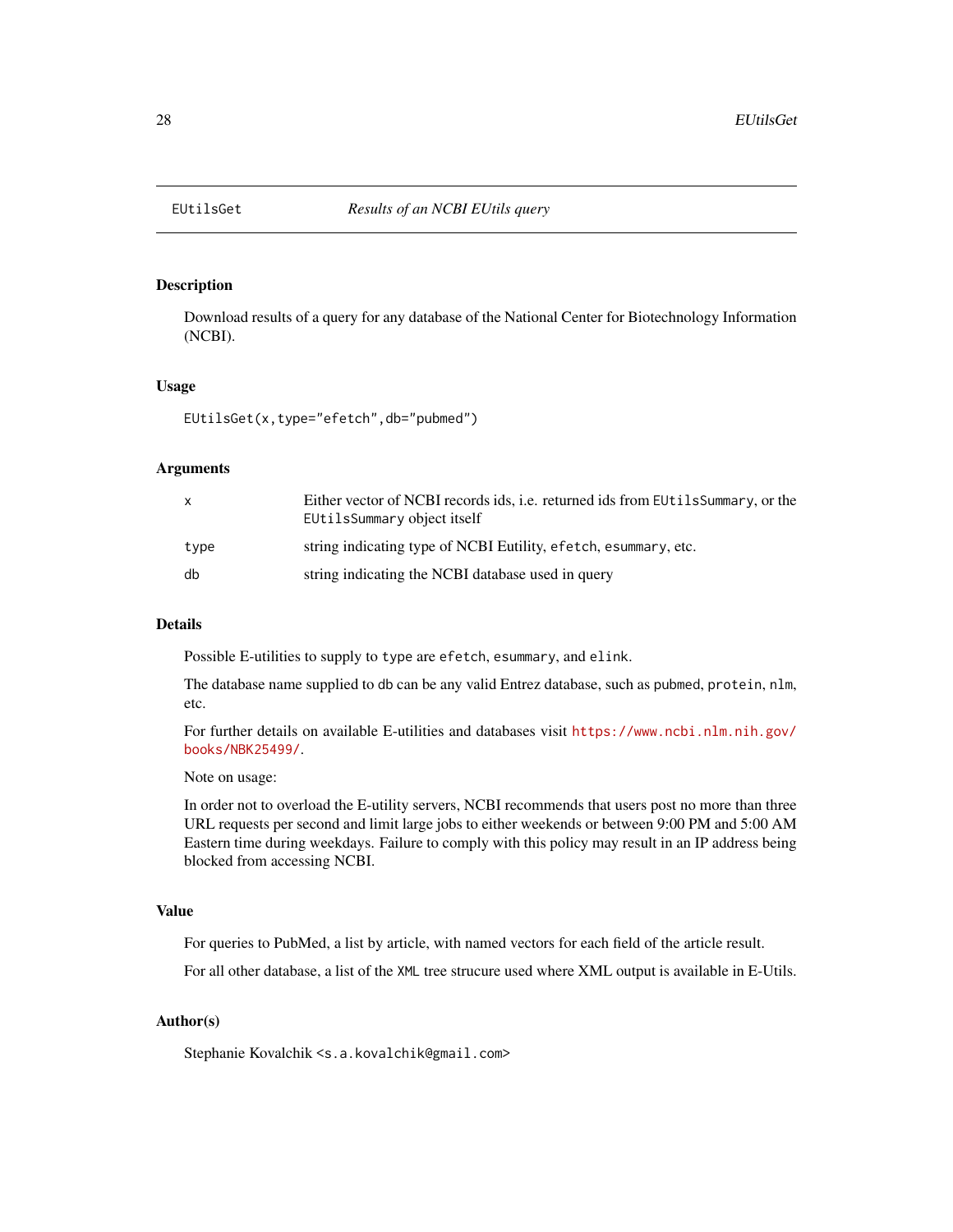# <span id="page-28-0"></span>EUtilsQuery 29

#### References

Summary help:

<https://www.ncbi.nlm.nih.gov/books/NBK3827/> MEDLINE/PubMed Field Descriptions <https://www.nlm.nih.gov/bsd/mms/medlineelements.html>

#### See Also

[EUtilsSummary](#page-29-1)

<span id="page-28-1"></span>EUtilsQuery *Construct URL to make NCBI EUtils query*

#### Description

Construct a URL query for any database of the National Center for Biotechnology Information (NCBI).

#### Usage

EUtilsQuery(query,type="esearch",db="pubmed",...)

#### Arguments

| query | string query as given in NCBI search box          |
|-------|---------------------------------------------------|
| type  | string indicating type of NCBI Eutility           |
| db    | string indicating the NCBI database used in query |
| .     | additional limits added to query                  |

#### Details

Possible E-utilities to supply to type are einfo, esearch, epost, esummary, elink, egquery, espell.

The database name supplied to db can be any valid Entrez database, such as pubmed, protein, nlm, etc.

For further details on available E-utilities and databases visit [https://www.ncbi.nlm.nih.gov/](https://www.ncbi.nlm.nih.gov/books/NBK25499/) [books/NBK25499/](https://www.ncbi.nlm.nih.gov/books/NBK25499/).

Limits that can be supplied to ... to refine the query include:

reldate Limits search results to be within the specified number of days from current date. mindate Minimum of date range for search results (examples: 2002; 2002/01/01); must be supplied with maxdate. maxdate Maximum of date range for search results; must be supplied with mindate. datetype Which date field to use in setting date limits. Possible choices are edat, Entrez date, which is the date article was retstart Where in the sequence of returned results to begin retrieving, default is 0. retmax Maximum number of records to retrieve, default is 1000.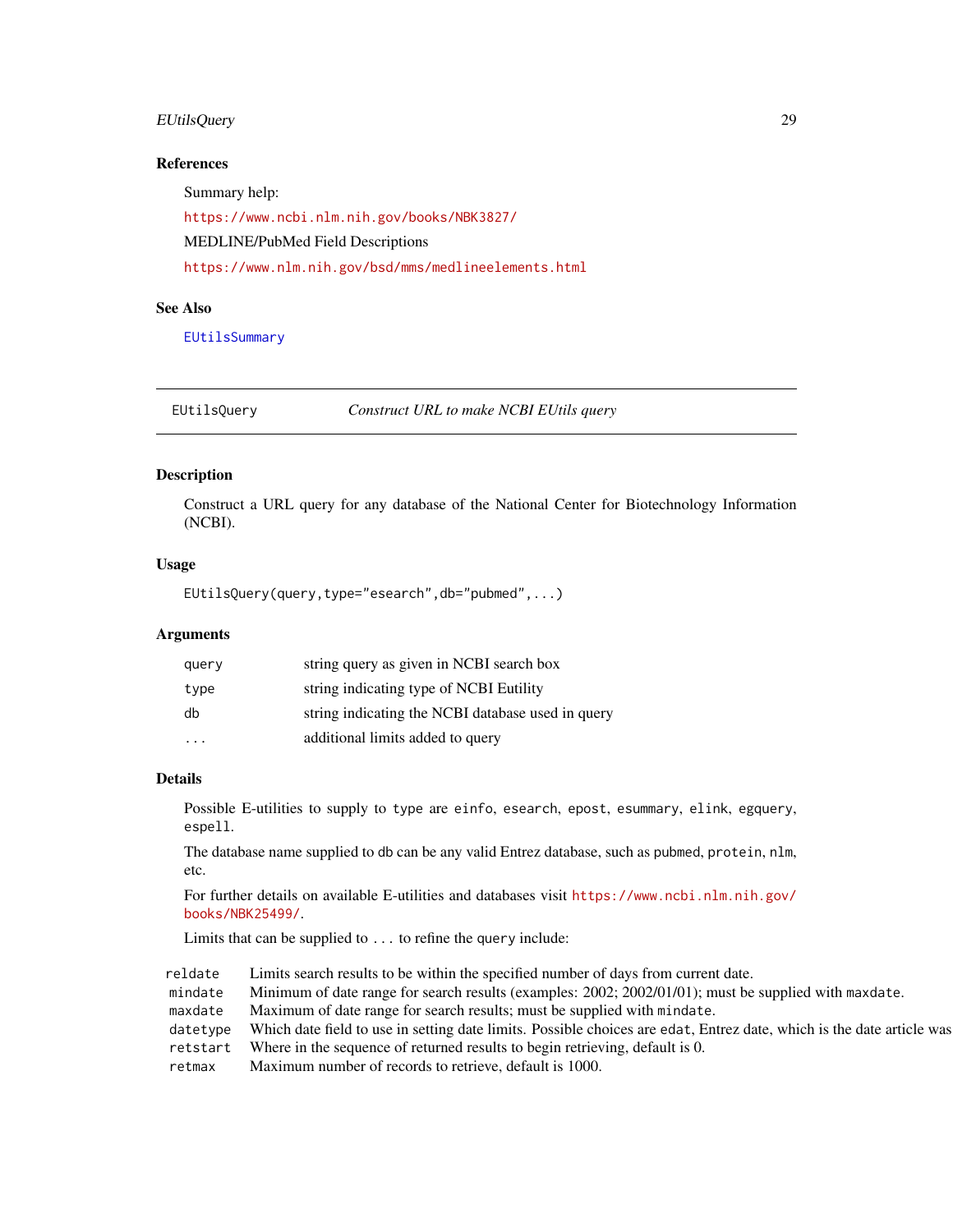# Value

String URL to access NCBI E-utility.

#### Author(s)

Stephanie Kovalchik <s.a.kovalchik@gmail.com>

# References

Query help: <https://www.ncbi.nlm.nih.gov/books/NBK3827/> MEDLINE/PubMed Field Descriptions <https://www.nlm.nih.gov/bsd/mms/medlineelements.html>

#### Examples

# PUBMED QUERY EUtilsQuery("myeloma[ti] jones[au]")

# RESTRICT TO RECORDS WITHIN LAST 30 days EUtilsQuery("myeloma[ti] jones[au]",reldat=30)

<span id="page-29-1"></span>EUtilsSummary *Get summary of NCBI EUtils query*

# Description

Get summary information on the results of a query for any database of the National Center for Biotechnology Information (NCBI).

#### Usage

```
EUtilsSummary(query,type="esearch",db="pubmed",url=NULL,encoding="unknown",...)
```
# Arguments

| query    | string query as given in NCBI search box                |
|----------|---------------------------------------------------------|
| type     | string indicating type of NCBI Eutility                 |
| db       | string indicating the NCBI database used in query       |
| url      | string of url to bypass query construction              |
| encoding | encoding to be assumed for input strings, see readlines |
|          | additional limits added to query                        |

<span id="page-29-0"></span>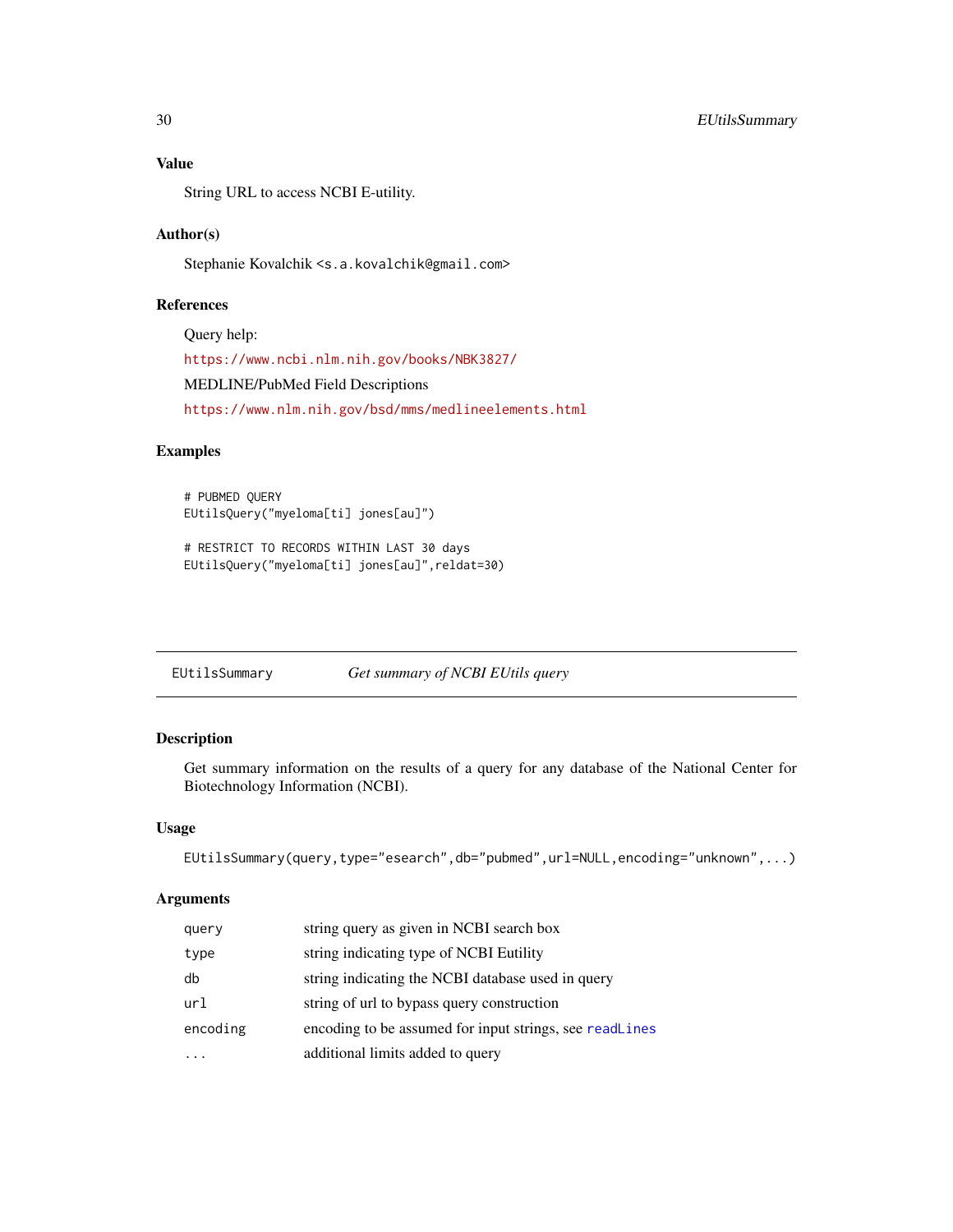#### <span id="page-30-0"></span>Details

Possible E-utilities to supply to type are einfo, esearch, epost, esummary, elink, egquery, espell.

The database name supplied to db can be any valid Entrez database, such as pubmed, protein, nlm, etc.

For further details on available E-utilities and databases visit [https://www.ncbi.nlm.nih.gov/](https://www.ncbi.nlm.nih.gov/books/NBK25499/) [books/NBK25499/](https://www.ncbi.nlm.nih.gov/books/NBK25499/).

Limits that can be supplied to ... to refine the query include:

| reldate  | Limits search results to be within the specified number of days from current date.                                    |
|----------|-----------------------------------------------------------------------------------------------------------------------|
| mindate  | Minimum of date range for search results (examples: 2002; 2002/01/01); must be supplied with maxdate.                 |
| maxdate  | Maximum of date range for search results; must be supplied with mindate.                                              |
| datetype | Which date field to use in setting date limits. Possible choices are edat, Entrez date, which is the date article was |
| retstart | Where in the sequence of returned results to begin retrieving, default is 0.                                          |
| retmax   | Maximum number of records to retrieve, default is 1000.                                                               |

#### Value

Returns an EUtilsSummary object.

# Author(s)

Stephanie Kovalchik <s.a.kovalchik@gmail.com>

# References

Summary help:

<https://www.ncbi.nlm.nih.gov/books/NBK3827/>

MEDLINE/PubMed Field Descriptions

<https://www.nlm.nih.gov/bsd/mms/medlineelements.html>

#### See Also

[EUtilsQuery](#page-28-1)

EUtilsSummary-class *Class* "EUtilsSummary"

#### Description

Summary of query of an NCBI E-utility

#### Objects from the Class

Objects can be created by calls of the form new("EUtilsSummary",...).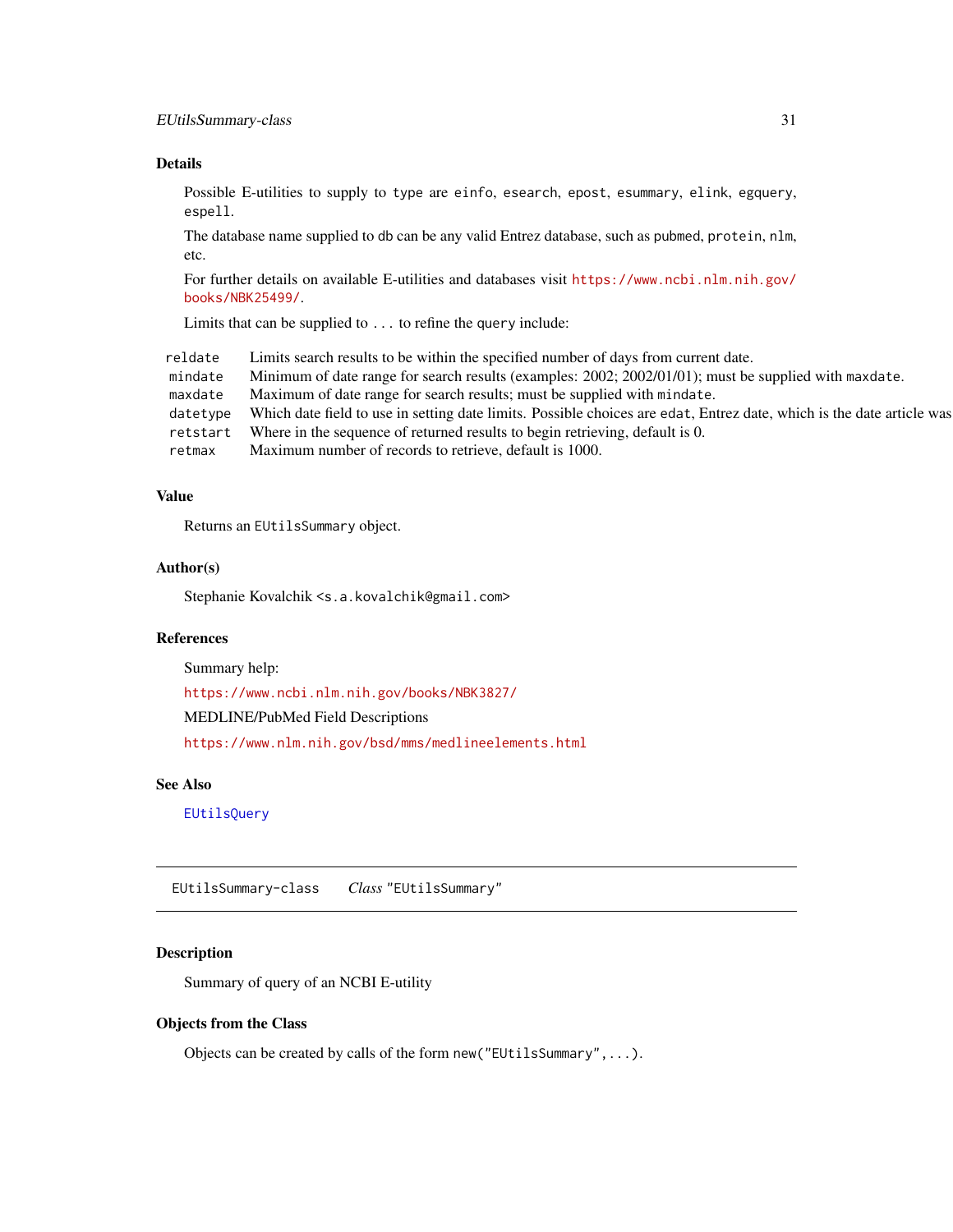#### <span id="page-31-0"></span>32 GrantID

# Slots

db: Name of database count: total ids retmax: limit on number of records to return retstart: numeric indicating where return records start PMID: character vector of matching ids querytranslation: character of NCBI translation of query

# Methods

```
QueryCount signature(object = "EUtilsSummary"): ...
QueryId signature(object = "EUtilsSummary"): ...
print signature(x = "EUtilsSummary"): ...
show signature(object = "EUtilsSummary"): ...
summary signature(object = "EUtilsSummary"): ...
QueryTranslation signature(object = "EUtilsSummary"): ...
```
#### Author(s)

Stephanie Kovalchik

| GrantID | <i>Extracts list of GrantID info Medline object including GrantID and</i> |
|---------|---------------------------------------------------------------------------|
|         | GrantAgency where listed in PubMed.                                       |

# Description

Extractor for the GrantID of a Medline object.

# Usage

GrantID(object)

#### Arguments

object instance of class Medline

# Value

vector

# See Also

[Medline](#page-46-1)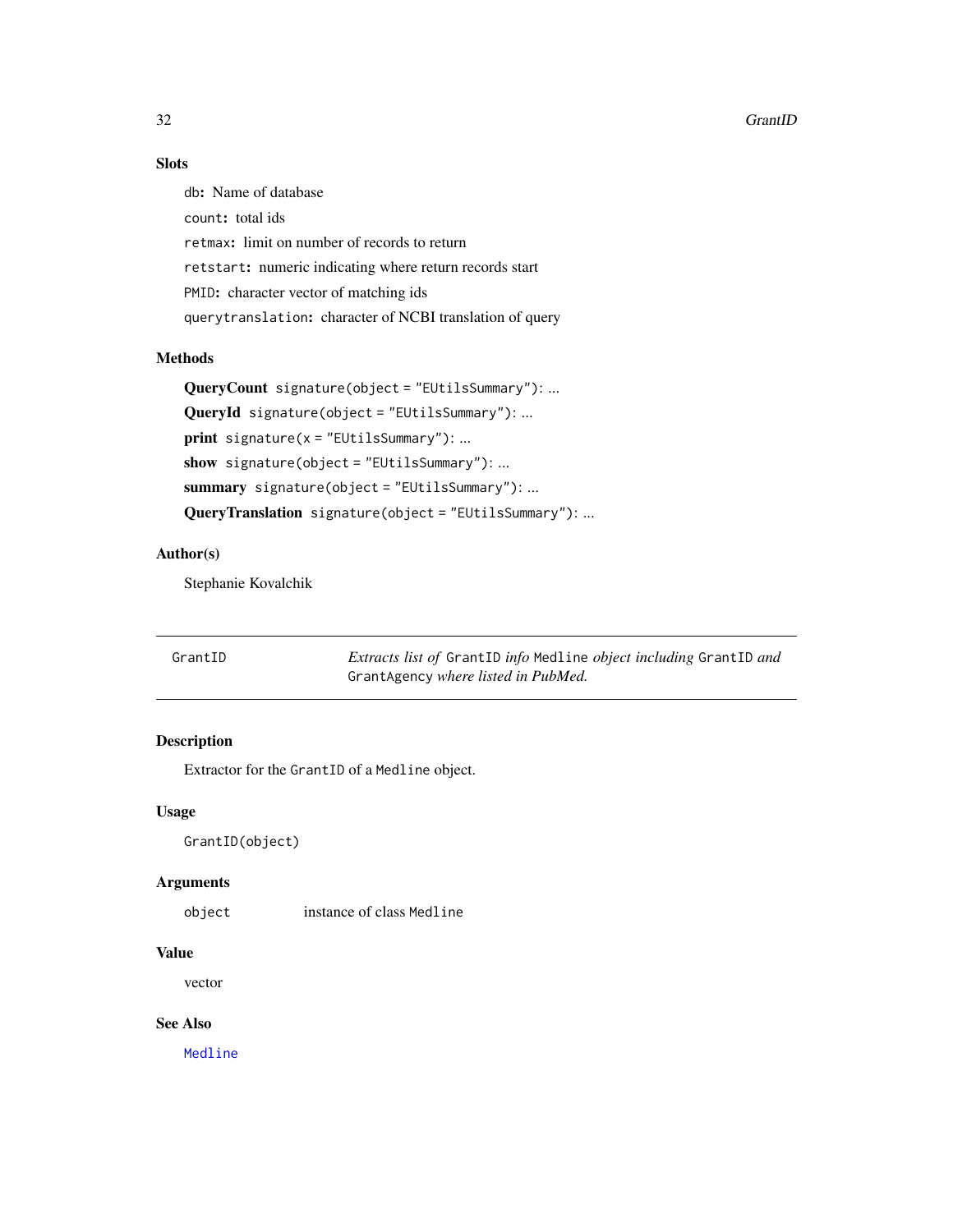# <span id="page-32-0"></span>GrantID-methods 33

#### Examples

data(myeloma) GrantID(myeloma)

GrantID-methods *~~ Methods for Function* GrantID *in Package* RISmed *~~*

# Description

~~ Methods for function GrantID in package RISmed ~~

#### Methods

signature(object = "Medline")

HourAccepted *Extracts* HourAccepted *from* Medline *object.*

#### Description

Extractor for the HourAccepted of a Medline object. This date corresponds to the date the article was accepted.

#### Usage

HourAccepted(object)

#### Arguments

object instance of class Medline

#### Value

vector

# References

<https://www.nlm.nih.gov/bsd/mms/medlineelements.html#phst>

#### See Also

[Medline](#page-46-1)

#### Examples

data(myeloma) HourAccepted(myeloma)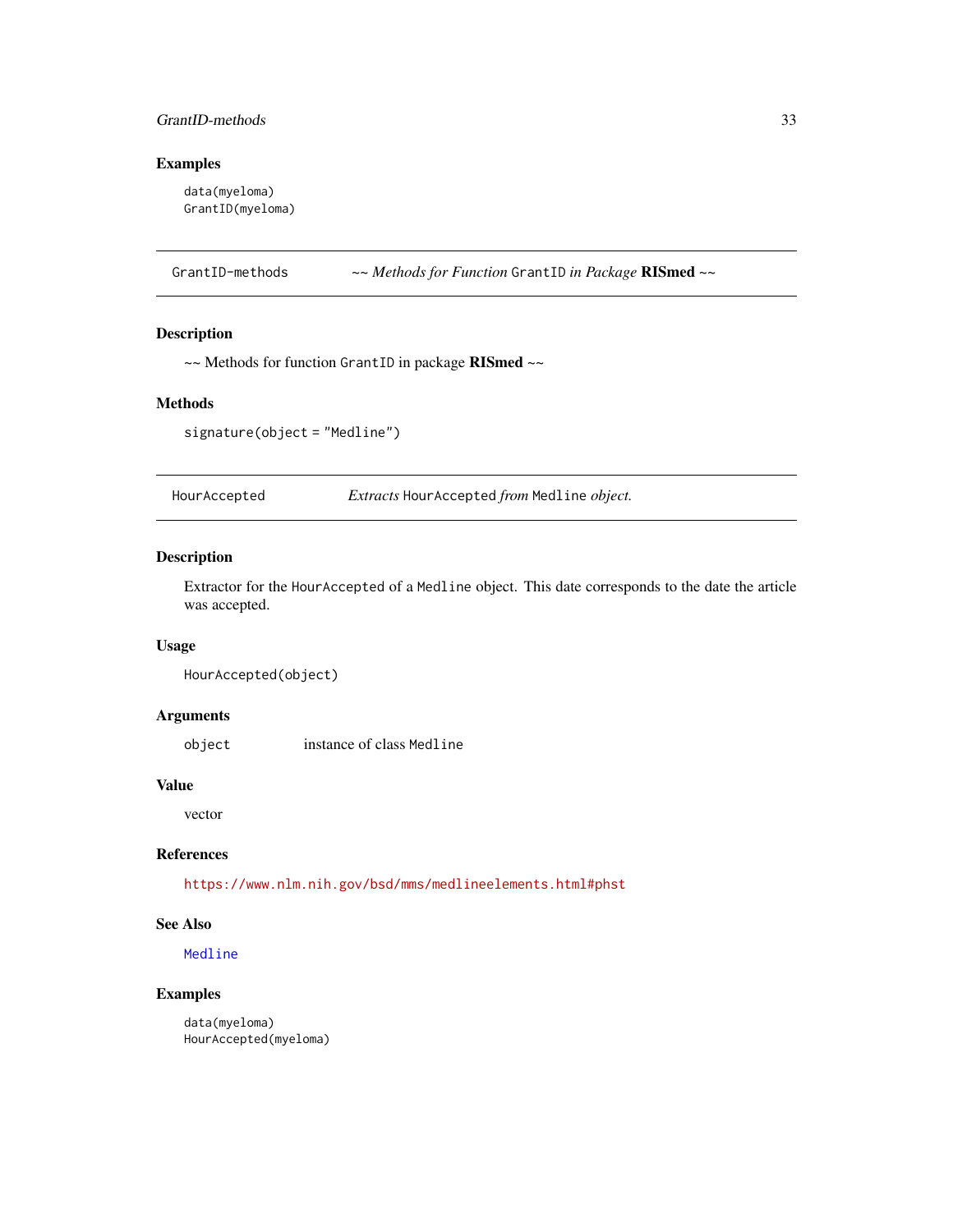<span id="page-33-0"></span>HourAccepted-methods *~~ Methods for Function* HourAccepted *in Package* RISmed *~~*

# Description

~~ Methods for function HourAccepted in package RISmed ~~

#### Methods

signature(object = "Medline")

HourEntrez *Extracts* HourEntrez *from* Medline *object.*

#### Description

Extractor for the HourEntrez of a Medline object. This date corresponds to the date the article was ArticleDate.

#### Usage

```
HourEntrez(object)
```
#### Arguments

object instance of class Medline

#### Value

vector

#### References

<https://www.nlm.nih.gov/bsd/mms/medlineelements.html#phst>

# See Also

[Medline](#page-46-1)

# Examples

data(myeloma) HourEntrez(myeloma)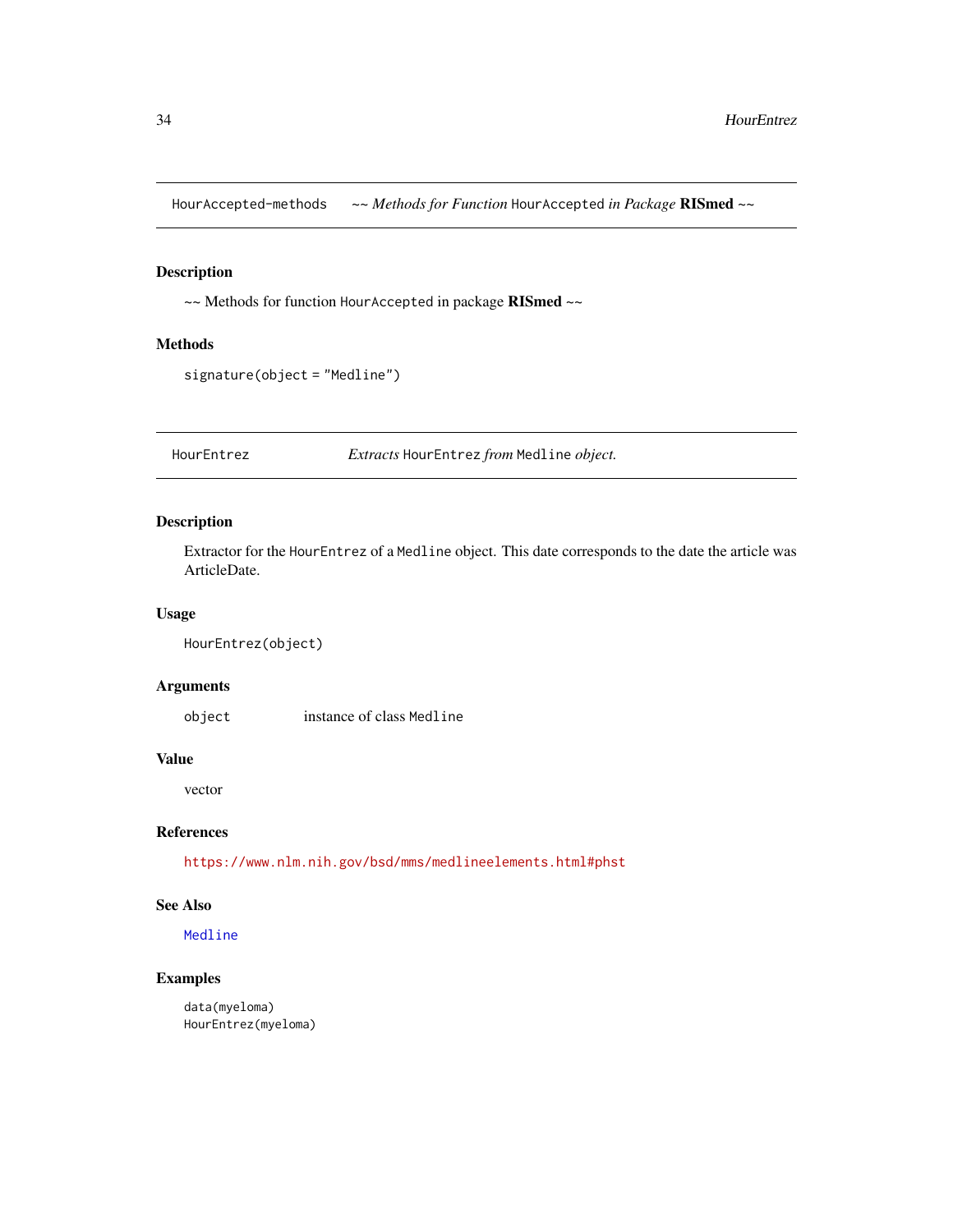<span id="page-34-0"></span>HourEntrez-methods *~~ Methods for Function* HourEntrez *in Package* RISmed *~~*

#### Description

~~ Methods for function HourEntrez in package RISmed ~~

#### Methods

```
signature(object = "Medline")
```
HourEpublish *Extracts* HourEpublish *from* Medline *object.*

#### Description

Extractor for the HourEpublish of a Medline object. This date corresponds to the date the article was published online.

#### Usage

```
HourEpublish(object)
```
#### Arguments

object instance of class Medline

#### Value

vector

#### References

<https://www.nlm.nih.gov/bsd/mms/medlineelements.html#phst>

# See Also

[Medline](#page-46-1)

# Examples

data(myeloma) HourEpublish(myeloma)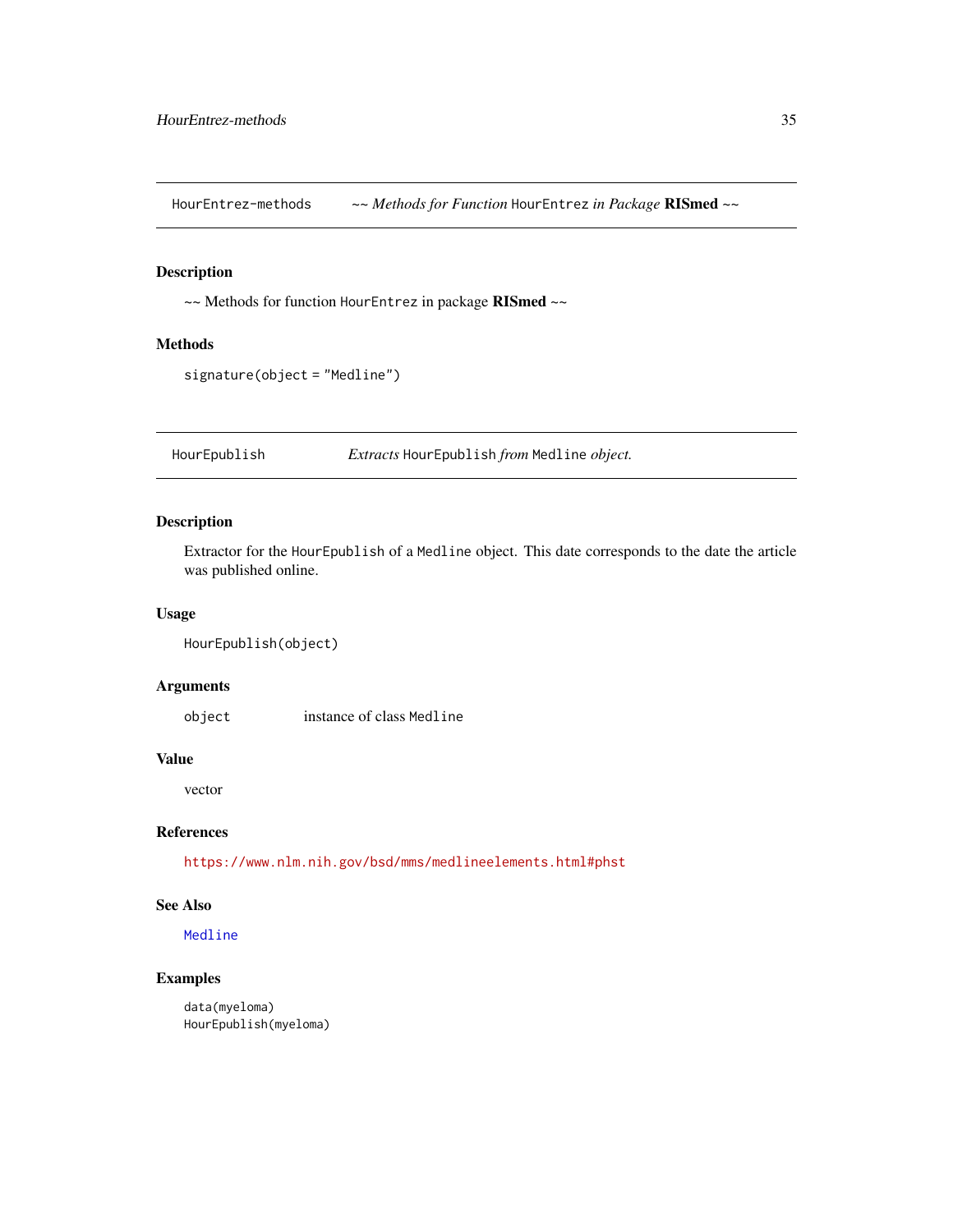<span id="page-35-0"></span>HourEpublish-methods *~~ Methods for Function* HourEpublish *in Package* RISmed *~~*

# Description

~~ Methods for function HourEpublish in package RISmed ~~

#### Methods

signature(object = "Medline")

HourMedline *Extracts* HourMedline *from* Medline *object.*

#### Description

Extractor for the HourMedline of a Medline object. This date corresponds to the date the article was ArticleDate.

#### Usage

```
HourMedline(object)
```
#### Arguments

object instance of class Medline

#### Value

vector

#### References

<https://www.nlm.nih.gov/bsd/mms/medlineelements.html#phst>

# See Also

[Medline](#page-46-1)

# Examples

data(myeloma) HourMedline(myeloma)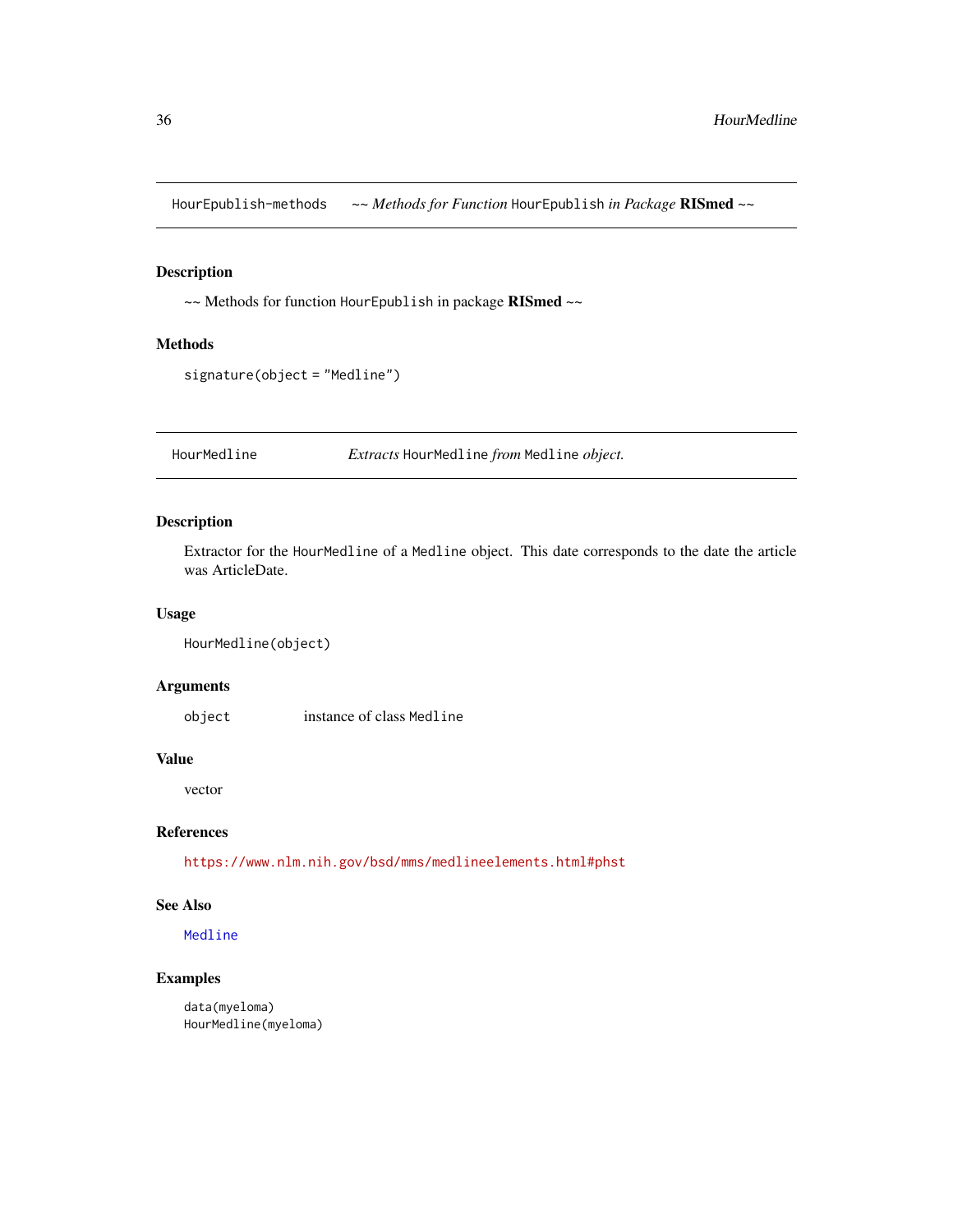HourMedline-methods *~~ Methods for Function* HourMedline *in Package* RISmed *~~*

#### Description

~~ Methods for function HourMedline in package RISmed ~~

#### Methods

signature(object = "Medline")

HourPmc *Extracts* HourPmc *from* Medline *object.*

#### Description

Extractor for the HourPmc of a Medline object. This date corresponds to the date the article was made available through Pubmed Central.

#### Usage

HourPmc(object)

#### Arguments

object instance of class Medline

#### Value

vector

### References

<https://www.nlm.nih.gov/bsd/mms/medlineelements.html#phst>

# See Also

[Medline](#page-46-0)

## Examples

data(myeloma) HourPmc(myeloma)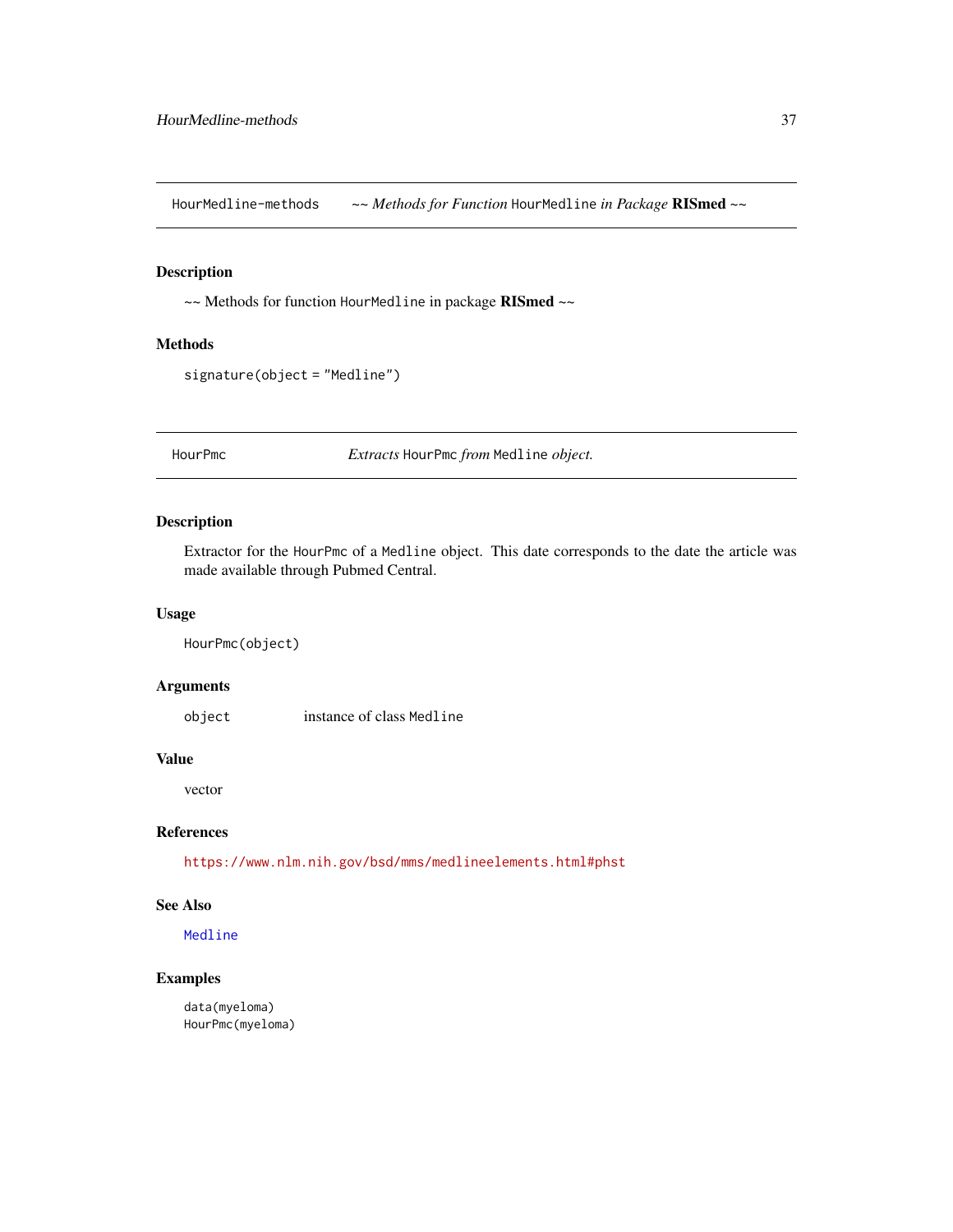~~ Methods for function HourPmc in package RISmed ~~

#### Methods

```
signature(object = "Medline")
```
HourPpublish *Extracts* HourPpublish *from* Medline *object.*

#### Description

Extractor for the HourPpublish of a Medline object. This date corresponds to the date the article was published in print.

#### Usage

```
HourPpublish(object)
```
#### Arguments

object instance of class Medline

#### Value

vector

# References

<https://www.nlm.nih.gov/bsd/mms/medlineelements.html#phst>

### See Also

#### [Medline](#page-46-0)

## Examples

data(myeloma) HourPpublish(myeloma)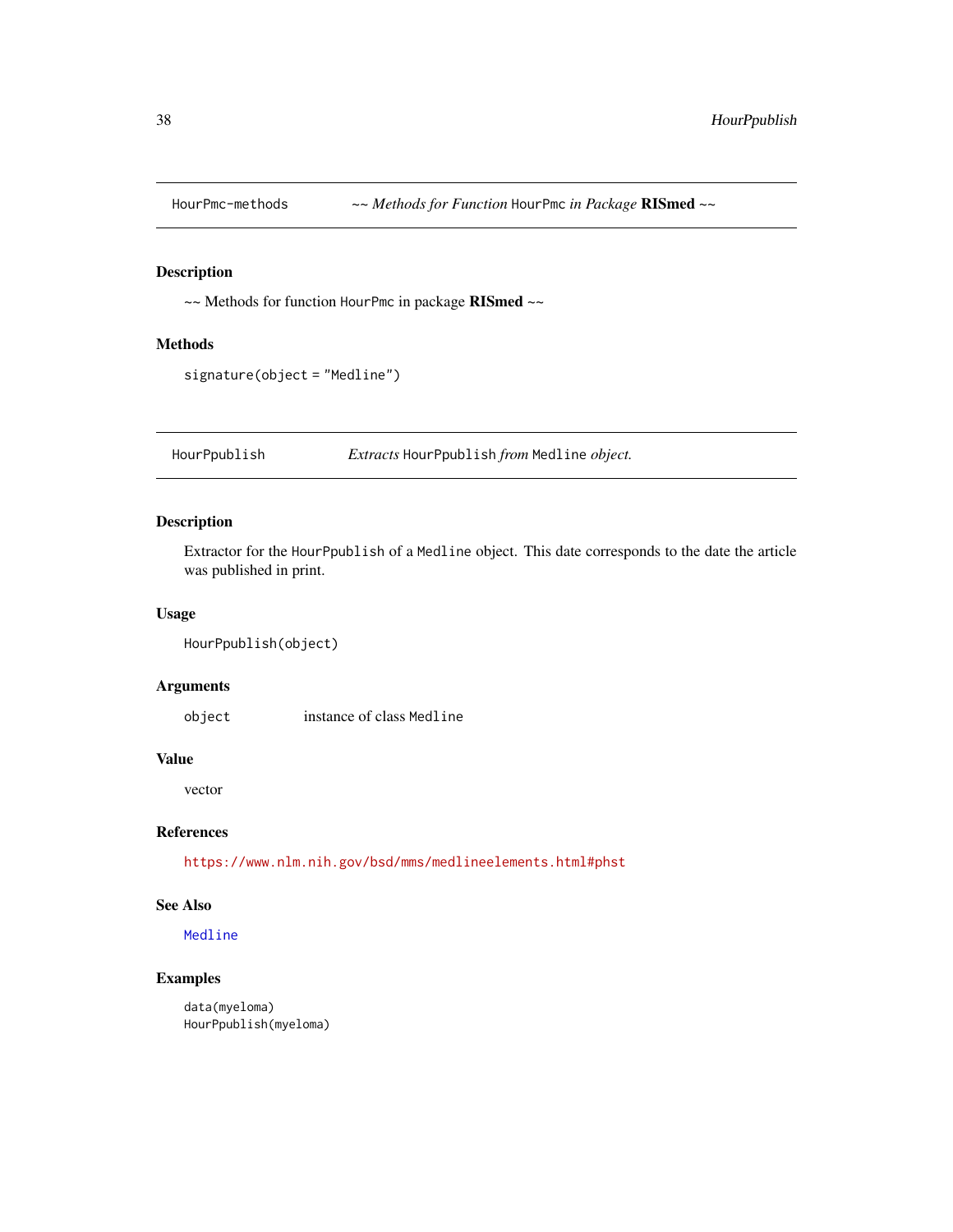HourPpublish-methods *~~ Methods for Function* HourPpublish *in Package* RISmed *~~*

#### Description

~~ Methods for function HourPpublish in package RISmed ~~

#### Methods

```
signature(object = "Medline")
```
HourPubmed *Extracts* HourPubmed *from* Medline *object.*

#### Description

Extractor for the HourPubmed of a Medline object. This date corresponds to the date the article was made available through Pubmed Central.

#### Usage

```
HourPubmed(object)
```
#### Arguments

object instance of class Medline

#### Value

vector

### References

<https://www.nlm.nih.gov/bsd/mms/medlineelements.html#phst>

# See Also

[Medline](#page-46-0)

### Examples

data(myeloma) HourPubmed(myeloma)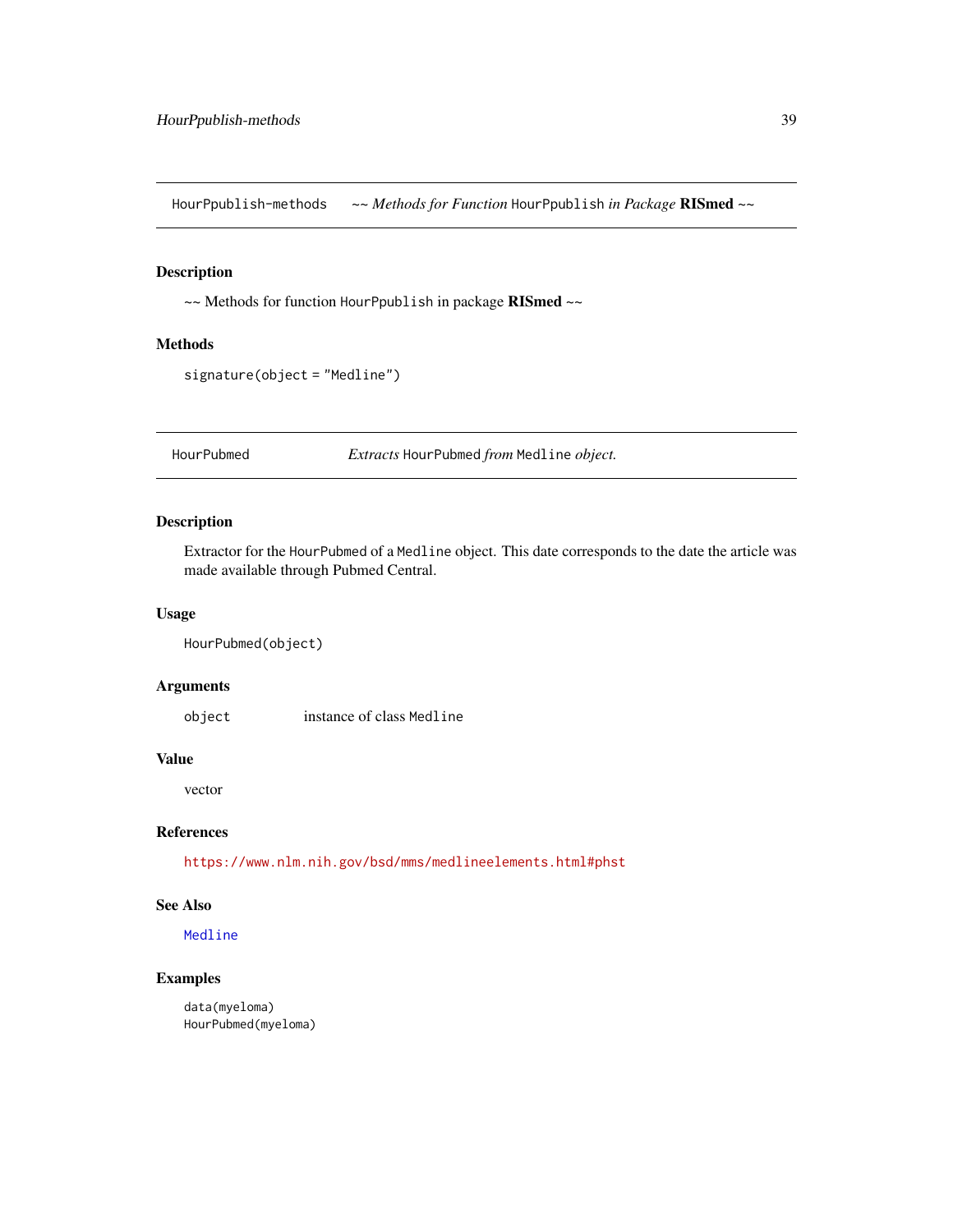HourPubmed-methods *~~ Methods for Function* HourPubmed *in Package* RISmed *~~*

## Description

~~ Methods for function HourPubmed in package RISmed ~~

#### Methods

signature(object = "Medline")

HourReceived *Extracts* HourReceived *from* Medline *object.*

### Description

Extractor for the HourReceived of a Medline object. This date corresponds to the date the article was received.

#### Usage

```
HourReceived(object)
```
#### Arguments

object instance of class Medline

#### Value

vector

### References

<https://www.nlm.nih.gov/bsd/mms/medlineelements.html#phst>

# See Also

[Medline](#page-46-0)

## Examples

data(myeloma) HourReceived(myeloma)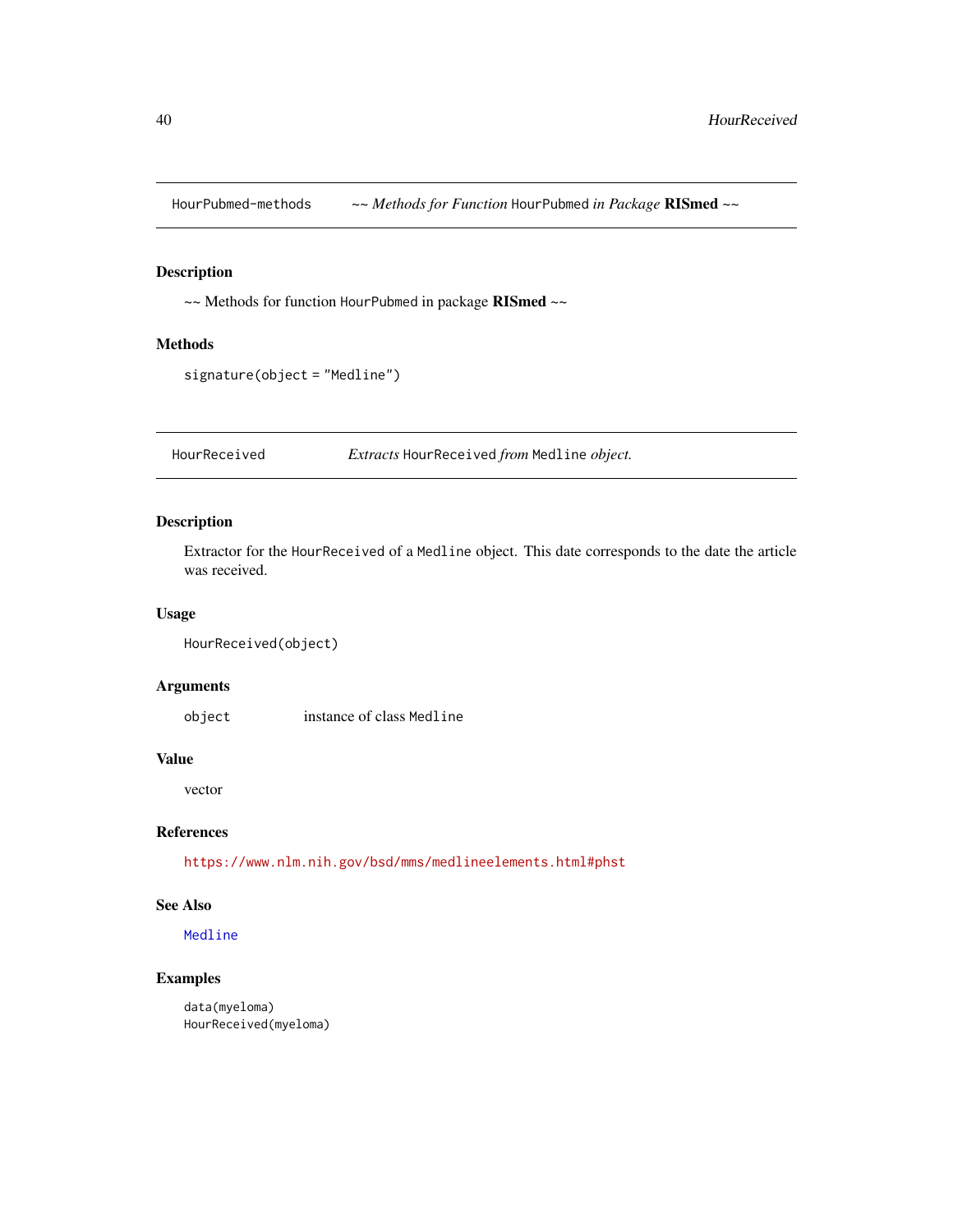HourReceived-methods *~~ Methods for Function* HourReceived *in Package* RISmed *~~*

### Description

~~ Methods for function HourReceived in package RISmed ~~

#### Methods

```
signature(object = "Medline")
```
ISOAbbreviation *Extracts* ISOAbbreviation *from* Medline *object.*

# Description

Extractor for the ISOAbbreviation of a Medline object.

#### Usage

```
ISOAbbreviation(object)
```
## Arguments

object instance of class Medline

## Value

vector

# See Also

[Medline](#page-46-0)

## Examples

data(myeloma) ISOAbbreviation(myeloma)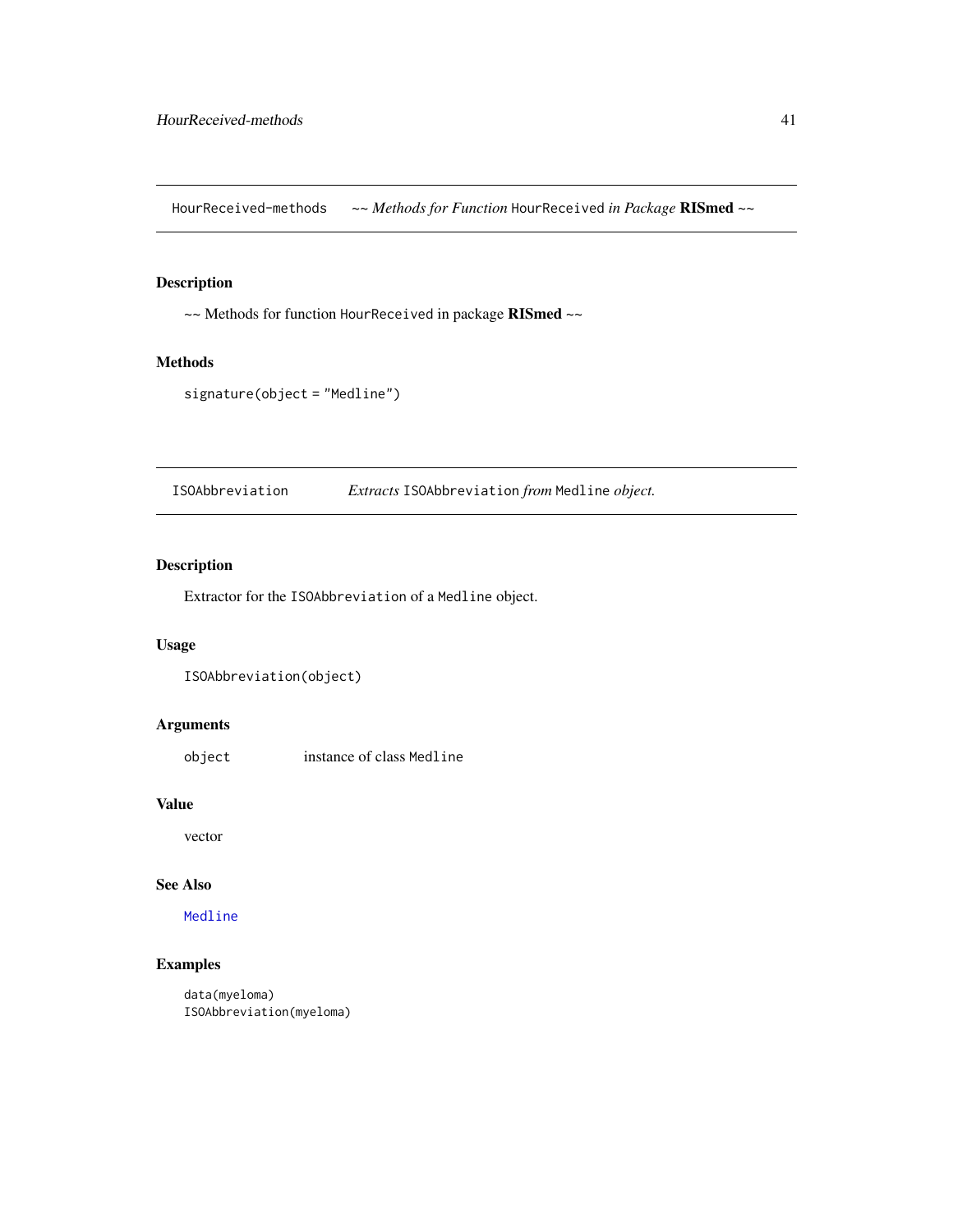ISOAbbreviation-methods

*~~ Methods for Function* ISOAbbreviation *in Package* RISmed *~~*

## Description

~~ Methods for function ISOAbbreviation in package RISmed ~~

# Methods

signature(object = "Medline")

ISSN *Extracts* ISSN *from* Medline *object.*

# Description

Extractor for the ISSN of a Medline object.

## Usage

ISSN(object)

## Arguments

object instance of class Medline

#### Value

vector

#### See Also

[Medline](#page-46-0)

# Examples

data(myeloma) ISSN(myeloma)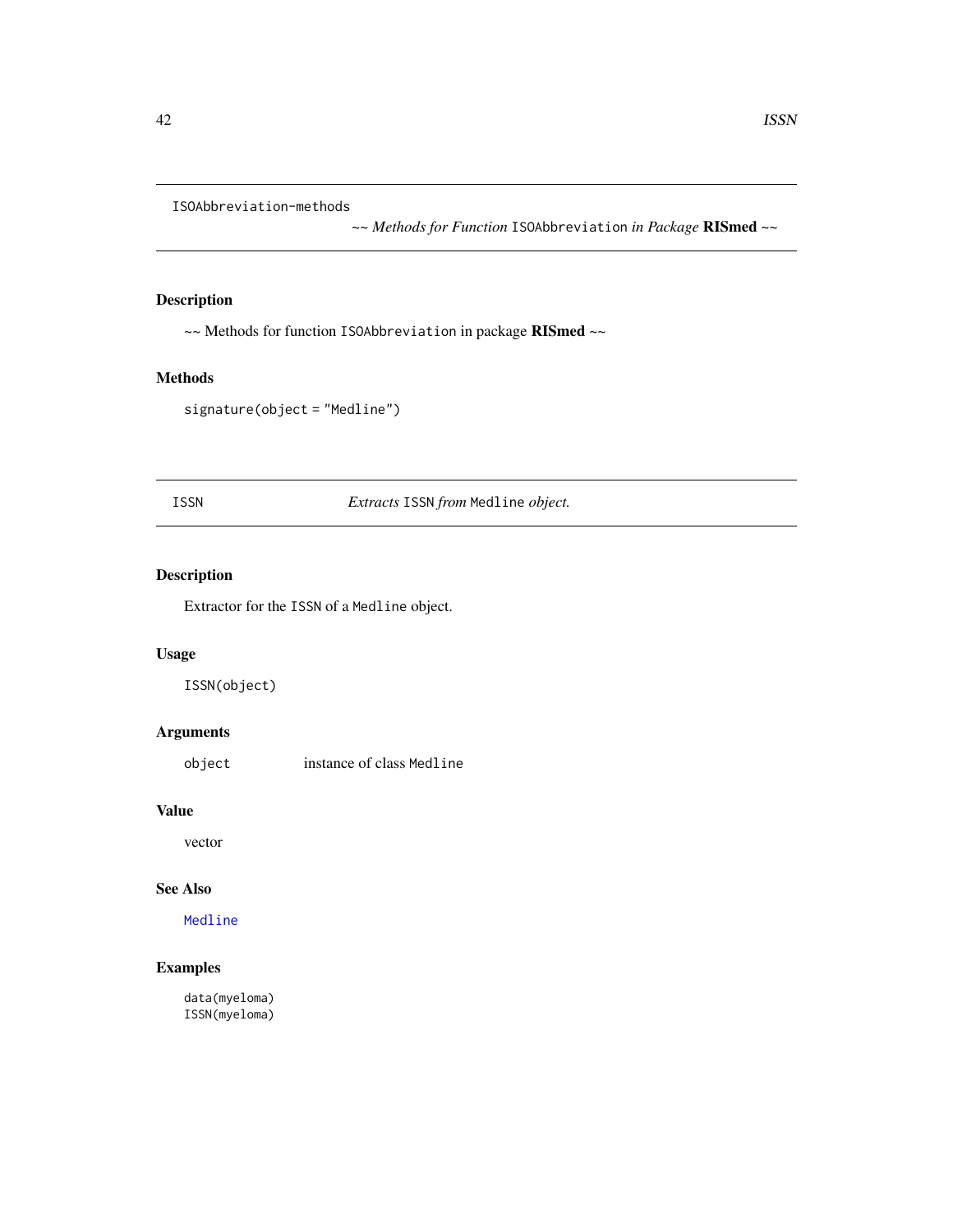~~ Methods for function ISSN in package RISmed ~~

#### Methods

```
signature(object = "Medline")
```
ISSNLinking *Extracts* ISSNLinking *from* Medline *object.*

# Description

Extractor for the ISSNLinking of a Medline object.

## Usage

```
ISSNLinking(object)
```
## Arguments

object instance of class Medline

## Value

vector

# See Also

[Medline](#page-46-0)

## Examples

data(myeloma) ISSNLinking(myeloma)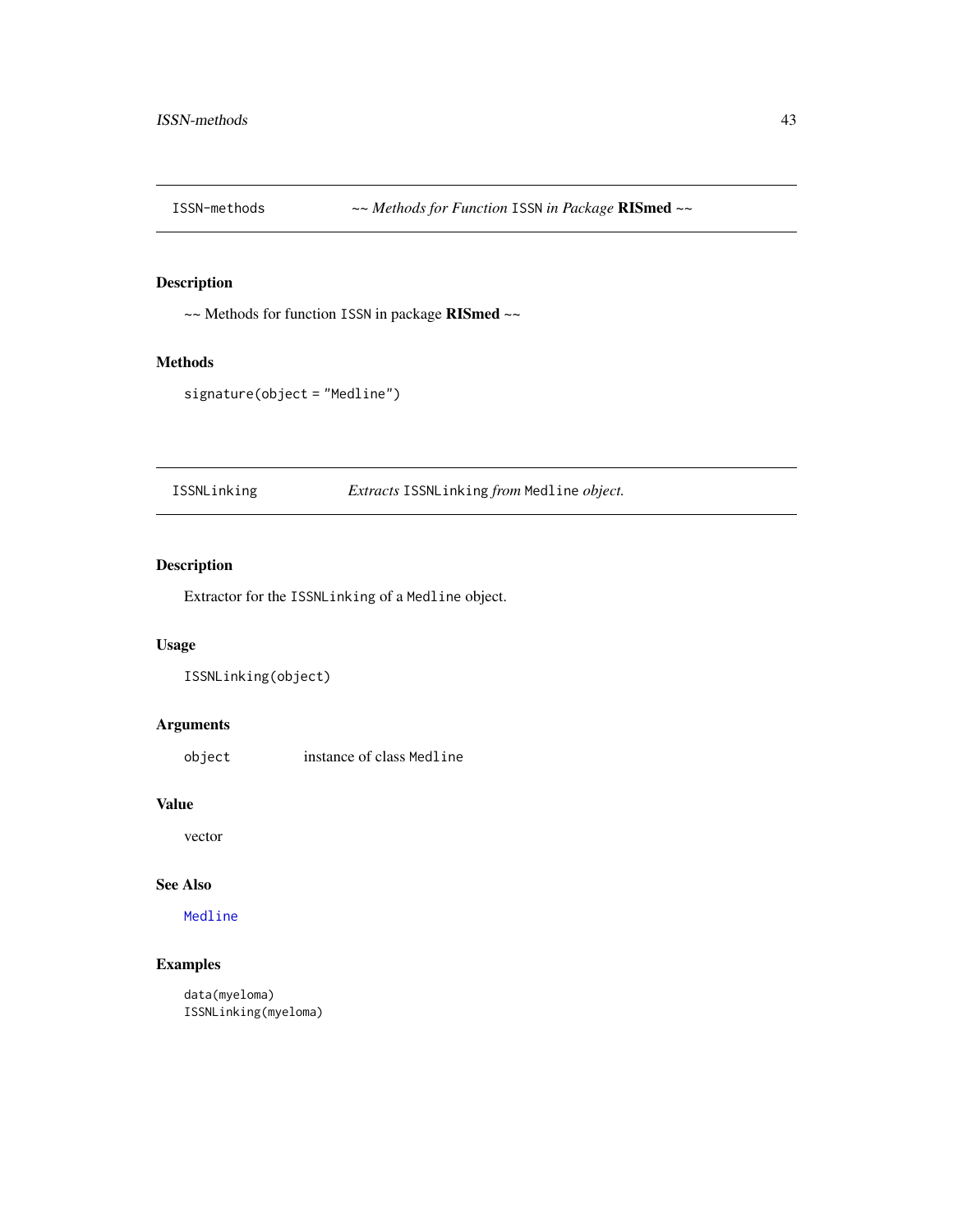ISSNLinking-methods *~~ Methods for Function* ISSNLinking *in Package* RISmed *~~*

## Description

~~ Methods for function ISSNLinking in package RISmed ~~

#### Methods

```
signature(object = "Medline")
```
Issue *Extracts* Issue *from* Medline *object.*

# Description

Extractor for the Issue of a Medline object.

## Usage

Issue(object)

## Arguments

object instance of class Medline

## Value

vector

# See Also

[Medline](#page-46-0)

## Examples

data(myeloma) Issue(myeloma)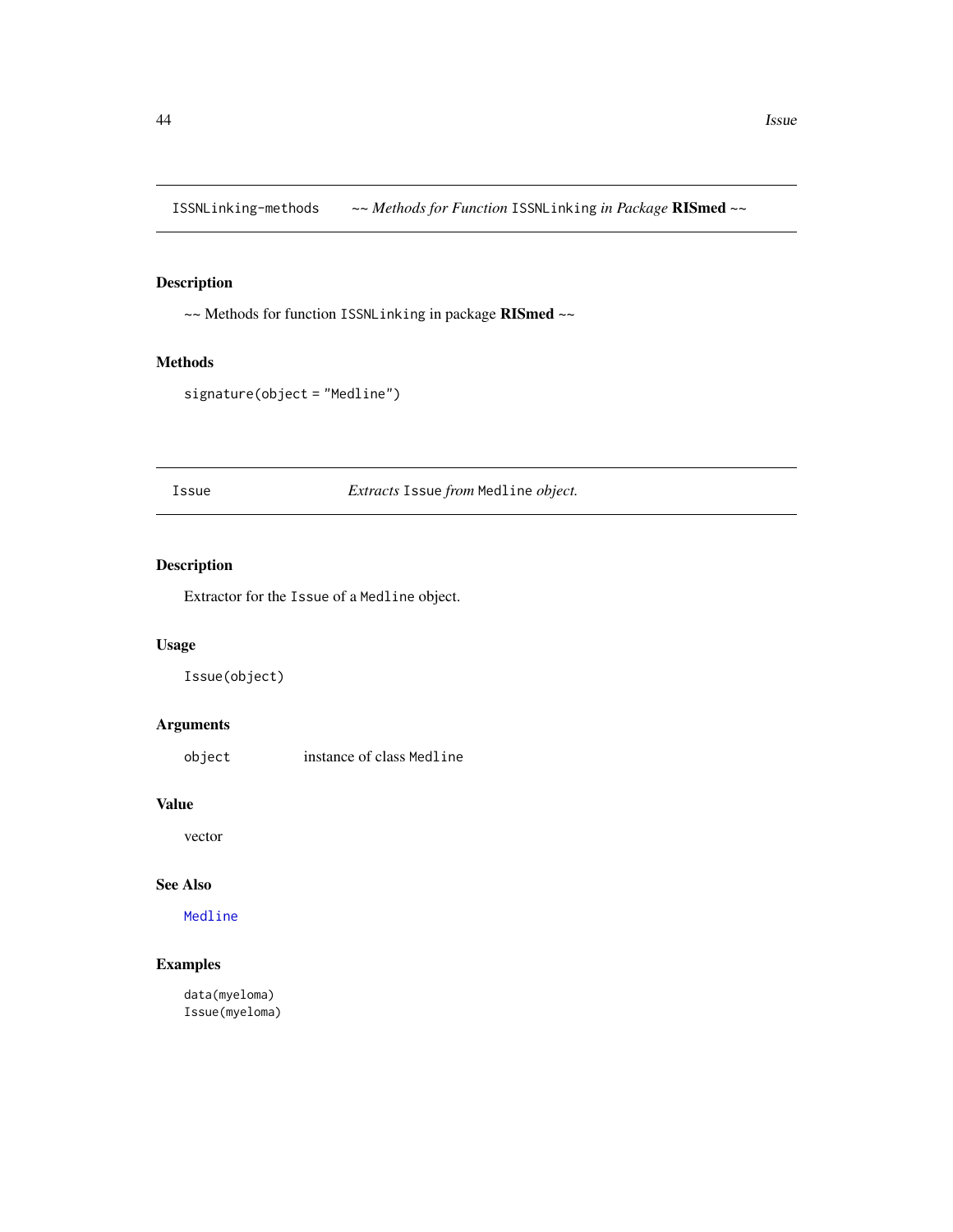Issue-methods *~~ Methods for Function* Issue *in Package* RISmed *~~*

## Description

~~ Methods for function Issue in package RISmed ~~

#### Methods

```
signature(object = "Medline")
```
Keywords *Extracts list of* Keywords *info from* Medline *object.*

# Description

Extractor for the Keywords of a Medline object.

## Usage

```
Keywords(object)
```
## Arguments

object instance of class Medline

## Value

vector

# See Also

[Medline](#page-46-0)

## Examples

data(myeloma) Keywords(myeloma)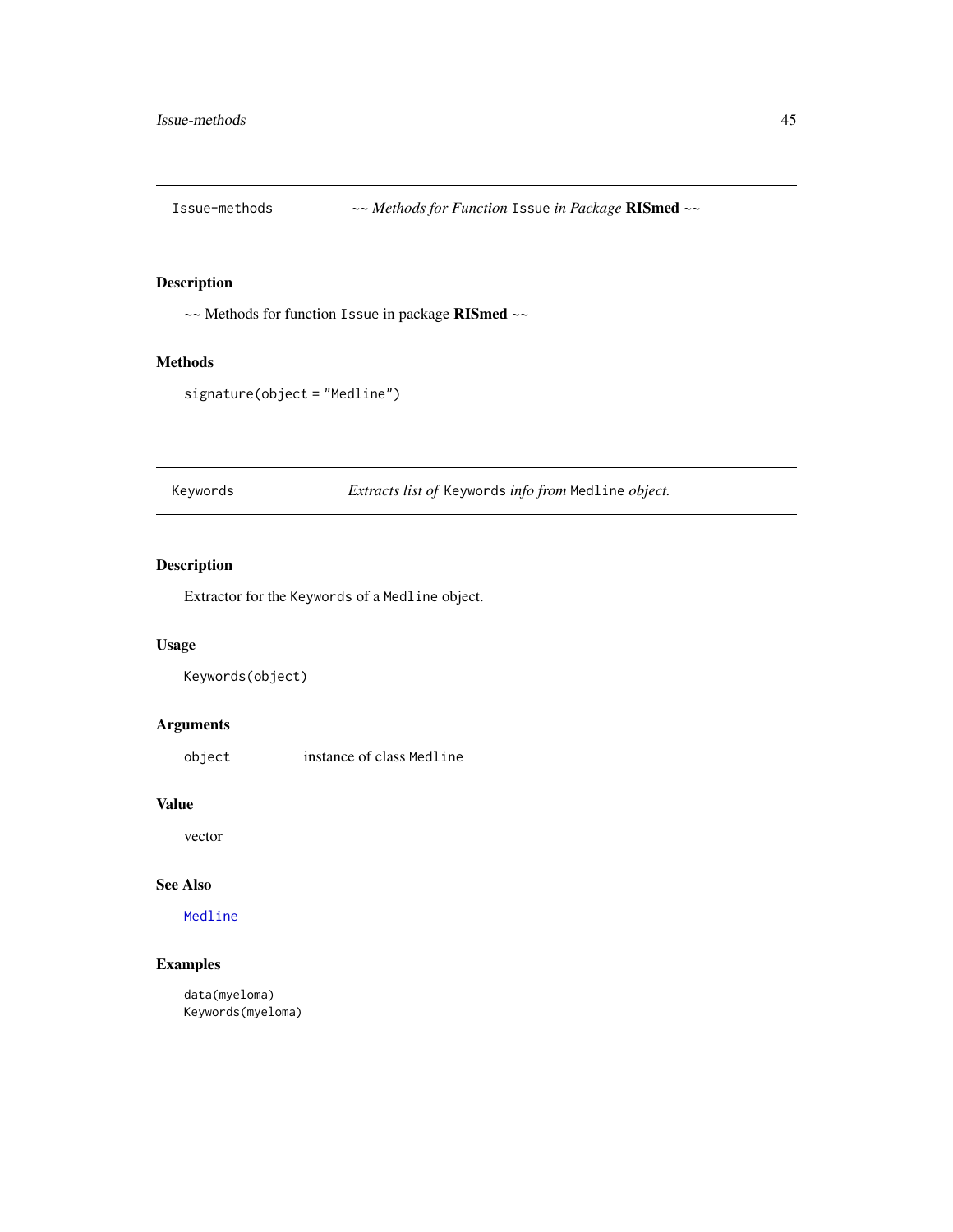Keywords-methods *~~ Methods for Function* Keywords *in Package* RISmed *~~*

## Description

~~ Methods for function Keywords in package RISmed ~~

## Methods

```
signature(object = "Medline")
```
Language *Extracts* Language *from* Medline *object.*

# Description

Extractor for the Language of a Medline object.

## Usage

```
Language(object)
```
## Arguments

object instance of class Medline

## Value

vector

# See Also

[Medline](#page-46-0)

## Examples

data(myeloma) Language(myeloma)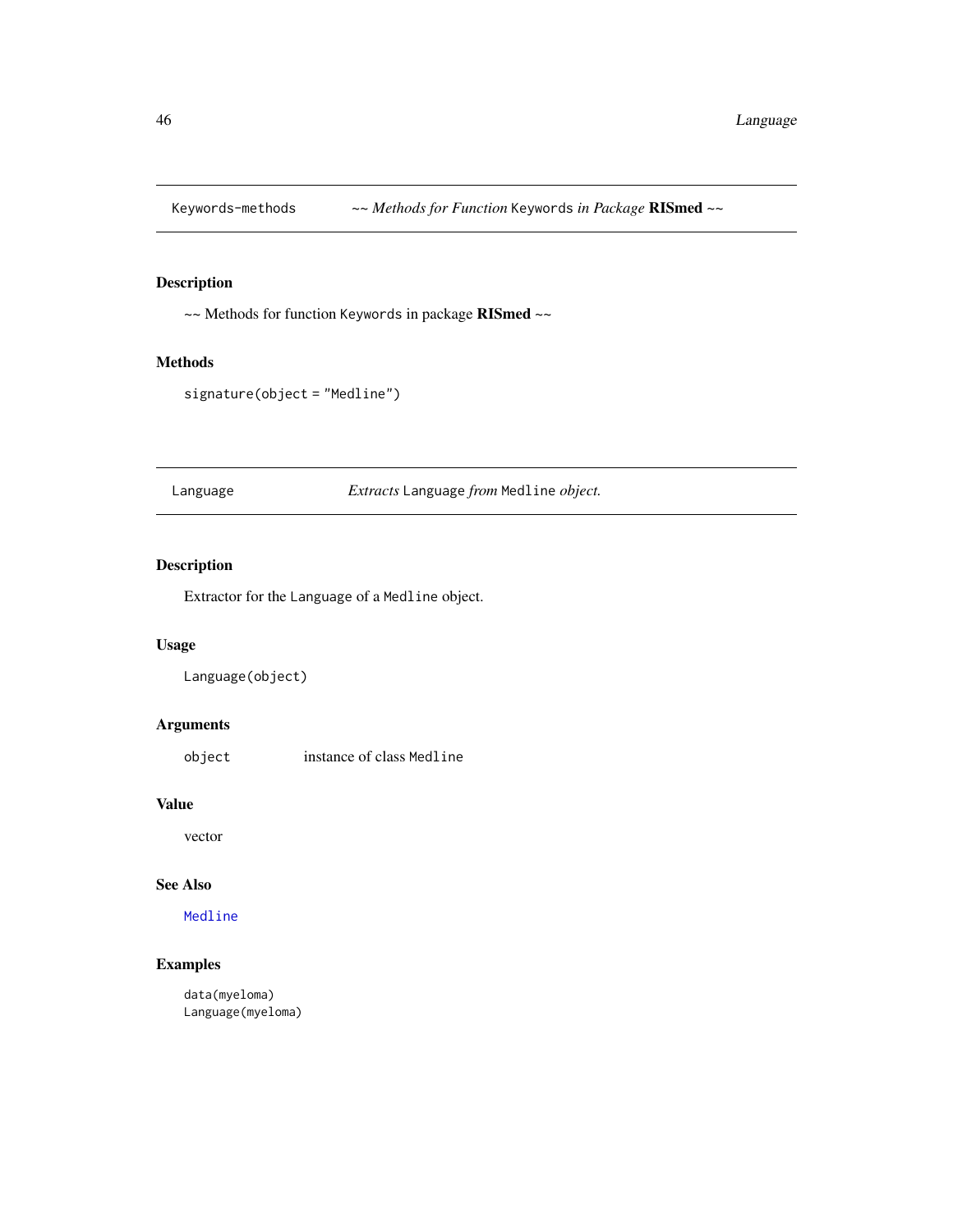Language-methods *~~ Methods for Function* Language *in Package* RISmed *~~*

# Description

~~ Methods for function Language in package RISmed ~~

#### Methods

signature(object = "Medline")

Medline-class *Class* "Medline"

## <span id="page-46-0"></span>Description

Class for Medline citation of query to PubMed.

## Objects from the Class

Objects can be created by calls of the form new("Medline",...).

### Slots

Unless stated otherwise, each of the components is a vector of the given field where each element corresponds to a PubMed article.

PMID: YearPubDate: MonthPubDate: DayPubDate: YearRevised: MonthRevised:

Query:

DayRevised:

YearEntrez:

MonthEntrez:

DayEntrez:

HourEntrez:

MinuteEntrez:

YearArticleDate:

MonthArticleDate: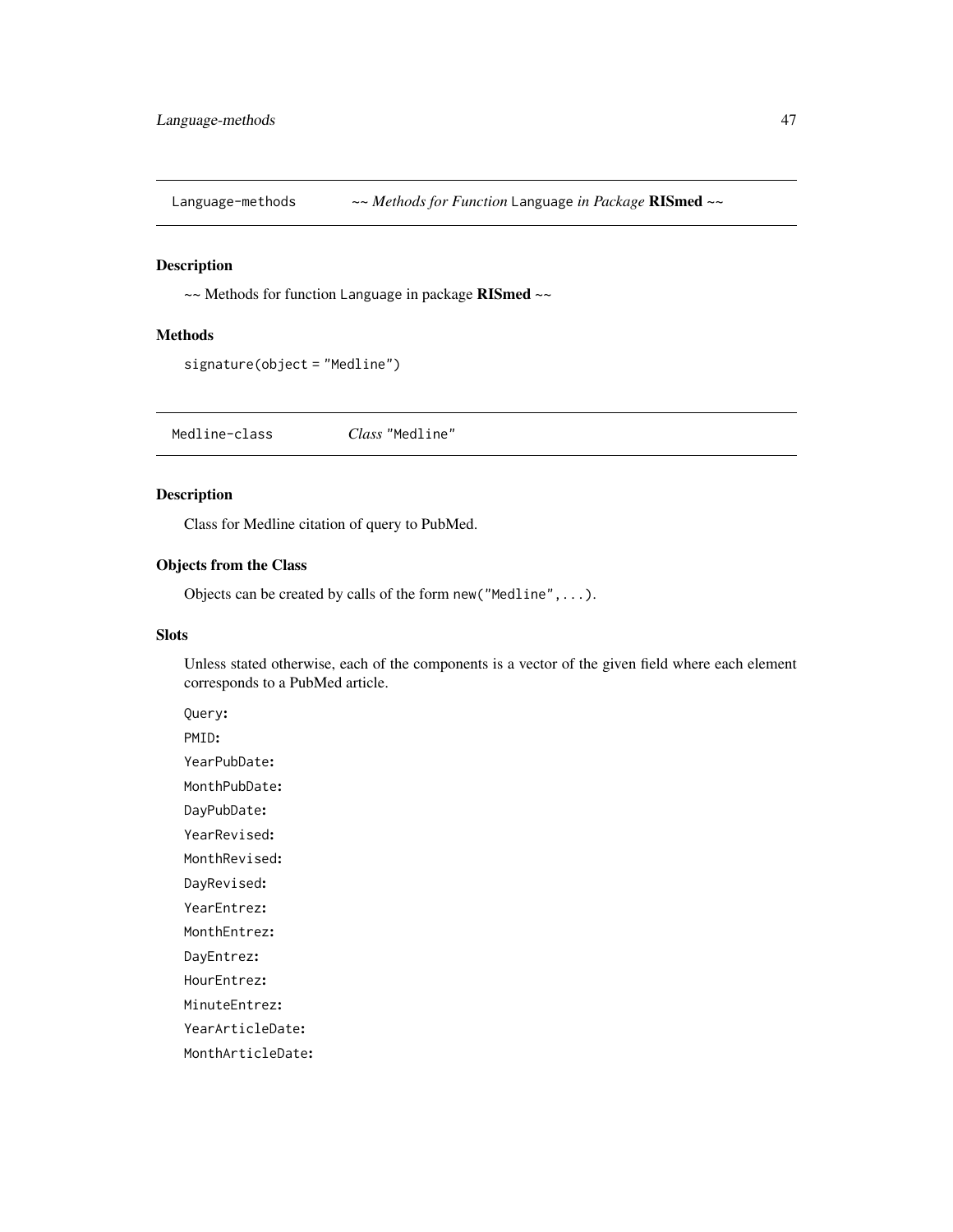48 Medline-class

DayArticleDate: YearMedline: MonthMedline: DayMedline: HourMedline: MinuteMedline: YearAccepted: MonthAccepted: DayAccepted: HourAccepted: MinuteAccepted: YearReceived: MonthReceived: DayReceived: HourReceived: MinuteReceived: YearEpublish: MonthEpublish: DayEpublish: HourEpublish: MinuteEpublish: YearPpublish: MonthPpublish: DayPpublish: HourPpublish: MinutePpublish: YearPmc: MonthPmc: DayPmc: HourPmc: MinutePmc: YearPubmed: MonthPubmed: DayPubmed: HourPubmed:

MinutePubmed:

Author: list of data frames giving LastName, ForeName, Initials, and order of authors by PubMed article.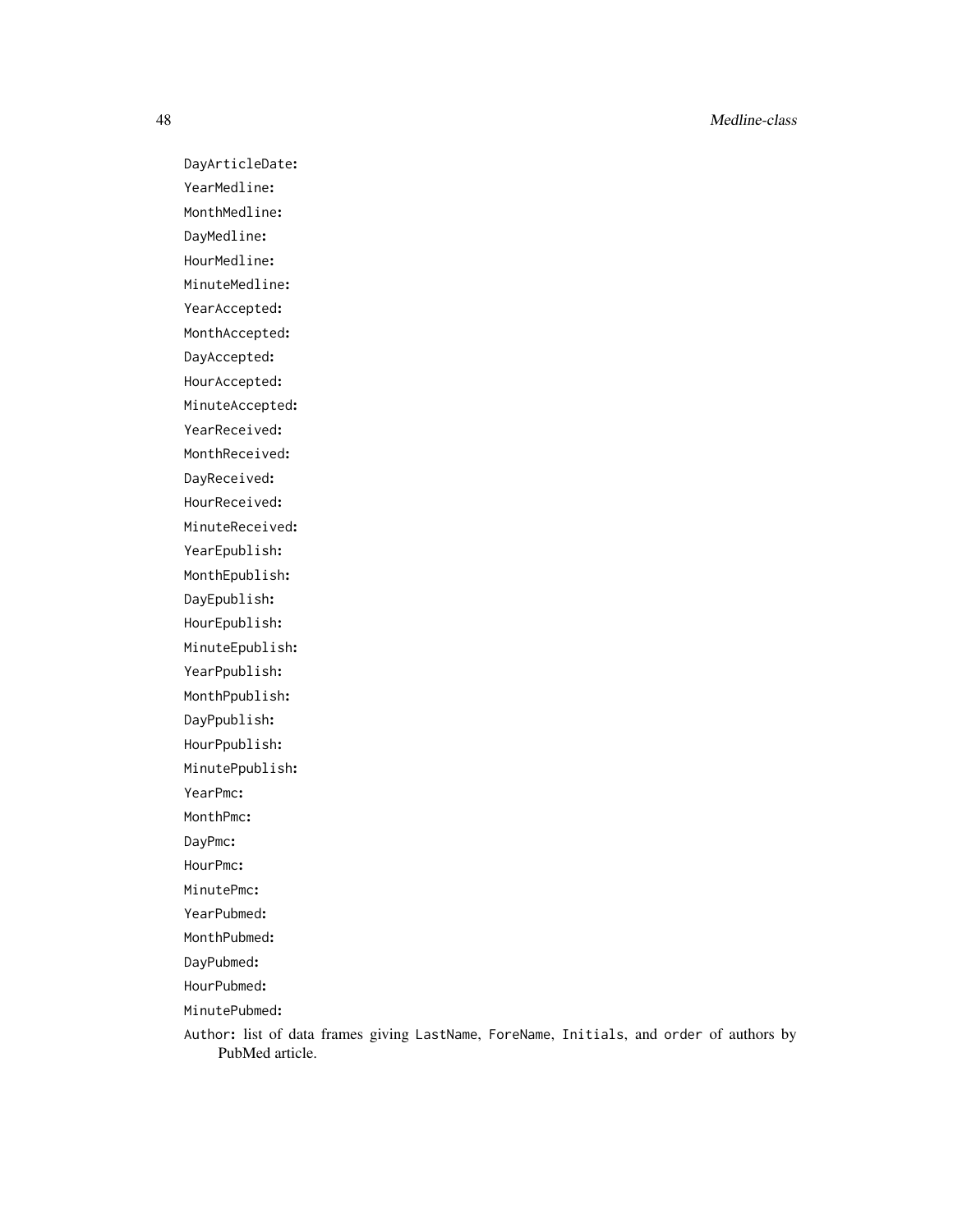Medline-class 49

ISSN:

Title: ArticleTitle:

ELocationID:

AbstractText:

Affiliation:

Language:

PublicationType:

MedlineTA:

NlmUniqueID:

ISSNLinking:

PublicationStatus:

ArticleId:

DOI:

Volume:

Issue: ISOAbbreviation:

MedlinePgn:

CopyrightInformation:

Country:

GrantID:

COIStatement:

Mesh: list of data frames giving Heading and Type of MeSH term or NA if no terms are in MED-LINE record

Keywords:

Citations:

### Methods

In addition to print and show methods, each slot of the Medline class has a corresponding extractor of the same name.

**print** signature( $x = "Median", \ldots): \ldots$ show signature(object = "Medline"): ... c signature( $x =$ "Medline",...): ... Query signature(object = "Medline"): ... PMID signature(object = "Medline"): ... YearPubDate signature(object = "Medline"): ... MonthPubDate signature(object = "Medline"): ...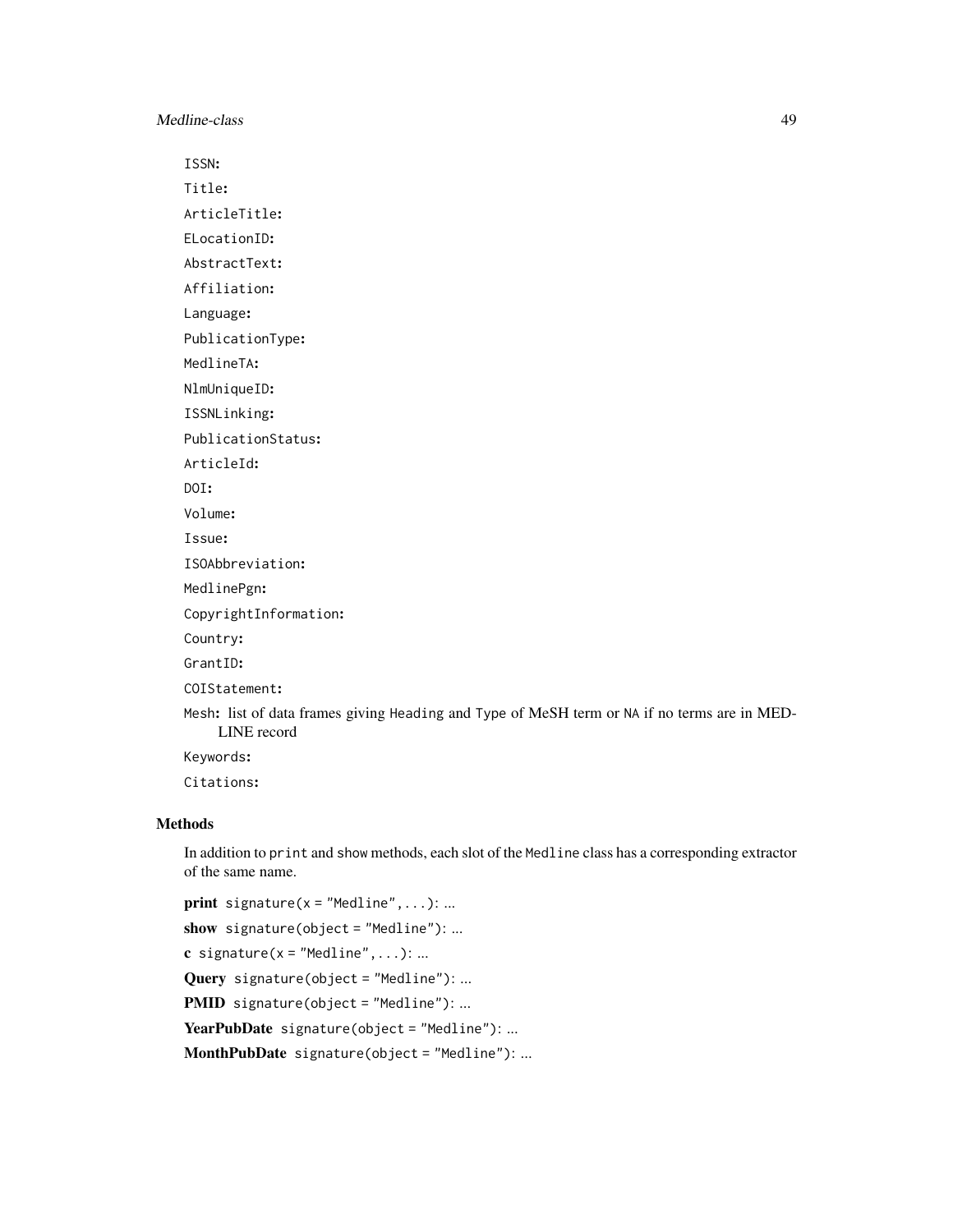DayPubDate signature(object = "Medline"): ... YearRevised signature(object = "Medline"): ... **MonthRevised** signature(object = "Medline"): ... DayRevised signature(object = "Medline"): ... YearEntrez signature(object = "Medline"): ... **MonthEntrez** signature(object = "Medline"): ... DayEntrez signature(object = "Medline"): ... HourEntrez signature(object = "Medline"): ...  $MinuteEntrez$  signature(object = "Medline"): ... YearArticleDate signature(object = "Medline"): ... MonthArticleDate signature(object = "Medline"): ... DayArticleDate signature(object = "Medline"): ... YearMedline signature(object = "Medline"): ... MonthMedline signature(object = "Medline"): ... DayMedline signature(object = "Medline"): ... HourMedline signature(object = "Medline"): ... MinuteMedline signature(object = "Medline"): ... YearAccepted signature(object = "Medline"): ... MonthAccepted signature(object = "Medline"): ... DayAccepted signature(object = "Medline"): ... HourAccepted signature(object = "Medline"): ... MinuteAccepted signature(object = "Medline"): ... YearReceived signature(object = "Medline"): ... MonthReceived signature(object = "Medline"): ... DayReceived signature(object = "Medline"): ... HourReceived signature(object = "Medline"): ...  $MinuteReceived$  signature(object = "Medline"): ... YearEpublish signature(object = "Medline"): ... MonthEpublish signature(object = "Medline"): ... DayEpublish signature(object = "Medline"): ... HourEpublish signature(object = "Medline"): ... MinuteEpublish signature(object = "Medline"): ... YearPpublish signature(object = "Medline"): ... **MonthPpublish** signature(object = "Medline"): ...  $DayPpublich$  signature(object = "Medline"): ...  $HourP publish$  signature(object = "Medline"): ... MinutePpublish signature(object = "Medline"): ...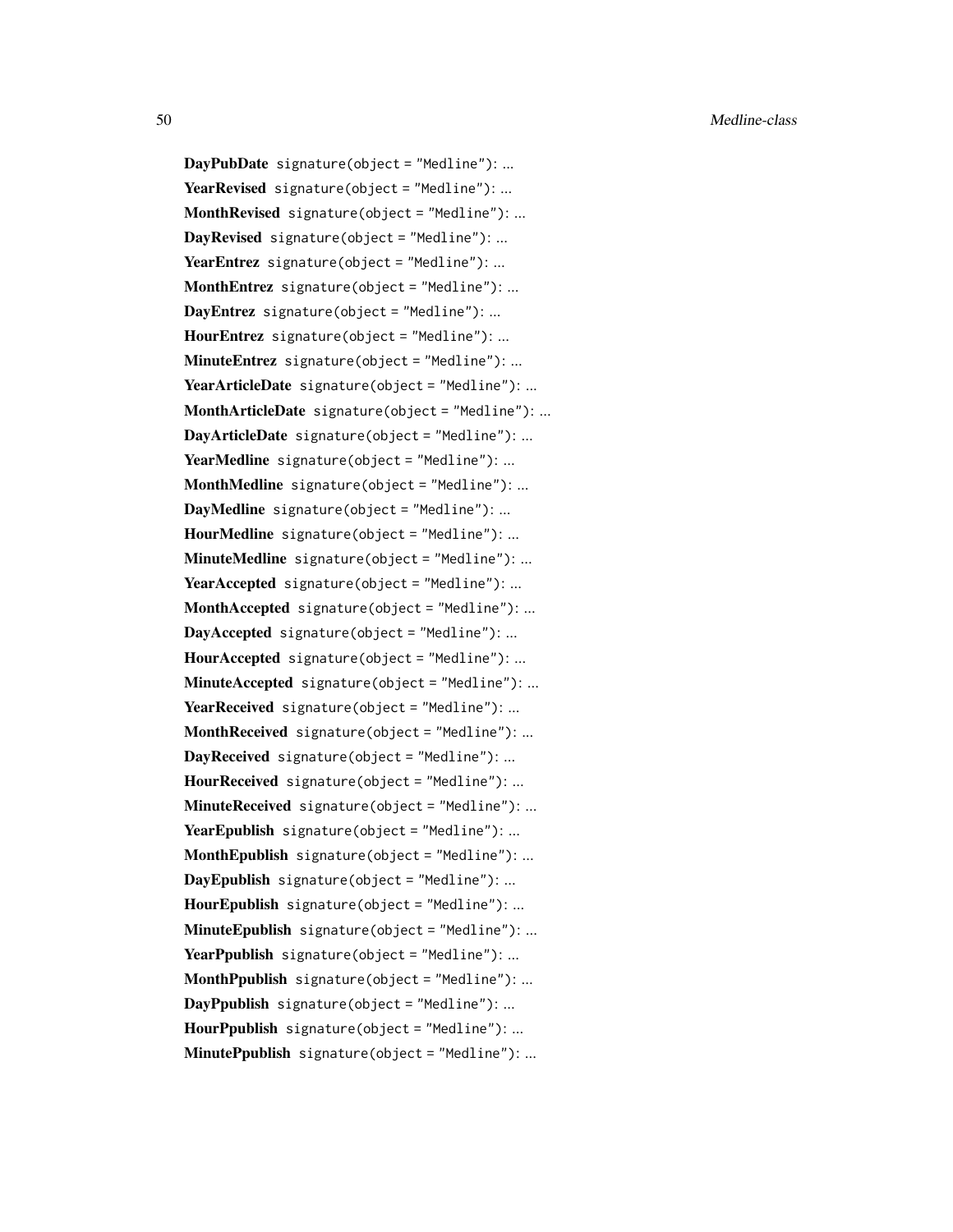YearPmc signature(object = "Medline"): ... MonthPmc signature(object = "Medline"): ...  $DayPmc$  signature(object = "Medline"): ... **HourPmc** signature(object = "Medline"): ... MinutePmc signature(object = "Medline"): ... YearPubmed signature(object = "Medline"): ... MonthPubmed signature(object = "Medline"): ... DayPubmed signature(object = "Medline"): ... HourPubmed signature(object = "Medline"): ... MinutePubmed signature(object = "Medline"): ... Author signature(object = "Medline"): ... ISSN signature(object = "Medline"): ... Title signature(object = "Medline"): ... ArticleTitle signature(object = "Medline"): ... ELocationID signature(object = "Medline"): ... AbstractText signature(object = "Medline"): ... Affiliation signature(object = "Medline"): ... Language signature(object = "Medline"): ... **PublicationType** signature(object = "Medline"): ... MedlineTA signature(object = "Medline"): ... NlmUniqueID signature(object = "Medline"): ... ISSNLinking signature(object = "Medline"): ... PublicationStatus signature(object = "Medline"): ... ArticleId signature(object = "Medline"): ... DOI signature(object = "Medline"): ... Volume signature(object = "Medline"): ... Issue signature(object = "Medline"): ... ISOAbbreviation signature(object = "Medline"): ...  $MedlinePgn$  signature(object = "Medline"): ... CopyrightInformation signature(object = "Medline"): ... Country signature(object = "Medline"): ...  $$ COIStatement signature(object = "Medline"): ... Mesh signature(object = "Medline"): ... Keywords signature(object = "Medline"): ... Affiliations signature(object = "Medline"): ...

#### Author(s)

Stephanie Kovalchik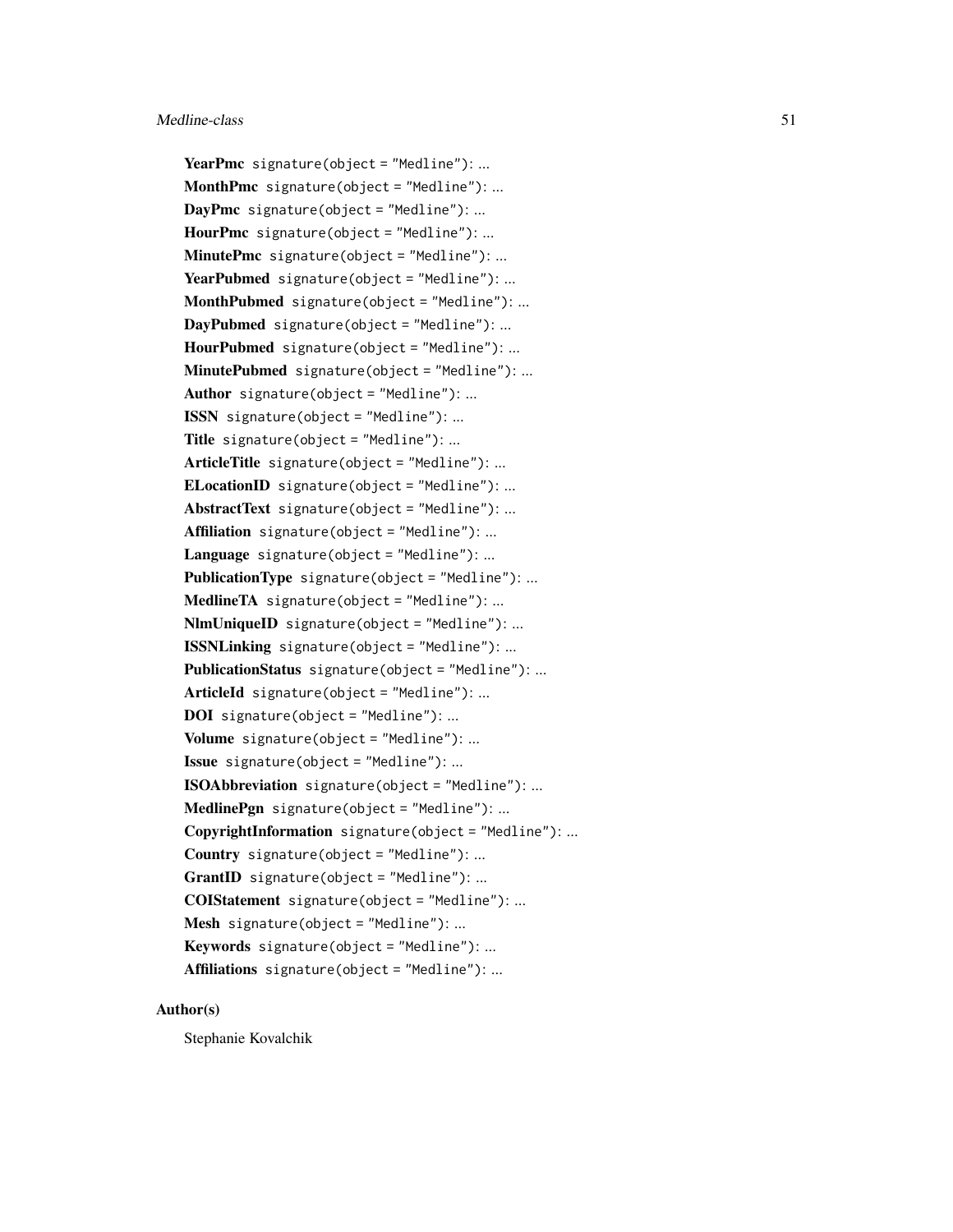Extractor for the MedlinePgn of a Medline object.

## Usage

```
MedlinePgn(object)
```
## Arguments

object instance of class Medline

# Value

vector

# See Also

[Medline](#page-46-0)

## Examples

data(myeloma) MedlinePgn(myeloma)

MedlinePgn-methods *~~ Methods for Function* MedlinePgn *in Package* RISmed *~~*

## Description

~~ Methods for function MedlinePgn in package RISmed ~~

#### Methods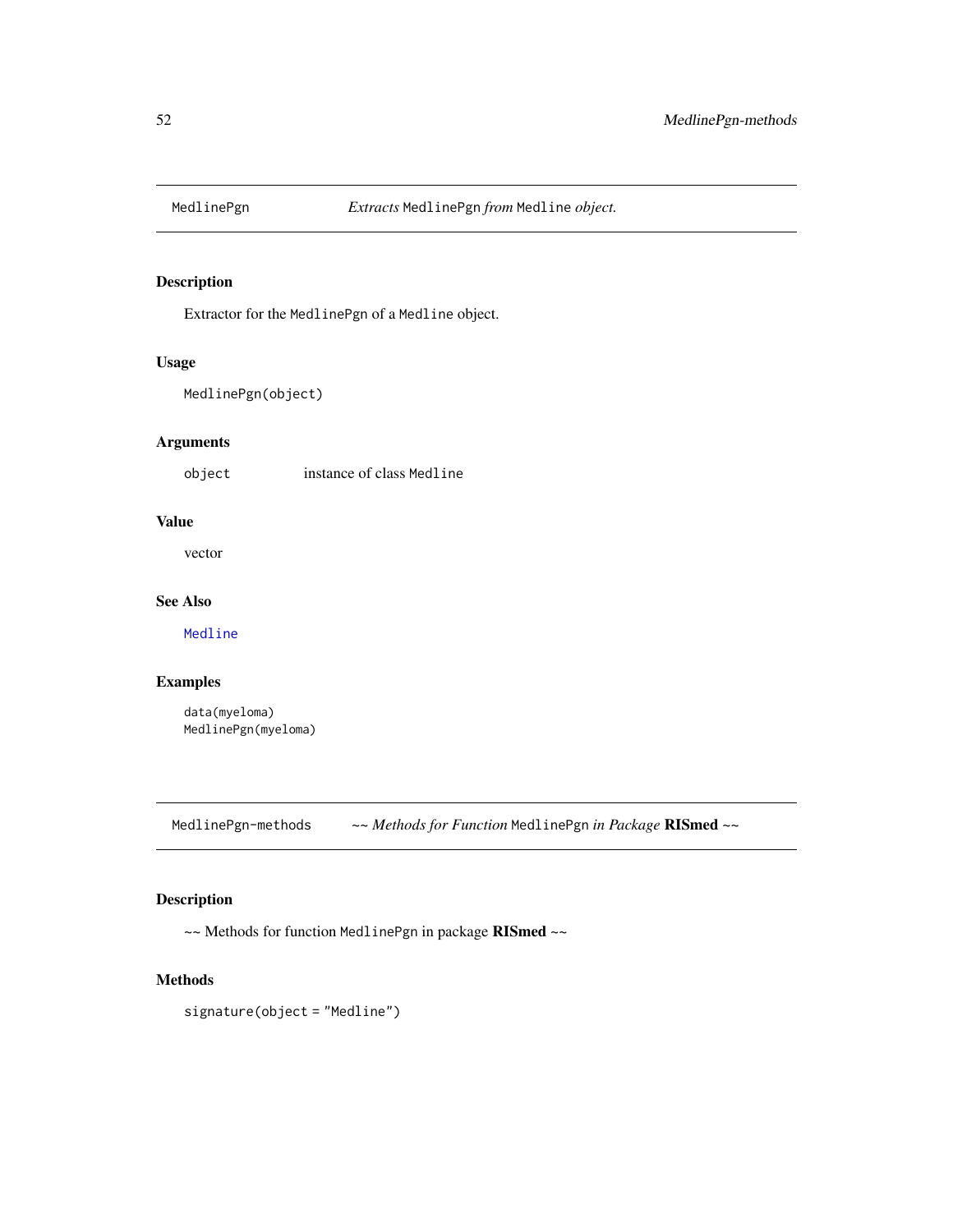Extractor for the MedlineTA of a Medline object.

## Usage

```
MedlineTA(object)
```
## Arguments

object instance of class Medline

# Value

vector

# See Also

[Medline](#page-46-0)

## Examples

data(myeloma) MedlineTA(myeloma)

MedlineTA-methods *~~ Methods for Function* MedlineTA *in Package* RISmed *~~*

## Description

~~ Methods for function MedlineTA in package RISmed ~~

#### Methods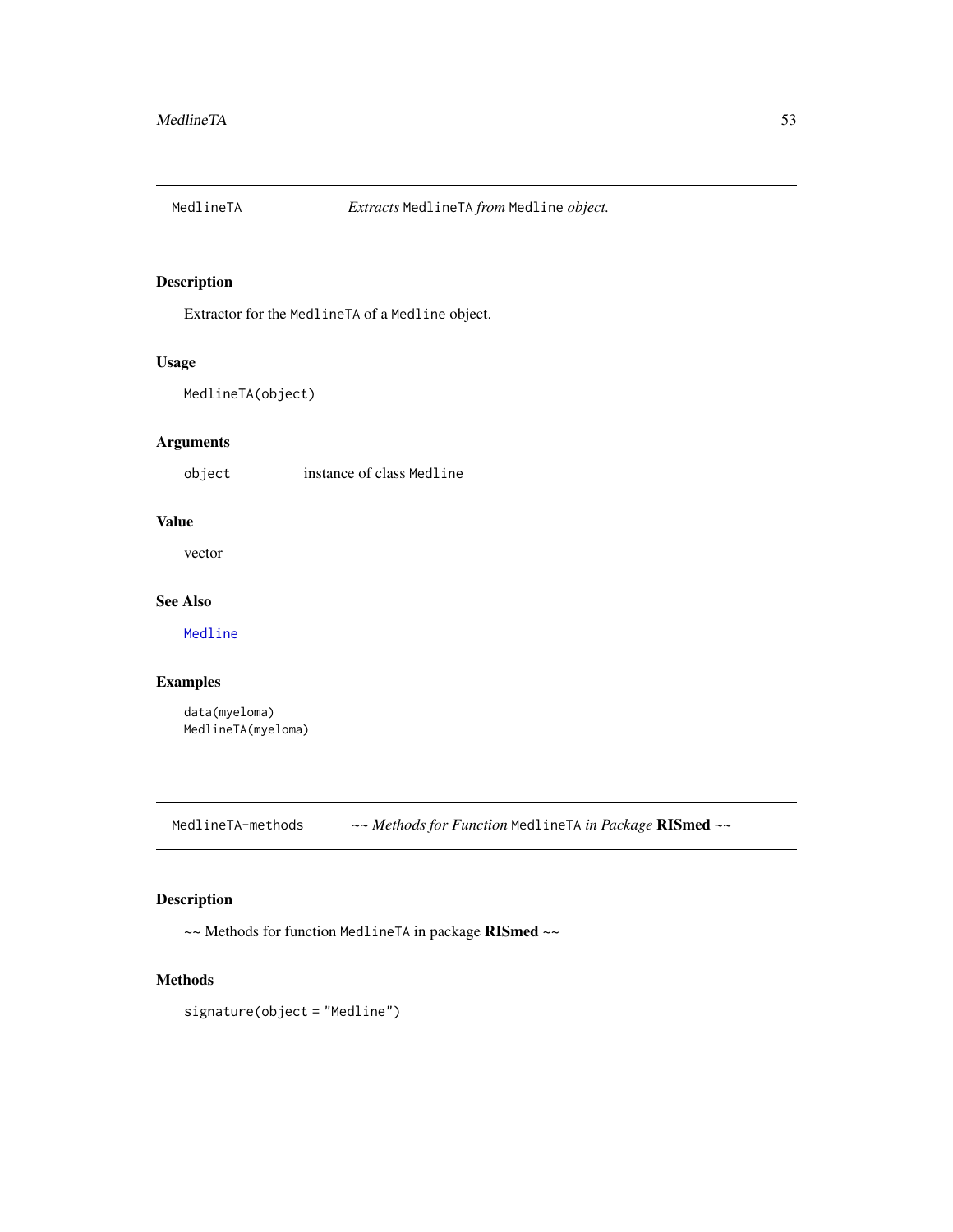Extractor for the Mesh headings of a Medline object.

#### Usage

Mesh(object)

#### Arguments

object instance of class Medline

#### Details

In Process and publisher-supplied records lack MeSH terms. See the MeSH home page [https://](https://www.nlm.nih.gov/mesh/meshhome.html) [www.nlm.nih.gov/mesh/meshhome.html](https://www.nlm.nih.gov/mesh/meshhome.html) for additional information about MeSH. Note that more recent records may lack MeSH headings.

#### Value

List by Pubmed article. Each list contains a data frame with Heading and Type. The Heading is a MeSH Term and Type is either a Descriptor or a Qualifier of a Descriptor term. Qualifiers of a Descriptor immediately follow the Descriptor term in the data frame. When MeSH headings have not been included with a MEDLINE record, the list will contain NAs (see details).

#### See Also

[Medline](#page-46-0)

Mesh-methods *~~ Methods for Function* Mesh *in Package* RISmed *~~*

#### Description

~~ Methods for function Mesh in package RISmed ~~

#### Methods

signature(object = "Medline") List by Pubmed article. Each list contains a data frame with Heading and Type. The Heading is a MeSH Term and Type is either a Descriptor or a Qualifier of a Descriptor term.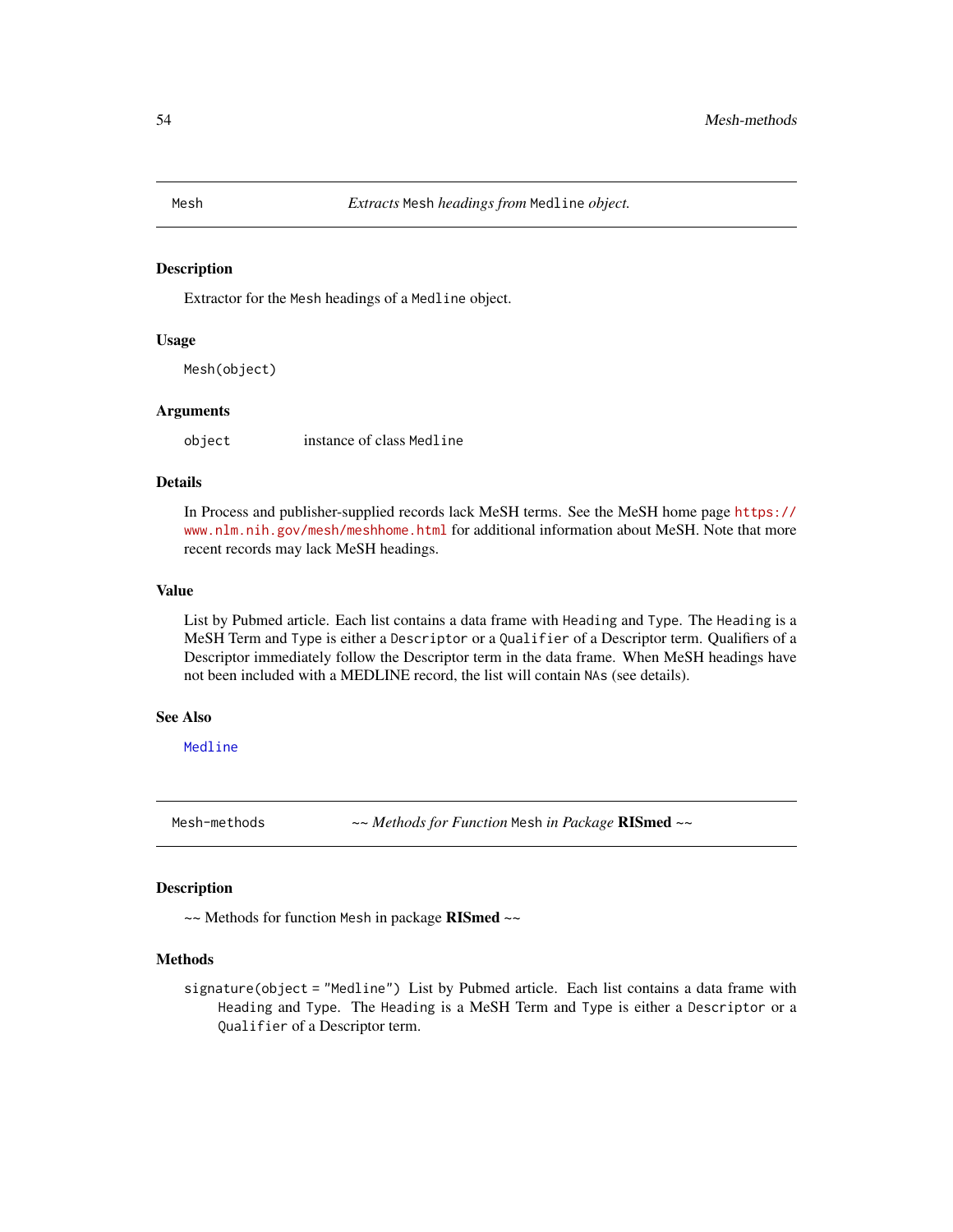MinuteAccepted *Extracts* MinuteAccepted *from* Medline *object.*

## Description

Extractor for the MinuteAccepted of a Medline object. This date corresponds to the date the article was accepted.

## Usage

```
MinuteAccepted(object)
```
## Arguments

object instance of class Medline

## Value

vector

# References

<https://www.nlm.nih.gov/bsd/mms/medlineelements.html#phst>

#### See Also

[Medline](#page-46-0)

## Examples

data(myeloma) MinuteAccepted(myeloma)

MinuteAccepted-methods

*~~ Methods for Function* MinuteAccepted *in Package* RISmed *~~*

### Description

~~ Methods for function MinuteAccepted in package RISmed ~~

## Methods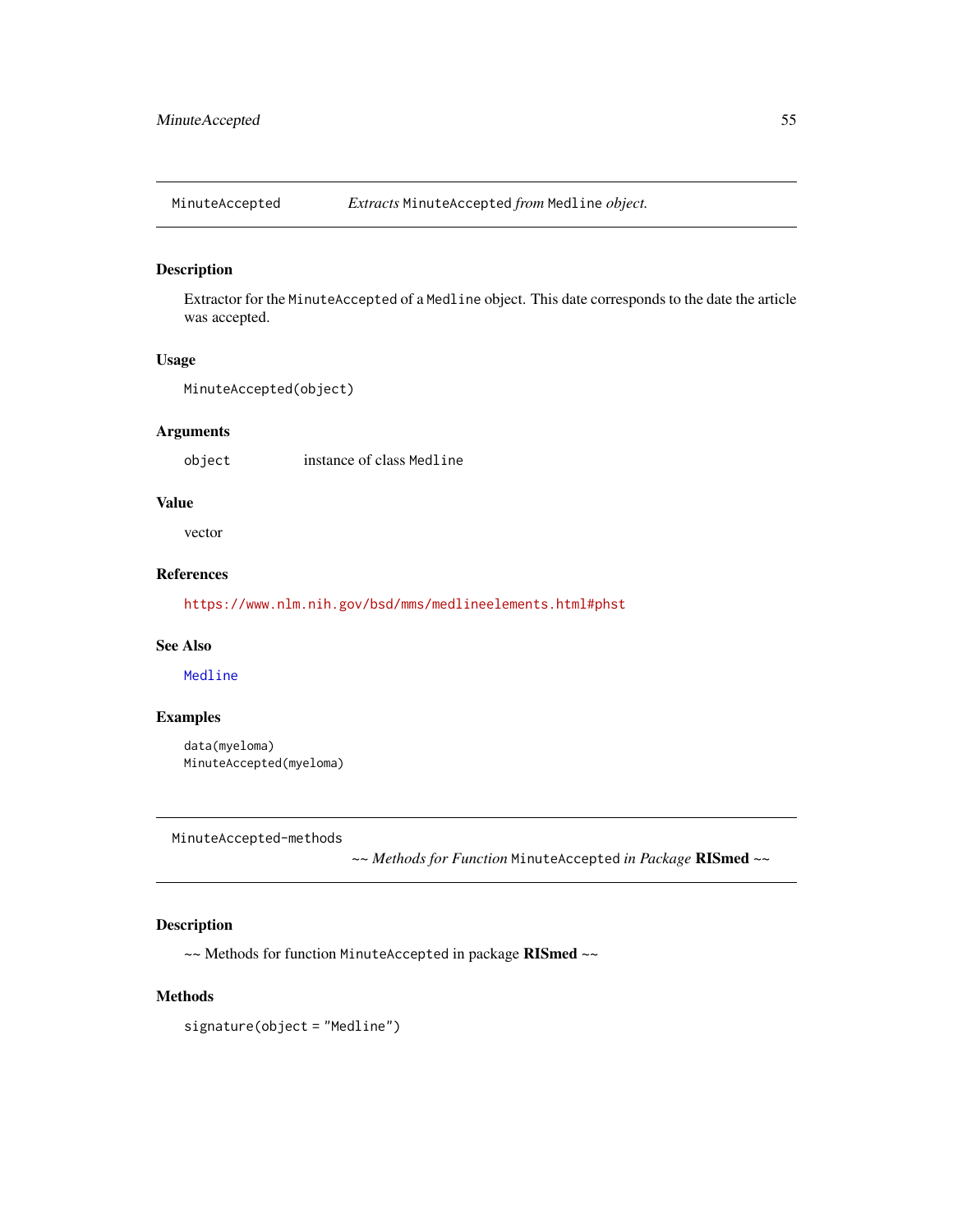Extractor for the MinuteEntrez of a Medline object. This date corresponds to the date the article was ArticleDate.

### Usage

```
MinuteEntrez(object)
```
## Arguments

object instance of class Medline

### Value

vector

# References

<https://www.nlm.nih.gov/bsd/mms/medlineelements.html#phst>

### See Also

[Medline](#page-46-0)

### Examples

data(myeloma) MinuteEntrez(myeloma)

MinuteEntrez-methods *~~ Methods for Function* MinuteEntrez *in Package* RISmed *~~*

# Description

~~ Methods for function MinuteEntrez in package RISmed ~~

#### Methods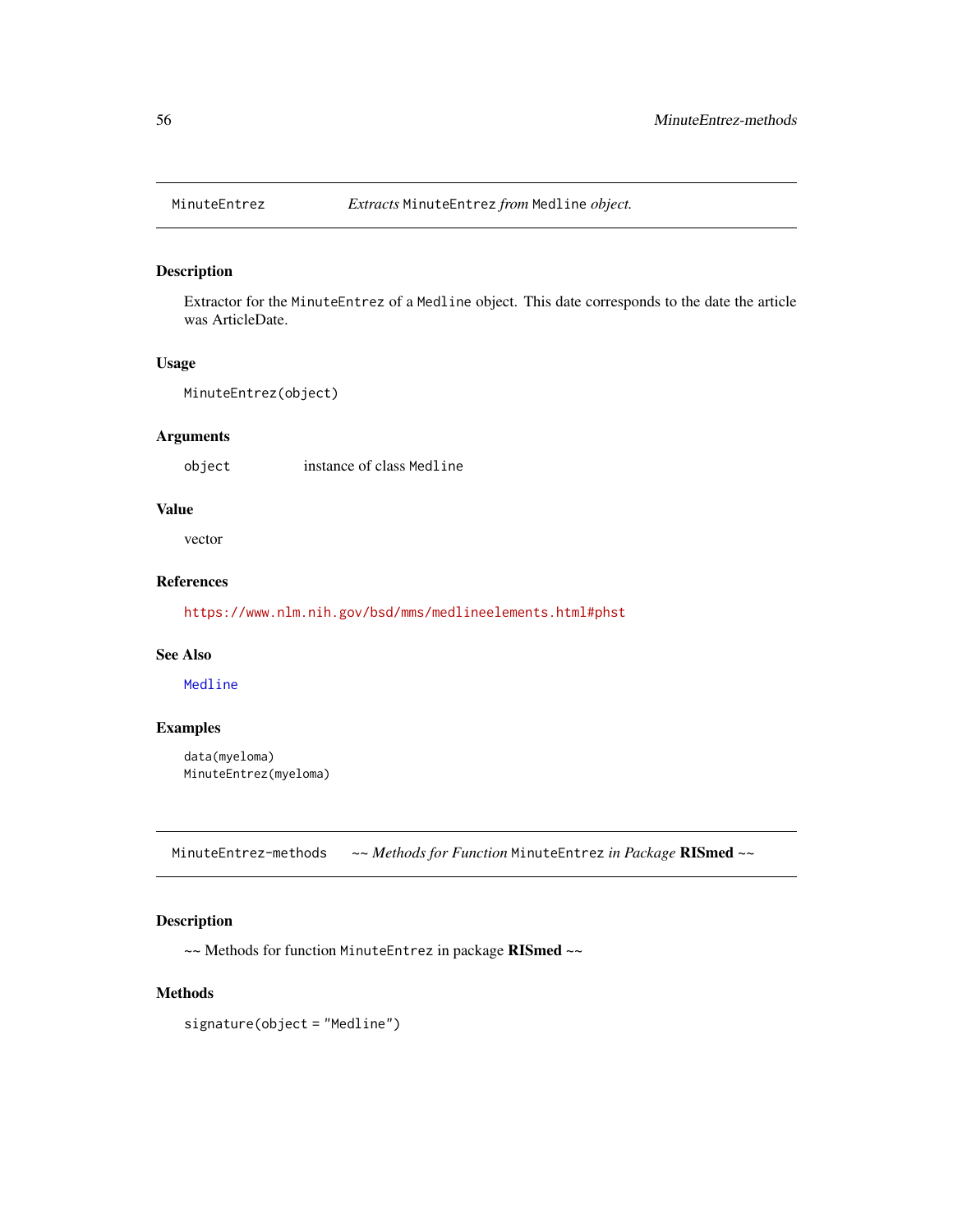MinuteEpublish *Extracts* MinuteEpublish *from* Medline *object.*

#### Description

Extractor for the MinuteEpublish of a Medline object. This date corresponds to the date the article was published online.

#### Usage

```
MinuteEpublish(object)
```
#### Arguments

object instance of class Medline

## Value

vector

## References

<https://www.nlm.nih.gov/bsd/mms/medlineelements.html#phst>

#### See Also

[Medline](#page-46-0)

## Examples

data(myeloma) MinuteEpublish(myeloma)

MinuteEpublish-methods

*~~ Methods for Function* MinuteEpublish *in Package* RISmed *~~*

### Description

~~ Methods for function MinuteEpublish in package RISmed ~~

## Methods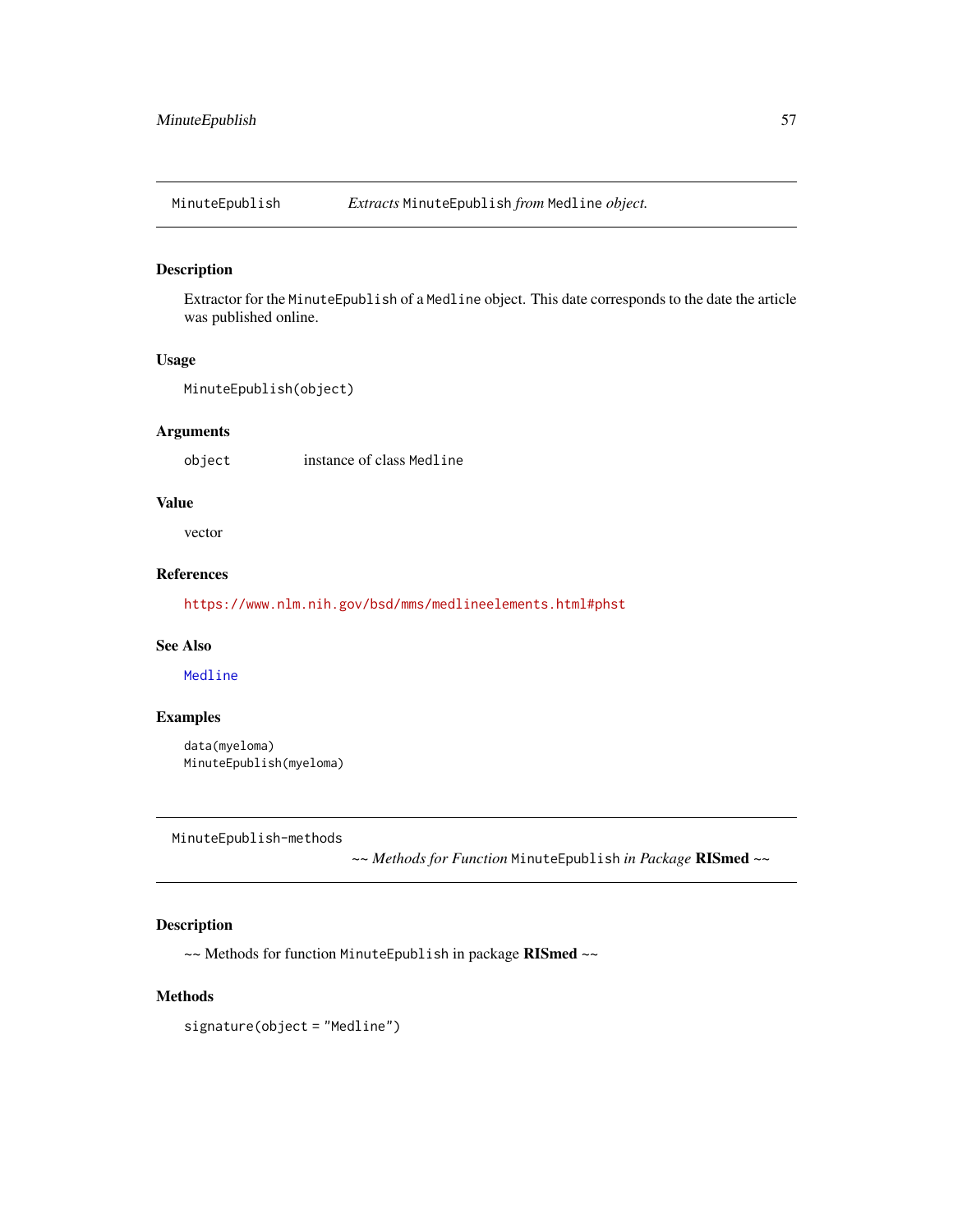Extractor for the MinuteMedline of a Medline object. This date corresponds to the date the article was ArticleDate.

## Usage

```
MinuteMedline(object)
```
## Arguments

object instance of class Medline

## Value

vector

# References

<https://www.nlm.nih.gov/bsd/mms/medlineelements.html#phst>

### See Also

[Medline](#page-46-0)

### Examples

data(myeloma) MinuteMedline(myeloma)

MinuteMedline-methods *~~ Methods for Function* MinuteMedline *in Package* RISmed *~~*

## Description

~~ Methods for function MinuteMedline in package RISmed ~~

#### Methods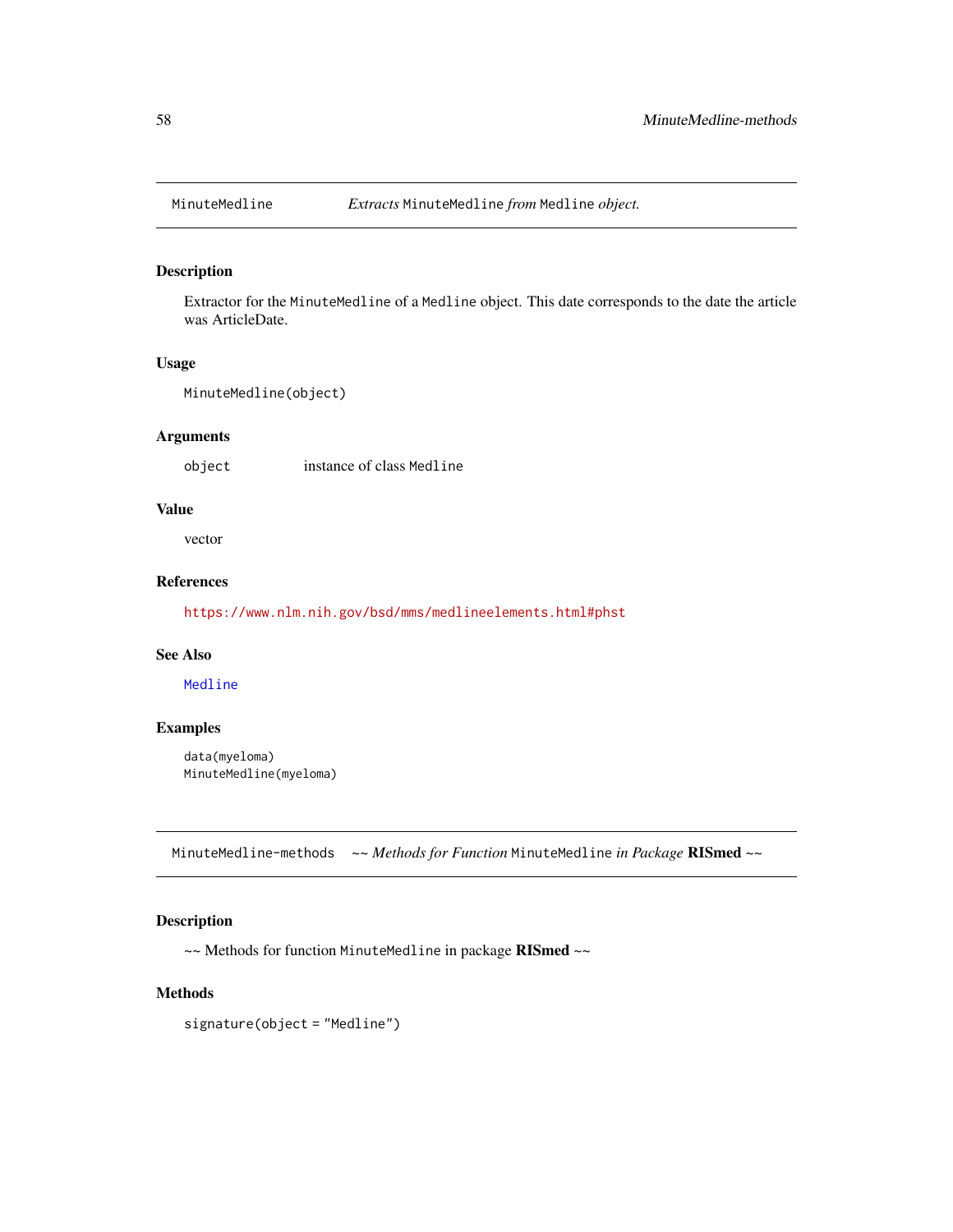Extractor for the MinutePmc of a Medline object. This date corresponds to the date the article was made available through Pubmed Central.

#### Usage

MinutePmc(object)

## Arguments

object instance of class Medline

### Value

vector

# References

<https://www.nlm.nih.gov/bsd/mms/medlineelements.html#phst>

### See Also

[Medline](#page-46-0)

### Examples

data(myeloma) MinutePmc(myeloma)

MinutePmc-methods *~~ Methods for Function* MinutePmc *in Package* RISmed *~~*

# Description

~~ Methods for function MinutePmc in package RISmed ~~

#### Methods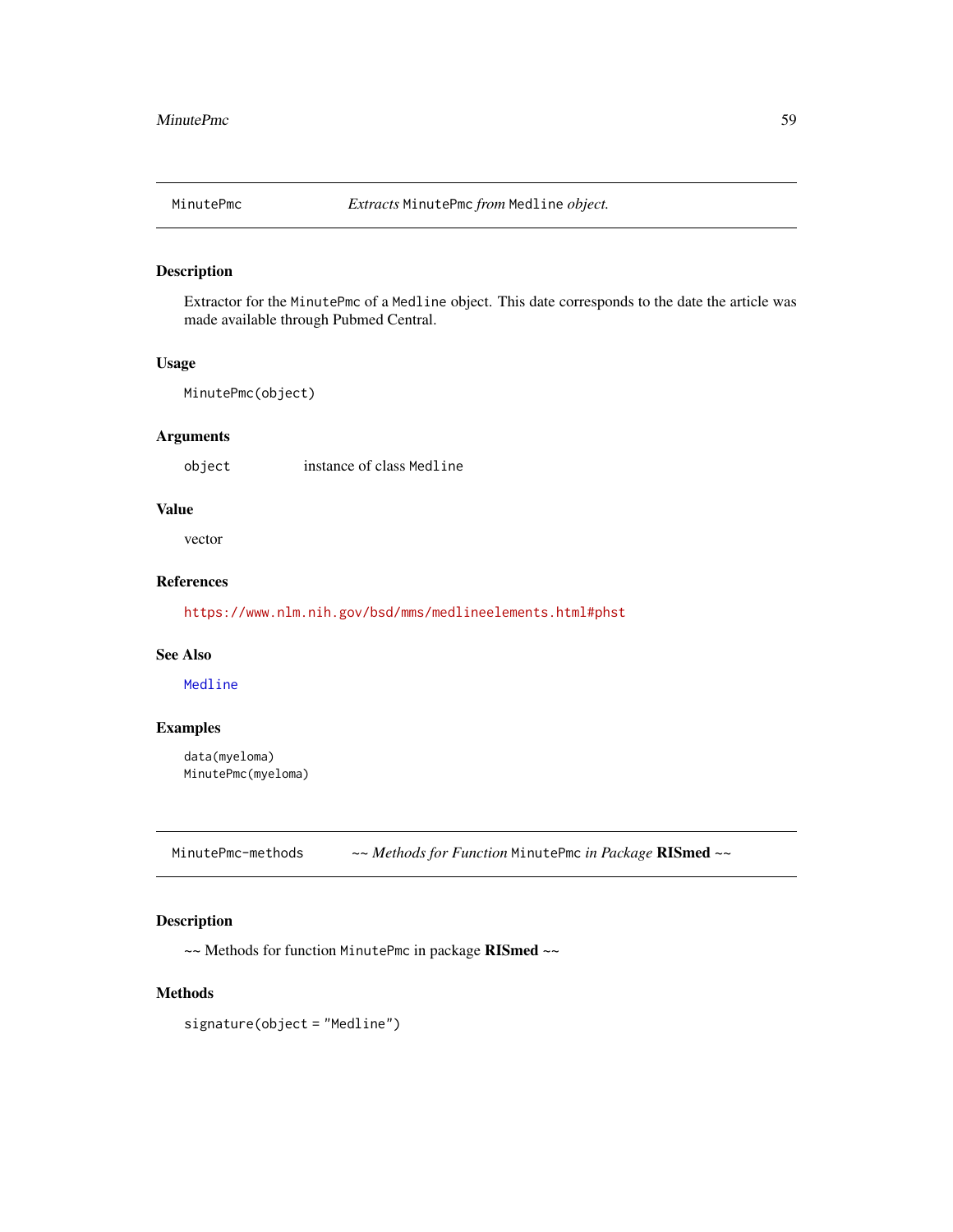Extractor for the MinutePpublish of a Medline object. This date corresponds to the date the article was published in print.

#### Usage

MinutePpublish(object)

#### Arguments

object instance of class Medline

### Value

vector

# References

<https://www.nlm.nih.gov/bsd/mms/medlineelements.html#phst>

#### See Also

[Medline](#page-46-0)

## Examples

data(myeloma) MinutePpublish(myeloma)

MinutePpublish-methods

*~~ Methods for Function* MinutePpublish *in Package* RISmed *~~*

### Description

~~ Methods for function MinutePpublish in package RISmed ~~

## Methods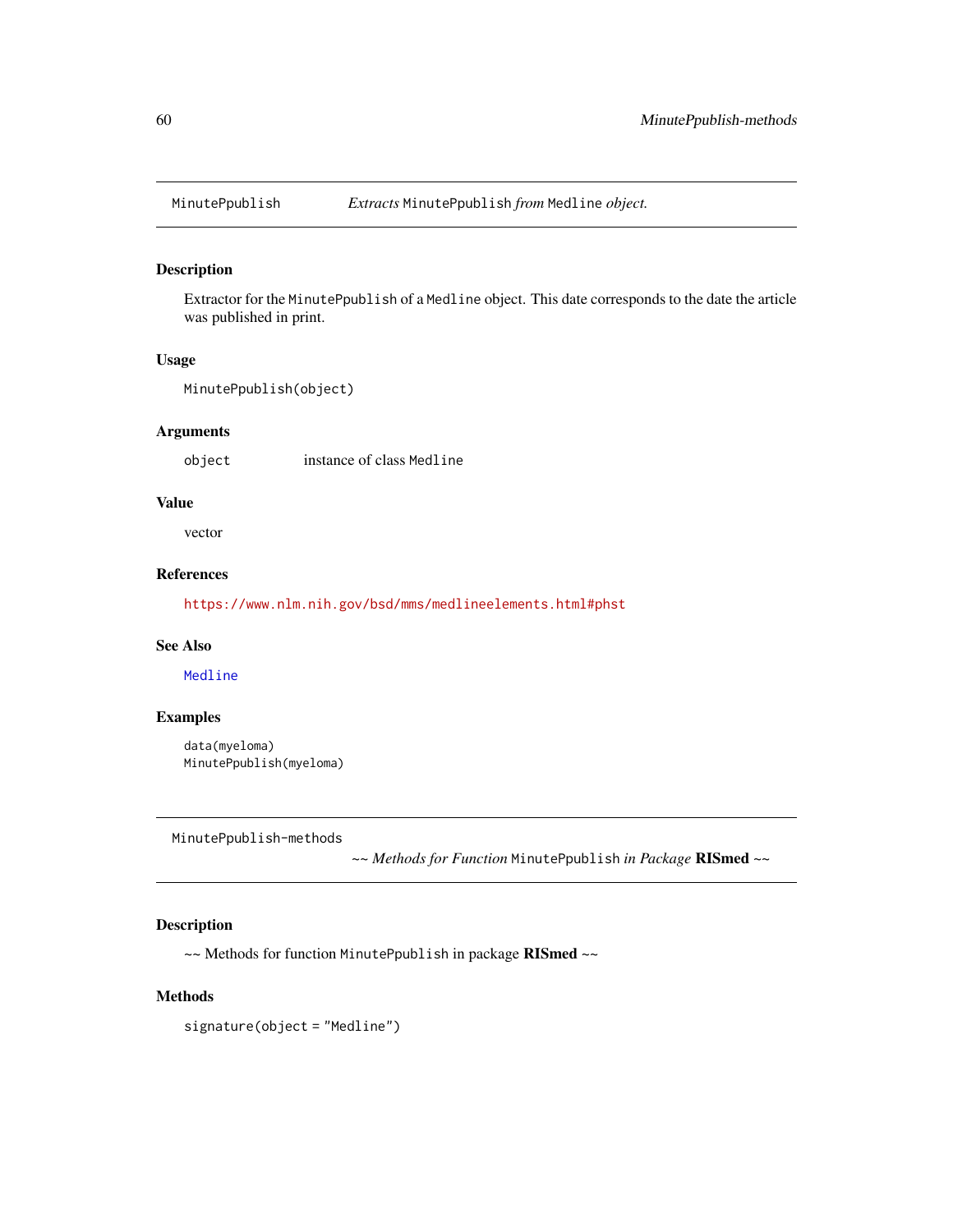Extractor for the MinutePubmed of a Medline object. This date corresponds to the date the article was made available through Pubmed Central.

#### Usage

```
MinutePubmed(object)
```
## Arguments

object instance of class Medline

### Value

vector

# References

<https://www.nlm.nih.gov/bsd/mms/medlineelements.html#phst>

### See Also

[Medline](#page-46-0)

### Examples

data(myeloma) MinutePubmed(myeloma)

MinutePubmed-methods *~~ Methods for Function* MinutePubmed *in Package* RISmed *~~*

## Description

~~ Methods for function MinutePubmed in package RISmed ~~

#### Methods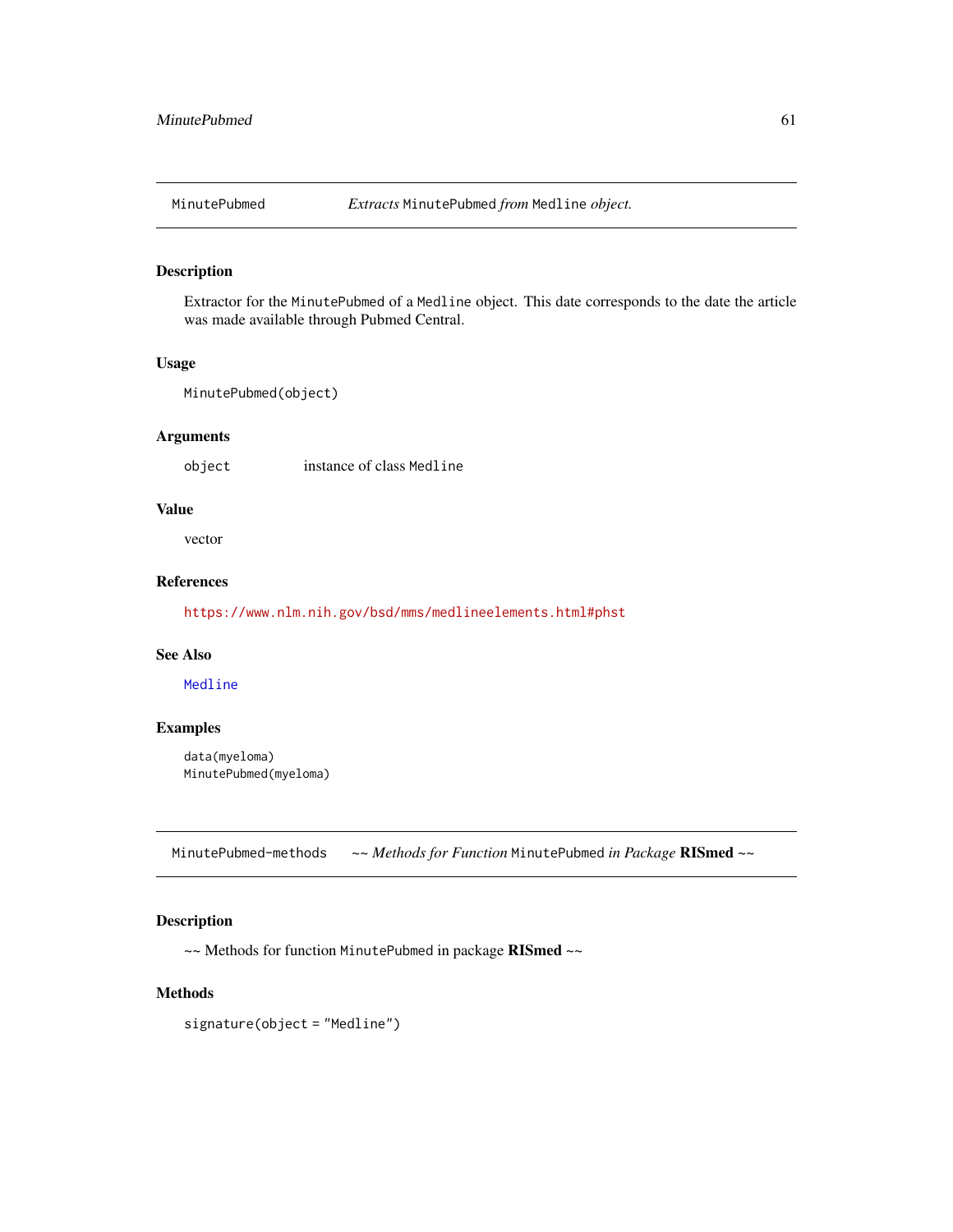Extractor for the MinuteReceived of a Medline object. This date corresponds to the date the article was received.

#### Usage

MinuteReceived(object)

## Arguments

object instance of class Medline

### Value

vector

# References

<https://www.nlm.nih.gov/bsd/mms/medlineelements.html#phst>

#### See Also

[Medline](#page-46-0)

## Examples

data(myeloma) MinuteReceived(myeloma)

MinuteReceived-methods

*~~ Methods for Function* MinuteReceived *in Package* RISmed *~~*

# Description

~~ Methods for function MinuteReceived in package RISmed ~~

## Methods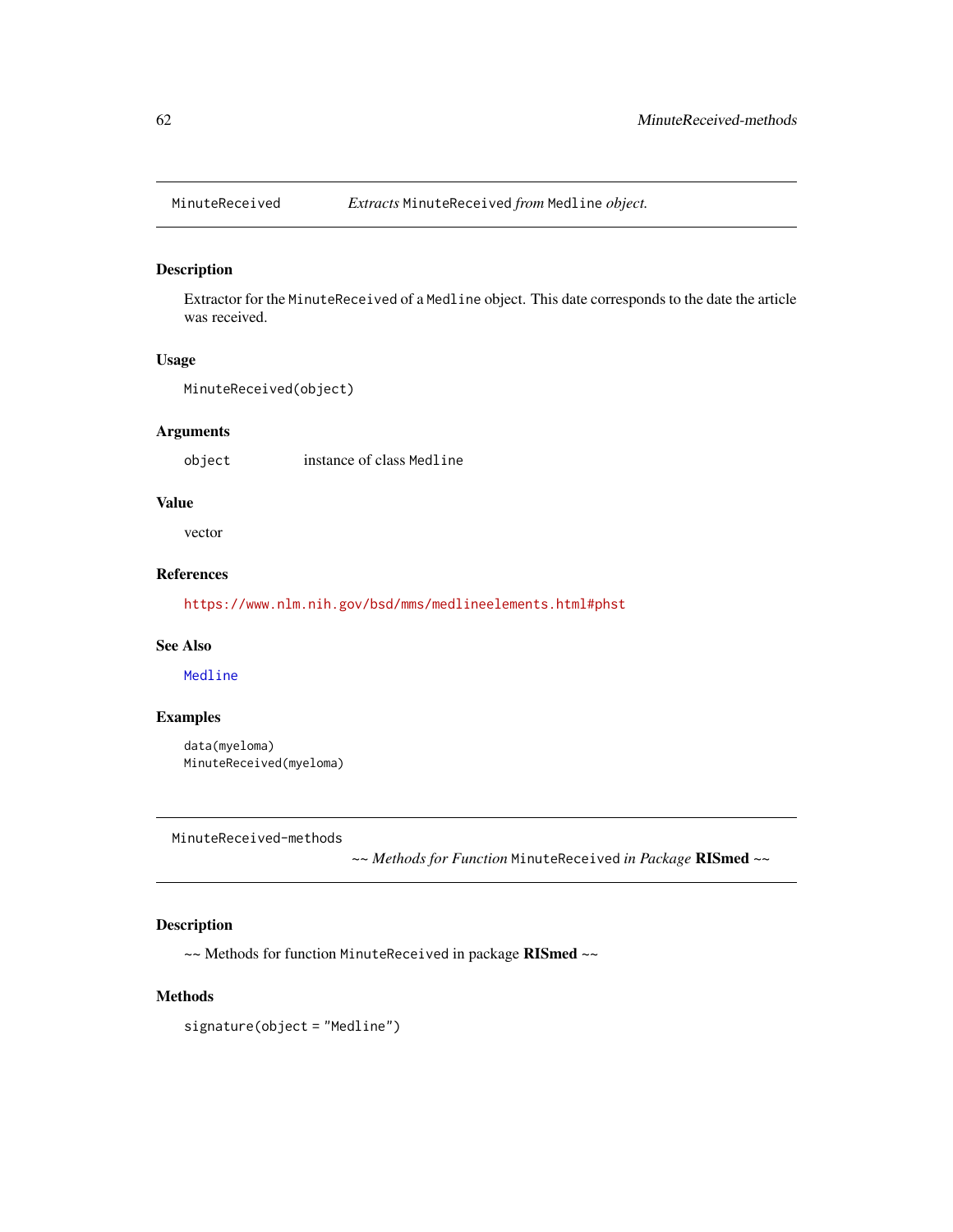Extractor for the MonthAccepted of a Medline object. This date corresponds to the date the article was accepted.

#### Usage

```
MonthAccepted(object)
```
## Arguments

object instance of class Medline

## Value

vector

# References

<https://www.nlm.nih.gov/bsd/mms/medlineelements.html#phst>

### See Also

[Medline](#page-46-0)

### Examples

data(myeloma) MonthAccepted(myeloma)

MonthAccepted-methods *~~ Methods for Function* MonthAccepted *in Package* RISmed *~~*

## Description

~~ Methods for function MonthAccepted in package RISmed ~~

#### Methods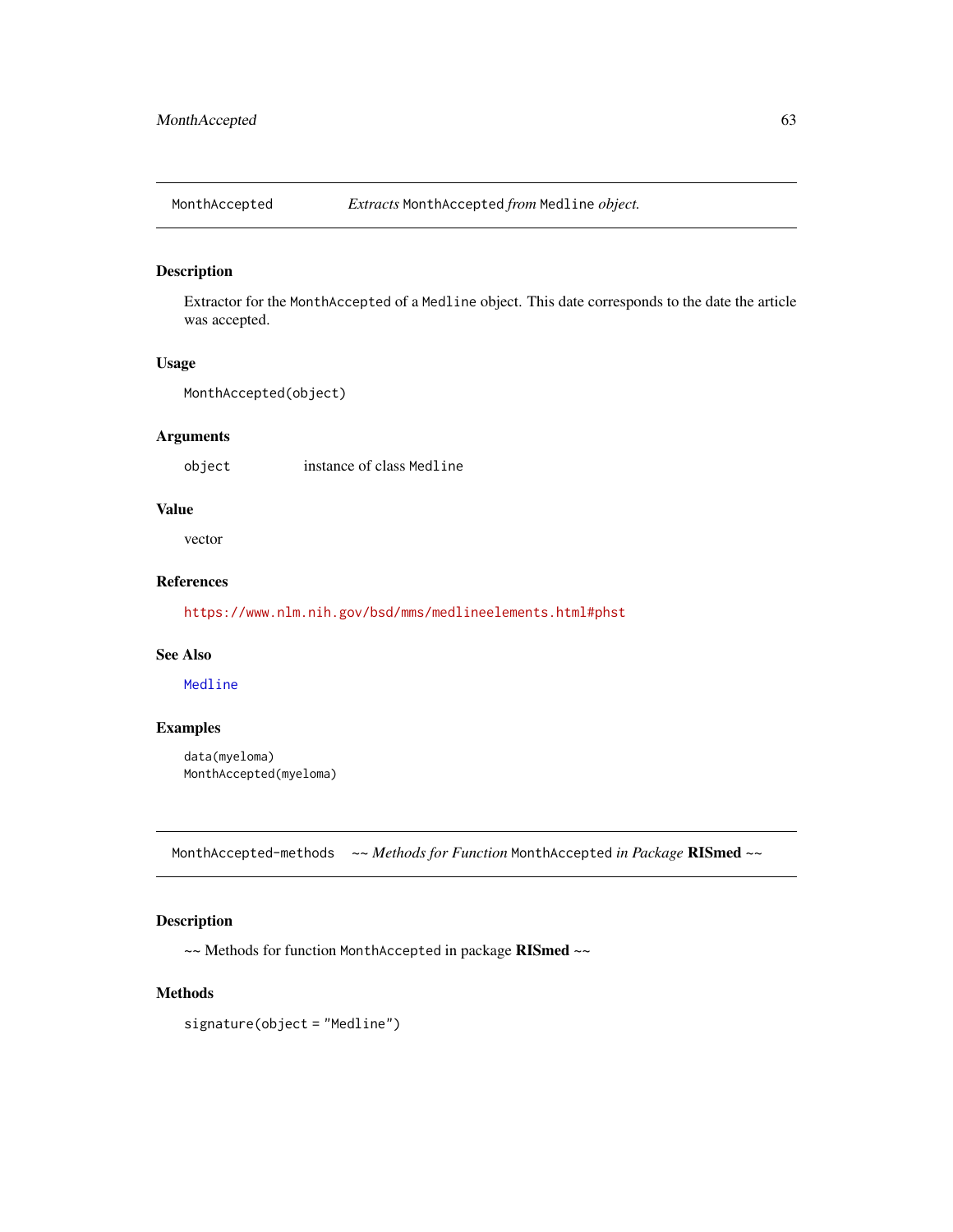MonthArticleDate *Extracts* MonthArticleDate *from* Medline *object.*

#### Description

Extractor for the MonthArticleDate of a Medline object. This date corresponds to the date the article was ArticleDate.

#### Usage

```
MonthArticleDate(object)
```
#### Arguments

object instance of class Medline

### Value

vector

# References

<https://www.nlm.nih.gov/bsd/mms/medlineelements.html#phst>

#### See Also

[Medline](#page-46-0)

## Examples

data(myeloma) MonthArticleDate(myeloma)

MonthArticleDate-methods

*~~ Methods for Function* MonthArticleDate *in Package* RISmed *~~*

### Description

~~ Methods for function MonthArticleDate in package RISmed ~~

# Methods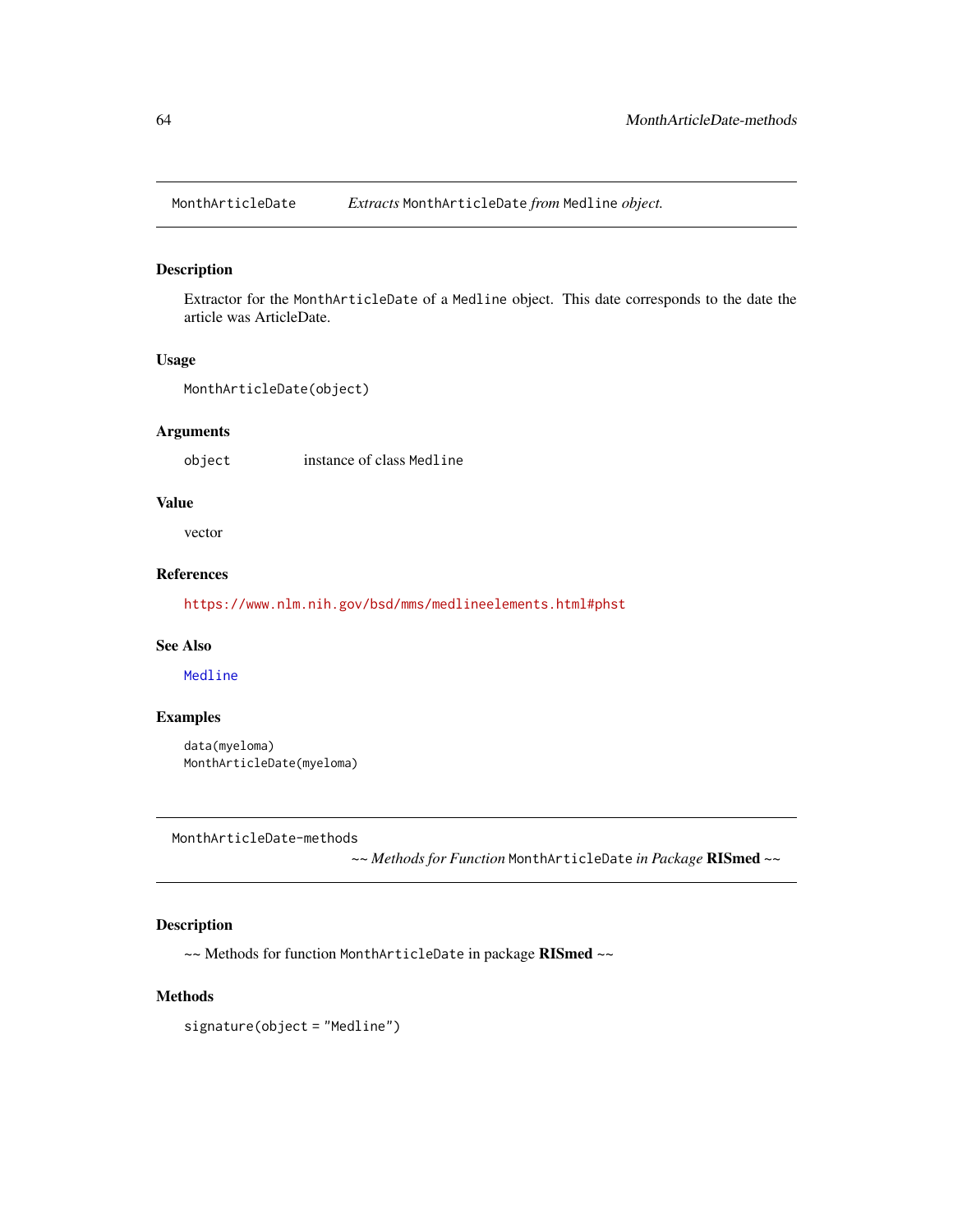Extractor for the MonthEntrez of a Medline object. This date corresponds to the date the article was ArticleDate.

### Usage

```
MonthEntrez(object)
```
## Arguments

object instance of class Medline

## Value

vector

# References

<https://www.nlm.nih.gov/bsd/mms/medlineelements.html#phst>

### See Also

[Medline](#page-46-0)

### Examples

data(myeloma) MonthEntrez(myeloma)

MonthEntrez-methods *~~ Methods for Function* MonthEntrez *in Package* RISmed *~~*

# Description

~~ Methods for function MonthEntrez in package RISmed ~~

#### Methods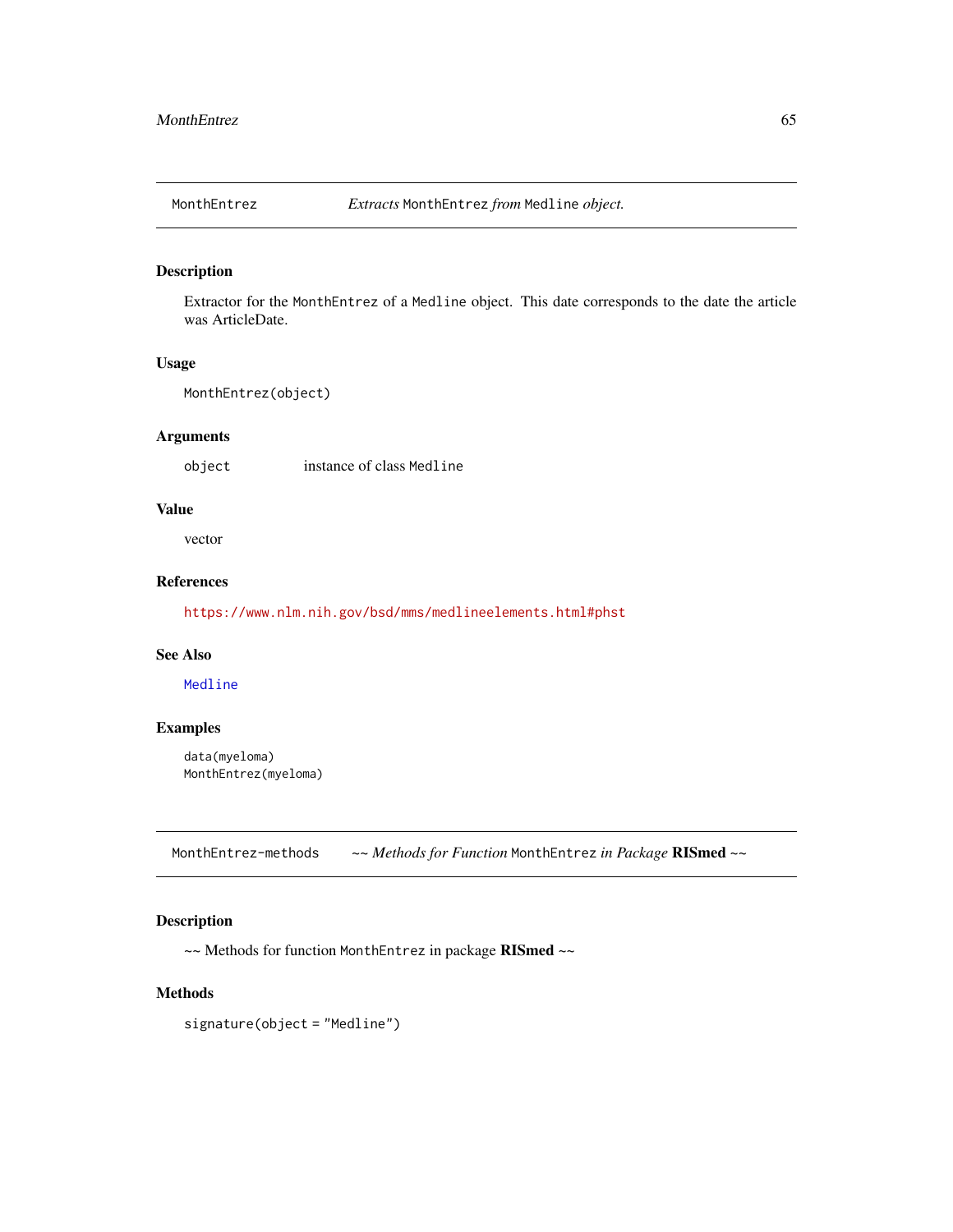Extractor for the MonthEpublish of a Medline object. This date corresponds to the date the article was published online.

#### Usage

```
MonthEpublish(object)
```
## Arguments

object instance of class Medline

## Value

vector

# References

<https://www.nlm.nih.gov/bsd/mms/medlineelements.html#phst>

### See Also

[Medline](#page-46-0)

### Examples

data(myeloma) MonthEpublish(myeloma)

MonthEpublish-methods *~~ Methods for Function* MonthEpublish *in Package* RISmed *~~*

## Description

~~ Methods for function MonthEpublish in package RISmed ~~

#### Methods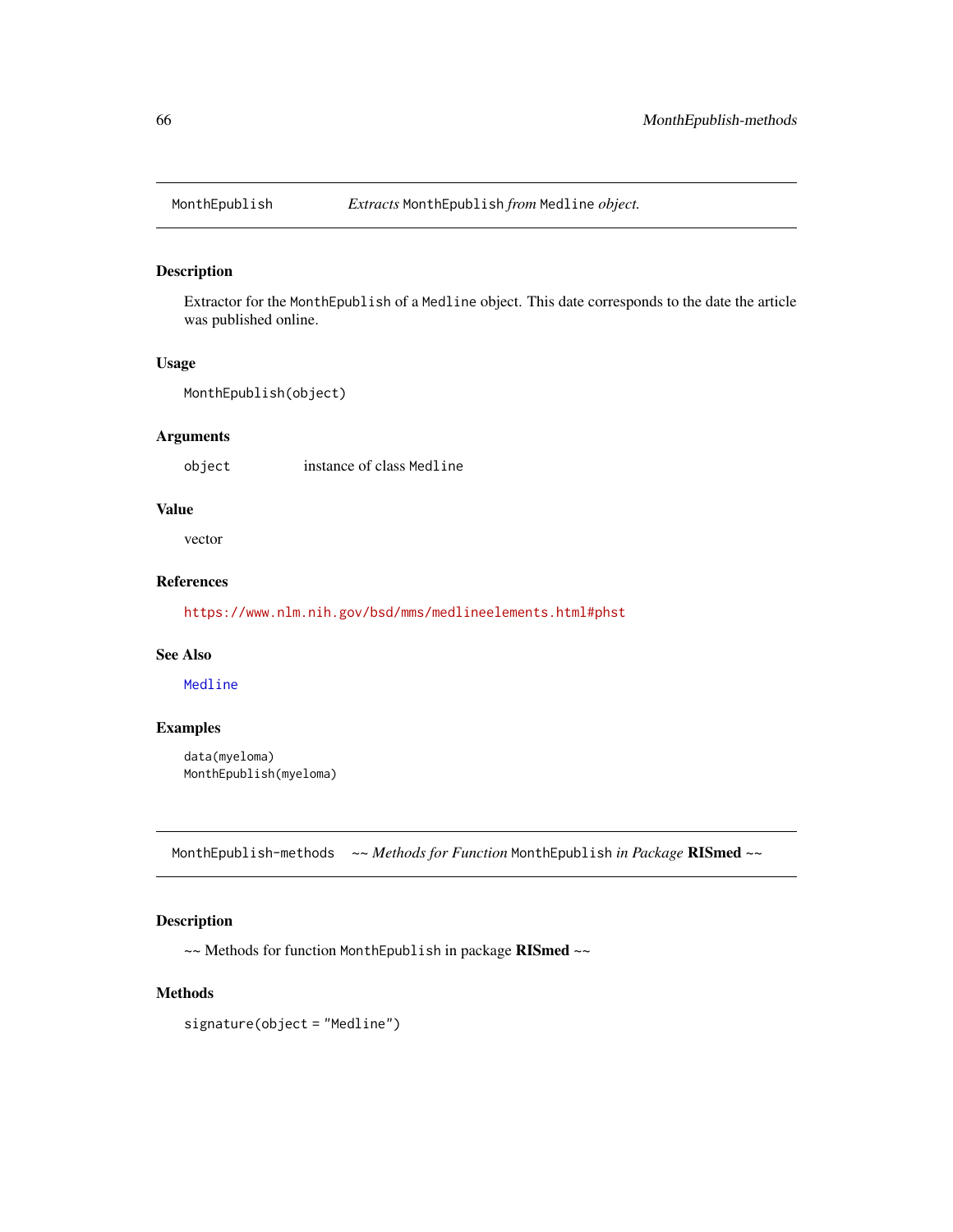Extractor for the MonthMedline of a Medline object. This date corresponds to the date the article was ArticleDate.

### Usage

```
MonthMedline(object)
```
## Arguments

object instance of class Medline

## Value

vector

# References

<https://www.nlm.nih.gov/bsd/mms/medlineelements.html#phst>

### See Also

[Medline](#page-46-0)

### Examples

data(myeloma) MonthMedline(myeloma)

MonthMedline-methods *~~ Methods for Function* MonthMedline *in Package* RISmed *~~*

## Description

~~ Methods for function MonthMedline in package RISmed ~~

#### Methods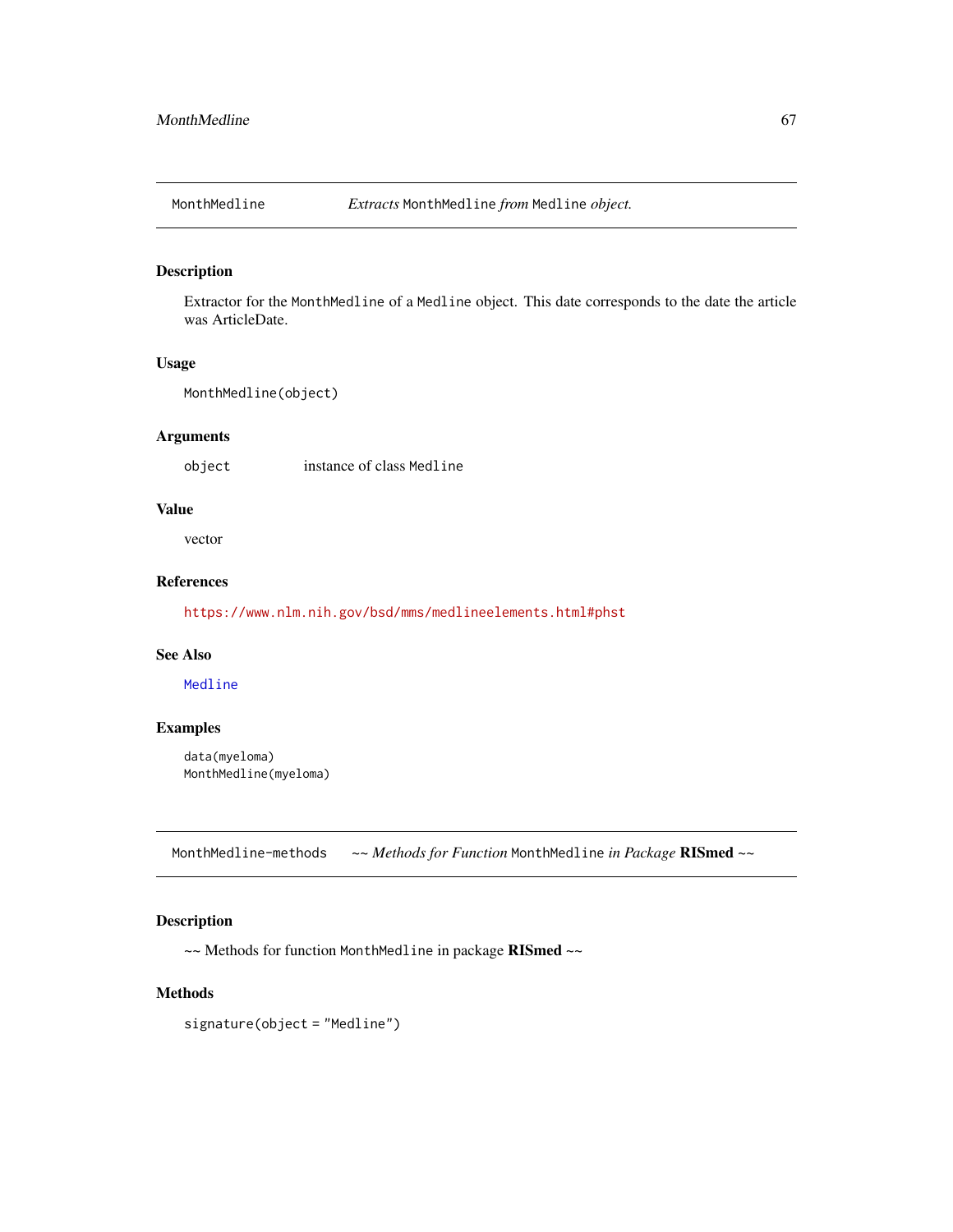Extractor for the MonthPmc of a Medline object. This date corresponds to the date the article was made available through Pubmed Central.

#### Usage

MonthPmc(object)

## Arguments

object instance of class Medline

## Value

vector

# References

<https://www.nlm.nih.gov/bsd/mms/medlineelements.html#phst>

### See Also

[Medline](#page-46-0)

### Examples

data(myeloma) MonthPmc(myeloma)

MonthPmc-methods *~~ Methods for Function* MonthPmc *in Package* RISmed *~~*

# Description

~~ Methods for function MonthPmc in package RISmed ~~

#### Methods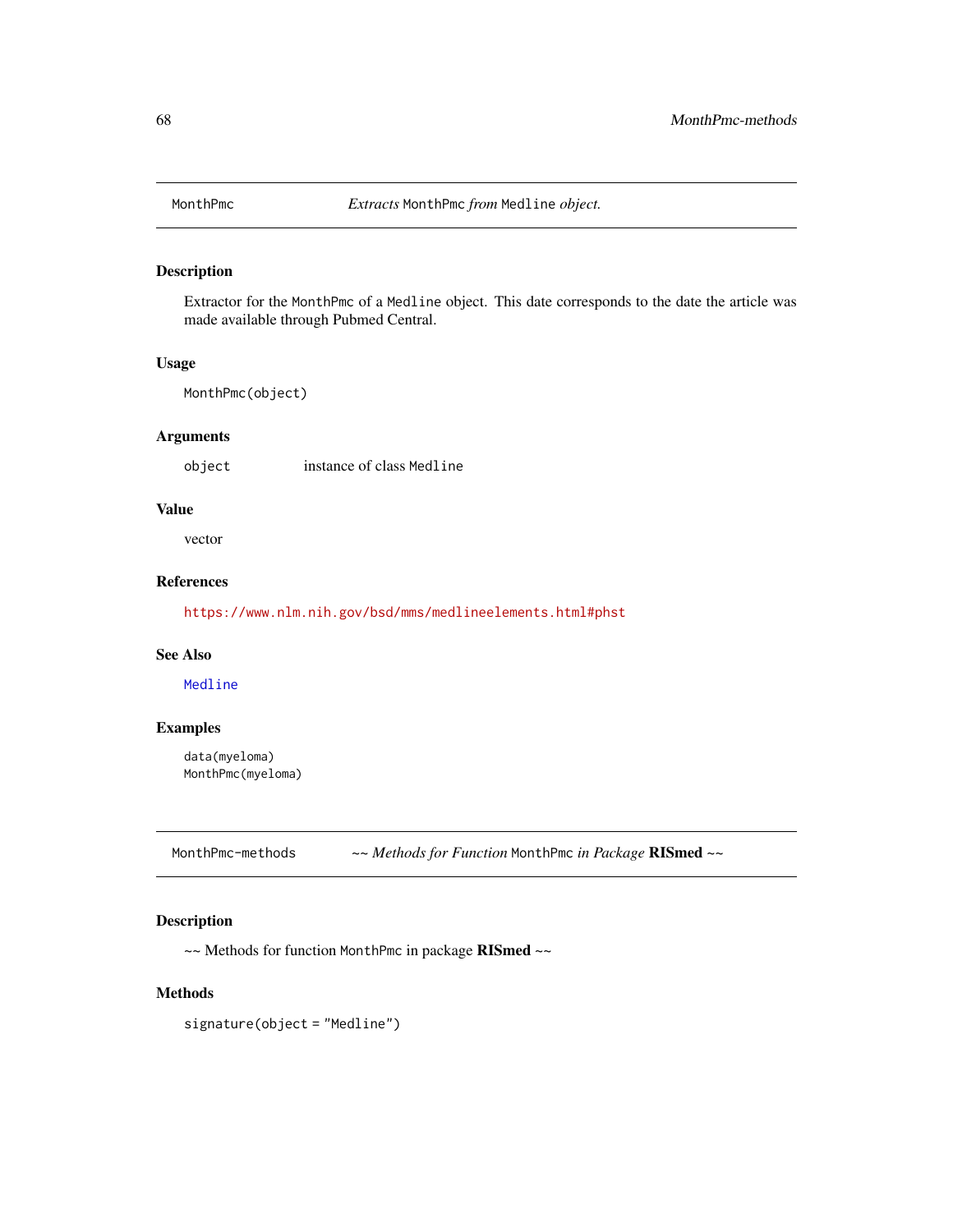Extractor for the MonthPpublish of a Medline object. This date corresponds to the date the article was published in print.

#### Usage

```
MonthPpublish(object)
```
## Arguments

object instance of class Medline

### Value

vector

# References

<https://www.nlm.nih.gov/bsd/mms/medlineelements.html#phst>

# See Also

[Medline](#page-46-0)

### Examples

data(myeloma) MonthPpublish(myeloma)

MonthPpublish-methods *~~ Methods for Function* MonthPpublish *in Package* RISmed *~~*

## Description

~~ Methods for function MonthPpublish in package RISmed ~~

#### Methods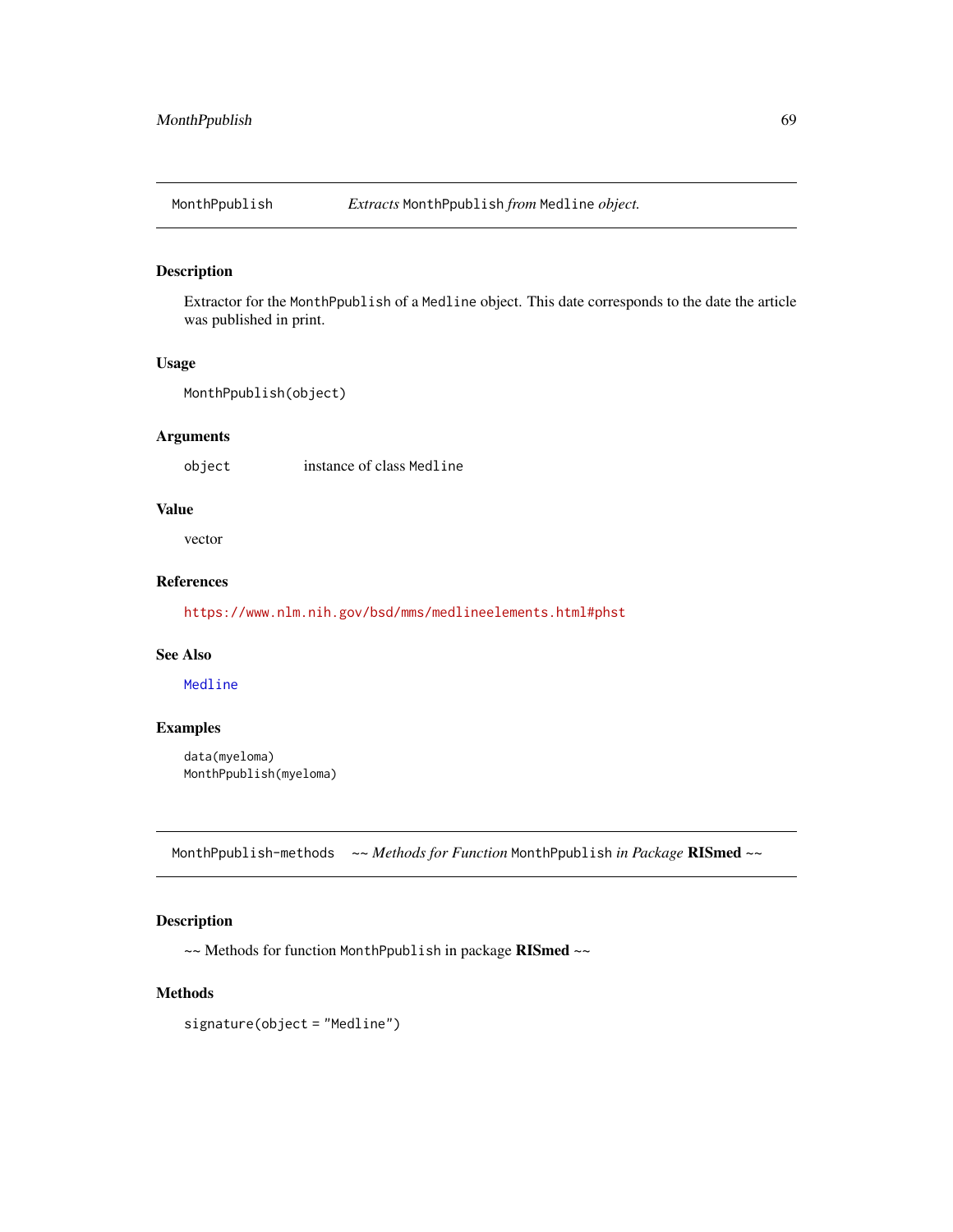Extractor for the MonthPubDate of a Medline object. This date corresponds to the date the article was PubDate.

### Usage

```
MonthPubDate(object)
```
## Arguments

object instance of class Medline

## Value

vector

# References

<https://www.nlm.nih.gov/bsd/mms/medlineelements.html#phst>

### See Also

[Medline](#page-46-0)

### Examples

data(myeloma) MonthPubDate(myeloma)

MonthPubDate-methods *~~ Methods for Function* MonthPubDate *in Package* RISmed *~~*

## Description

~~ Methods for function MonthPubDate in package RISmed ~~

#### Methods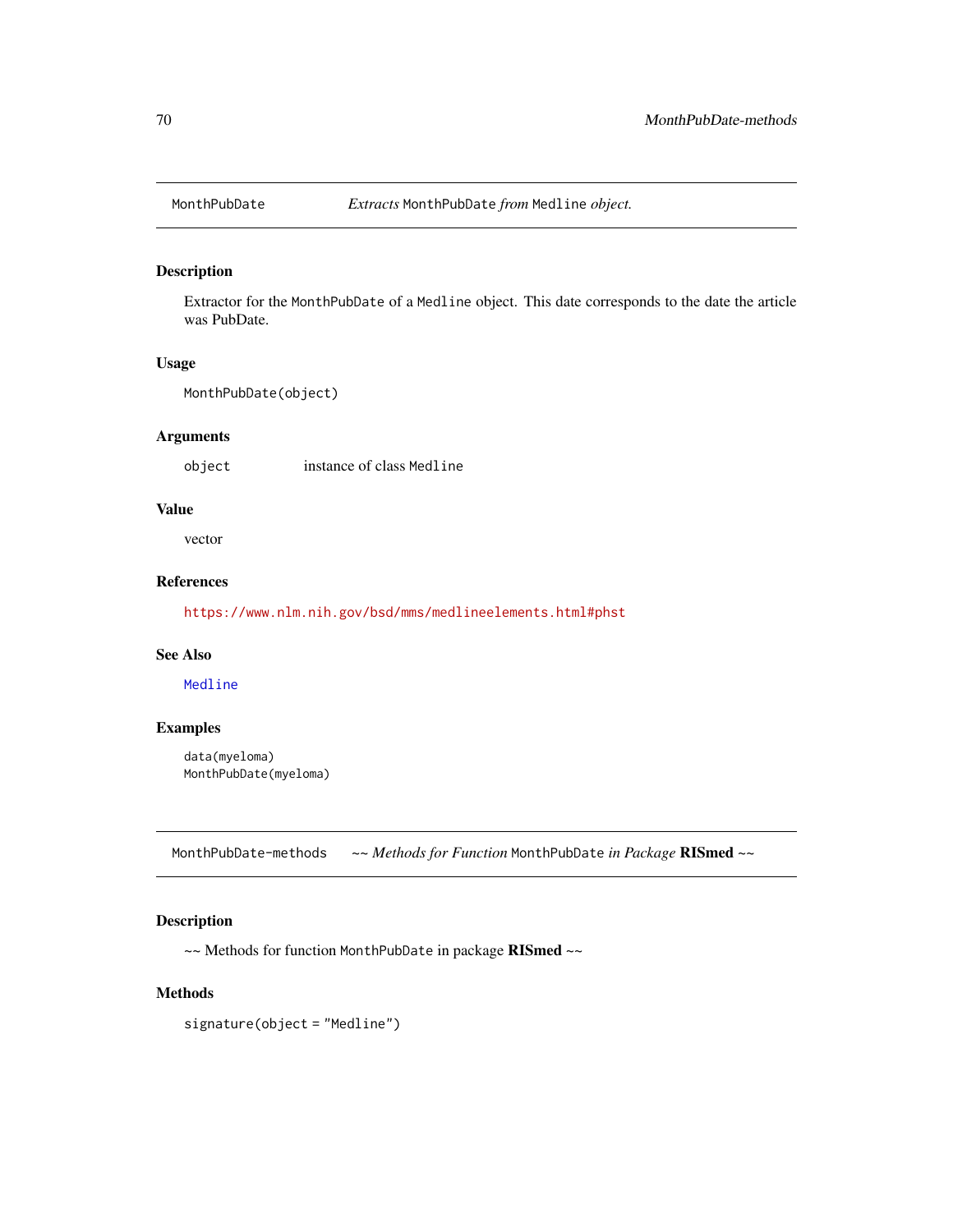Extractor for the MonthPubmed of a Medline object. This date corresponds to the date the article was made available through Pubmed Central.

#### Usage

MonthPubmed(object)

## Arguments

object instance of class Medline

## Value

vector

# References

<https://www.nlm.nih.gov/bsd/mms/medlineelements.html#phst>

### See Also

[Medline](#page-46-0)

### Examples

data(myeloma) MonthPubmed(myeloma)

MonthPubmed-methods *~~ Methods for Function* MonthPubmed *in Package* RISmed *~~*

# Description

~~ Methods for function MonthPubmed in package RISmed ~~

#### Methods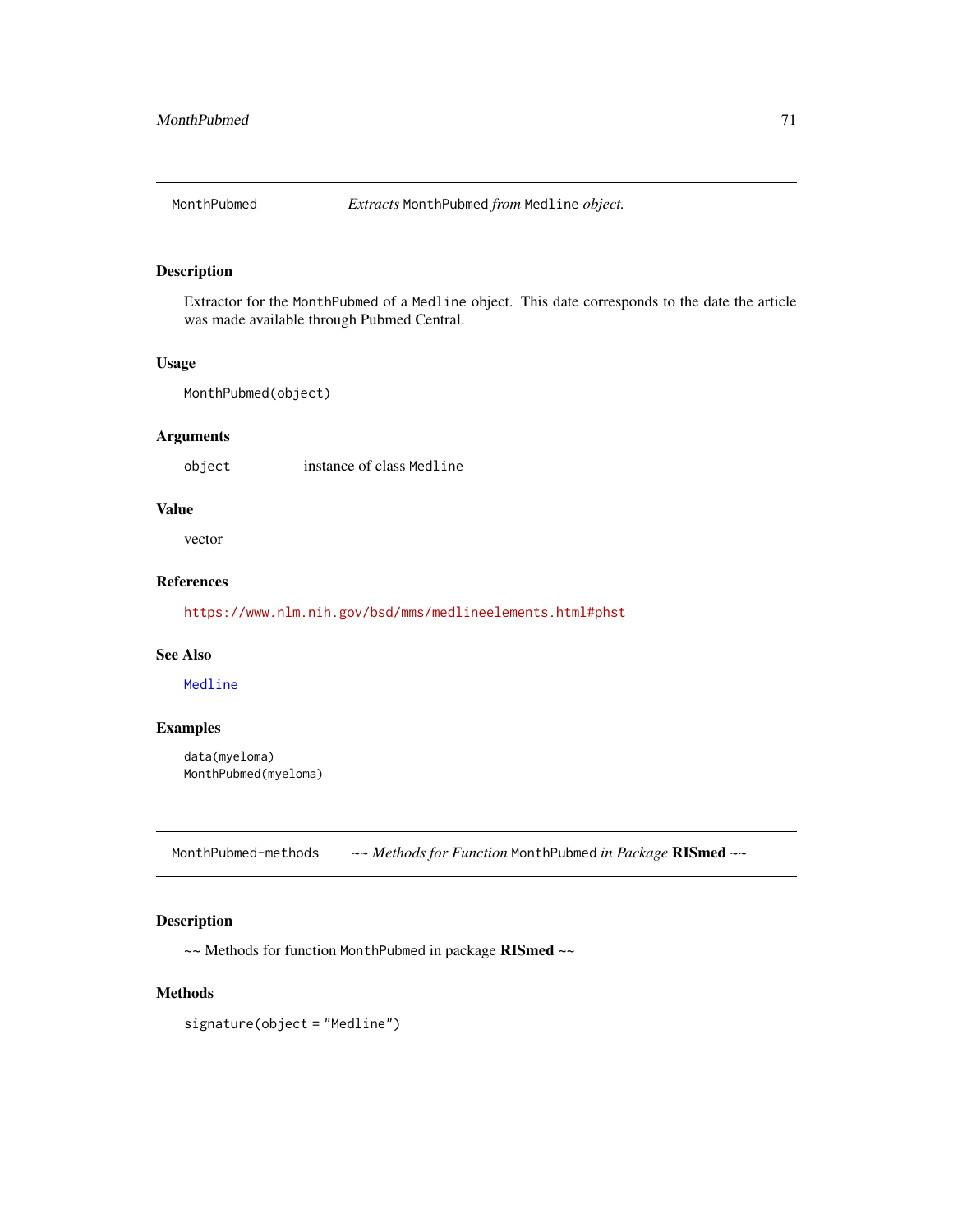Extractor for the MonthReceived of a Medline object. This date corresponds to the date the article was received.

### Usage

MonthReceived(object)

## Arguments

object instance of class Medline

### Value

vector

# References

<https://www.nlm.nih.gov/bsd/mms/medlineelements.html#phst>

### See Also

[Medline](#page-46-0)

### Examples

data(myeloma) MonthReceived(myeloma)

MonthReceived-methods *~~ Methods for Function* MonthReceived *in Package* RISmed *~~*

## Description

~~ Methods for function MonthReceived in package RISmed ~~

#### Methods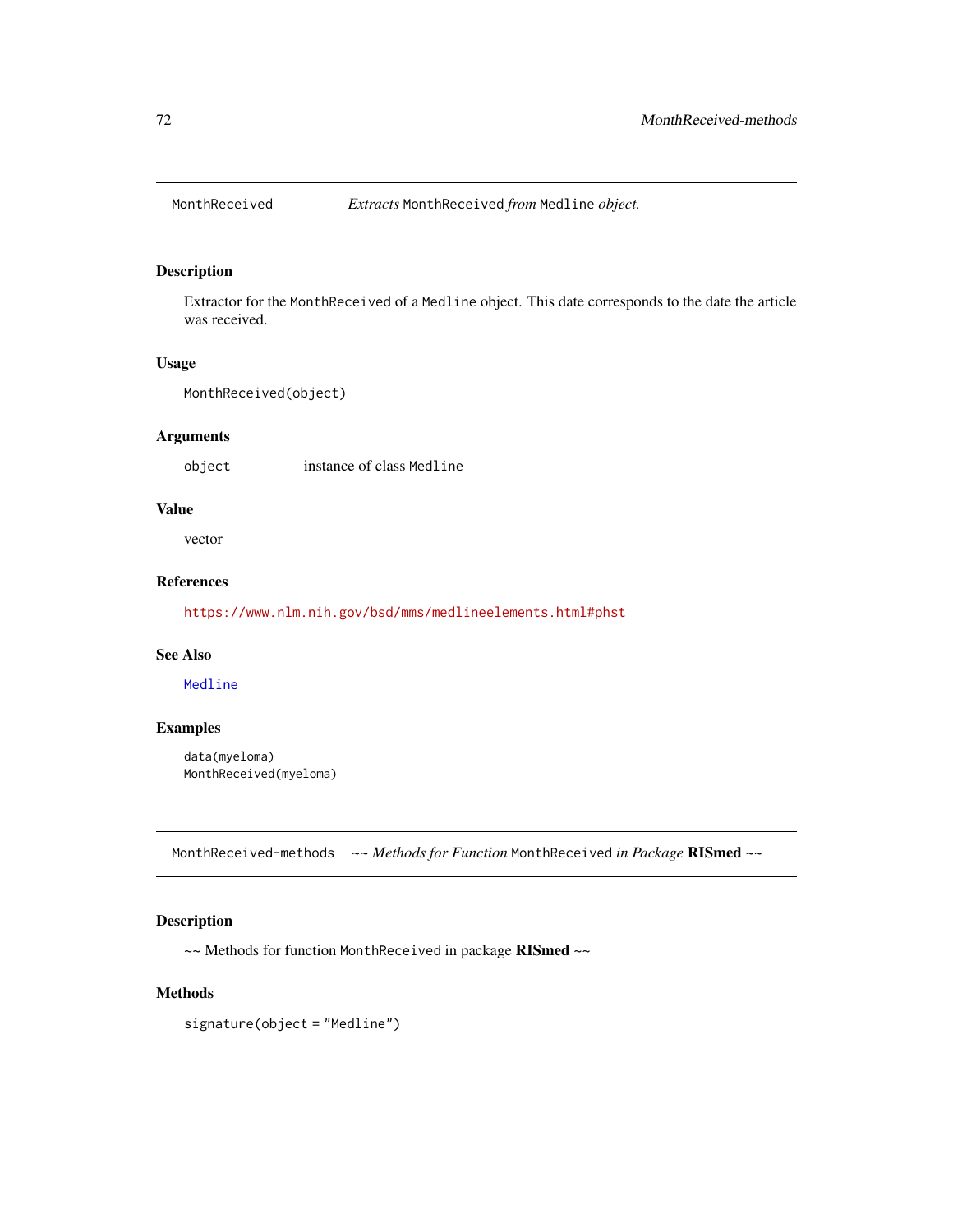<span id="page-72-0"></span>

Extractor for the MonthRevised of a Medline object. This date corresponds to the date the article was Revised.

#### Usage

```
MonthRevised(object)
```
## Arguments

object instance of class Medline

## Value

vector

## References

<https://www.nlm.nih.gov/bsd/mms/medlineelements.html#phst>

## See Also

[Medline](#page-46-0)

## Examples

data(myeloma) MonthRevised(myeloma)

MonthRevised-methods *~~ Methods for Function* MonthRevised *in Package* RISmed *~~*

## Description

~~ Methods for function MonthRevised in package RISmed ~~

## Methods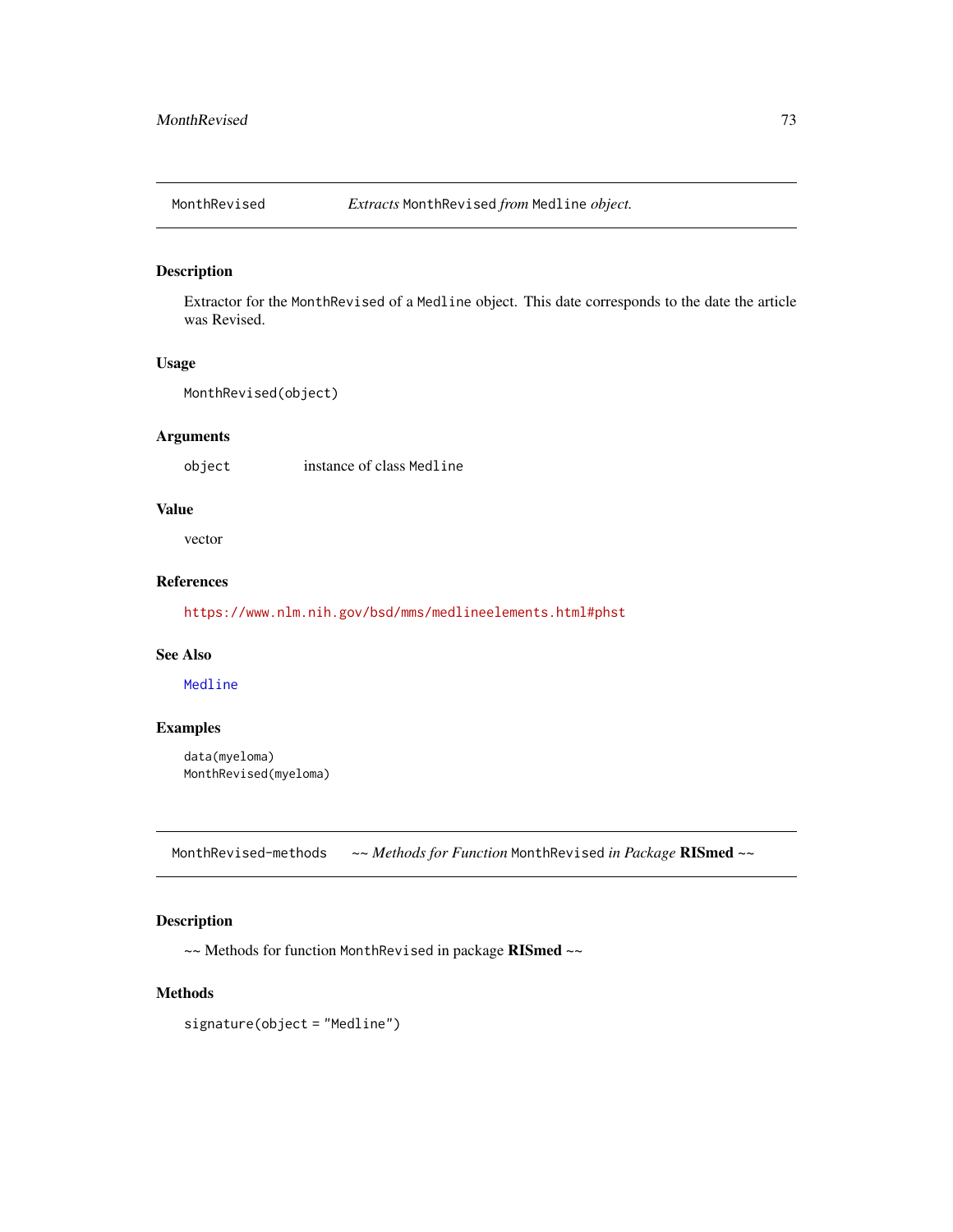<span id="page-73-0"></span>

First five records of query of NCBI PubMed for "myeloma[MeSh]" in the past year (at the time of this writing) as a Medline object.

## Usage

myeloma

## Format

A list object with five PubMed article records.

#### Author(s)

Stephanie Kovalchik <s.a.kovalchik@gmail.com>

#### Source

PubMed database of the US National Library of Medicine

#### See Also

[EUtilsGet](#page-27-0),[Medline](#page-46-0)

NlmUniqueID *Extracts* NlmUniqueID *from* Medline *object.*

## Description

Extractor for the NlmUniqueID of a Medline object.

#### Usage

```
NlmUniqueID(object)
```
## Arguments

object instance of class Medline

#### Value

vector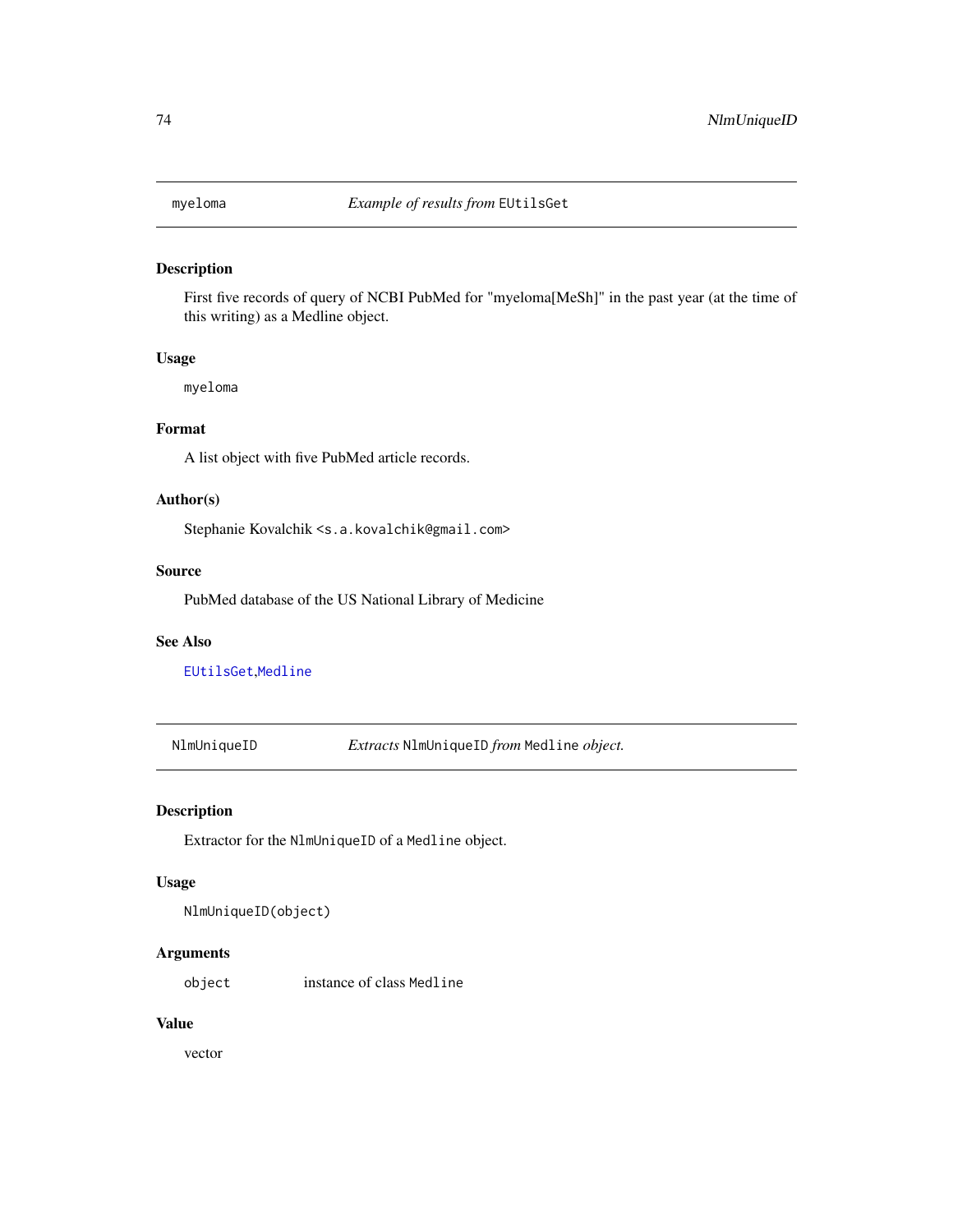## <span id="page-74-0"></span>NlmUniqueID-methods 75

## See Also

[Medline](#page-46-0)

## Examples

data(myeloma) NlmUniqueID(myeloma)

NlmUniqueID-methods *~~ Methods for Function* NlmUniqueID *in Package* RISmed *~~*

## Description

~~ Methods for function NlmUniqueID in package RISmed ~~

## Methods

signature(object = "Medline")

PMID *Extracts* PMID *from* Medline *object.*

## Description

Extractor for the PMID of a Medline object.

## Usage

PMID(object)

## Arguments

object instance of class Medline

## Value

vector

## See Also

[Medline](#page-46-0)

## Examples

data(myeloma) PMID(myeloma)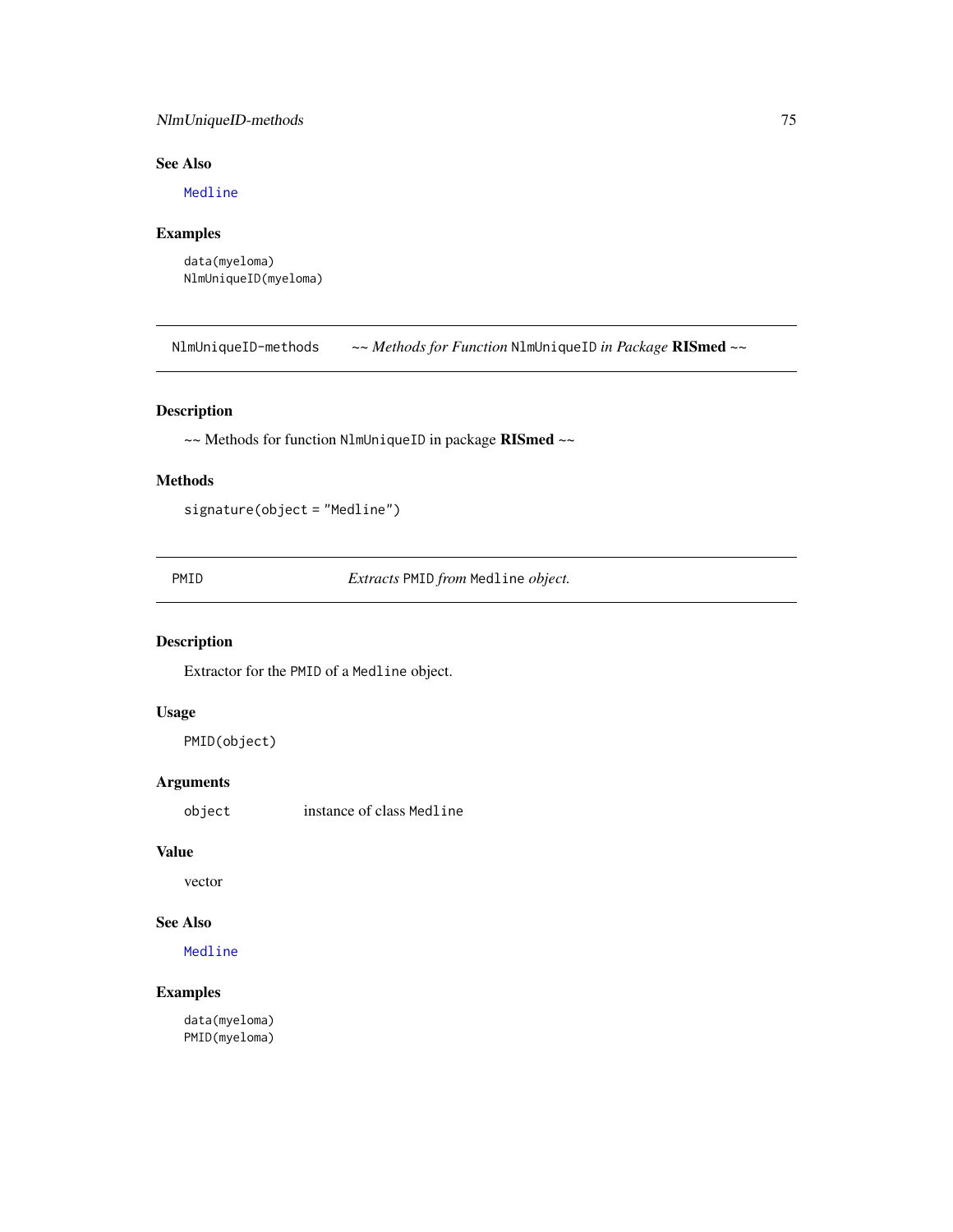<span id="page-75-0"></span>

~~ Methods for function PMID in package RISmed ~~

## Methods

signature(object = "Medline")

print-Medline *Print method for Medline object*

## Description

Print object of class Medline

#### Methods

signature(object = "Medline") Query translation (if provided) and total fetched record count for Medline object.

print-methods *Print method for EUtilsSummary object*

## Description

Print object of class EUtilsSummary

## Methods

signature(object = "EUtilsSummary") Query translation for EUtilsSummary object.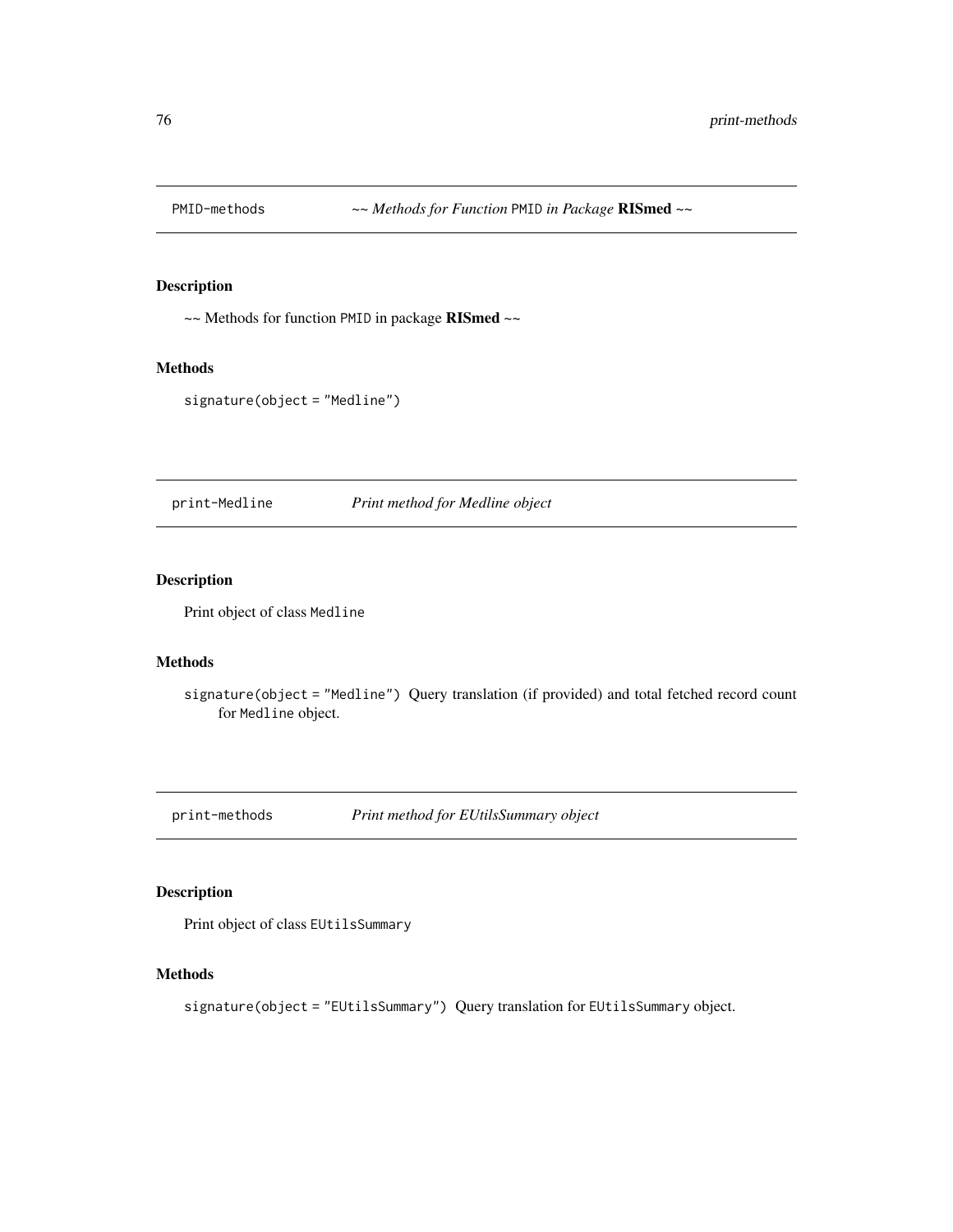<span id="page-76-0"></span>PublicationStatus *Extracts* PublicationStatus *from* Medline *object.*

## Description

Extractor for the PublicationStatus of a Medline object.

## Usage

```
PublicationStatus(object)
```
## Arguments

object instance of class Medline

#### Value

vector

## See Also

[Medline](#page-46-0)

## Examples

data(myeloma) PublicationStatus(myeloma)

PublicationStatus-methods

*~~ Methods for Function* PublicationStatus *in Package* RISmed

```
~~
```
## Description

~~ Methods for function PublicationStatus in package RISmed ~~

#### Methods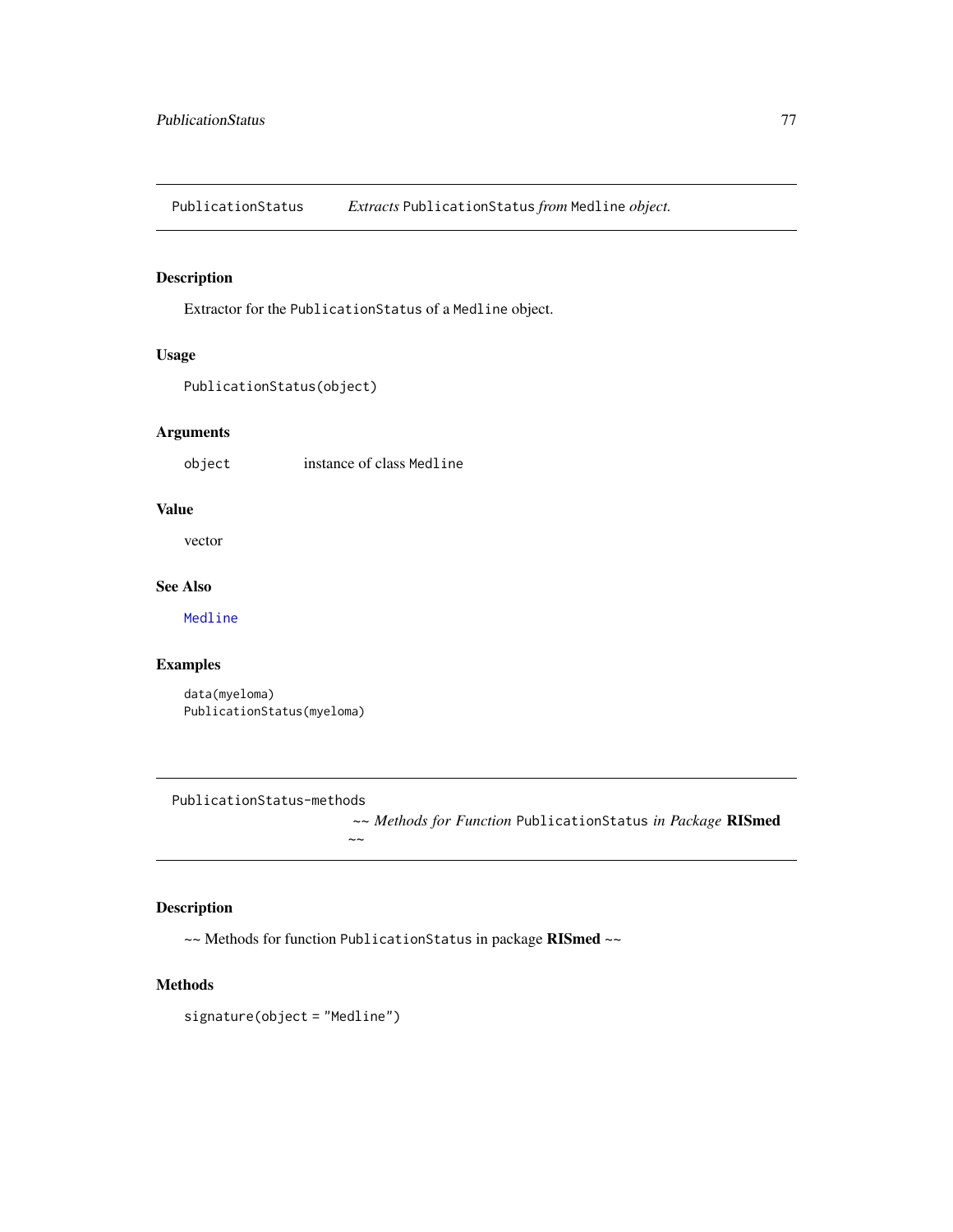<span id="page-77-0"></span>

Extractor for the PublicationType of a Medline object.

## Usage

PublicationType(object)

## Arguments

object instance of class Medline

## Value

list

## See Also

[Medline](#page-46-0)

## Examples

data(myeloma) PublicationType(myeloma)

PublicationType-methods

*~~ Methods for Function* PublicationType *in Package* RISmed *~~*

## Description

~~ Methods for function PublicationType in package RISmed ~~

## Methods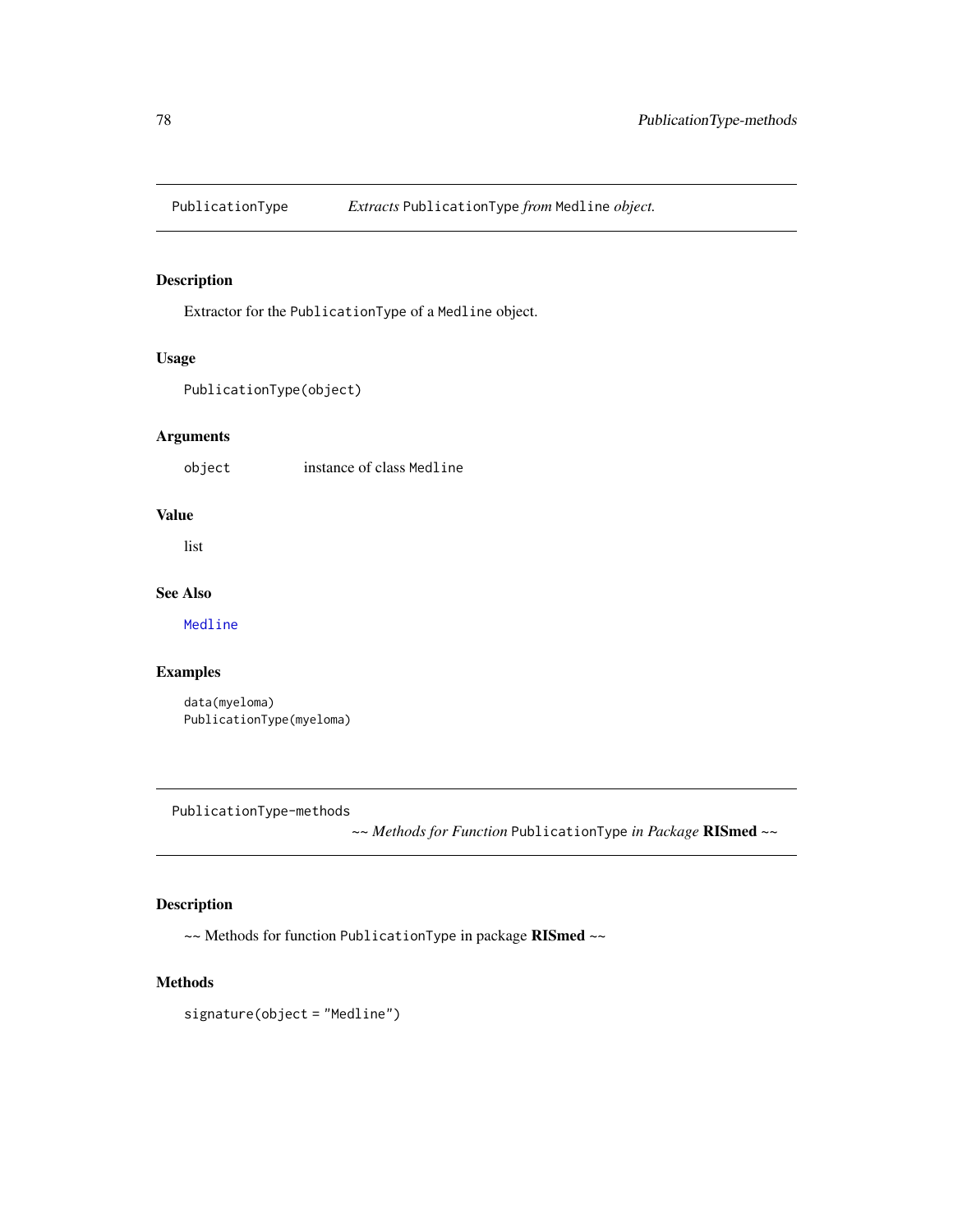<span id="page-78-0"></span>

Extractor for the translated Query of a Medline object.

## Usage

Query(object)

## Arguments

object instance of class Medline

## Value

vector

## See Also

[Medline](#page-46-0)

## Examples

data(myeloma) Query(myeloma)

Query-methods *~~ Methods for Function* Query *in Package* RISmed *~~*

## Description

~~ Methods for function Query in package RISmed ~~

## Methods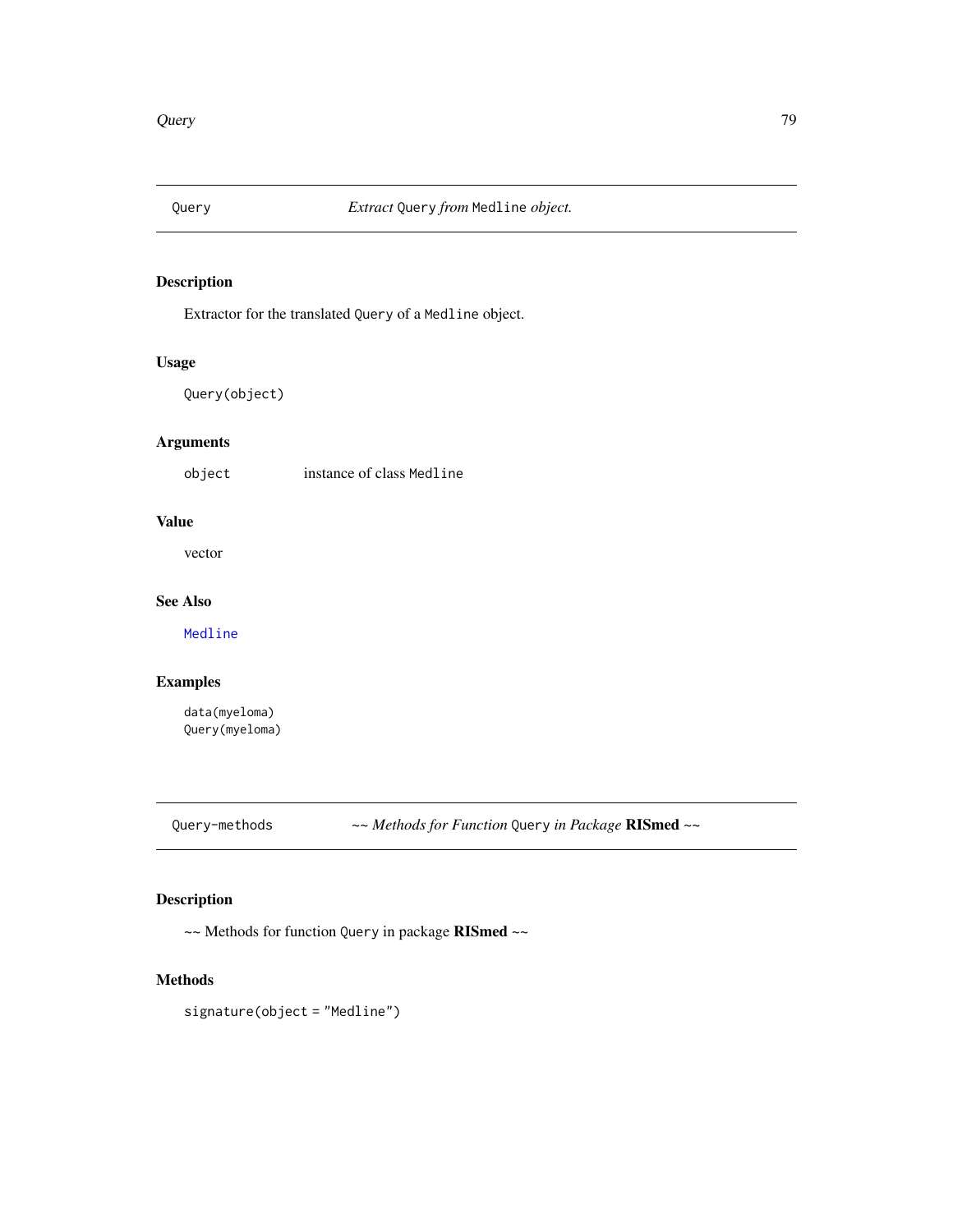<span id="page-79-0"></span>

Returns the number of Ids from a E-utility query

## Usage

QueryCount(object)

## Arguments

object object of the EUtilsSummary class.

## Value

numeric count

## Author(s)

Stephanie Kovalchik

#### See Also

[EUtilsSummary](#page-29-0)

QueryId *Get ids from EUtilsQuery*

## Description

Returns the vector Ids from a E-utility query

#### Usage

QueryId(object)

## Arguments

object object of the EUtilsSummary class.

## Value

character vector of ids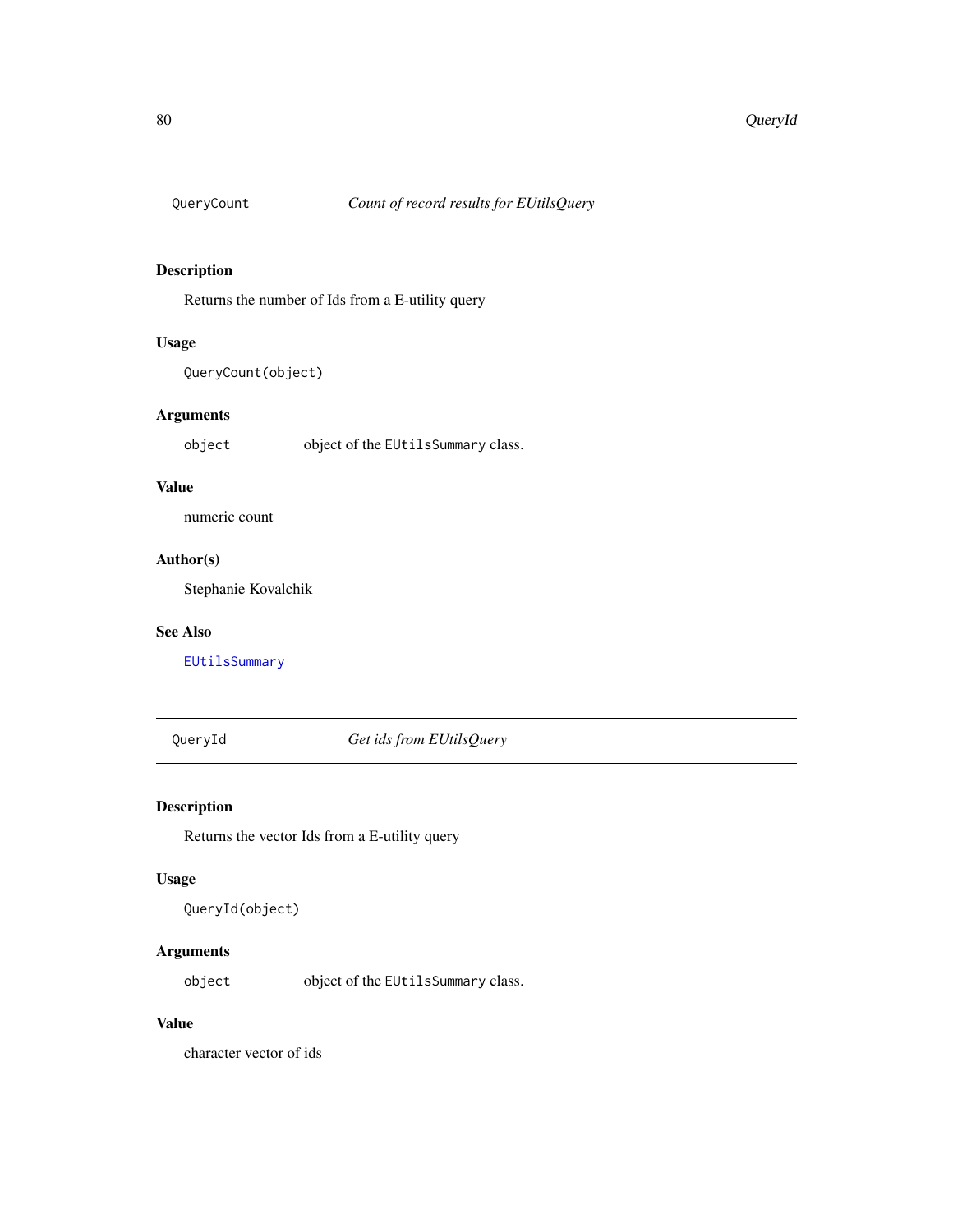## <span id="page-80-0"></span>QueryTranslation 81

## Author(s)

Stephanie Kovalchik

#### See Also

[EUtilsSummary](#page-29-0)

QueryTranslation *Get the NCBI query translation from EUtilsQuery*

## Description

Returns the string translation of a E-utility query

#### Usage

```
QueryTranslation(object)
```
## Arguments

object object of the EUtilsSummary class.

## Value

character query translation

#### Author(s)

Stephanie Kovalchik

#### See Also

[EUtilsSummary](#page-29-0)

show-Medline *Show method for Medline object*

## Description

Show object of class Medline

#### Methods

signature(object = "Medline") Query translation (if provided) and total fetched record count for Medline object.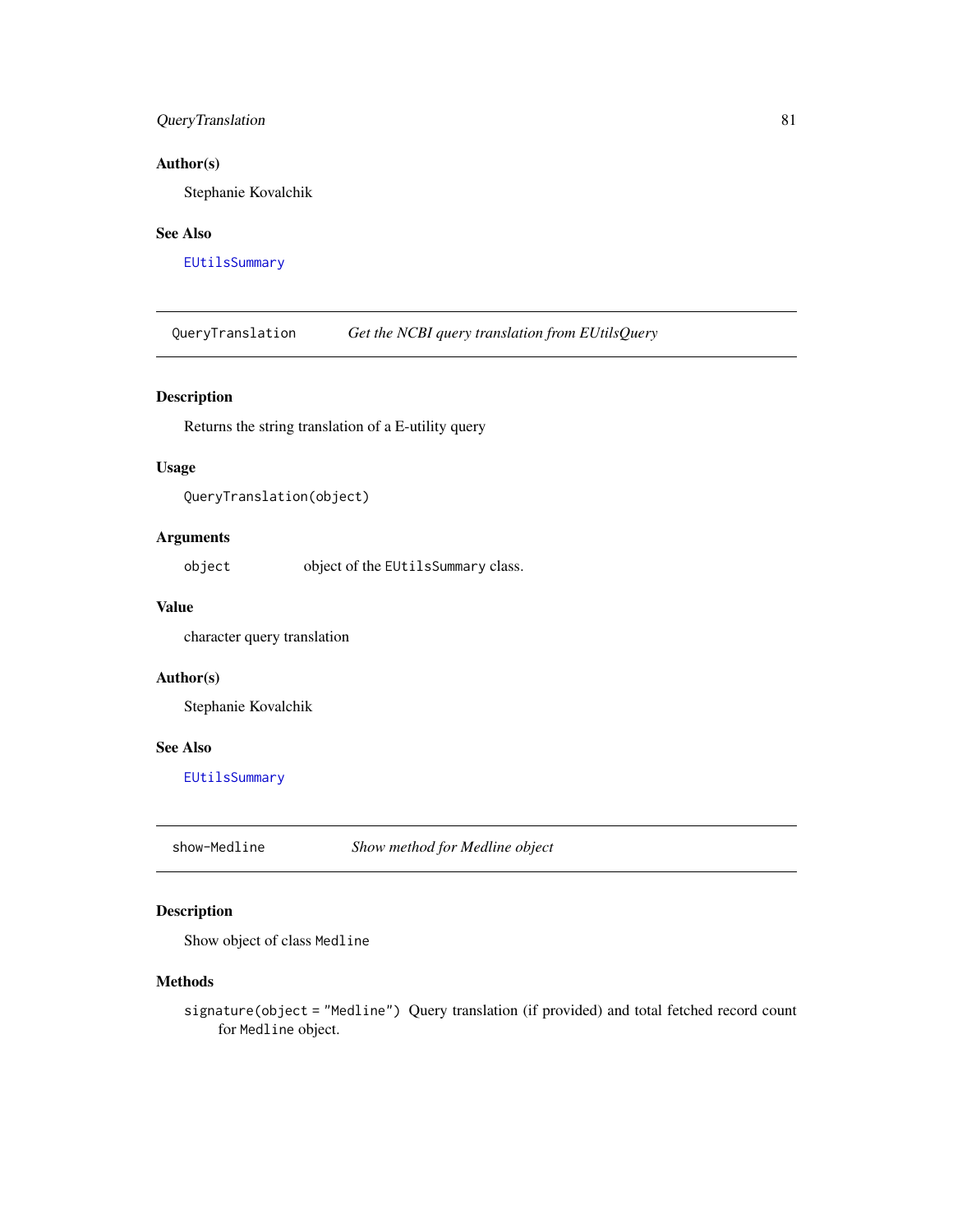<span id="page-81-0"></span>

Show object of class EUtilsSummary

## Methods

signature(object = "EUtilsSummary") Query translation for EUtilsSummary object.

summary-methods *Summary method for EUtilsSummary object*

## Description

Summary of object of class EUtilsSummary

#### Methods

signature(object = "EUtilsSummary", ...) Returns the number of records and id vector.

| × | ۰, |  |
|---|----|--|

Title *Extracts* Title *from* Medline *object.*

## Description

Extractor for the Title of a Medline object.

#### Usage

Title(object)

#### Arguments

object instance of class Medline

## Value

vector

## See Also

[Medline](#page-46-0)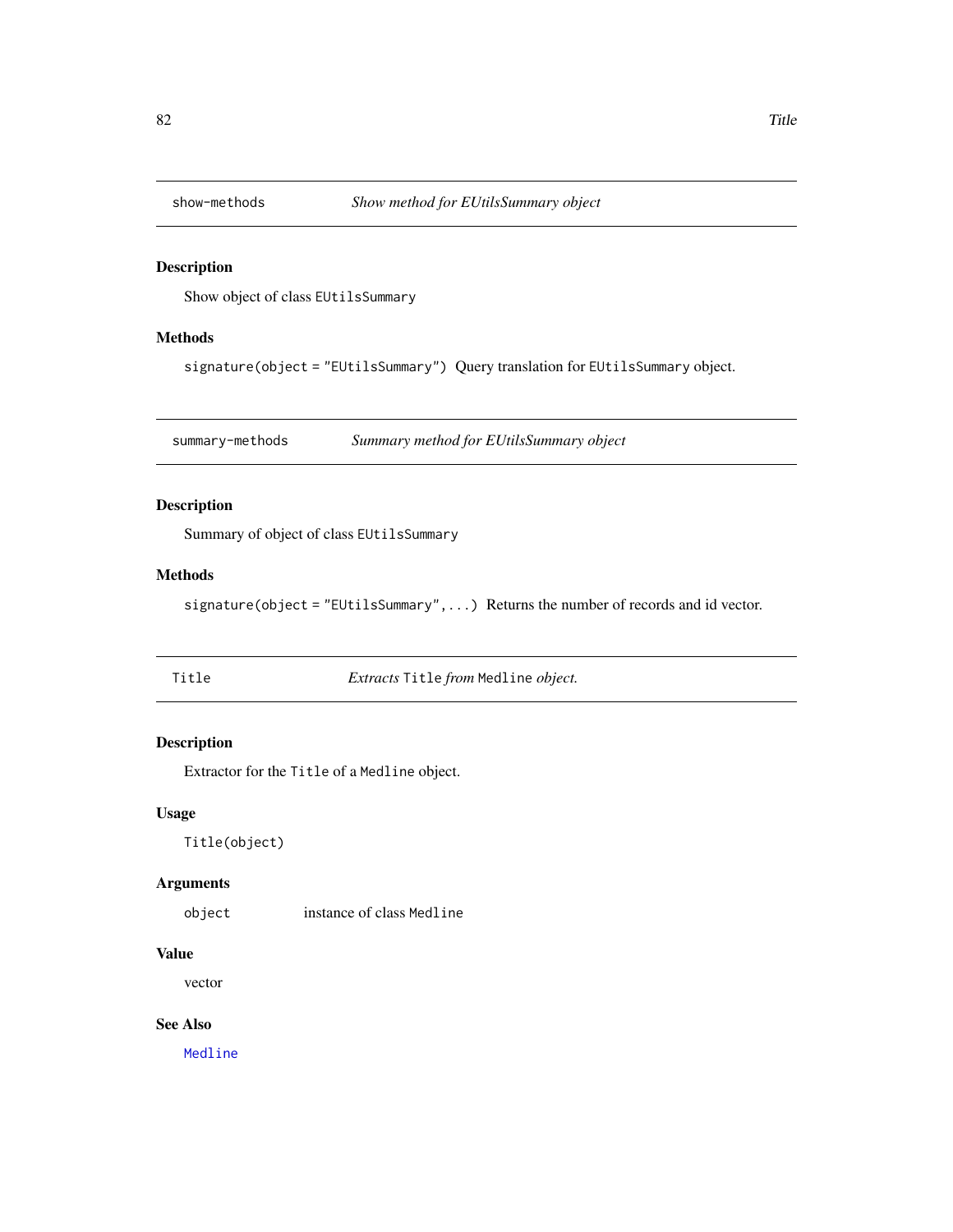## <span id="page-82-0"></span>Title-methods 83

## Examples

data(myeloma) Title(myeloma)

Title-methods *~~ Methods for Function* Title *in Package* RISmed *~~*

## Description

~~ Methods for function Title in package RISmed ~~

## Methods

signature(object = "Medline")

Volume *Extracts* Volume *from* Medline *object.*

## Description

Extractor for the Volume of a Medline object.

## Usage

Volume(object)

## Arguments

object instance of class Medline

## Value

vector

## See Also

[Medline](#page-46-0)

## Examples

data(myeloma) Volume(myeloma)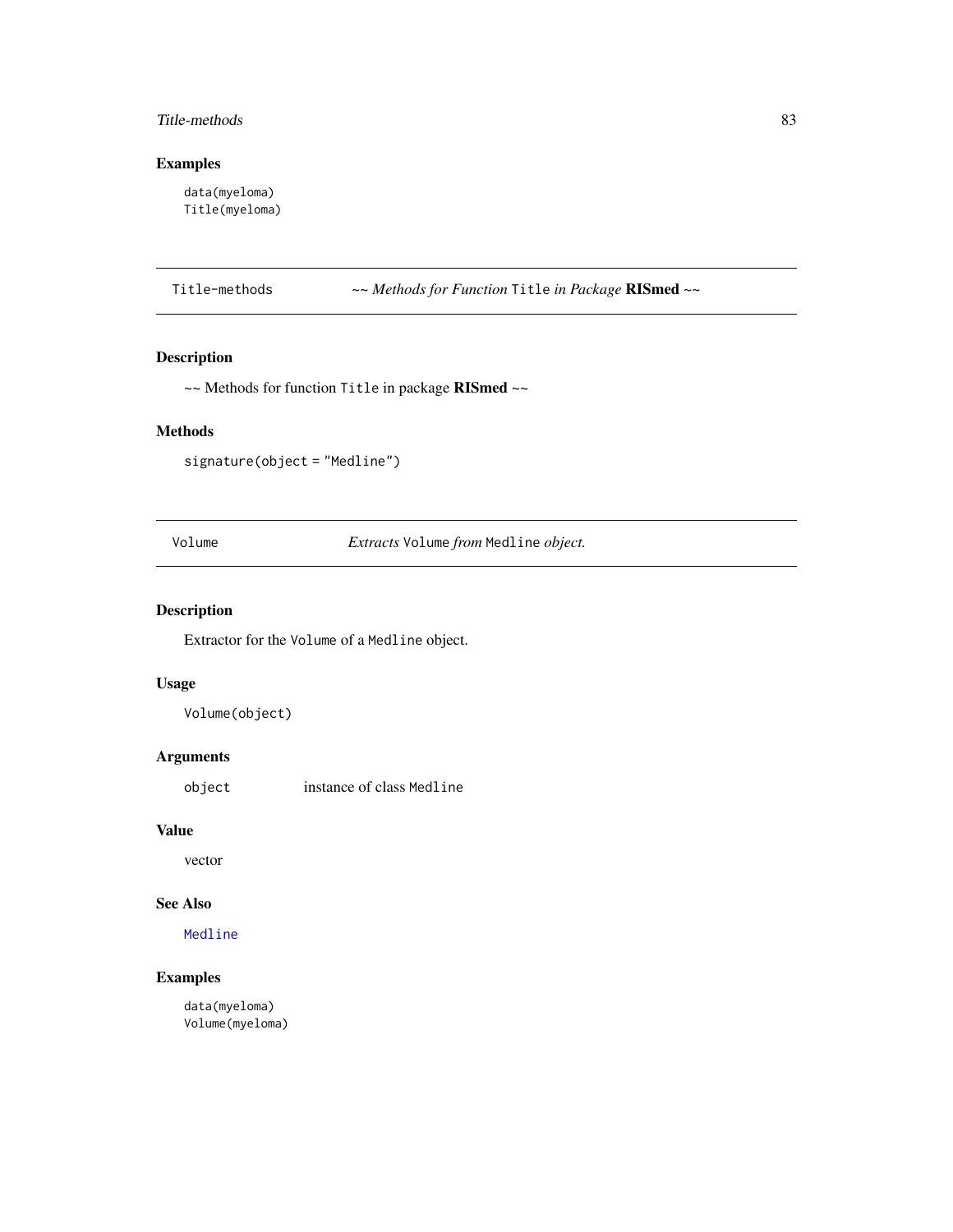<span id="page-83-0"></span>

~~ Methods for function Volume in package RISmed ~~

#### Methods

```
signature(object = "Medline")
```
YearAccepted *Extracts* YearAccepted *from* Medline *object.*

## Description

Extractor for the YearAccepted of a Medline object. This date corresponds to the date the article was accepted.

#### Usage

```
YearAccepted(object)
```
## Arguments

object instance of class Medline

#### Value

vector

## References

<https://www.nlm.nih.gov/bsd/mms/medlineelements.html#phst>

## See Also

[Medline](#page-46-0)

## Examples

data(myeloma) YearAccepted(myeloma)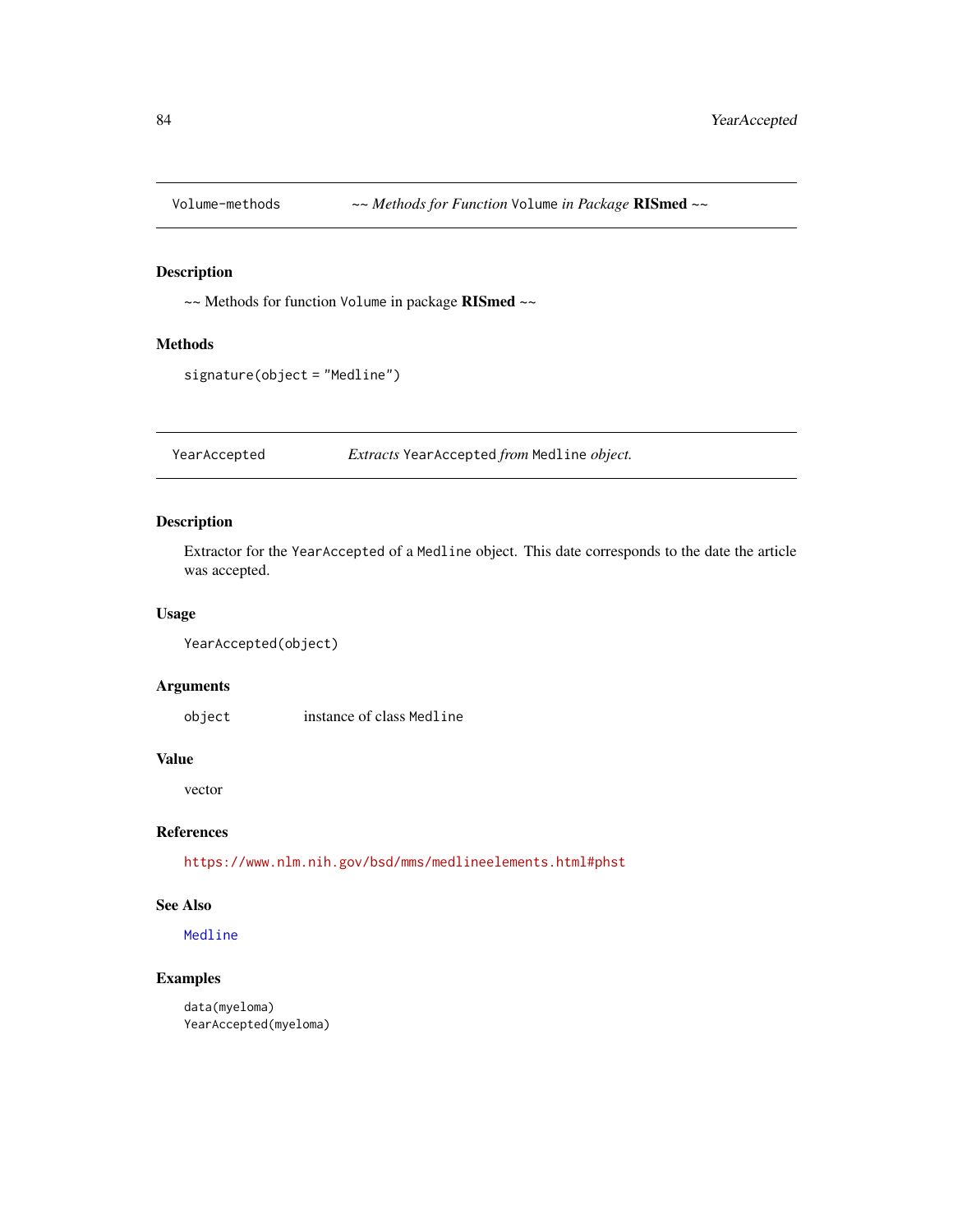<span id="page-84-0"></span>YearAccepted-methods *~~ Methods for Function* YearAccepted *in Package* RISmed *~~*

#### Description

~~ Methods for function YearAccepted in package RISmed ~~

#### Methods

signature(object = "Medline")

YearArticleDate *Extracts* YearArticleDate *from* Medline *object.*

## Description

Extractor for the YearArticleDate of a Medline object. This date corresponds to the date the article was ArticleDate.

#### Usage

```
YearArticleDate(object)
```
## Arguments

object instance of class Medline

#### Value

vector

## References

<https://www.nlm.nih.gov/bsd/mms/medlineelements.html#phst>

## See Also

[Medline](#page-46-0)

## Examples

```
data(myeloma)
YearArticleDate(myeloma)
```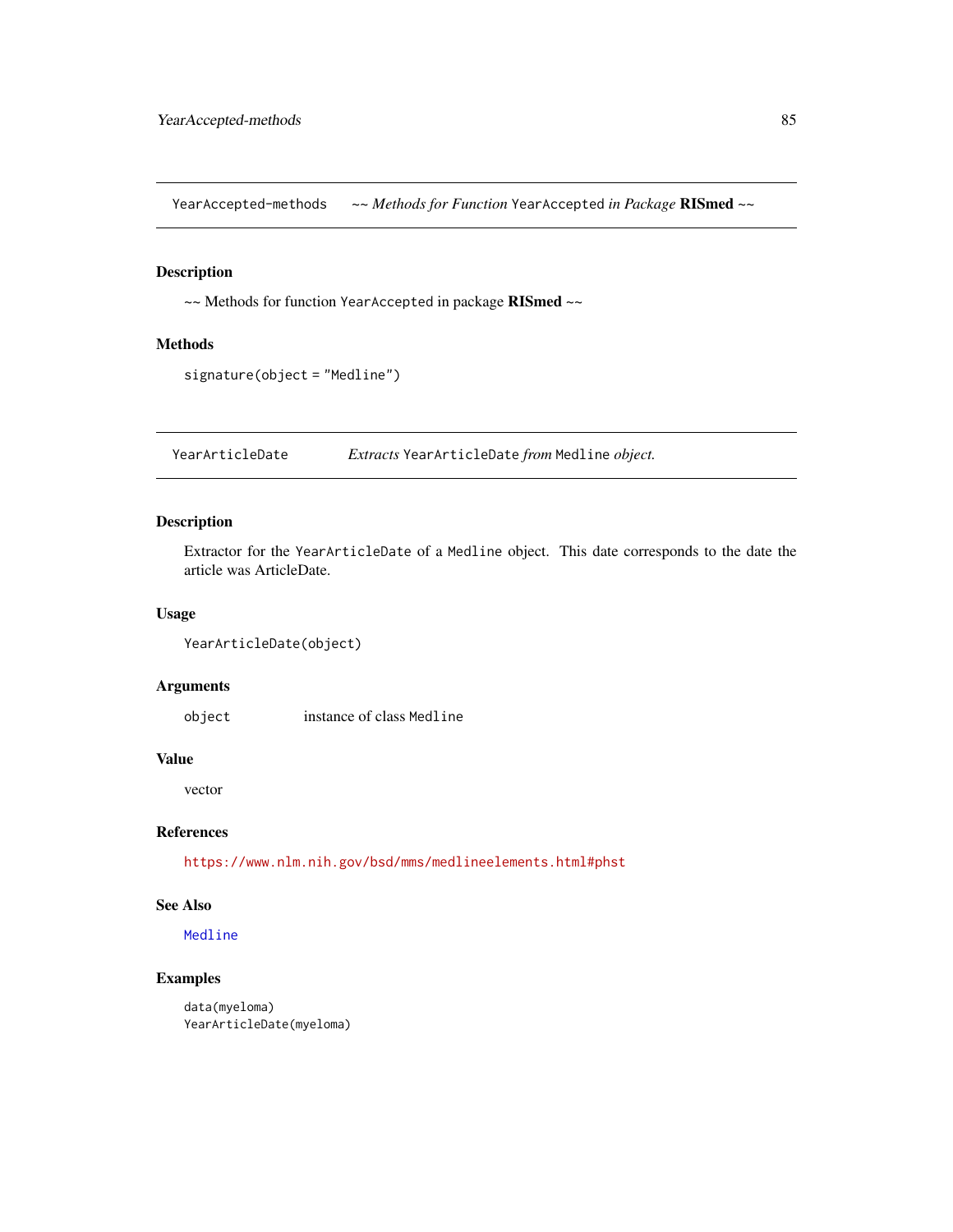<span id="page-85-0"></span>YearArticleDate-methods

*~~ Methods for Function* YearArticleDate *in Package* RISmed *~~*

## Description

~~ Methods for function YearArticleDate in package RISmed ~~

#### Methods

signature(object = "Medline")

YearEntrez *Extracts* YearEntrez *from* Medline *object.*

## Description

Extractor for the YearEntrez of a Medline object. This date corresponds to the date the article was ArticleDate.

#### Usage

```
YearEntrez(object)
```
## Arguments

object instance of class Medline

## Value

vector

## References

<https://www.nlm.nih.gov/bsd/mms/medlineelements.html#phst>

## See Also

[Medline](#page-46-0)

## Examples

data(myeloma) YearEntrez(myeloma)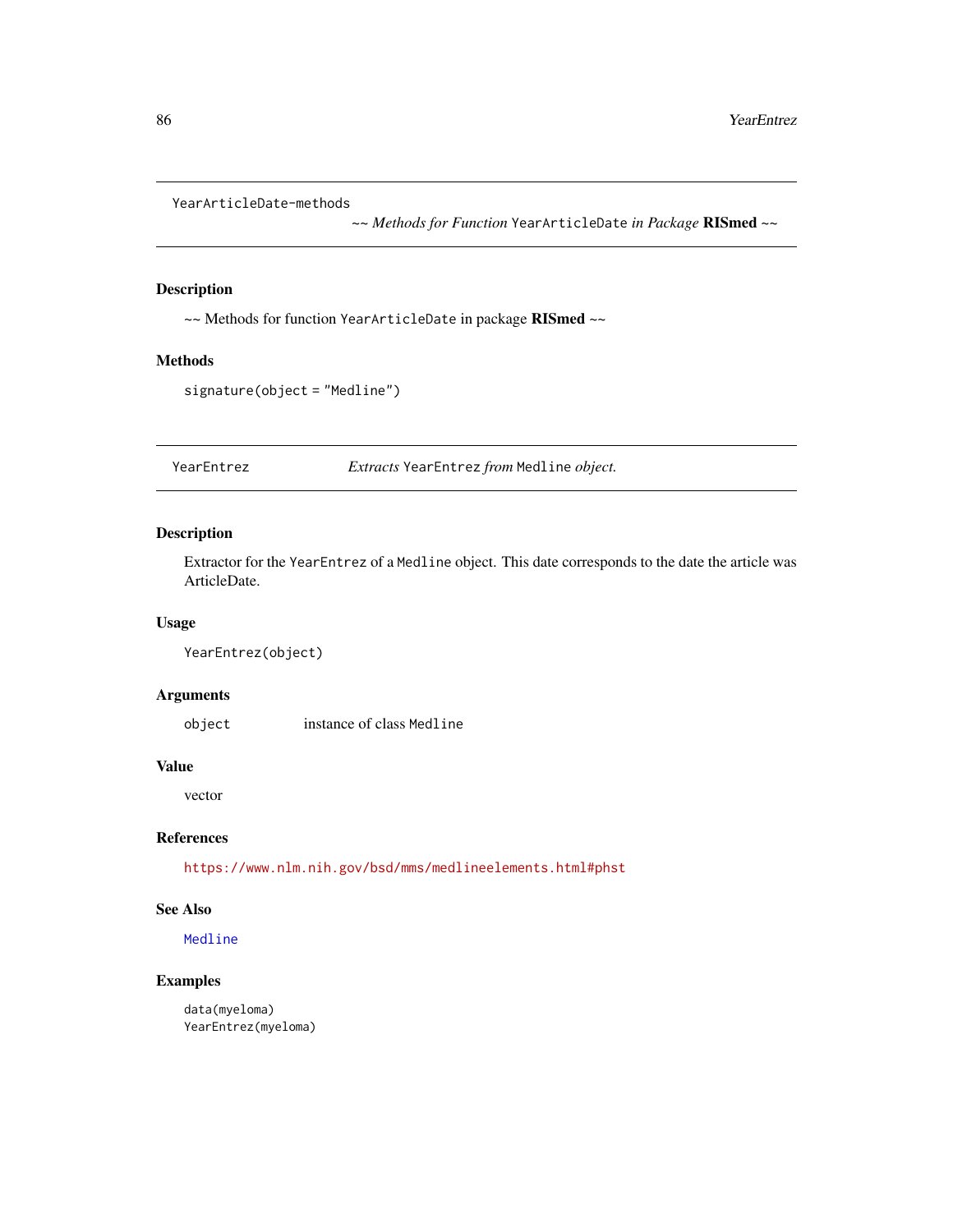<span id="page-86-0"></span>YearEntrez-methods *~~ Methods for Function* YearEntrez *in Package* RISmed *~~*

#### Description

~~ Methods for function YearEntrez in package RISmed ~~

#### Methods

```
signature(object = "Medline")
```
YearEpublish *Extracts* YearEpublish *from* Medline *object.*

## Description

Extractor for the YearEpublish of a Medline object. This date corresponds to the date the article was published online.

#### Usage

```
YearEpublish(object)
```
#### Arguments

object instance of class Medline

#### Value

vector

## References

<https://www.nlm.nih.gov/bsd/mms/medlineelements.html#phst>

## See Also

[Medline](#page-46-0)

## Examples

data(myeloma) YearEpublish(myeloma)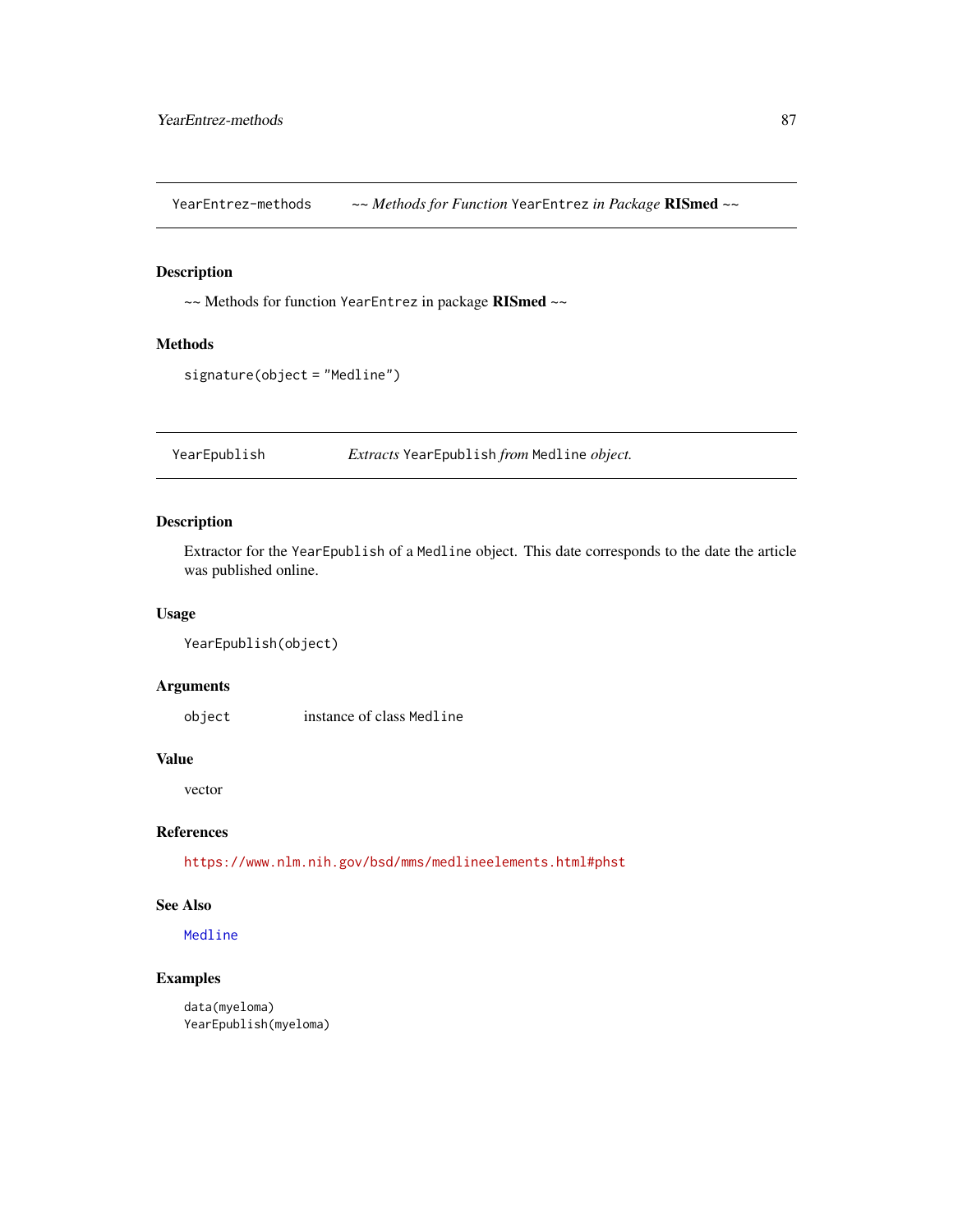<span id="page-87-0"></span>YearEpublish-methods *~~ Methods for Function* YearEpublish *in Package* RISmed *~~*

## Description

~~ Methods for function YearEpublish in package RISmed ~~

#### Methods

signature(object = "Medline")

YearMedline *Extracts* YearMedline *from* Medline *object.*

## Description

Extractor for the YearMedline of a Medline object. This date corresponds to the date the article was ArticleDate.

#### Usage

```
YearMedline(object)
```
#### Arguments

object instance of class Medline

#### Value

vector

## References

<https://www.nlm.nih.gov/bsd/mms/medlineelements.html#phst>

## See Also

[Medline](#page-46-0)

## Examples

data(myeloma) YearMedline(myeloma)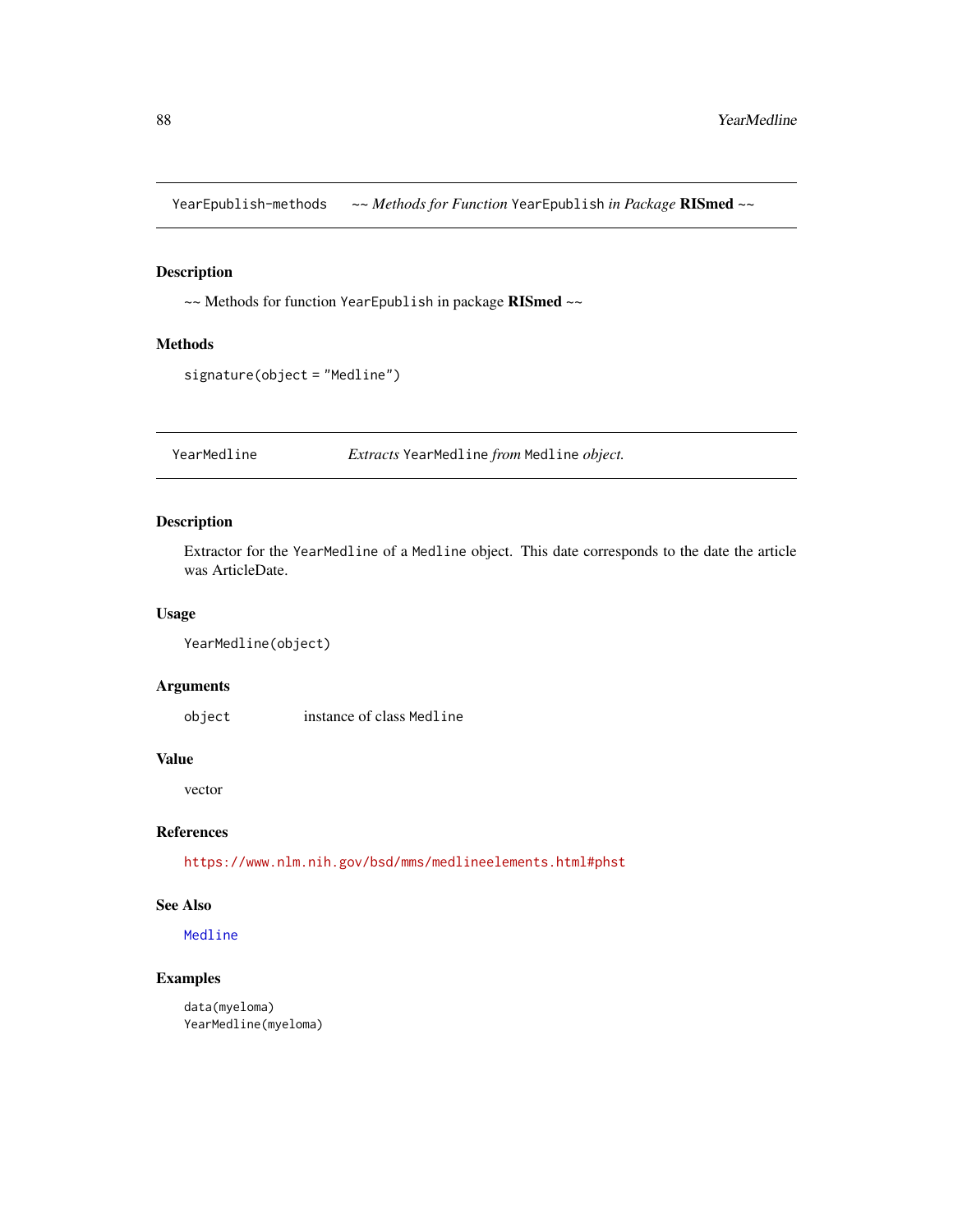<span id="page-88-0"></span>YearMedline-methods *~~ Methods for Function* YearMedline *in Package* RISmed *~~*

#### Description

~~ Methods for function YearMedline in package RISmed ~~

#### Methods

signature(object = "Medline")

YearPmc *Extracts* YearPmc *from* Medline *object.*

## Description

Extractor for the YearPmc of a Medline object. This date corresponds to the date the article was made available through Pubmed Central.

#### Usage

YearPmc(object)

#### Arguments

object instance of class Medline

#### Value

vector

## References

<https://www.nlm.nih.gov/bsd/mms/medlineelements.html#phst>

## See Also

[Medline](#page-46-0)

## Examples

data(myeloma) YearPmc(myeloma)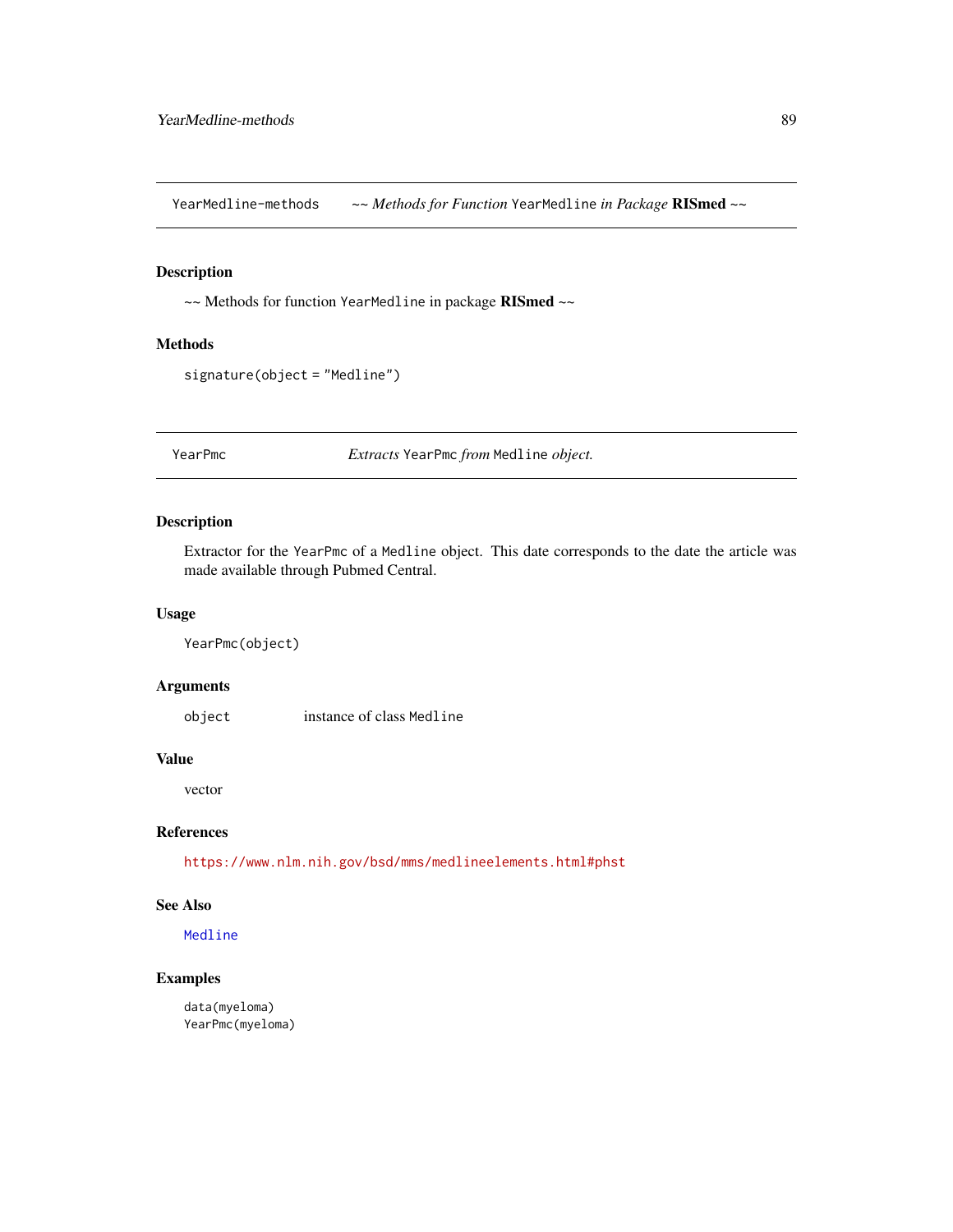<span id="page-89-0"></span>

~~ Methods for function YearPmc in package RISmed ~~

#### Methods

```
signature(object = "Medline")
```
YearPpublish *Extracts* YearPpublish *from* Medline *object.*

## Description

Extractor for the YearPpublish of a Medline object. This date corresponds to the date the article was published in print.

#### Usage

```
YearPpublish(object)
```
#### Arguments

object instance of class Medline

#### Value

vector

## References

<https://www.nlm.nih.gov/bsd/mms/medlineelements.html#phst>

## See Also

[Medline](#page-46-0)

## Examples

data(myeloma) YearPpublish(myeloma)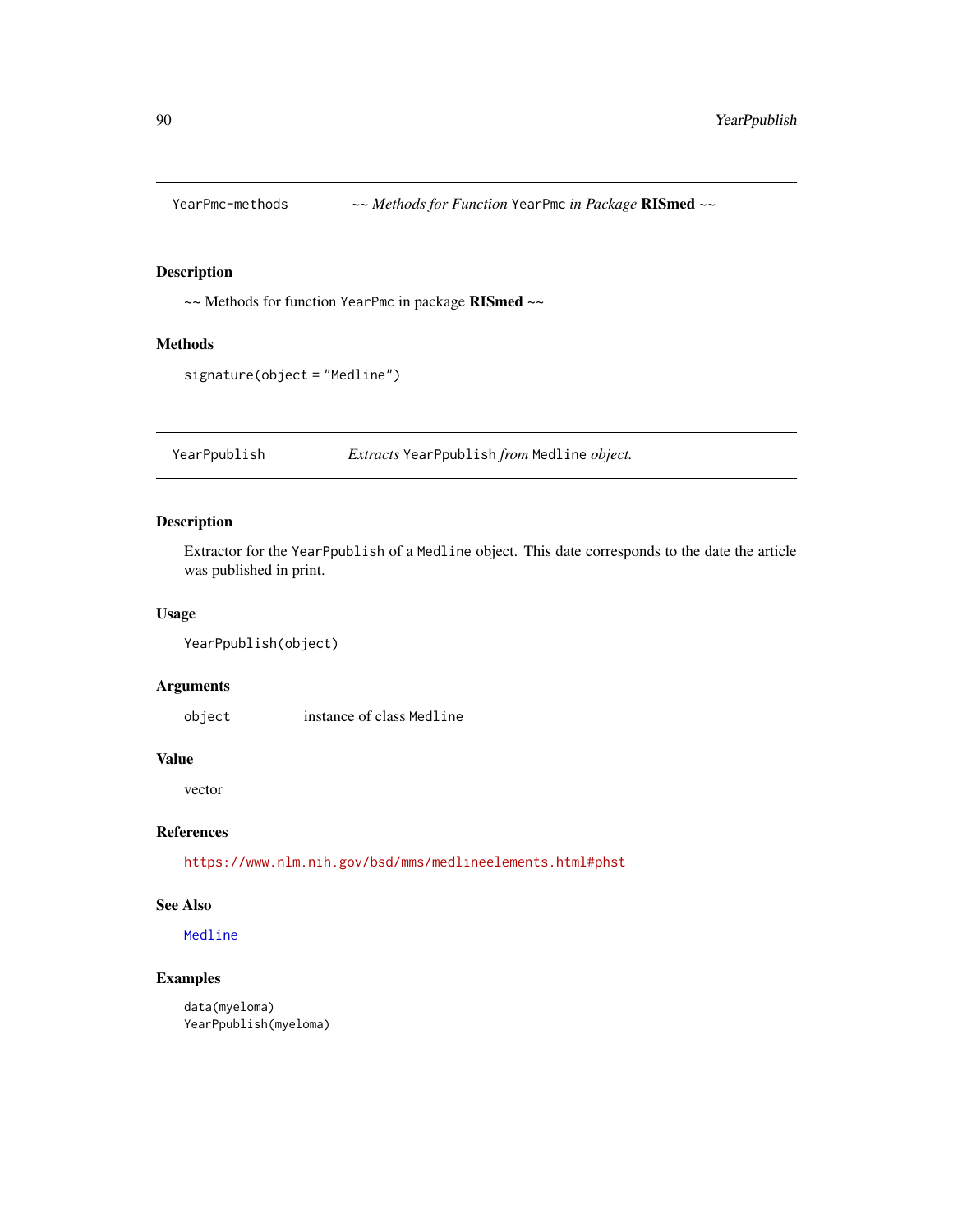<span id="page-90-0"></span>YearPpublish-methods *~~ Methods for Function* YearPpublish *in Package* RISmed *~~*

#### Description

~~ Methods for function YearPpublish in package RISmed ~~

#### Methods

signature(object = "Medline")

YearPubDate *Extracts* YearPubDate *from* Medline *object.*

## Description

Extractor for the YearPubDate of a Medline object. This date corresponds to the date the article was PubDate.

#### Usage

```
YearPubDate(object)
```
## Arguments

object instance of class Medline

#### Value

vector

## References

<https://www.nlm.nih.gov/bsd/mms/medlineelements.html#phst>

## See Also

[Medline](#page-46-0)

## Examples

data(myeloma) YearPubDate(myeloma)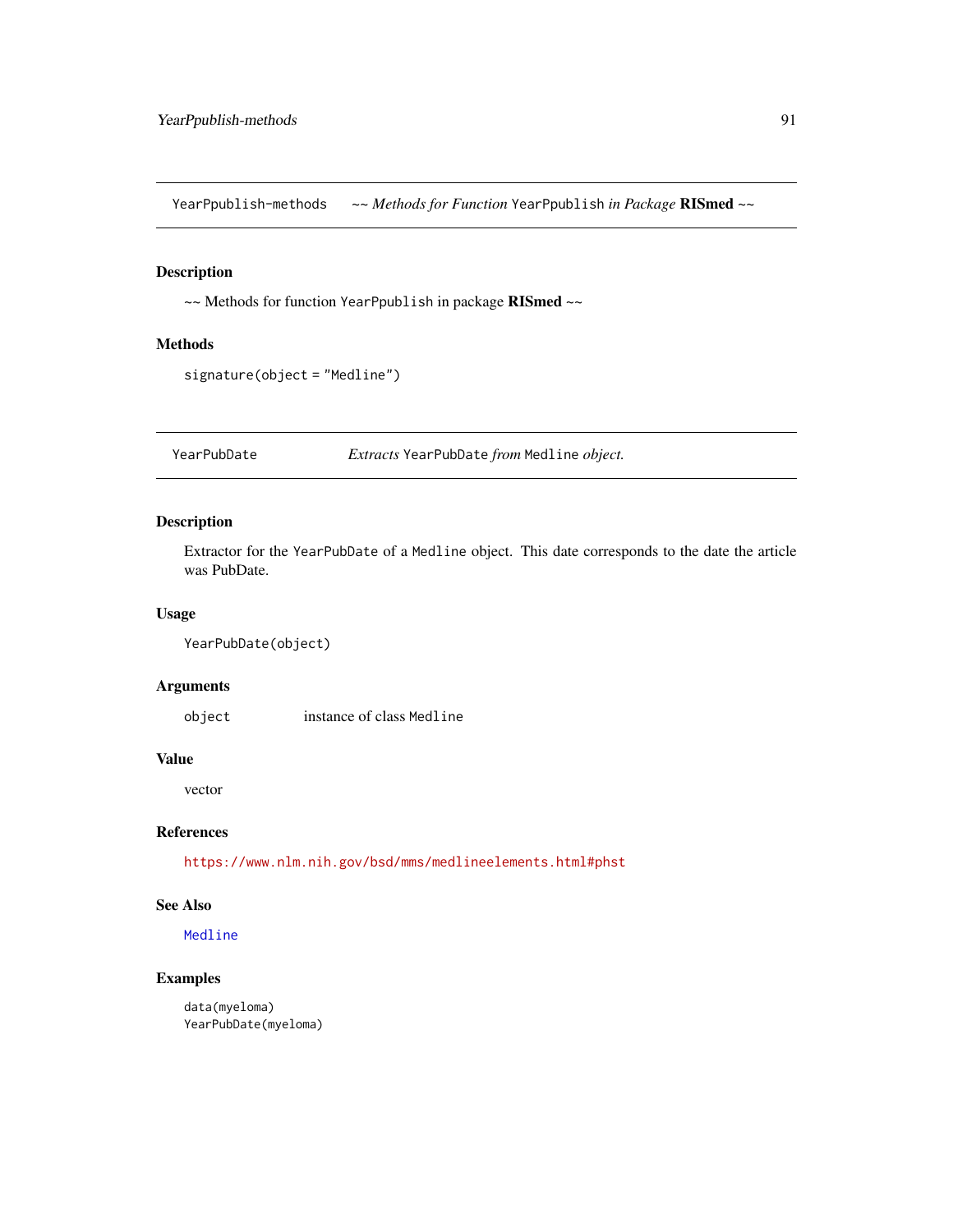<span id="page-91-0"></span>YearPubDate-methods *~~ Methods for Function* YearPubDate *in Package* RISmed *~~*

## Description

~~ Methods for function YearPubDate in package RISmed ~~

#### Methods

signature(object = "Medline")

YearPubmed *Extracts* YearPubmed *from* Medline *object.*

#### Description

Extractor for the YearPubmed of a Medline object. This date corresponds to the date the article was made available through Pubmed Central.

#### Usage

```
YearPubmed(object)
```
## Arguments

object instance of class Medline

#### Value

vector

## References

<https://www.nlm.nih.gov/bsd/mms/medlineelements.html#phst>

## See Also

[Medline](#page-46-0)

## Examples

data(myeloma) YearPubmed(myeloma)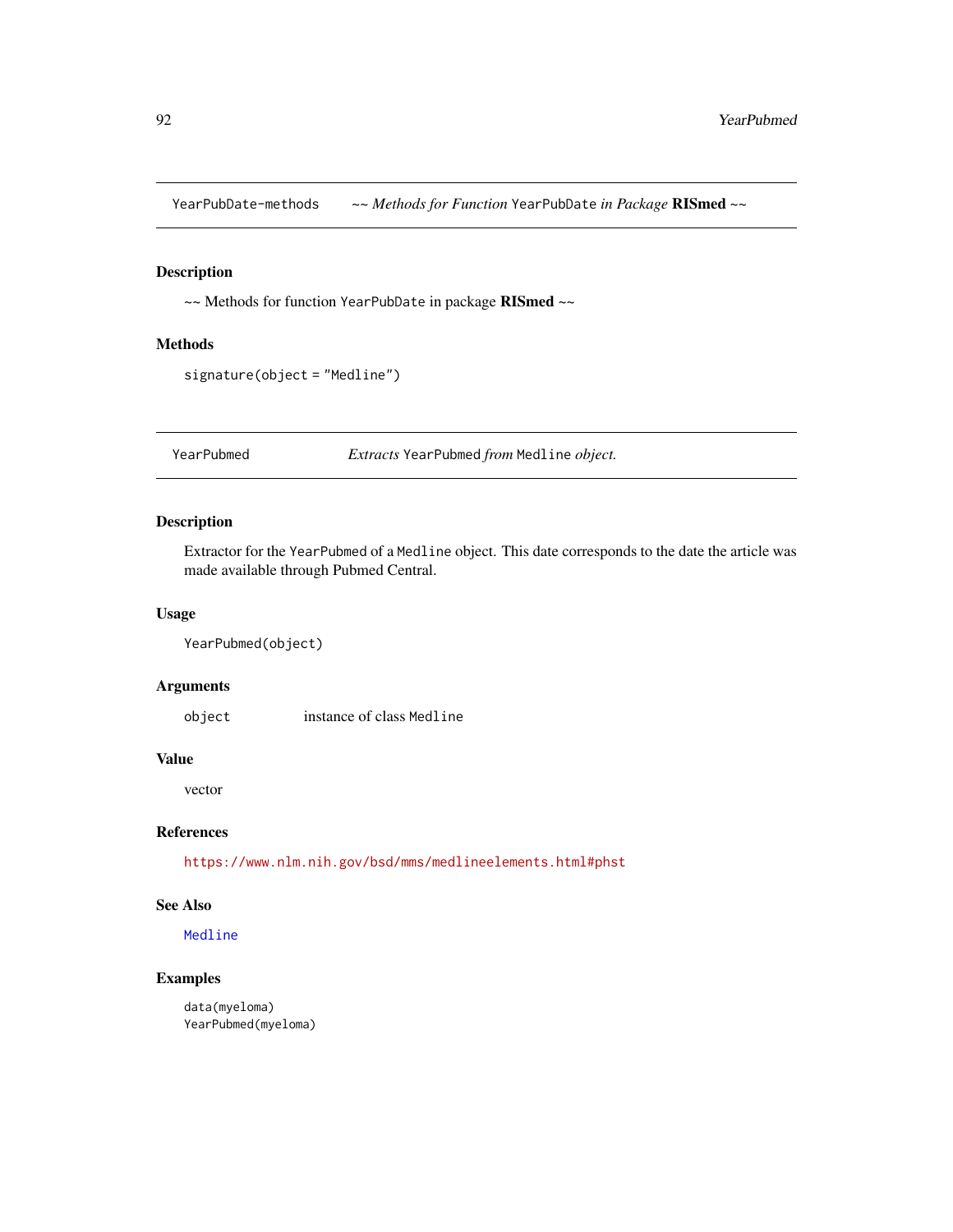<span id="page-92-0"></span>YearPubmed-methods *~~ Methods for Function* YearPubmed *in Package* RISmed *~~*

#### Description

~~ Methods for function YearPubmed in package RISmed ~~

#### Methods

```
signature(object = "Medline")
```
YearReceived *Extracts* YearReceived *from* Medline *object.*

## Description

Extractor for the YearReceived of a Medline object. This date corresponds to the date the article was received.

#### Usage

```
YearReceived(object)
```
#### Arguments

object instance of class Medline

#### Value

vector

## References

<https://www.nlm.nih.gov/bsd/mms/medlineelements.html#phst>

## See Also

[Medline](#page-46-0)

## Examples

data(myeloma) YearReceived(myeloma)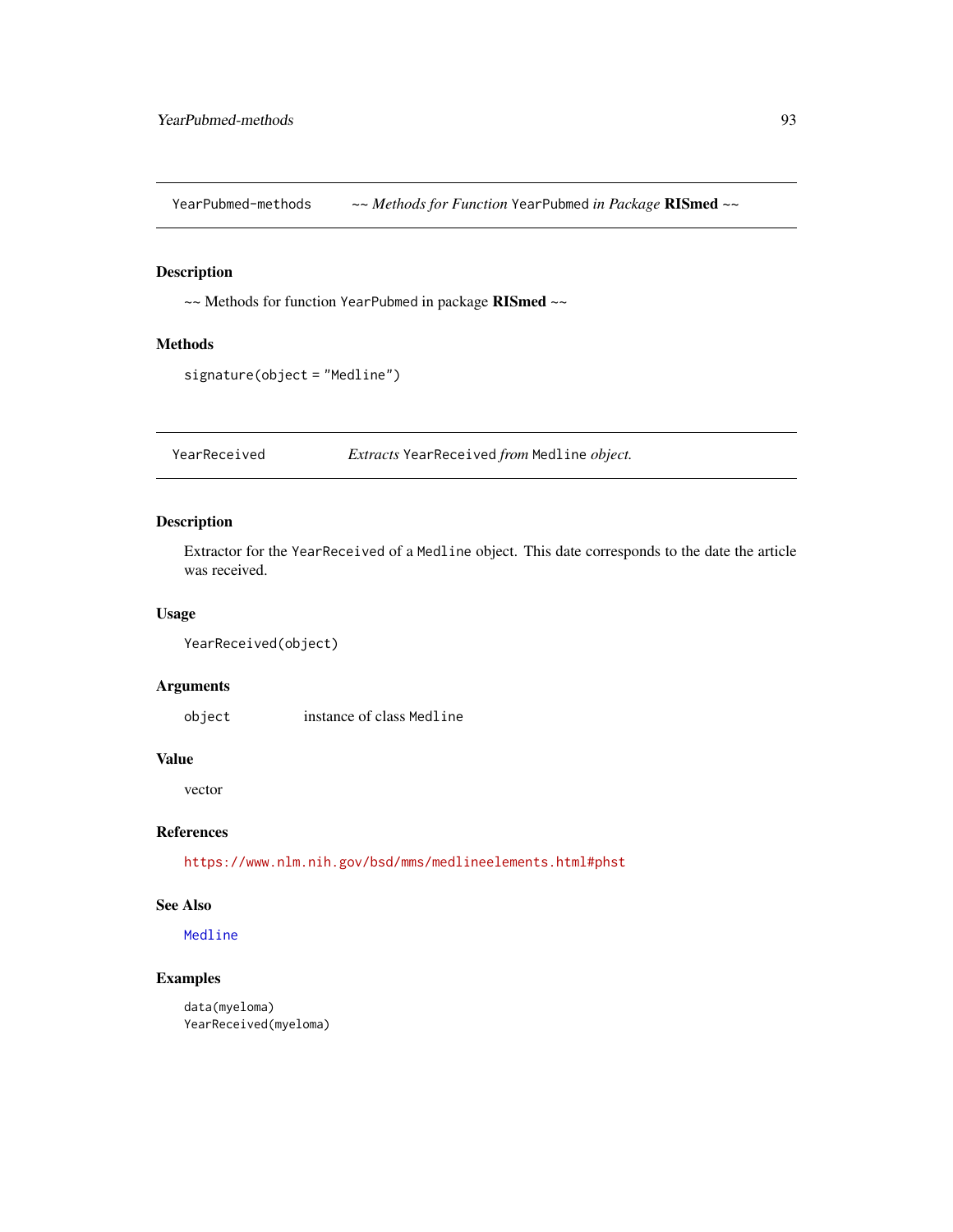<span id="page-93-0"></span>YearReceived-methods *~~ Methods for Function* YearReceived *in Package* RISmed *~~*

## Description

~~ Methods for function YearReceived in package RISmed ~~

#### Methods

signature(object = "Medline")

YearRevised *Extracts* YearRevised *from* Medline *object.*

## Description

Extractor for the YearRevised of a Medline object. This date corresponds to the date the article was Revised.

#### Usage

```
YearRevised(object)
```
## Arguments

object instance of class Medline

#### Value

vector

## References

<https://www.nlm.nih.gov/bsd/mms/medlineelements.html#phst>

## See Also

[Medline](#page-46-0)

## Examples

data(myeloma) YearRevised(myeloma)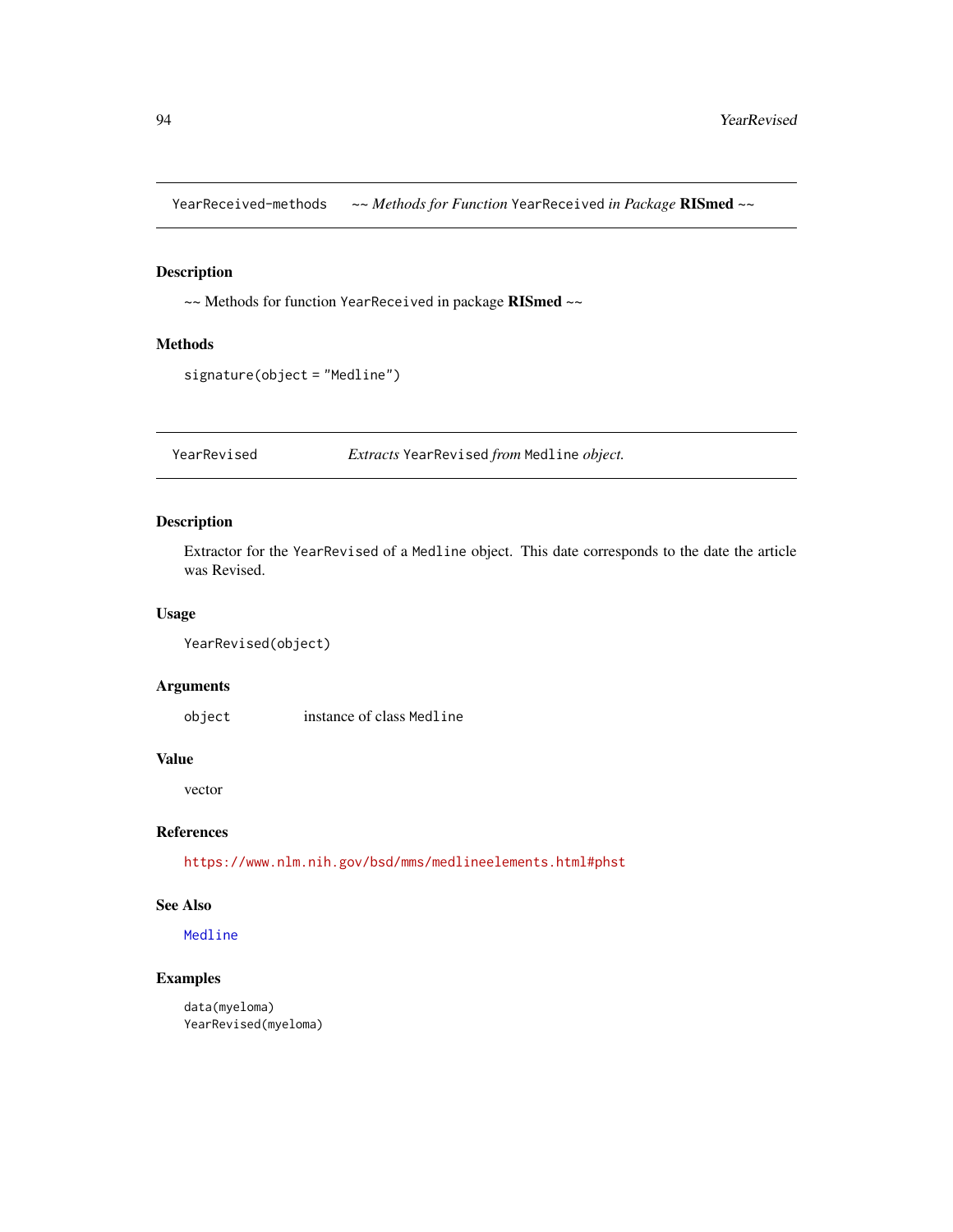<span id="page-94-0"></span>YearRevised-methods *~~ Methods for Function* YearRevised *in Package* RISmed *~~*

## Description

~~ Methods for function YearRevised in package RISmed ~~

## Methods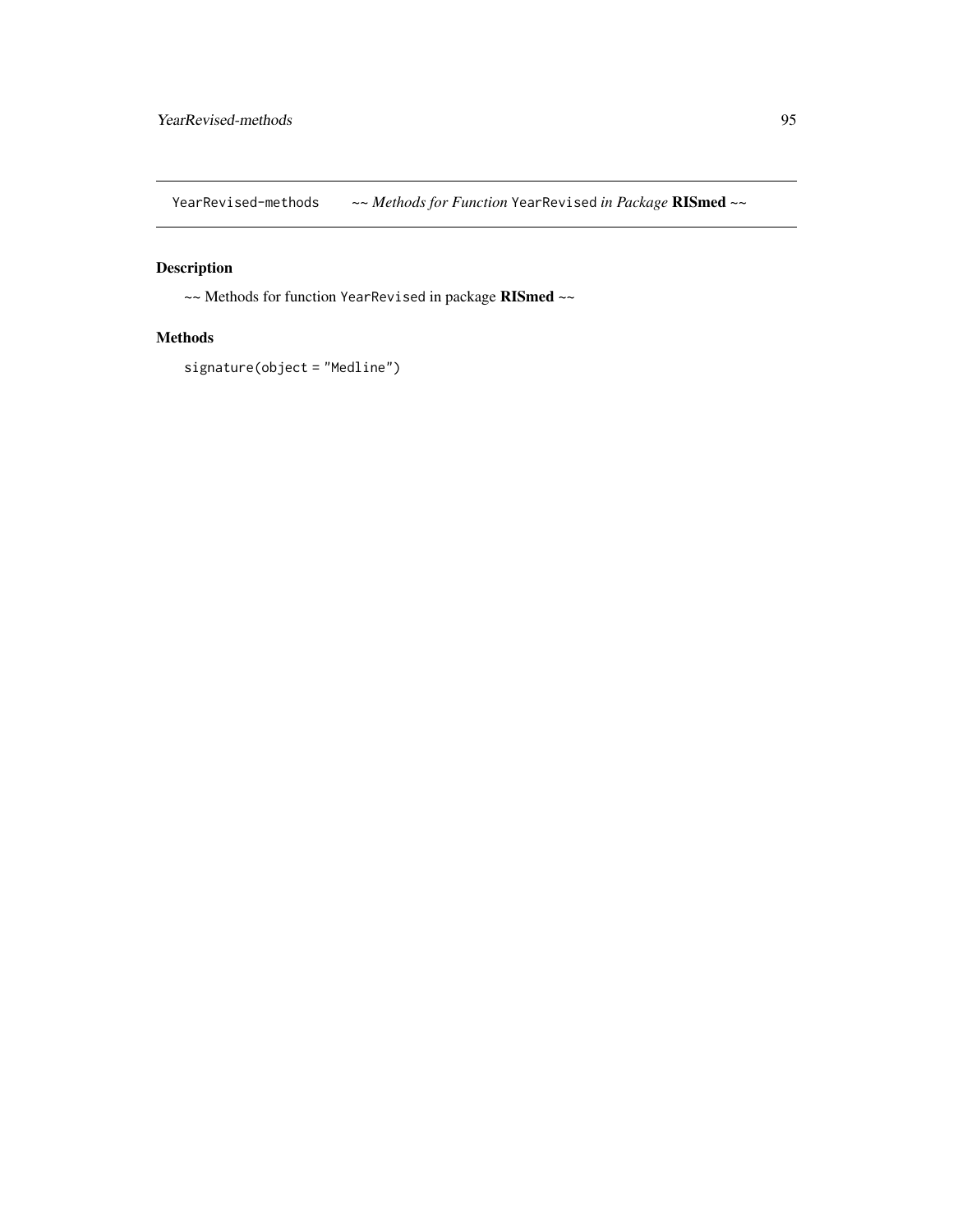# **Index**

∗ classes EUtilsSummary-class, [31](#page-30-0) Medline-class, [47](#page-46-1) ∗ methods AbstractText-methods, [6](#page-5-0) Affiliation-methods, [7](#page-6-0) ArticleId-methods, [8](#page-7-0) ArticleTitle-methods, [9](#page-8-0) Author-methods, [10](#page-9-0) Citations-methods, [12](#page-11-0) COIStatement-methods, [12](#page-11-0) CopyrightInformation-methods, [13](#page-12-0) Country-methods, [14](#page-13-0) DayAccepted-methods, [15](#page-14-0) DayArticleDate-methods, [16](#page-15-0) DayEntrez-methods, [17](#page-16-0) DayEpublish-methods, [18](#page-17-0) DayMedline-methods, [19](#page-18-0) DayPmc-methods, [20](#page-19-0) DayPpublish-methods, [21](#page-20-0) DayPubDate-methods, [22](#page-21-0) DayPubmed-methods, [23](#page-22-0) DayReceived-methods, [24](#page-23-0) DayRevised-methods, [25](#page-24-0) DOI-methods, [26](#page-25-0) ELocationID-methods, [27](#page-26-0) GrantID-methods, [33](#page-32-0) HourAccepted-methods, [34](#page-33-0) HourEntrez-methods, [35](#page-34-0) HourEpublish-methods, [36](#page-35-0) HourMedline-methods, [37](#page-36-0) HourPmc-methods, [38](#page-37-0) HourPpublish-methods, [39](#page-38-0) HourPubmed-methods, [40](#page-39-0) HourReceived-methods, [41](#page-40-0) ISOAbbreviation-methods, [42](#page-41-0) ISSN-methods, [43](#page-42-0) ISSNLinking-methods, [44](#page-43-0) Issue-methods, [45](#page-44-0)

Keywords-methods, [46](#page-45-0) Language-methods, [47](#page-46-1) MedlinePgn-methods, [52](#page-51-0) MedlineTA-methods, [53](#page-52-0) Mesh-methods, [54](#page-53-0) MinuteAccepted-methods, [55](#page-54-0) MinuteEntrez-methods, [56](#page-55-0) MinuteEpublish-methods, [57](#page-56-0) MinuteMedline-methods, [58](#page-57-0) MinutePmc-methods, [59](#page-58-0) MinutePpublish-methods, [60](#page-59-0) MinutePubmed-methods, [61](#page-60-0) MinuteReceived-methods, [62](#page-61-0) MonthAccepted-methods, [63](#page-62-0) MonthArticleDate-methods, [64](#page-63-0) MonthEntrez-methods, [65](#page-64-0) MonthEpublish-methods, [66](#page-65-0) MonthMedline-methods. [67](#page-66-0) MonthPmc-methods, [68](#page-67-0) MonthPpublish-methods, [69](#page-68-0) MonthPubDate-methods, [70](#page-69-0) MonthPubmed-methods, [71](#page-70-0) MonthReceived-methods, [72](#page-71-0) MonthRevised-methods, [73](#page-72-0) NlmUniqueID-methods, [75](#page-74-0) PMID-methods, [76](#page-75-0) print-Medline, [76](#page-75-0) print-methods, [76](#page-75-0) PublicationStatus-methods, [77](#page-76-0) PublicationType-methods, [78](#page-77-0) Query-methods, [79](#page-78-0) show-Medline, [81](#page-80-0) show-methods, [82](#page-81-0) summary-methods, [82](#page-81-0) Title-methods, [83](#page-82-0) Volume-methods, [84](#page-83-0) YearAccepted-methods, [85](#page-84-0) YearArticleDate-methods, [86](#page-85-0) YearEntrez-methods, [87](#page-86-0)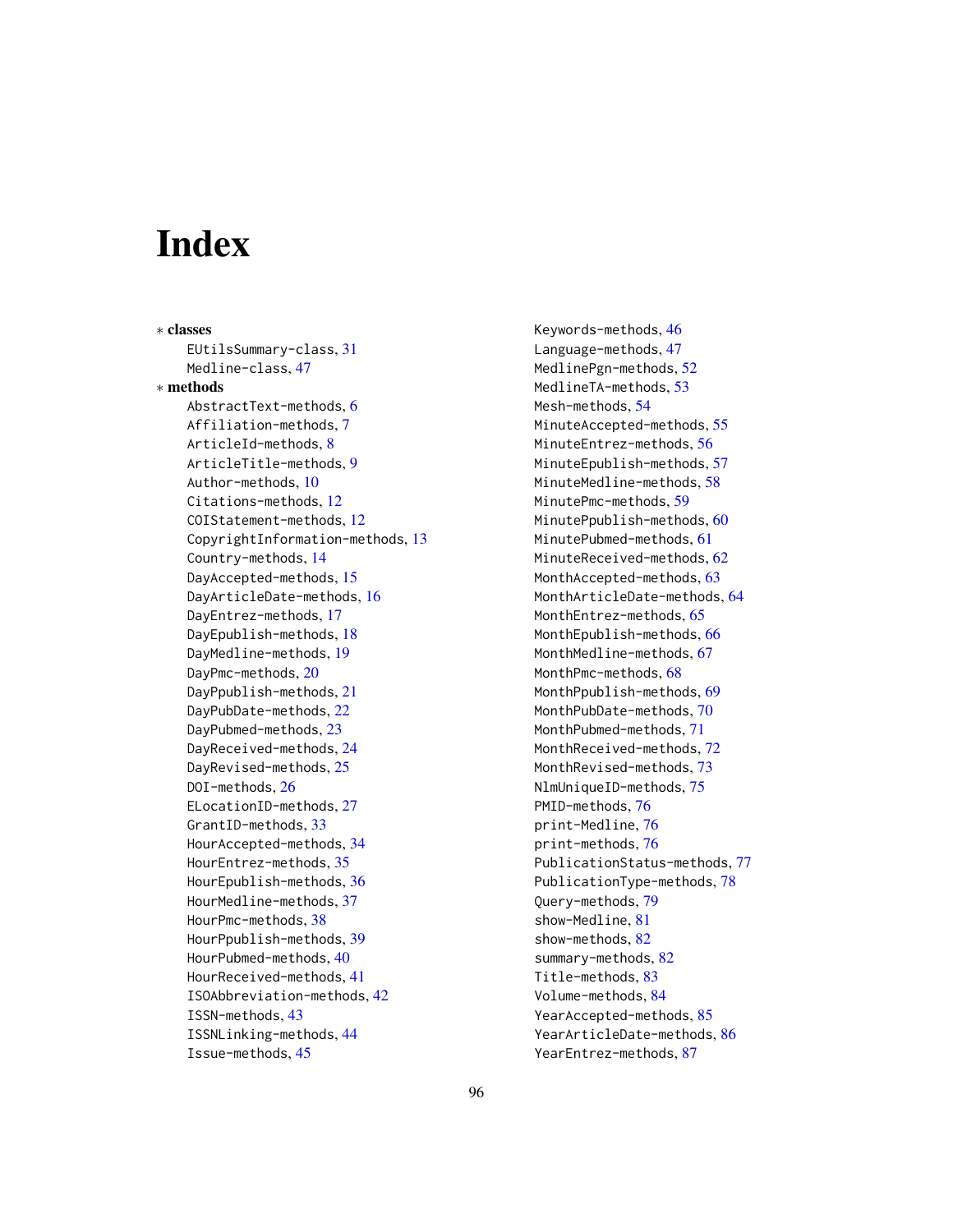#### INDEX  $\sim$  97

```
YearEpublish-methods, 88
89
YearPmc-methods, 90
YearPpublish-methods, 91
YearPubDate-methods, 92
YearPubmed-methods, 93
YearReceived-methods, 94
YearRevised-methods, 95
```

```
AbstractText, 6
AbstractText,Medline-method
        (AbstractText-methods), 6
AbstractText-methods, 6
Affiliation, 7
Affiliation,Medline-method
        (Affiliation-methods), 7
Affiliation-methods, 7
ArticleId, 8
ArticleId,Medline-method
        (ArticleId-methods), 8
ArticleId-methods, 8
ArticleTitle, 9
ArticleTitle,Medline-method
        (ArticleTitle-methods), 9
ArticleTitle-methods, 9
Author, 10
Author,Medline-method (Author-methods),
        10
Author-methods, 10
```

```
c,ANY,ANY-method (c,Medline-method), 11
c,Medline-method, 11
Citations, 11
Citations,EUtilsSummary-method
        (Citations-methods), 12
Citations,Medline-method
        (Citations-methods), 12
Citations-methods, 12
COIStatement, 12
COIStatement,Medline-method
        (COIStatement-methods), 12
COIStatement-methods, 12
CopyrightInformation, 13
CopyrightInformation,Medline-method
        (CopyrightInformation-methods),
        13
CopyrightInformation-methods, 13
Country, 14
```
Country, Medline-method *(*Country-methods*)*, [14](#page-13-0) Country-methods, [14](#page-13-0) DayAccepted, [15](#page-14-0) DayAccepted, Medline-method *(*DayAccepted-methods*)*, [15](#page-14-0) DayAccepted-methods, [15](#page-14-0) DayArticleDate, [16](#page-15-0) DayArticleDate,Medline-method *(*DayArticleDate-methods*)*, [16](#page-15-0) DayArticleDate-methods, [16](#page-15-0) DayEntrez, [17](#page-16-0) DayEntrez,Medline-method *(*DayEntrez-methods*)*, [17](#page-16-0) DayEntrez-methods, [17](#page-16-0) DayEpublish, [18](#page-17-0) DayEpublish,Medline-method *(*DayEpublish-methods*)*, [18](#page-17-0) DayEpublish-methods, [18](#page-17-0) DayMedline, [19](#page-18-0) DayMedline, Medline-method *(*DayMedline-methods*)*, [19](#page-18-0) DayMedline-methods, [19](#page-18-0) DayPmc, [20](#page-19-0) DayPmc,Medline-method *(*DayPmc-methods*)*, [20](#page-19-0) DayPmc-methods, [20](#page-19-0) DayPpublish, [21](#page-20-0) DayPpublish,Medline-method *(*DayPpublish-methods*)*, [21](#page-20-0) DayPpublish-methods, [21](#page-20-0) DayPubDate, [22](#page-21-0) DayPubDate,Medline-method *(*DayPubDate-methods*)*, [22](#page-21-0) DayPubDate-methods, [22](#page-21-0) DayPubmed, [23](#page-22-0) DayPubmed, Medline-method *(*DayPubmed-methods*)*, [23](#page-22-0) DayPubmed-methods, [23](#page-22-0) DayReceived, [24](#page-23-0) DayReceived,Medline-method *(*DayReceived-methods*)*, [24](#page-23-0) DayReceived-methods, [24](#page-23-0) DayRevised, [25](#page-24-0) DayRevised,Medline-method *(*DayRevised-methods*)*, [25](#page-24-0) DayRevised-methods, [25](#page-24-0) DOI, [26](#page-25-0)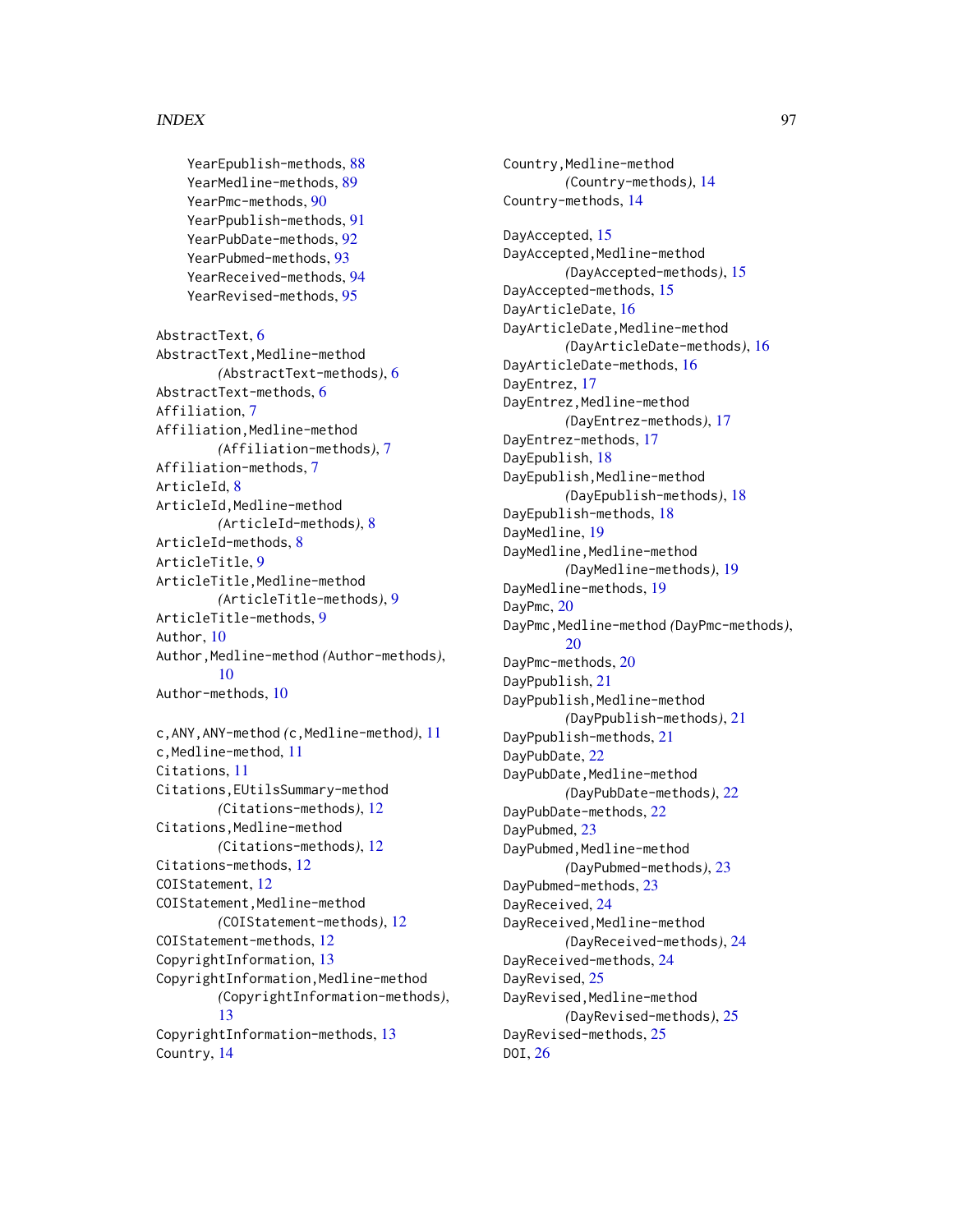DOI,Medline-method *(*DOI-methods*)*, [26](#page-25-0) DOI-methods, [26](#page-25-0) ELocationID, [27](#page-26-0) ELocationID,Medline-method *(*ELocationID-methods*)*, [27](#page-26-0) ELocationID-methods, [27](#page-26-0) EUtilsGet, [28,](#page-27-1) *[74](#page-73-0)* EUtilsQuery, [29,](#page-28-0) *[31](#page-30-0)* EUtilsQuery-class *(*EUtilsQuery*)*, [29](#page-28-0) EUtilsSummary, *[29](#page-28-0)*, [30,](#page-29-1) *[80,](#page-79-0) [81](#page-80-0)* EUtilsSummary-class, [31](#page-30-0) GrantID, [32](#page-31-0) GrantID, Medline-method *(*GrantID-methods*)*, [33](#page-32-0) GrantID-methods, [33](#page-32-0) HourAccepted, [33](#page-32-0) HourAccepted,Medline-method *(*HourAccepted-methods*)*, [34](#page-33-0) HourAccepted-methods, [34](#page-33-0) HourEntrez, [34](#page-33-0) HourEntrez,Medline-method *(*HourEntrez-methods*)*, [35](#page-34-0) HourEntrez-methods, [35](#page-34-0) HourEpublish, [35](#page-34-0) HourEpublish,Medline-method *(*HourEpublish-methods*)*, [36](#page-35-0) HourEpublish-methods, [36](#page-35-0) HourMedline, [36](#page-35-0) HourMedline,Medline-method *(*HourMedline-methods*)*, [37](#page-36-0) HourMedline-methods, [37](#page-36-0) HourPmc, [37](#page-36-0) HourPmc,Medline-method *(*HourPmc-methods*)*, [38](#page-37-0) HourPmc-methods, [38](#page-37-0) HourPpublish, [38](#page-37-0) HourPpublish,Medline-method *(*HourPpublish-methods*)*, [39](#page-38-0) HourPpublish-methods, [39](#page-38-0) HourPubmed, [39](#page-38-0) HourPubmed,Medline-method *(*HourPubmed-methods*)*, [40](#page-39-0) HourPubmed-methods, [40](#page-39-0) HourReceived, [40](#page-39-0) HourReceived,Medline-method *(*HourReceived-methods*)*, [41](#page-40-0)

HourReceived-methods, [41](#page-40-0) ISOAbbreviation, [41](#page-40-0) ISOAbbreviation,Medline-method *(*ISOAbbreviation-methods*)*, [42](#page-41-0) ISOAbbreviation-methods, [42](#page-41-0) ISSN, [42](#page-41-0) ISSN,Medline-method *(*ISSN-methods*)*, [43](#page-42-0) ISSN-methods, [43](#page-42-0) ISSNLinking, [43](#page-42-0) ISSNLinking,Medline-method *(*ISSNLinking-methods*)*, [44](#page-43-0) ISSNLinking-methods, [44](#page-43-0) Issue, [44](#page-43-0) Issue,Medline-method *(*Issue-methods*)*, [45](#page-44-0) Issue-methods, [45](#page-44-0) Keywords, [45](#page-44-0) Keywords,Medline-method *(*Keywords-methods*)*, [46](#page-45-0) Keywords-methods, [46](#page-45-0) Language, [46](#page-45-0) Language, Medline-method *(*Language-methods*)*, [47](#page-46-1) Language-methods, [47](#page-46-1) Medline, *[6](#page-5-0)[–27](#page-26-0)*, *[32](#page-31-0)[–46](#page-45-0)*, *[52](#page-51-0)[–75](#page-74-0)*, *[77](#page-76-0)[–79](#page-78-0)*, *[82](#page-81-0)[–94](#page-93-0)* Medline *(*Medline-class*)*, [47](#page-46-1) Medline-class, [47](#page-46-1) MedlinePgn, [52](#page-51-0) MedlinePgn,Medline-method *(*MedlinePgn-methods*)*, [52](#page-51-0) MedlinePgn-methods, [52](#page-51-0) MedlineTA, [53](#page-52-0) MedlineTA, Medline-method *(*MedlineTA-methods*)*, [53](#page-52-0) MedlineTA-methods, [53](#page-52-0) Mesh, [54](#page-53-0) Mesh,Medline-method *(*Mesh-methods*)*, [54](#page-53-0) Mesh-methods, [54](#page-53-0) MinuteAccepted, [55](#page-54-0) MinuteAccepted, Medline-method *(*MinuteAccepted-methods*)*, [55](#page-54-0) MinuteAccepted-methods, [55](#page-54-0) MinuteEntrez, [56](#page-55-0) MinuteEntrez,Medline-method *(*MinuteEntrez-methods*)*, [56](#page-55-0) MinuteEntrez-methods, [56](#page-55-0)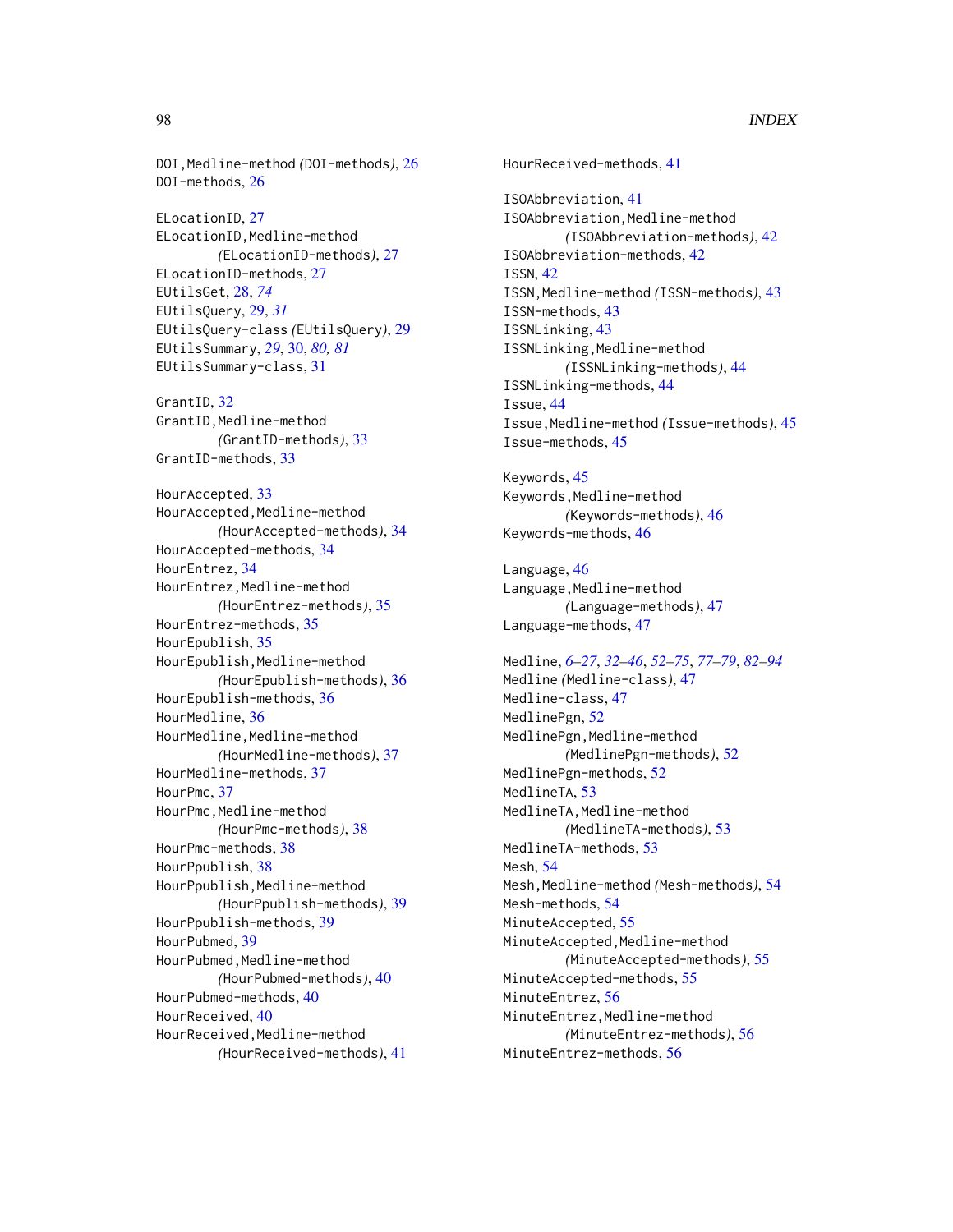#### INDEX 99

MinuteEpublish, [57](#page-56-0) MinuteEpublish,Medline-method *(*MinuteEpublish-methods*)*, [57](#page-56-0) MinuteEpublish-methods, [57](#page-56-0) MinuteMedline, [58](#page-57-0) MinuteMedline,Medline-method *(*MinuteMedline-methods*)*, [58](#page-57-0) MinuteMedline-methods, [58](#page-57-0) MinutePmc, [59](#page-58-0) MinutePmc, Medline-method *(*MinutePmc-methods*)*, [59](#page-58-0) MinutePmc-methods, [59](#page-58-0) MinutePpublish, [60](#page-59-0) MinutePpublish, Medline-method *(*MinutePpublish-methods*)*, [60](#page-59-0) MinutePpublish-methods. [60](#page-59-0) MinutePubmed, [61](#page-60-0) MinutePubmed,Medline-method *(*MinutePubmed-methods*)*, [61](#page-60-0) MinutePubmed-methods, [61](#page-60-0) MinuteReceived, [62](#page-61-0) MinuteReceived,Medline-method *(*MinuteReceived-methods*)*, [62](#page-61-0) MinuteReceived-methods, [62](#page-61-0) MonthAccepted, [63](#page-62-0) MonthAccepted,Medline-method *(*MonthAccepted-methods*)*, [63](#page-62-0) MonthAccepted-methods, [63](#page-62-0) MonthArticleDate, [64](#page-63-0) MonthArticleDate,Medline-method *(*MonthArticleDate-methods*)*, [64](#page-63-0) MonthArticleDate-methods, [64](#page-63-0) MonthEntrez. [65](#page-64-0) MonthEntrez,Medline-method *(*MonthEntrez-methods*)*, [65](#page-64-0) MonthEntrez-methods, [65](#page-64-0) MonthEpublish, [66](#page-65-0) MonthEpublish, Medline-method *(*MonthEpublish-methods*)*, [66](#page-65-0) MonthEpublish-methods, [66](#page-65-0) MonthMedline, [67](#page-66-0) MonthMedline, Medline-method *(*MonthMedline-methods*)*, [67](#page-66-0) MonthMedline-methods, [67](#page-66-0) MonthPmc, [68](#page-67-0) MonthPmc, Medline-method *(*MonthPmc-methods*)*, [68](#page-67-0) MonthPmc-methods, [68](#page-67-0)

MonthPpublish, [69](#page-68-0) MonthPpublish, Medline-method *(*MonthPpublish-methods*)*, [69](#page-68-0) MonthPpublish-methods, [69](#page-68-0) MonthPubDate, [70](#page-69-0) MonthPubDate,Medline-method *(*MonthPubDate-methods*)*, [70](#page-69-0) MonthPubDate-methods, [70](#page-69-0) MonthPubmed, [71](#page-70-0) MonthPubmed, Medline-method *(*MonthPubmed-methods*)*, [71](#page-70-0) MonthPubmed-methods, [71](#page-70-0) MonthReceived, [72](#page-71-0) MonthReceived,Medline-method *(*MonthReceived-methods*)*, [72](#page-71-0) MonthReceived-methods, [72](#page-71-0) MonthRevised, [73](#page-72-0) MonthRevised,Medline-method *(*MonthRevised-methods*)*, [73](#page-72-0) MonthRevised-methods, [73](#page-72-0) myeloma, [74](#page-73-0)

NlmUniqueID, [74](#page-73-0) NlmUniqueID,Medline-method *(*NlmUniqueID-methods*)*, [75](#page-74-0) NlmUniqueID-methods, [75](#page-74-0)

## PMID, [75](#page-74-0)

PMID,Medline-method *(*PMID-methods*)*, [76](#page-75-0) PMID-methods, [76](#page-75-0) print,EUtilsSummary-method *(*print-methods*)*, [76](#page-75-0) print,Medline-method *(*print-Medline*)*, [76](#page-75-0) print-Medline, [76](#page-75-0) print-methods, [76](#page-75-0) PublicationStatus, [77](#page-76-0) PublicationStatus, Medline-method *(*PublicationStatus-methods*)*, [77](#page-76-0) PublicationStatus-methods, [77](#page-76-0) PublicationType, [78](#page-77-0) PublicationType, Medline-method *(*PublicationType-methods*)*, [78](#page-77-0) PublicationType-methods, [78](#page-77-0)

Query, [79](#page-78-0) Query,Medline-method *(*Query-methods*)*, [79](#page-78-0) Query-methods, [79](#page-78-0) QueryCount, [80](#page-79-0)